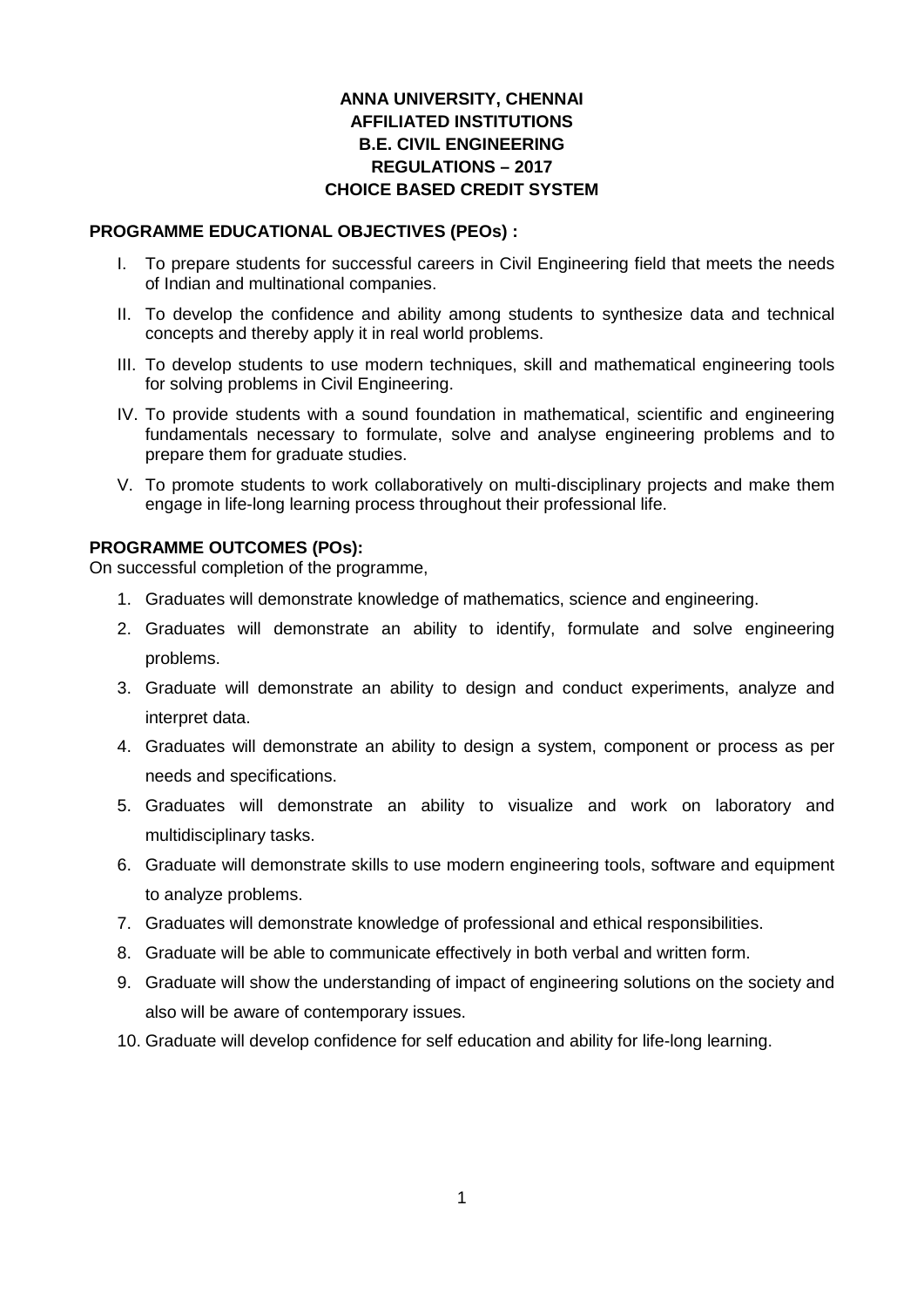## **PEOs & POs**

The B.E. Civil Engineering Program outcomes leading to the achievement of the objectives are summarized in the following Table.

| Programme<br><b>Educational</b> |   |   |   | <b>Programme Outcomes</b> |   |   |   |   |  |
|---------------------------------|---|---|---|---------------------------|---|---|---|---|--|
| <b>Objectives</b>               | a | b | C | d                         | e | g | h |   |  |
|                                 | X | X |   | X                         | X |   |   |   |  |
| Ш                               |   | X | X |                           |   |   |   |   |  |
| Ш                               |   |   |   | X                         |   | X |   |   |  |
| IV                              | Χ |   |   |                           | X |   |   |   |  |
|                                 |   |   |   |                           |   |   | Χ | Х |  |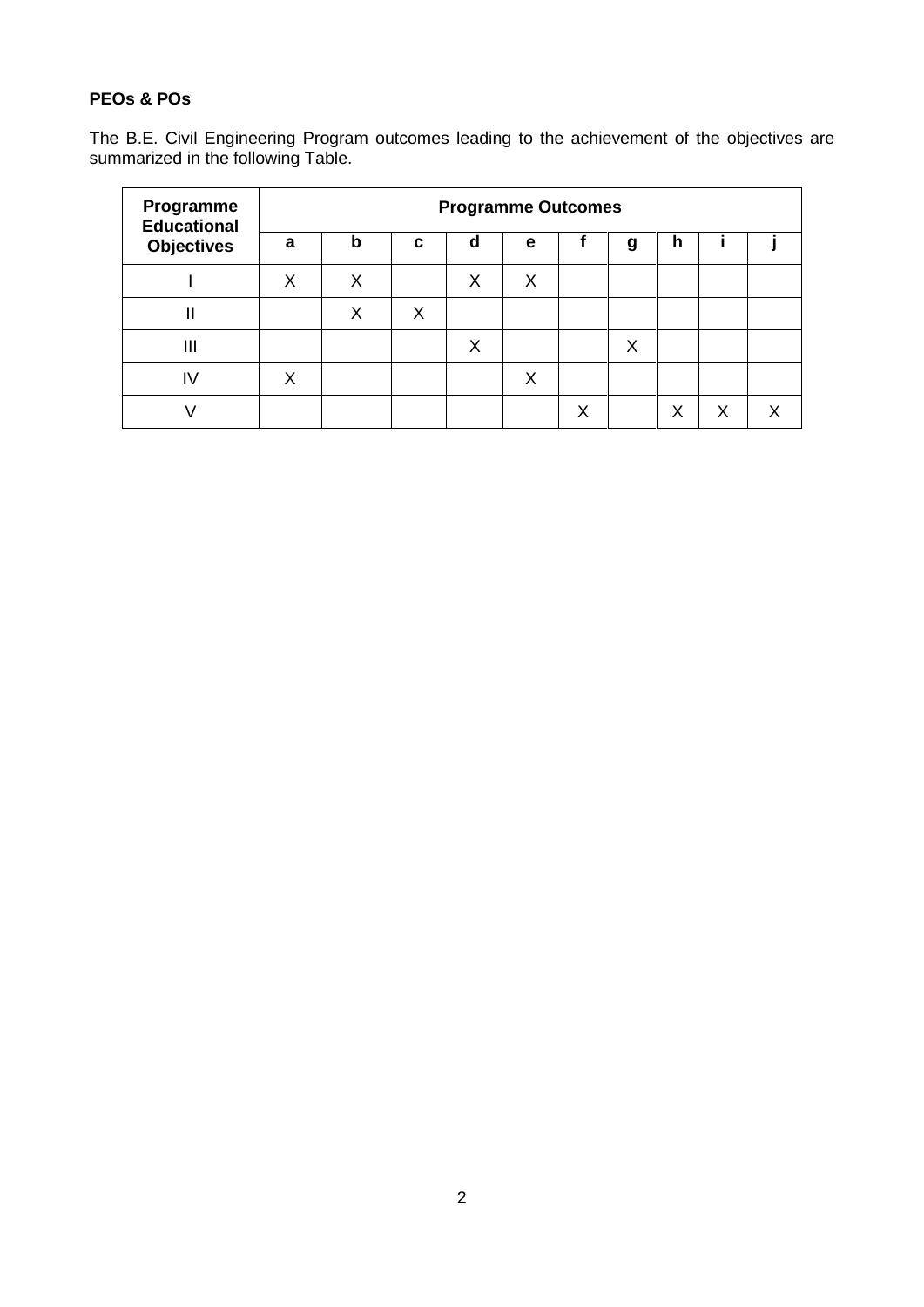|                      |                                         |                                                             | PO <sub>1</sub>         | PO <sub>2</sub> | PO <sub>3</sub> | PO <sub>4</sub> | PO <sub>5</sub> | PO <sub>6</sub> | PO <sub>7</sub>      | PO <sub>8</sub>         | PO <sub>9</sub>      | <b>PO10</b>  |
|----------------------|-----------------------------------------|-------------------------------------------------------------|-------------------------|-----------------|-----------------|-----------------|-----------------|-----------------|----------------------|-------------------------|----------------------|--------------|
|                      |                                         | <b>Communicative English</b>                                |                         |                 |                 | $\checkmark$    |                 |                 |                      | $\overline{\checkmark}$ |                      |              |
|                      |                                         | Engineering Mathematics-I                                   | $\blacktriangledown$    |                 |                 |                 |                 |                 |                      |                         |                      |              |
|                      |                                         | <b>Engineering Physics</b>                                  | $\overline{\checkmark}$ | $\checkmark$    | $\checkmark$    | $\checkmark$    | $\checkmark$    | $\checkmark$    |                      |                         |                      |              |
|                      |                                         | <b>Engineering Chemistry</b>                                | $\checkmark$            | $\checkmark$    | $\checkmark$    |                 | ✓               | $\checkmark$    | $\checkmark$         |                         |                      |              |
|                      | SEM <sub>1</sub>                        | Problem Solving and Python<br>Programming                   | $\checkmark$            | $\checkmark$    |                 |                 | ✓               | $\checkmark$    | $\checkmark$         |                         |                      |              |
|                      |                                         | <b>Engineering Graphics</b>                                 | $\blacktriangledown$    | $\checkmark$    | $\checkmark$    |                 | $\checkmark$    | $\checkmark$    | $\checkmark$         |                         | $\checkmark$         | $\checkmark$ |
|                      |                                         | Problem Solving and Python<br><b>Programming Laboratory</b> | $\checkmark$            | $\checkmark$    |                 |                 | ✓               | $\checkmark$    | $\checkmark$         |                         |                      |              |
| $\blacktriangledown$ |                                         | Physics and Chemistry Laboratory                            | $\checkmark$            | $\checkmark$    |                 |                 | $\checkmark$    | $\checkmark$    | $\blacktriangledown$ |                         |                      |              |
| <b>YEAR</b>          |                                         | <b>Technical English</b>                                    |                         |                 |                 | $\checkmark$    |                 |                 |                      | $\checkmark$            |                      |              |
|                      |                                         | Engineering Mathematics - II                                | $\checkmark$            |                 |                 |                 |                 |                 |                      |                         |                      |              |
|                      | Physics for Civil Engineering           | $\overline{\checkmark}$                                     | $\checkmark$            | $\checkmark$    | ✓               | ✓               | $\checkmark$    |                 |                      |                         |                      |              |
|                      | <b>Basic Electrical and Electronics</b> |                                                             |                         |                 |                 |                 |                 |                 |                      |                         |                      |              |
|                      |                                         | Engineering                                                 |                         |                 |                 |                 |                 |                 |                      |                         |                      |              |
|                      | <b>SEM2</b>                             | <b>Environmental Science and</b>                            |                         |                 |                 |                 |                 |                 | $\checkmark$         |                         | $\checkmark$         |              |
|                      |                                         | Engineering                                                 |                         |                 |                 |                 |                 |                 |                      |                         |                      |              |
|                      |                                         | <b>Engineering Mechanics</b>                                | $\checkmark$            | $\checkmark$    | $\checkmark$    |                 | $\checkmark$    | $\checkmark$    | $\checkmark$         |                         | $\blacktriangledown$ | $\checkmark$ |
|                      |                                         | <b>Engineering Practices Laboratory</b>                     | $\checkmark$            | $\checkmark$    |                 |                 |                 | $\checkmark$    | $\checkmark$         |                         |                      |              |
|                      |                                         | <b>Computer Aided Building Drawing</b>                      |                         |                 |                 |                 |                 |                 |                      |                         |                      |              |
|                      |                                         |                                                             | PO <sub>1</sub>         | PO <sub>2</sub> | PO <sub>3</sub> | PO <sub>4</sub> | PO <sub>5</sub> | PO <sub>6</sub> | PO <sub>7</sub>      | PO <sub>8</sub>         | PO <sub>9</sub>      | <b>PO10</b>  |
|                      |                                         | <b>Transforms and Partial Differential</b><br>Equations     |                         |                 |                 |                 |                 |                 |                      |                         |                      |              |
|                      |                                         | <b>Engineering Geology</b>                                  |                         | $\checkmark$    | $\checkmark$    |                 | $\checkmark$    |                 | $\checkmark$         |                         |                      | $\checkmark$ |
| $\mathbf{\Omega}$    |                                         | <b>Construction Materials</b>                               |                         | $\checkmark$    | $\checkmark$    |                 | $\checkmark$    |                 | $\checkmark$         |                         |                      | $\checkmark$ |
|                      | SEM <sub>3</sub>                        | <b>Strength of Materials I</b>                              | $\checkmark$            | $\checkmark$    | $\checkmark$    | $\checkmark$    | $\checkmark$    |                 |                      |                         |                      | $\checkmark$ |
| <b>YEAR</b>          |                                         | <b>Fluid Mechanics</b>                                      | $\checkmark$            | $\checkmark$    |                 | $\checkmark$    |                 |                 | $\checkmark$         | $\checkmark$            | $\checkmark$         | $\checkmark$ |
|                      |                                         | Surveying                                                   |                         | $\checkmark$    | $\checkmark$    |                 | $\checkmark$    |                 | $\checkmark$         |                         |                      | $\checkmark$ |
|                      |                                         | <b>Surveying Laboratory</b>                                 |                         |                 |                 |                 |                 |                 |                      |                         |                      |              |
|                      |                                         | <b>Construction Materials Laboratory</b>                    |                         |                 |                 |                 |                 |                 |                      |                         |                      |              |
|                      |                                         |                                                             |                         |                 |                 |                 |                 |                 |                      |                         |                      |              |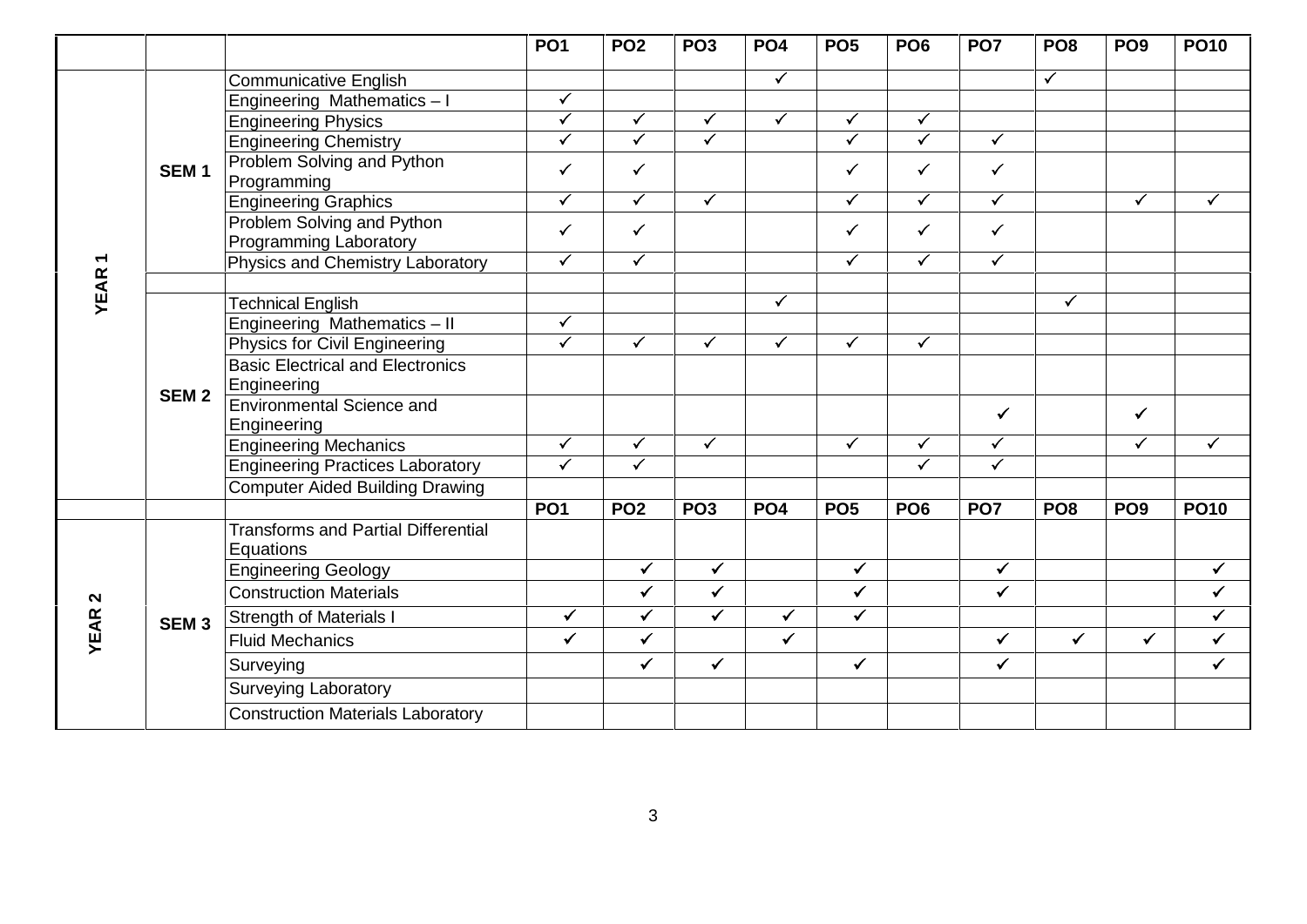|                  | Interpersonal Skills / Listening and<br>Speaking        |                         |                 |                 |                 |                 |                 |                 |                         |                 |              |
|------------------|---------------------------------------------------------|-------------------------|-----------------|-----------------|-----------------|-----------------|-----------------|-----------------|-------------------------|-----------------|--------------|
|                  | <b>Numerical Methods</b>                                |                         |                 |                 |                 |                 |                 |                 |                         |                 |              |
|                  | <b>Construction Techniques and</b><br>Practices         |                         | ✓               |                 |                 | $\checkmark$    |                 | $\checkmark$    |                         | $\checkmark$    | $\checkmark$ |
|                  | <b>Strength of Materials II</b>                         | $\checkmark$            | $\checkmark$    | $\checkmark$    | $\checkmark$    | $\checkmark$    |                 |                 |                         |                 | $\checkmark$ |
|                  | <b>Applied Hydraulic Engineering</b>                    | $\checkmark$            | $\checkmark$    |                 | $\checkmark$    |                 |                 | $\checkmark$    | $\checkmark$            | $\checkmark$    | $\checkmark$ |
| <b>SEM4</b>      | Concrete Technology                                     | $\overline{\checkmark}$ | $\checkmark$    |                 | $\checkmark$    |                 |                 | $\checkmark$    | $\overline{\checkmark}$ | $\checkmark$    | $\checkmark$ |
|                  | Soil Mechanics                                          | $\checkmark$            | $\checkmark$    |                 |                 |                 |                 | $\checkmark$    | $\checkmark$            | $\checkmark$    | $\checkmark$ |
|                  | Strength of Materials Laboratory                        | $\checkmark$            | $\checkmark$    | ✓               | $\checkmark$    | $\checkmark$    |                 |                 |                         |                 | $\checkmark$ |
|                  | <b>Hydraulic Engineering Laboratory</b>                 | $\checkmark$            |                 | $\checkmark$    |                 | $\checkmark$    | $\checkmark$    | $\checkmark$    | $\checkmark$            | $\checkmark$    | $\checkmark$ |
|                  | Advanced Reading and Writing                            |                         |                 |                 |                 |                 |                 |                 |                         |                 |              |
|                  |                                                         | <b>PO1</b>              | PO <sub>2</sub> | PO <sub>3</sub> | PO <sub>4</sub> | PO <sub>5</sub> | PO <sub>6</sub> | PO <sub>7</sub> | PO <sub>8</sub>         | PO <sub>9</sub> | <b>PO10</b>  |
|                  | Design of Reinforced Cement<br><b>Concrete Elements</b> | ✓                       | ✓               | ✓               | ✓               | $\checkmark$    |                 |                 |                         |                 | ✓            |
|                  | <b>Foundation Engineering</b>                           |                         | ✓               |                 | $\checkmark$    |                 |                 | $\checkmark$    |                         | $\checkmark$    | ✓            |
|                  | <b>Structural Analysis I</b>                            | $\checkmark$            | $\checkmark$    | $\checkmark$    | $\checkmark$    | $\checkmark$    |                 |                 |                         | $\checkmark$    | $\checkmark$ |
|                  | <b>Water Supply Engineering</b>                         |                         |                 | $\checkmark$    | $\checkmark$    | $\checkmark$    | $\checkmark$    |                 |                         | $\checkmark$    |              |
| SEM <sub>5</sub> | Open Elective-I*                                        |                         |                 |                 |                 |                 |                 |                 |                         |                 |              |
|                  | <b>Professional Elective I</b>                          |                         |                 |                 |                 |                 |                 |                 |                         |                 |              |
| w<br><b>YEAR</b> | Water and Waste Water Analysis<br>Laboratory            |                         | ✓               |                 | $\checkmark$    |                 |                 | $\checkmark$    |                         |                 | ✓            |
|                  | Soil Mechanics Laboratory                               |                         |                 | ✓               |                 | $\checkmark$    | ✓               |                 |                         |                 |              |
|                  | Survey Camp (2 weeks-During V<br>Semester)              |                         |                 | ✓               | $\checkmark$    |                 |                 |                 |                         | ✔               |              |
|                  | Design of Steel Structural Elements                     | $\checkmark$            | ✓               | $\checkmark$    | $\checkmark$    | $\checkmark$    |                 |                 |                         |                 | ✓            |
| SEM <sub>6</sub> | <b>Structural Analysis II</b>                           | $\checkmark$            | $\checkmark$    | ✓               | $\checkmark$    | $\checkmark$    |                 |                 |                         | $\checkmark$    | ✓            |
|                  | <b>Irrigation Engineering</b>                           | $\checkmark$            | $\checkmark$    |                 | $\checkmark$    |                 |                 |                 |                         |                 |              |
|                  | <b>Wastewater Engineering</b>                           | $\checkmark$            | $\checkmark$    |                 | $\checkmark$    |                 |                 |                 |                         |                 |              |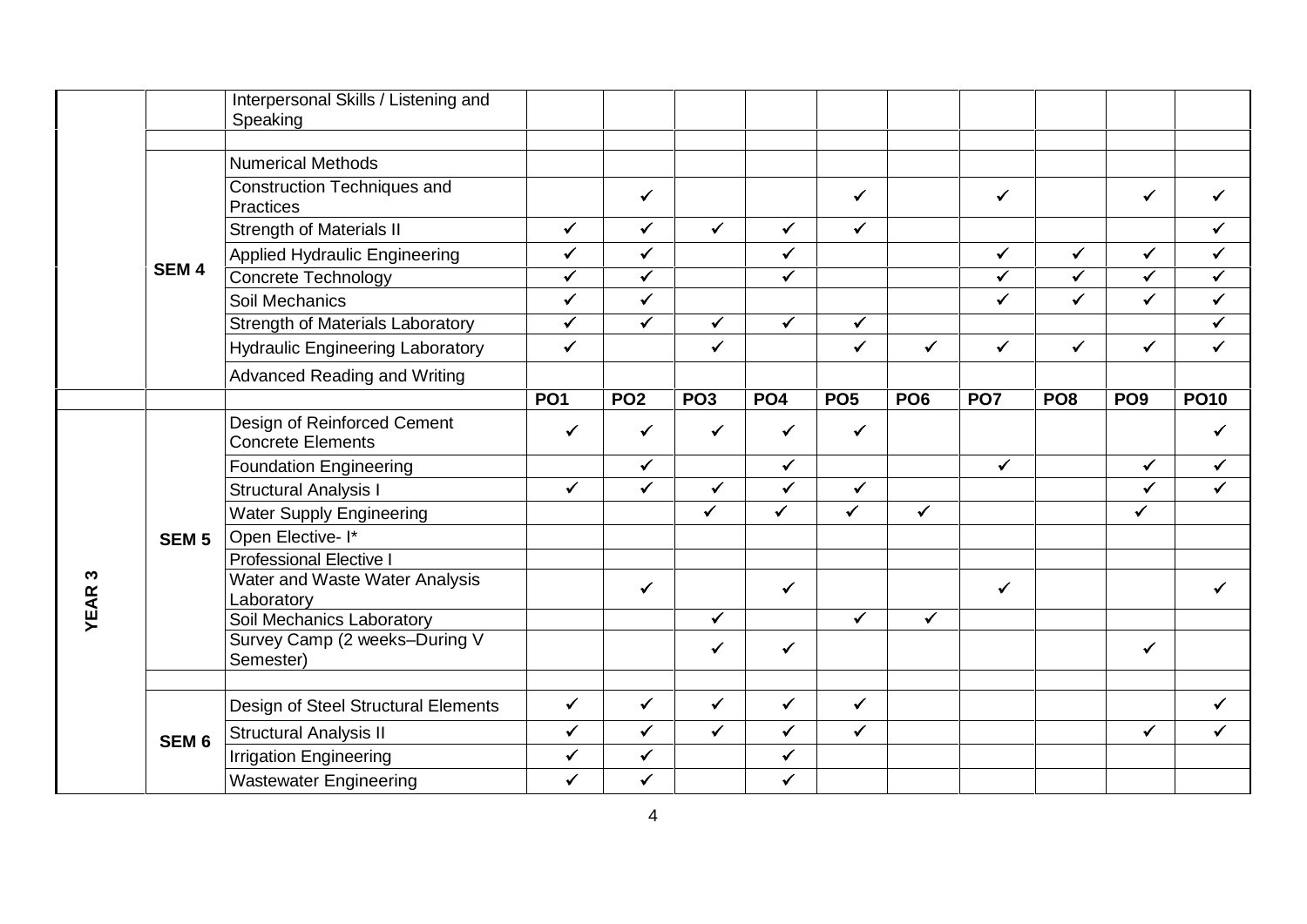|             |                  | <b>Highway Engineering</b>                                                   |                 |                 |                 |                 |                 |                 |                 | ✔               |                 |              |
|-------------|------------------|------------------------------------------------------------------------------|-----------------|-----------------|-----------------|-----------------|-----------------|-----------------|-----------------|-----------------|-----------------|--------------|
|             |                  | <b>Professional Elective II</b>                                              |                 |                 |                 |                 |                 |                 |                 |                 |                 |              |
|             |                  | <b>Highway Engineering Laboratory</b>                                        |                 |                 |                 |                 |                 |                 |                 | $\checkmark$    |                 |              |
|             |                  | Irrigation and Environmental<br><b>Engineering Drawing</b>                   |                 |                 |                 |                 |                 |                 |                 |                 |                 |              |
|             |                  | <b>Professional Communication</b>                                            |                 |                 |                 |                 |                 |                 |                 |                 |                 |              |
|             |                  |                                                                              | PO <sub>1</sub> | PO <sub>2</sub> | PO <sub>3</sub> | PO <sub>4</sub> | PO <sub>5</sub> | PO <sub>6</sub> | PO <sub>7</sub> | PO <sub>8</sub> | PO <sub>9</sub> | <b>PO10</b>  |
|             |                  | Estimation, Costing and Valuation<br>Engineering                             | ✓               | √               |                 |                 |                 | √               | $\checkmark$    |                 |                 | $\checkmark$ |
|             |                  | Railways, Airports, Docks and Harbour<br>Engineering                         |                 | $\checkmark$    |                 | ✔               |                 |                 | $\checkmark$    |                 | ✓               |              |
|             |                  | Structural Design and Drawing                                                | $\checkmark$    | ✓               |                 |                 |                 | $\checkmark$    |                 |                 |                 |              |
|             | <b>SEM7</b>      | <b>Professional Elective III</b>                                             |                 |                 |                 |                 |                 |                 |                 |                 |                 |              |
|             |                  | Open Elective II*                                                            |                 |                 |                 |                 |                 |                 |                 |                 |                 |              |
| <b>YEAR</b> |                  | <b>Creative and Innovative Project</b><br>(Activity Based - Subject Related) |                 | $\checkmark$    |                 |                 |                 |                 |                 |                 |                 |              |
|             |                  | <b>Industrial Training (4 weeks During VI</b><br>semester-Summer)            |                 |                 |                 |                 |                 |                 | $\checkmark$    | √               |                 |              |
|             |                  |                                                                              |                 |                 |                 |                 |                 |                 |                 |                 |                 |              |
|             |                  | Professional Elective IV                                                     |                 |                 |                 |                 |                 |                 |                 |                 |                 |              |
|             | SEM <sub>8</sub> | <b>Professional Elective V</b>                                               |                 |                 |                 |                 |                 |                 |                 |                 |                 |              |
|             |                  | Project Work                                                                 |                 | ✓               |                 |                 |                 |                 | $\checkmark$    |                 |                 |              |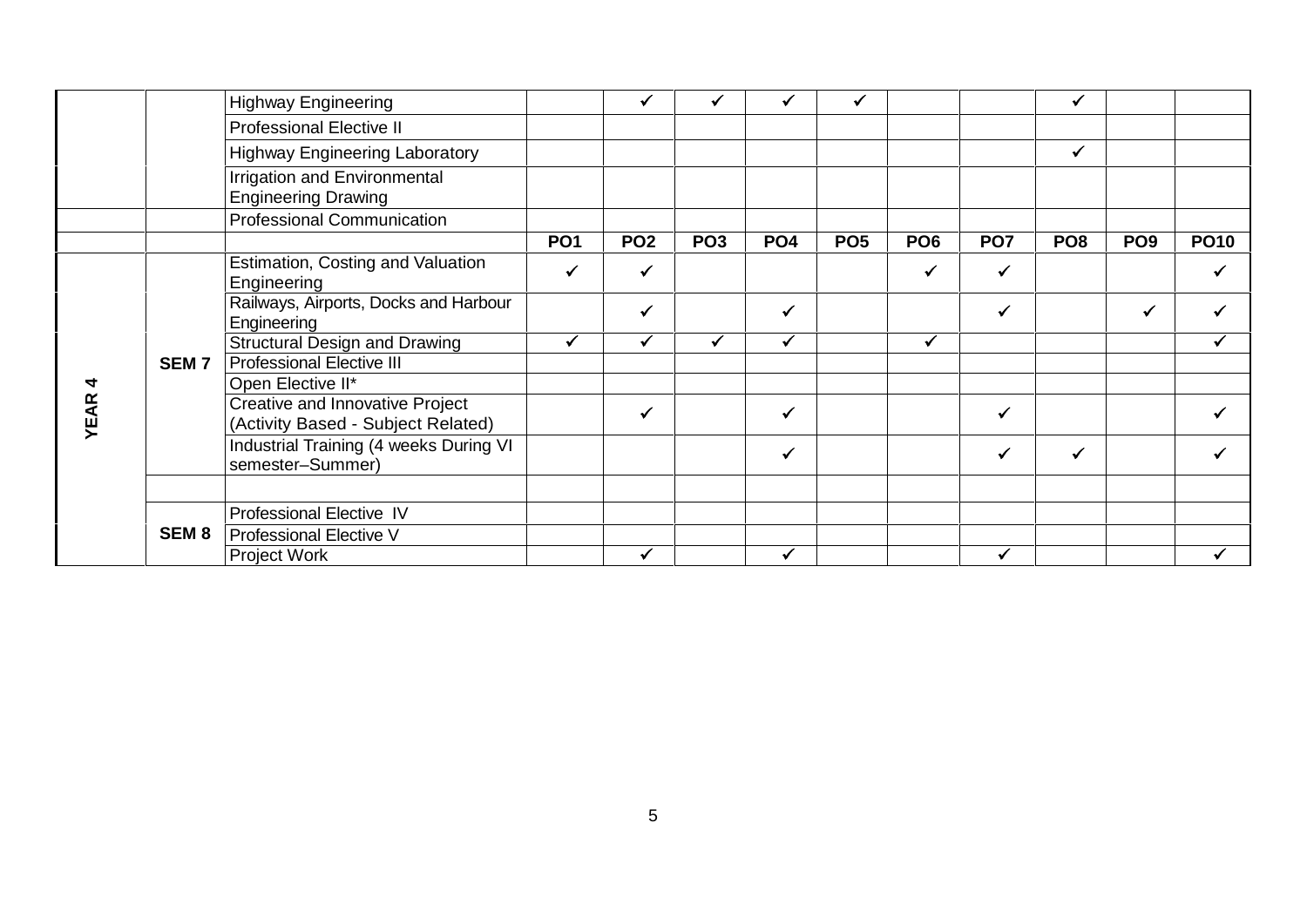## **ANNA UNIVERSITY, CHENNAI AFFILIATED INSTITUTIONS B.E. CIVIL ENGINEERING REGULATIONS – 2017 CHOICE BASED CREDIT SYSTEM I TO VIII SEMESTERS CURRICULA & SYLLABI SEMESTER I**

| S.No          | <b>COURSE</b><br><b>CODE</b> | <b>COURSE TITLE</b>                                            | <b>CATEGORY</b> | <b>CONTACT</b><br><b>PERIODS</b> |                |          | P        | C              |
|---------------|------------------------------|----------------------------------------------------------------|-----------------|----------------------------------|----------------|----------|----------|----------------|
| <b>THEORY</b> |                              |                                                                |                 |                                  |                |          |          |                |
| 1.            | <b>HS8151</b>                | Communicative<br>English                                       | <b>HS</b>       | $\overline{4}$                   | 4              | 0        | $\Omega$ | 4              |
| 2.            | MA8151                       | Engineering<br>Mathematics-I                                   | <b>BS</b>       | $\overline{4}$                   | 4              | $\Omega$ | 0        | $\overline{4}$ |
| 3.            | PH8151                       | <b>Engineering Physics</b>                                     | <b>BS</b>       | 3                                | 3              | 0        | $\Omega$ | 3              |
| 4.            | CY8151                       | Engineering<br>Chemistry                                       | <b>BS</b>       | 3                                | 3              | 0        | 0        | 3              |
| 5.            | GE8151                       | Problem Solving and<br><b>Python Programming</b>               | <b>ES</b>       | 3                                | 3              | $\Omega$ | $\Omega$ | 3              |
| 6.            | GE8152                       | <b>Engineering Graphics</b>                                    | <b>ES</b>       | 6                                | $\overline{2}$ | $\Omega$ | 4        | 4              |
|               | <b>PRACTICALS</b>            |                                                                |                 |                                  |                |          |          |                |
| 7.            | GE8161                       | Problem Solving and<br><b>Python Programming</b><br>Laboratory | <b>ES</b>       | $\overline{4}$                   | $\Omega$       | $\Omega$ | 4        | 2              |
| 8.            | <b>BS8161</b>                | Physics and<br><b>Chemistry Laboratory</b>                     | <b>BS</b>       | $\overline{4}$                   | $\overline{0}$ | $\Omega$ | 4        | 2              |
|               |                              |                                                                | <b>TOTAL</b>    | 31                               | 19             | $\Omega$ | 12       | 25             |

### **SEMESTER II**

| S.No          | <b>COURSE</b><br><b>CODE</b> | <b>COURSE TITLE</b>                                              | <b>CATEGORY</b> | <b>CONTACT</b><br><b>PERIODS</b> |                |                | P        | C              |
|---------------|------------------------------|------------------------------------------------------------------|-----------------|----------------------------------|----------------|----------------|----------|----------------|
| <b>THEORY</b> |                              |                                                                  |                 |                                  |                |                |          |                |
| 1.            | <b>HS8251</b>                | <b>Technical English</b>                                         | <b>HS</b>       | 4                                | 4              | $\Omega$       | $\Omega$ | 4              |
| 2.            | MA8251                       | Engineering<br>Mathematics-II                                    | <b>BS</b>       | 4                                | 4              | 0              | $\Omega$ | 4              |
| 3.            | PH8201                       | <b>Physics For Civil</b><br>Engineering                          | <b>BS</b>       | 3                                | 3              | $\Omega$       | $\Omega$ | 3              |
| 4.            | BE8251                       | <b>Basic Electrical and</b><br><b>Electronics</b><br>Engineering | <b>ES</b>       | 3                                | 3              | $\Omega$       | $\Omega$ | 3              |
| 5.            | GE8291                       | Environmental<br>Science and<br>Engineering                      | <b>HS</b>       | 3                                | 3              | $\Omega$       | U        | 3              |
| 6.            | GE8292                       | Engineering<br><b>Mechanics</b>                                  | <b>ES</b>       | 5                                | 3              | $\overline{2}$ | $\Omega$ | 4              |
|               | <b>PRACTICALS</b>            |                                                                  |                 |                                  |                |                |          |                |
| 7.            | GE8261                       | <b>Engineering Practices</b><br>Laboratory                       | ES              | 4                                | $\overline{0}$ | 0              | 4        | $\overline{2}$ |
| 8.            | CE8211                       | <b>Computer Aided</b><br><b>Building Drawing</b>                 | <b>PC</b>       | 4                                | $\overline{0}$ | $\Omega$       | 4        | $\overline{2}$ |
|               |                              |                                                                  | <b>TOTAL</b>    | 30                               | 20             | $\mathbf{2}$   | 8        | 25             |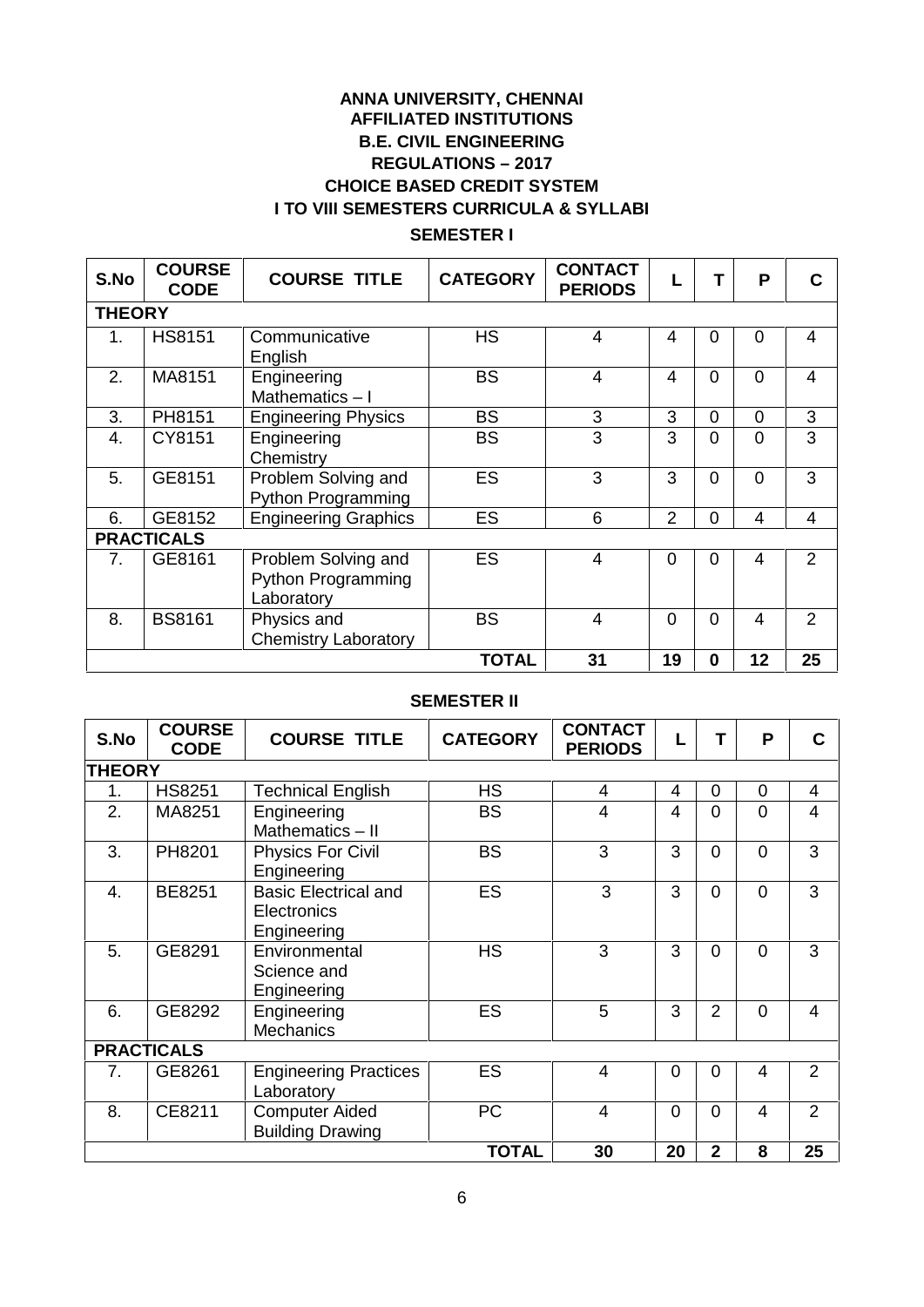| S.No          | <b>COURSE</b><br><b>CODE</b> | <b>COURSE TITLE</b>                                            | <b>CATEGORY</b>    | <b>CONTACT</b><br><b>PERIODS</b> |                | T                   | P                                | $\mathbf c$    |
|---------------|------------------------------|----------------------------------------------------------------|--------------------|----------------------------------|----------------|---------------------|----------------------------------|----------------|
| <b>THEORY</b> |                              |                                                                |                    |                                  |                |                     |                                  |                |
| 1.            | MA8353                       | <b>Transforms and Partial</b><br><b>Differential Equations</b> | <b>BS</b>          | $\overline{4}$                   | 4              | $\mathbf 0$         | $\overline{0}$                   | $\overline{4}$ |
| 2.            | CE8301                       | Strength of<br>Materials I                                     | <b>PC</b>          | 3                                | 3              | $\overline{0}$      | $\Omega$                         | 3              |
| 3.            | CE8302                       | <b>Fluid Mechanics</b>                                         | PC                 | 3                                | 3              | $\mathbf 0$         | $\mathbf 0$                      | 3              |
| 4.            | CE8351                       | Surveying                                                      | PC                 | $\overline{3}$                   | $\overline{3}$ | $\mathbf 0$         | $\mathbf 0$                      | 3              |
| 5.            | CE8391                       | Construction<br><b>Materials</b>                               | PC                 | $\overline{3}$                   | $\overline{3}$ | $\overline{0}$      | $\overline{0}$                   | 3              |
| 6.            | CE8392                       | <b>Engineering Geology</b>                                     | ES                 | 3                                | 3              | $\overline{0}$      | $\overline{0}$                   | 3              |
|               | <b>PRACTICALS</b>            |                                                                |                    |                                  |                |                     |                                  |                |
| 7.            | CE8311                       | <b>Construction Materials</b><br>Laboratory                    | PC                 | $\overline{4}$                   | $\overline{0}$ | $\mathbf 0$         | $\overline{4}$                   | $\overline{2}$ |
| 8.            | CE8361                       | <b>Surveying Laboratory</b>                                    | PC                 | $\overline{4}$                   | $\overline{0}$ | $\Omega$            | $\overline{4}$                   | $\overline{2}$ |
| 9.            | <b>HS8381</b>                | Interpersonal Skills /<br>Listening and Speaking               | <b>EEC</b>         | $\overline{2}$                   | 0              | $\Omega$            | $\overline{2}$                   | 1              |
|               |                              |                                                                | <b>TOTAL</b>       | 29                               | 19             | $\mathbf{0}$        | 10                               | 24             |
|               |                              |                                                                |                    |                                  |                |                     |                                  |                |
|               |                              |                                                                | <b>SEMESTER IV</b> |                                  |                |                     |                                  |                |
| S.No          | <b>COURSE</b><br><b>CODE</b> | <b>COURSE TITLE</b>                                            | <b>CATEGORY</b>    | <b>CONTACT</b><br><b>PERIODS</b> | L              | T                   | P                                | $\mathbf c$    |
| <b>THEORY</b> |                              |                                                                |                    |                                  |                |                     |                                  |                |
| 1.            | MA8491                       | <b>Numerical Methods</b>                                       | <b>BS</b>          | 4                                | 4              | $\pmb{0}$           | 0                                | 4              |
| 2.            | CE8401                       | Construction<br>Techniques and<br><b>Practices</b>             | <b>PC</b>          | 3                                | 3              | $\Omega$            | $\Omega$                         | 3              |
| 3.            | CE8402                       | Strength of<br><b>Materials II</b>                             | <b>PC</b>          | 3                                | 3              | $\mathbf 0$         | $\Omega$                         | 3              |
| 4.            | CE8403                       | <b>Applied Hydraulic</b><br>Engineering                        | PC                 | 3                                | 3              | $\overline{0}$      | $\overline{0}$                   | 3              |
| 5.            | CE8404                       | Concrete Technology                                            | <b>PC</b>          | 3                                | 3              | 0                   | $\overline{0}$                   | 3              |
| 6.            | CE8491                       | Soil Mechanics                                                 | <b>PC</b>          | $\overline{3}$                   | $\overline{3}$ | $\mathsf{O}\xspace$ | $\pmb{0}$                        | 3              |
|               | <b>PRACTICALS</b>            |                                                                |                    |                                  |                |                     |                                  |                |
| 7.            | CE8481                       | <b>Strength of Materials</b><br>Laboratory                     | PC                 | $\overline{4}$                   | $\mathbf 0$    | $\overline{0}$      | $\overline{4}$                   | $\overline{2}$ |
| 8.            | CE8461                       | <b>Hydraulic Engineering</b><br>Laboratory                     | PC<br>EEC          | $\overline{4}$                   | $\mathbf 0$    | $\mathbf 0$         | $\overline{4}$<br>$\overline{2}$ | $\overline{2}$ |

## **SEMESTER III**

**TOTAL 29 19 0 10 24**

and Writing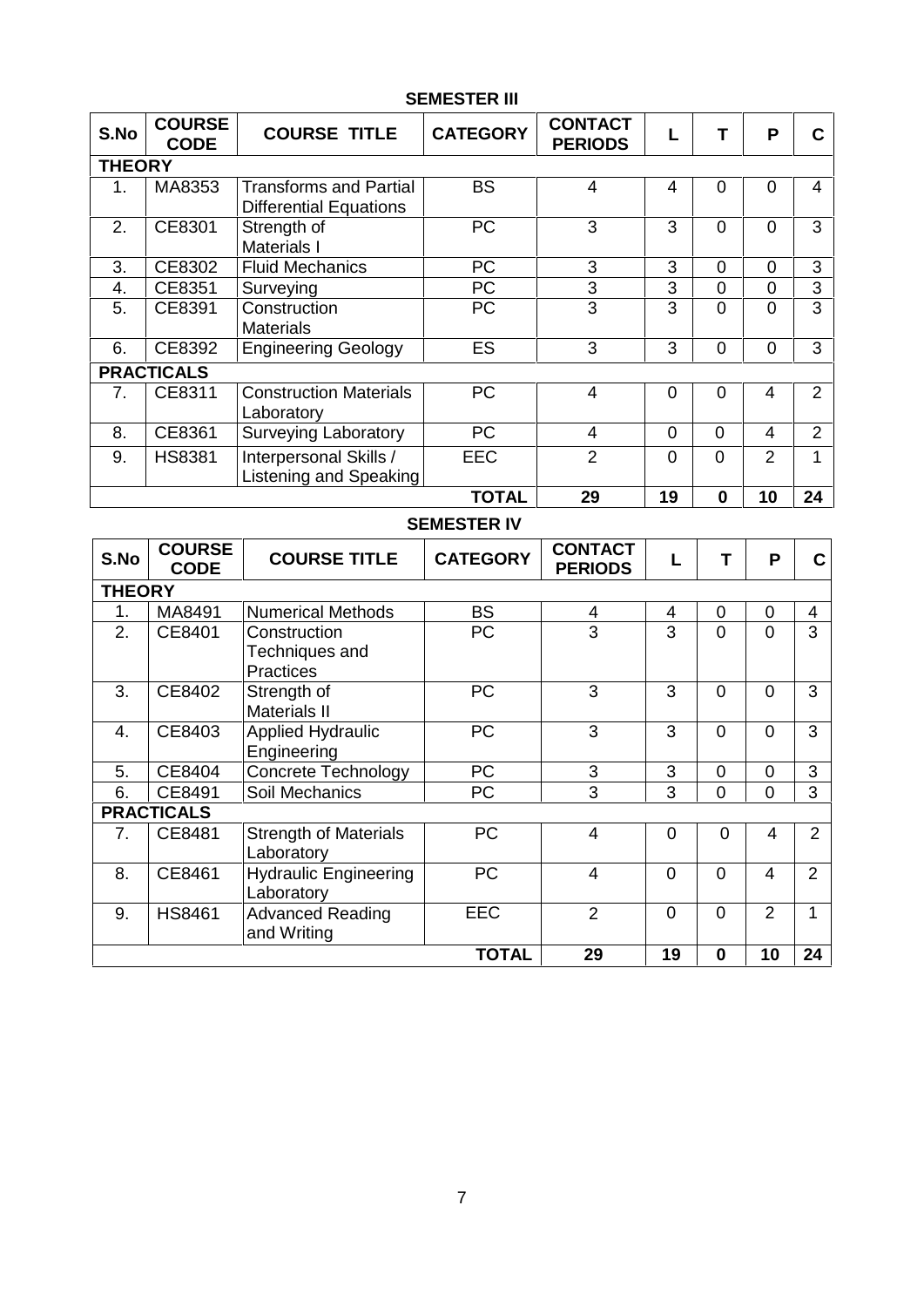### S.No COURSE **CODE COURSE TITLE CATEGORY CONTACT PERIODS <sup>L</sup> <sup>T</sup> <sup>P</sup> <sup>C</sup> THEORY**<br>1. **CE8501** 1. CE8501 Design of Reinforced Cement Concrete Elements PC 5 3 2 0 4 2. CE8502 Structural Analysis I PC 3 3 0 0 3<br>3. EN8491 Water Supply PC 3 3 0 0 3 **Water Supply Engineering** PC | 3 | 3 | 0 | 0 | 3 | 4. CE8591 Foundation Engineering PC | 3 | 3 | 0 | 0 | 3 | 5. Professional Elective I PE | 3 | 3 | 0 | 0 | 3 | 6. Open Elective I\* OE 3 3 0 0 3 **PRACTICALS**<br>7. **CE8511** Soil Mechanics Laboratory PC | 4 | 0 | 0 | 4 | 2 | 8. CE8512 Water and Waste Water Analysis **Laboratory** PC | 4 | 0 | 0 | 4 | 2 | 9. CE8513 Survey Camp (2 weeks –During IV Semester) EEC | 0 |0 |0 |0 |2 | **TOTAL 28 18 2 8 25**

## **SEMESTER V**

### **SEMESTER VI**

| S.No              | <b>COURSE</b><br><b>CODE</b> | <b>COURSE TITLE</b>                                           | <b>CATEGORY</b> | <b>CONTACT</b><br><b>PERIODS</b> | L              | Т              | P              | C              |
|-------------------|------------------------------|---------------------------------------------------------------|-----------------|----------------------------------|----------------|----------------|----------------|----------------|
| <b>THEORY</b>     |                              |                                                               |                 |                                  |                |                |                |                |
| 1.                | CE8601                       | Design of Steel<br><b>Structural Elements</b>                 | <b>PC</b>       | 5                                | 3              | $\overline{2}$ | $\Omega$       | $\overline{4}$ |
| 2.                | CE8602                       | <b>Structural Analysis II</b>                                 | PC              | 3                                | 3              | $\mathbf 0$    | 0              | 3              |
| 3.                | CE8603                       | Irrigation<br>Engineering                                     | PC              | 3                                | 3              | $\Omega$       | $\Omega$       | 3              |
| 4.                | CE8604                       | Highway<br>Engineering                                        | <b>PC</b>       | 3                                | 3              | $\Omega$       | $\Omega$       | 3              |
| 5.                | EN8592                       | Wastewater<br>Engineering                                     | <b>PC</b>       | 3                                | 3              | $\Omega$       | $\mathbf{0}$   | 3              |
| 6.                |                              | Professional<br>Elective II                                   | <b>PE</b>       | 3                                | 3              | $\Omega$       | $\Omega$       | 3              |
| <b>PRACTICALS</b> |                              |                                                               |                 |                                  |                |                |                |                |
| 7.                | CE8611                       | Highway<br>Engineering<br>Laboratory                          | <b>PC</b>       | $\overline{4}$                   | 0              | $\Omega$       | 4              | 2              |
| 8.                | CE8612                       | Irrigation and<br>Environmental<br><b>Engineering Drawing</b> | <b>PC</b>       | $\overline{4}$                   | $\Omega$       | $\Omega$       | $\overline{4}$ | $\overline{2}$ |
| 9.                | <b>HS8581</b>                | Professional<br>Communication                                 | <b>EEC</b>      | $\overline{2}$                   | $\overline{0}$ | $\mathbf 0$    | $\overline{2}$ | 1              |
|                   |                              |                                                               | <b>TOTAL</b>    | 30                               | 18             | $\mathbf{2}$   | 10             | 24             |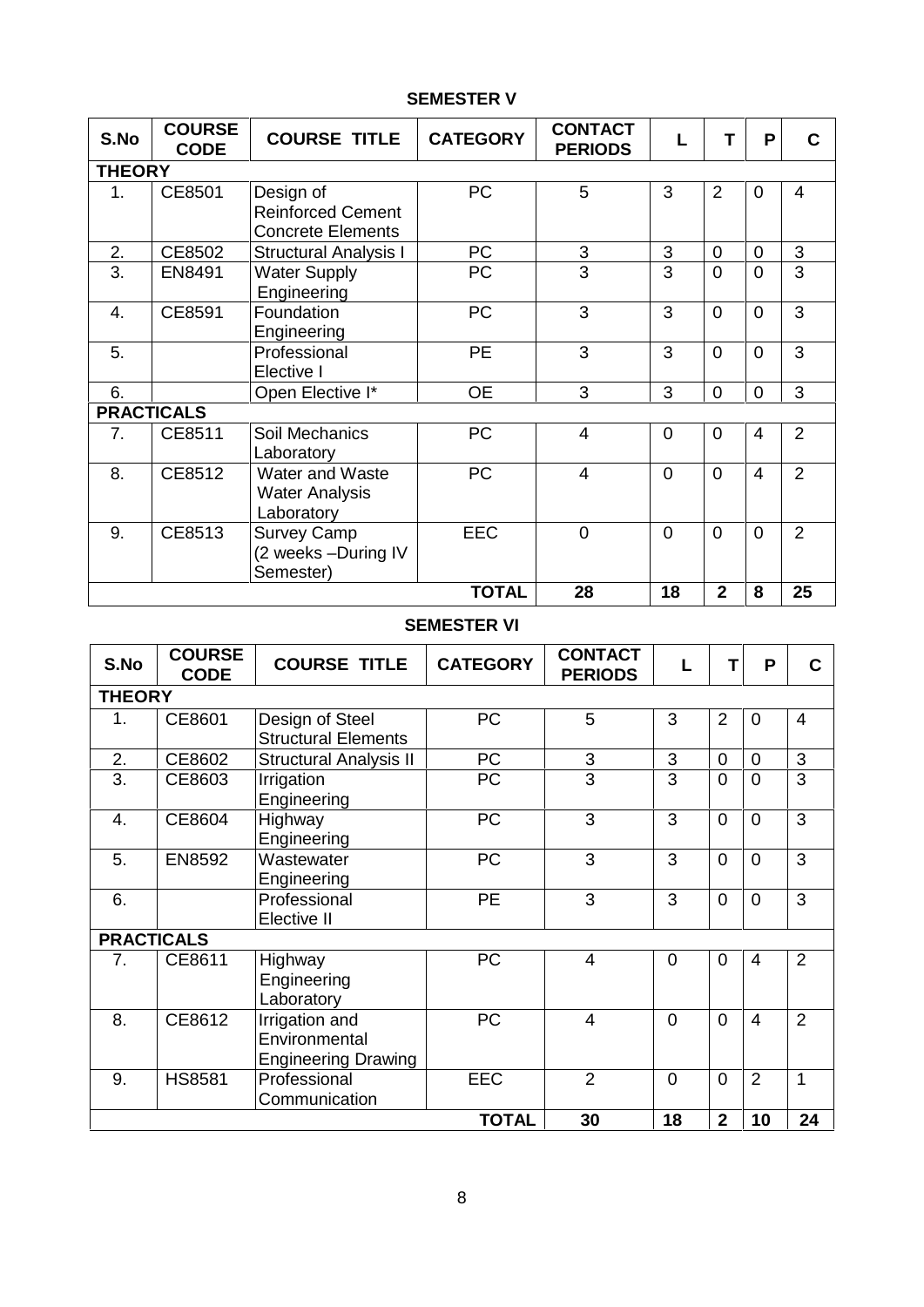## **SEMESTER VII**

| S.No             | <b>COURSE</b><br><b>CODE</b> | <b>COURSE TITLE</b>                                                                | <b>CATEGORY</b> | <b>CONTACT</b><br><b>PERIODS</b> | L              | т              | P               | C              |
|------------------|------------------------------|------------------------------------------------------------------------------------|-----------------|----------------------------------|----------------|----------------|-----------------|----------------|
| <b>THEORY</b>    |                              |                                                                                    |                 |                                  |                |                |                 |                |
| 1.               | CE8701                       | Estimation,<br>Costing and<br>Valuation<br>Engineering                             | PC              | 3                                | 3              | $\Omega$       | $\Omega$        | 3              |
| 2.               | CE8702                       | Railways, Airports,<br>Docks and<br>Harbour<br>Engineering                         | <b>PC</b>       | 3                                | 3              | $\Omega$       | $\Omega$        | 3              |
| 3.               | CE8703                       | <b>Structural Design</b><br>and Drawing                                            | PC              | 5                                | 3              | $\Omega$       | 2               | $\overline{4}$ |
| $\overline{4}$ . |                              | Professional<br>Elective III                                                       | <b>PE</b>       | 3                                | 3              | $\Omega$       | $\Omega$        | 3              |
| 5.               |                              | Open Elective II*                                                                  | <b>OE</b>       | 3                                | 3              | $\overline{0}$ | $\overline{0}$  | 3              |
|                  | <b>PRACTICALS</b>            |                                                                                    |                 |                                  |                |                |                 |                |
| 6.               | CE8711                       | Creative and<br>Innovative Project<br>(Activity Based -<br><b>Subject Related)</b> | <b>EEC</b>      | $\overline{4}$                   | $\overline{0}$ | $\Omega$       | 4               | $\overline{2}$ |
| 7.               | CE8712                       | <b>Industrial Training</b><br>(4 weeks During<br>VI Semester -<br>Summer)          | <b>EEC</b>      | $\Omega$                         | $\overline{0}$ | $\Omega$       | $\Omega$        | $\overline{2}$ |
|                  |                              |                                                                                    | <b>TOTAL</b>    | 21                               | 15             | $\bf{0}$       | $6\phantom{1}6$ | 20             |

## **SEMESTER VIII**

| S.No          | <b>COURSE</b><br><b>CODE</b> | <b>COURSE TITLE</b>         | <b>CATEGORY</b>            | <b>CONTACT</b><br><b>PERIODS</b> |        |   | P        | С        |
|---------------|------------------------------|-----------------------------|----------------------------|----------------------------------|--------|---|----------|----------|
| <b>THEORY</b> |                              |                             |                            |                                  |        |   |          |          |
| 1.            |                              | Professional<br>Elective IV | <b>PE</b>                  | 3                                | 3      |   | 0        | 3        |
| 2.            |                              | Professional<br>Elective V  | <b>PE</b>                  | 3                                | 3      |   | 0        | 3        |
|               | <b>PRACTICALS</b>            |                             |                            |                                  |        |   |          |          |
| 3.            | CE8811                       | <b>Project Work</b>         | <b>EEC</b><br><b>TOTAL</b> | 20<br>26                         | 0<br>6 | 0 | 20<br>20 | 10<br>16 |

## **TOTAL NO. OF CREDITS: 183**

\*Course from the curriculum of other UG Programmes.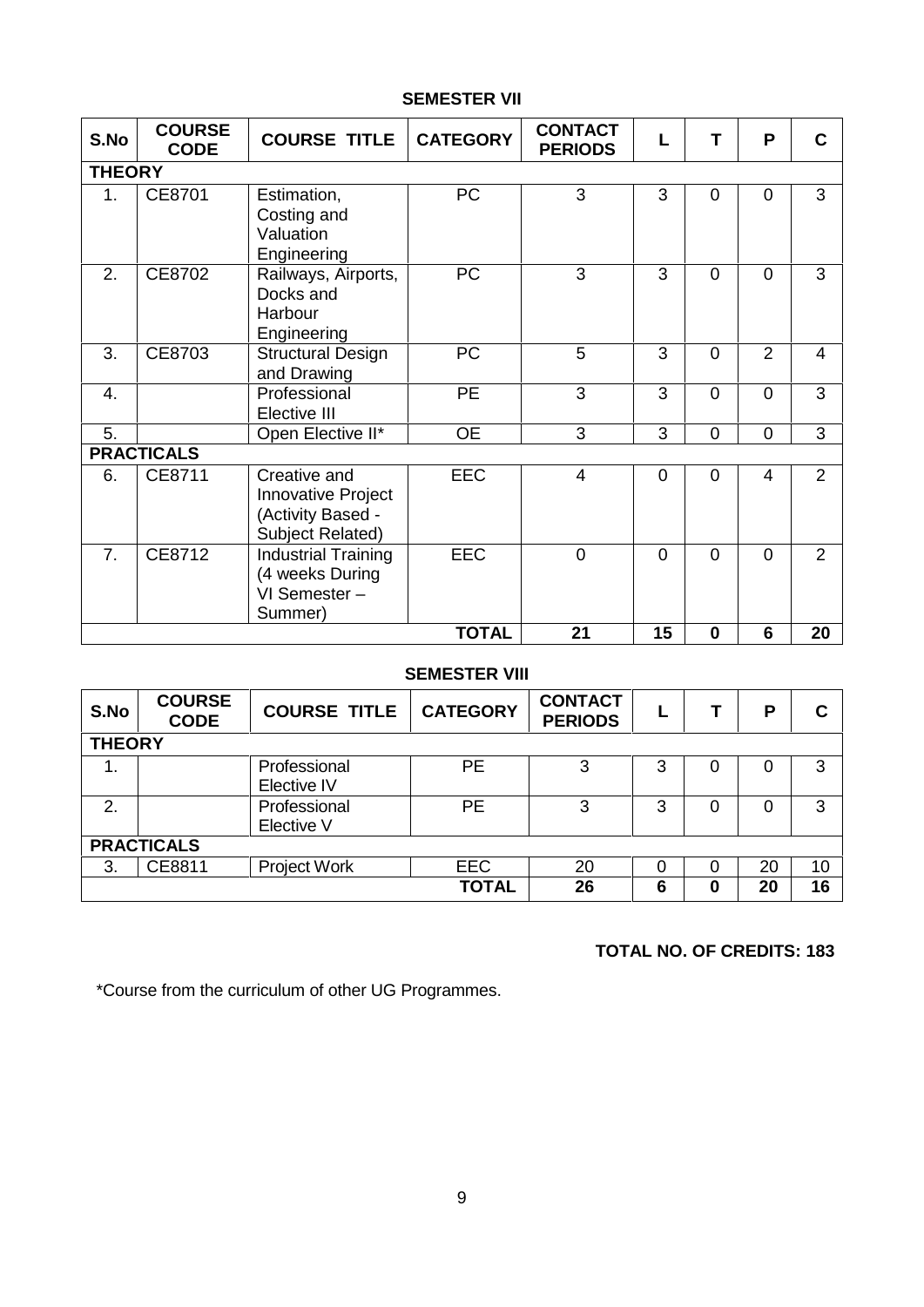## **HUMANITIES AND SOCIAL SCIENCES (HS)**

| S.No         | <b>COURSE</b><br><b>CODE</b> | <b>COURSE TITLE</b>                             | <b>CATEGORY</b> | <b>CONTACT</b><br><b>PERIODS</b> |   | D | C |
|--------------|------------------------------|-------------------------------------------------|-----------------|----------------------------------|---|---|---|
|              | <b>HS8151</b>                | <b>Communicative English</b>                    | <b>HS</b>       | 4                                |   |   | 4 |
| 2.           | <b>HS8251</b>                | <b>Technical English</b>                        | HS              | 4                                |   |   | 4 |
| $\mathbf{3}$ | GE8291                       | <b>Environmental Science</b><br>and Engineering | <b>HS</b>       |                                  | ⌒ |   | 3 |

## **BASIC SCIENCES (BS)**

| S.No | <b>COURSE</b><br><b>CODE</b> | <b>COURSE TITLE</b>                                            | <b>CATEGORY</b> | <b>CONTACT</b><br><b>PERIODS</b> |   |          | P        | C              |
|------|------------------------------|----------------------------------------------------------------|-----------------|----------------------------------|---|----------|----------|----------------|
| 1.   | MA8151                       | Engineering<br>Mathematics $-1$                                | <b>BS</b>       | 4                                | 4 | 0        | $\Omega$ | 4              |
| 2.   | PH8151                       | <b>Engineering Physics</b>                                     | <b>BS</b>       | 3                                | 3 | 0        | 0        | 3              |
| 3.   | CY8151                       | <b>Engineering Chemistry</b>                                   | <b>BS</b>       | 3                                | 3 | $\Omega$ | $\Omega$ | 3              |
| 4.   | <b>BS8161</b>                | <b>Physics and Chemistry</b><br>Laboratory                     | <b>BS</b>       | $\overline{4}$                   | 0 | 0        | 4        | $\overline{2}$ |
| 5.   | MA8251                       | Engineering<br>Mathematics-II                                  | <b>BS</b>       | 4                                | 4 | $\Omega$ | $\Omega$ | 4              |
| 6.   | PH8201                       | Physics for Civil<br>Engineering                               | <b>BS</b>       | 3                                | 3 | 0        | $\Omega$ | 3              |
| 7.   | MA8353                       | <b>Transforms and Partial</b><br><b>Differential Equations</b> | <b>BS</b>       | 4                                | 4 | $\Omega$ | $\Omega$ | 4              |
| 8.   | MA8491                       | <b>Numerical Methods</b>                                       | <b>BS</b>       | 4                                | 4 | 0        | 0        | 4              |

## **ENGINEERING SCIENCES (ES)**

| S.No. | <b>COURSE</b><br><b>CODE</b> | <b>COURSE TITLE</b>                                            | <b>CATEGORY</b> | <b>CONTACT</b><br><b>PERIODS</b> |                |          | P        | C              |
|-------|------------------------------|----------------------------------------------------------------|-----------------|----------------------------------|----------------|----------|----------|----------------|
| 1.    | GE8151                       | Problem Solving and<br>Python Programming                      | ES              | 3                                | 3              | 0        | $\Omega$ | 3              |
| 2.    | GE8152                       | <b>Engineering Graphics</b>                                    | <b>ES</b>       | 6                                | $\overline{2}$ | $\Omega$ | 4        | 4              |
| 3.    | GE8161                       | Problem Solving and<br><b>Python Programming</b><br>Laboratory | <b>ES</b>       | 4                                | $\Omega$       | 0        | 4        | $\overline{2}$ |
| 4.    | <b>BE8251</b>                | <b>Basic Electrical and</b><br><b>Electronics Engineering</b>  | ES              | 3                                | 3              | $\Omega$ | 0        | 3              |
| 5.    | GE8292                       | <b>Engineering Mechanics</b>                                   | <b>ES</b>       | 5                                | 3              | 2        | $\Omega$ | $\overline{4}$ |
| 6.    | GE8261                       | <b>Engineering Practices</b><br>Laboratory                     | ES              | 4                                | $\Omega$       | $\Omega$ | 4        | 2              |
| 7.    | CE8392                       | <b>Engineering Geology</b>                                     | ES              | 3                                | 3              | ი        |          | 3              |

## **PROFESSIONAL CORE (PC)**

| S.No | <b>COURSE</b><br><b>CODE</b> | <b>COURSE TITLE</b>                       | <b>CATEGORY</b> | <b>CONTACT</b><br><b>PERIODS</b> |   | D | C |
|------|------------------------------|-------------------------------------------|-----------------|----------------------------------|---|---|---|
|      | CE8211                       | <b>Computer Aided Building</b><br>Drawing | <b>PC</b>       |                                  |   | 4 | 2 |
| 2.   | CE8391                       | <b>Construction Materials</b>             | <b>PC</b>       |                                  | 3 |   | 3 |
| 3.   | CE8301                       | <b>Strength of Materials I</b>            | <b>PC</b>       | ົ                                | 3 |   | 3 |
| 4.   | CE8302                       | <b>Fluid Mechanics</b>                    | <b>PC</b>       |                                  | 3 |   | 3 |
| 5.   | CE8351                       | Surveying                                 | <b>PC</b>       |                                  | 3 |   | 3 |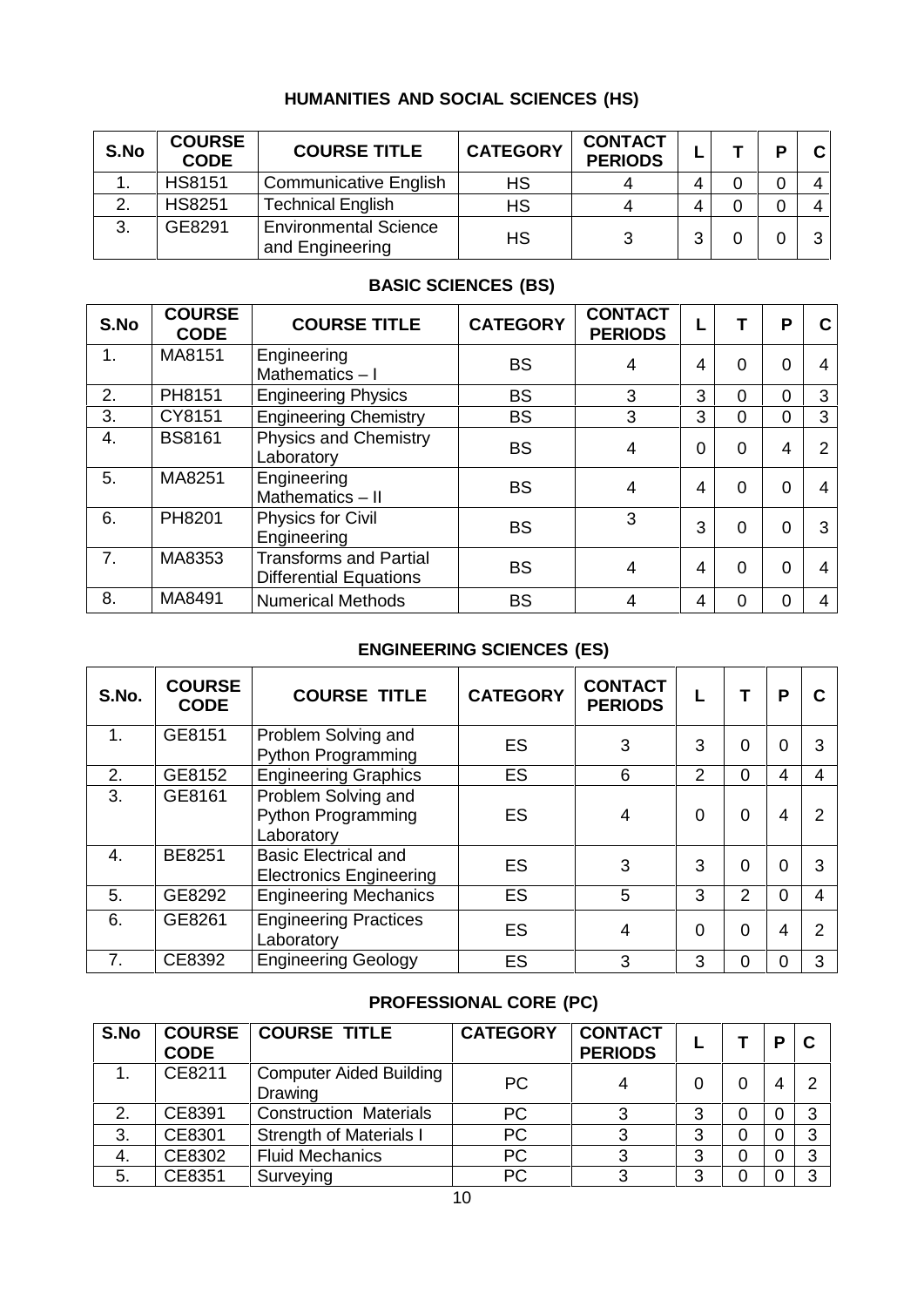| 6.  | CE8481 | <b>Strength of Materials</b>                                      | PC              | 4              | 0              | $\mathbf 0$      | $\overline{4}$ | $\overline{2}$ |
|-----|--------|-------------------------------------------------------------------|-----------------|----------------|----------------|------------------|----------------|----------------|
|     |        | Laboratory                                                        | <b>PC</b>       |                |                |                  |                |                |
| 7.  | CE8361 | Surveying Laboratory                                              |                 | 4              | 0              | $\overline{0}$   | $\overline{4}$ | $\overline{2}$ |
| 8.  | CE8311 | <b>Construction Materials</b><br>Laboratory                       | PC              | 4              | $\mathbf 0$    | $\overline{0}$   | $\overline{4}$ | $\overline{2}$ |
| 9.  | CE8401 | Construction<br>Techniques and<br>Practices                       | PC              | 3              | 3              | 0                | $\mathbf 0$    | 3              |
| 10. | CE8402 | <b>Strength of Materials II</b>                                   | PC              | 3              | 3              | $\mathbf 0$      | $\mathbf 0$    | 3              |
| 11. | CE8403 | <b>Applied Hydraulic</b><br>Engineering                           | <b>PC</b>       | 3              | 3              | $\mathbf 0$      | $\mathbf 0$    | 3              |
| 12. | CE8404 | Concrete Technology                                               | $\overline{PC}$ | $\mathfrak{B}$ | 3              | $\boldsymbol{0}$ | $\mathbf 0$    | 3              |
| 13. | CE8491 | Soil Mechanics                                                    | PC              | 3              | 3              | $\overline{0}$   | $\overline{0}$ | 3              |
| 14. | CE8461 | <b>Hydraulic Engineering</b><br>Laboratory                        | PC              | 4              | 0              | $\overline{0}$   | $\overline{4}$ | $\overline{2}$ |
| 15. | CE8501 | Design of Reinforced<br><b>Cement Concrete</b><br><b>Elements</b> | PC              | 5              | 3              | $\overline{2}$   | $\mathbf 0$    | 4              |
| 16. | CE8502 | <b>Structural Analysis I</b>                                      | PC              | 3              | 3              | $\mathbf 0$      | $\mathbf 0$    | 3              |
| 17. | CE8511 | Soil Mechanics<br>Laboratory                                      | <b>PC</b>       | 4              | 0              | $\overline{0}$   | $\overline{4}$ | $\overline{2}$ |
| 18. | CE8512 | Water and Waste Water<br>Analysis Laboratory                      | PC              | 4              | 0              | $\mathbf 0$      | $\overline{4}$ | $\overline{2}$ |
| 19. | CE8591 | <b>Foundation Engineering</b>                                     | PC              | 3              | 3              | $\overline{0}$   | $\overline{0}$ | 3              |
| 20. | CE8601 | Design of Steel<br><b>Structural Elements</b>                     | PC              | 5              | 3              | $\overline{2}$   | 0              | 4              |
| 21. | CE8602 | <b>Structural Analysis II</b>                                     | PC              | 3              | 3              | $\mathbf 0$      | $\mathbf 0$    | 3              |
| 22. | CE8603 | <b>Irrigation Engineering</b>                                     | PC              | 3              | 3              | $\mathbf 0$      | $\mathbf 0$    | 3              |
| 23. | CE8604 | <b>Highway Engineering</b>                                        | PC              | 3              | $\overline{3}$ | $\mathbf 0$      | $\mathbf 0$    | 3              |
| 24. | CE8611 | <b>Highway Engineering</b><br>Laboratory                          | PC              | 4              | 0              | $\overline{0}$   | $\overline{4}$ | $\overline{2}$ |
| 25. | CE8612 | Irrigation and<br>Environmental<br><b>Engineering Drawing</b>     | PC              | 4              | 0              | 0                | $\overline{4}$ | $\overline{2}$ |
| 26. | EN8592 | Wastewater<br>Engineering                                         | PC              | 3              | 3              | $\mathbf 0$      | $\mathbf 0$    | 3              |
| 27. | EN8491 | <b>Water Supply</b><br>Engineering                                | PC              | 3              | 3              | $\mathbf 0$      | 0              | 3              |
| 28. | CE8701 | Estimation, Costing and<br><b>Valuation Engineering</b>           | <b>PC</b>       | 3              | 3              | $\mathbf 0$      | $\mathbf 0$    | 3              |
| 29. | CE8702 | Railways, Airports, Docks<br>and Harbour Engineering              | PC              | 3              | 3              | 0                | $\mathbf 0$    | 3              |
| 30. | CE8703 | Structural Design and<br>Drawing                                  | PC              | 5              | 3              | 0                | $\overline{2}$ | 4              |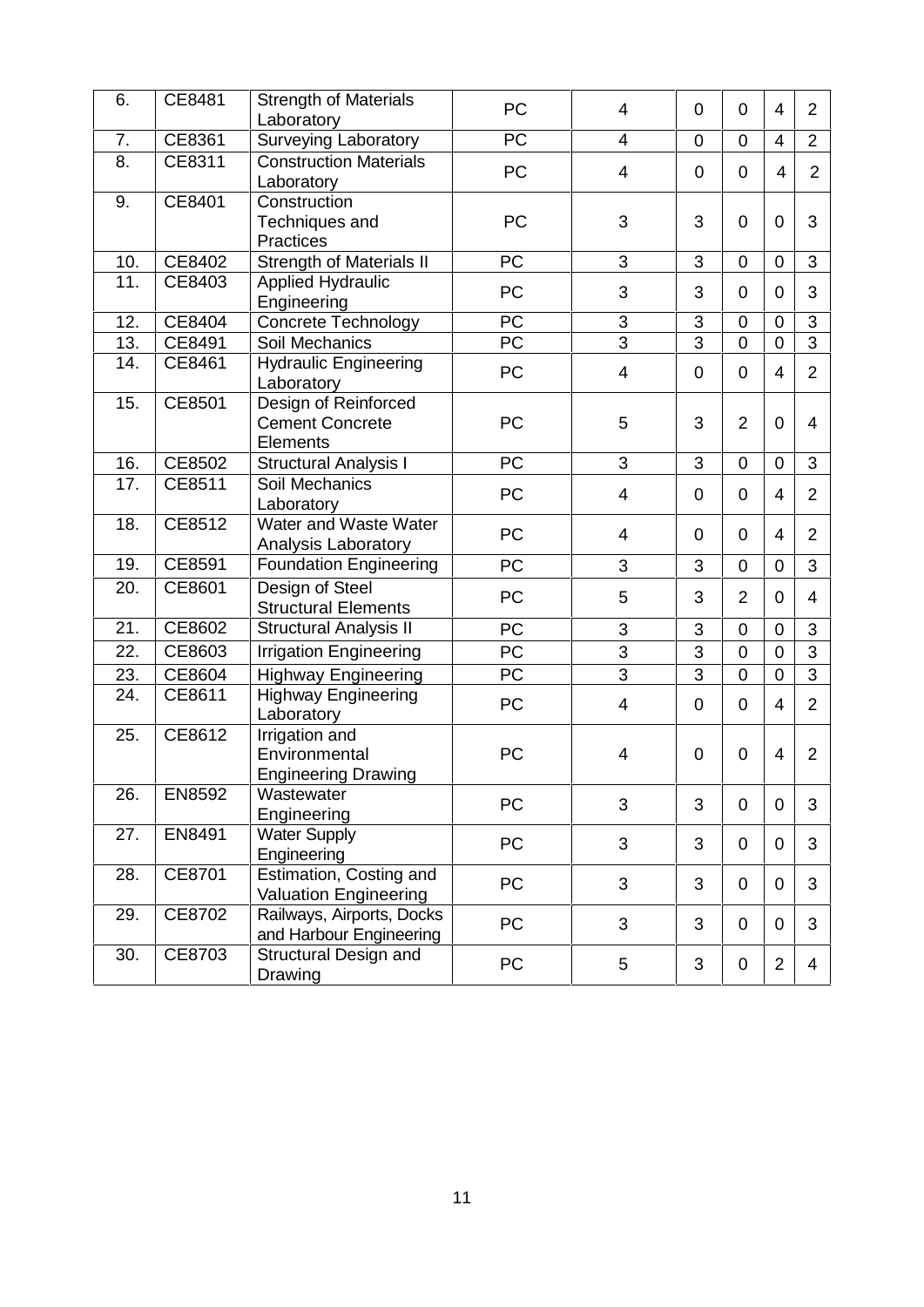## **EMPLOYABILITY ENHANCEMENT COURSES (EEC)**

| S.No             | <b>COURSE</b><br><b>CODE</b> | <b>COURSE TITLE</b>                                                      | <b>CATEGORY</b> | <b>CONTACT</b><br><b>PERIODS</b> |          |                | P              | C               |
|------------------|------------------------------|--------------------------------------------------------------------------|-----------------|----------------------------------|----------|----------------|----------------|-----------------|
| 1.               | <b>HS8381</b>                | Interpersonal Skills /<br>Listening and Speaking                         | <b>EEC</b>      | 2                                | $\Omega$ | $\overline{0}$ | 2              | 1               |
| 2.               | <b>HS8461</b>                | Advanced Reading and<br>Writing                                          | <b>EEC</b>      | $\overline{2}$                   | $\Omega$ | $\Omega$       | $\overline{2}$ | 1               |
| 3.               | CE8513                       | Survey Camp (2 weeks<br>- During IV Semester)                            | <b>EEC</b>      | $\mathbf 0$                      | $\Omega$ | $\Omega$       | $\Omega$       | $\overline{2}$  |
| $\overline{4}$ . | <b>HS8581</b>                | Professional<br>Communication                                            | <b>EEC</b>      | $\overline{2}$                   | $\Omega$ | $\Omega$       | 2              | 1               |
| 5 <sub>1</sub>   | CE8711                       | Creative and Innovative<br>Project (Activity Based -<br>Subject Related) | <b>EEC</b>      | 4                                | $\Omega$ | $\overline{0}$ | 4              | 2               |
| 6.               | CE8712                       | <b>Industrial Training</b><br>(4 weeks During VI<br>Semester - Summer)   | <b>EEC</b>      | $\overline{0}$                   | $\Omega$ | $\overline{0}$ | $\Omega$       | 2               |
| 7 <sub>1</sub>   | CE8811                       | <b>Project Work</b>                                                      | <b>EEC</b>      | 20                               | $\Omega$ | $\Omega$       | 20             | 10 <sup>1</sup> |

## **PROFESSIONAL ELECTIVE**

## **SEMESTER V ELECTIVE - I**

| S.No | <b>COURSE</b><br><b>CODE</b> | <b>COURSE TITLE</b>                                       | <b>CATEGORY</b> | <b>CONTACT</b><br><b>PERIODS</b> |   | Р | С |
|------|------------------------------|-----------------------------------------------------------|-----------------|----------------------------------|---|---|---|
| 1.   | GI8012                       | <b>Digital Cadastre</b>                                   | <b>PE</b>       | 3                                | 3 | 0 | 3 |
| 2.   | GI8013                       | <b>Advanced Surveying</b>                                 | <b>PE</b>       | 3                                | 3 | 0 | 3 |
| 3.   | GI8014                       | Geographic Information<br>System                          | <b>PE</b>       | 3                                | 3 | 0 | 3 |
| 4.   | GI8015                       | <b>Geoinformatics Applications</b><br>for Civil Engineers | <b>PE</b>       | 3                                | 3 | 0 | 3 |
| 5.   | GI8491                       | <b>Total Station and GPS</b><br>Surveying                 | <b>PE</b>       | 3                                | 3 | 0 | 3 |
| 6.   | GE8071                       | Disaster Management                                       | <b>PE</b>       | 3                                | 3 | 0 | 3 |
| 7.   | GE8074                       | Human Rights                                              | <b>PE</b>       | 3                                | 3 | 0 | 3 |

## **SEMESTER VI ELECTIVE - II**

| S.No | <b>COURSE</b><br><b>CODE</b> | <b>COURSE TITLE</b>                                                       | <b>CATEGORY</b> | <b>CONTACT</b><br><b>PERIODS</b> |   | Р | C |
|------|------------------------------|---------------------------------------------------------------------------|-----------------|----------------------------------|---|---|---|
| 1.   | CE8001                       | Ground Improvement<br><b>Techniques</b>                                   | <b>PE</b>       | 3                                | 3 | 0 | 3 |
| 2.   | CE8002                       | Introduction to Soil<br><b>Dynamics and Machine</b><br><b>Foundations</b> | <b>PE</b>       | 3                                | 3 | 0 | 3 |
| 3.   | CE8003                       | <b>Rock Engineering</b>                                                   | PE              | 3                                | 3 | 0 | 3 |
| 4.   | CE8004                       | Urban Planning and<br>Development                                         | <b>PE</b>       | 3                                | 3 | 0 | 3 |
| 5.   | CE8005                       | Air Pollution and Control<br>Engineering                                  | <b>PE</b>       | 3                                | 3 | 0 | 3 |
| 6.   | GE8075                       | <b>Intellectual Property Rights</b>                                       | <b>PE</b>       | 3                                | 3 | 0 | 3 |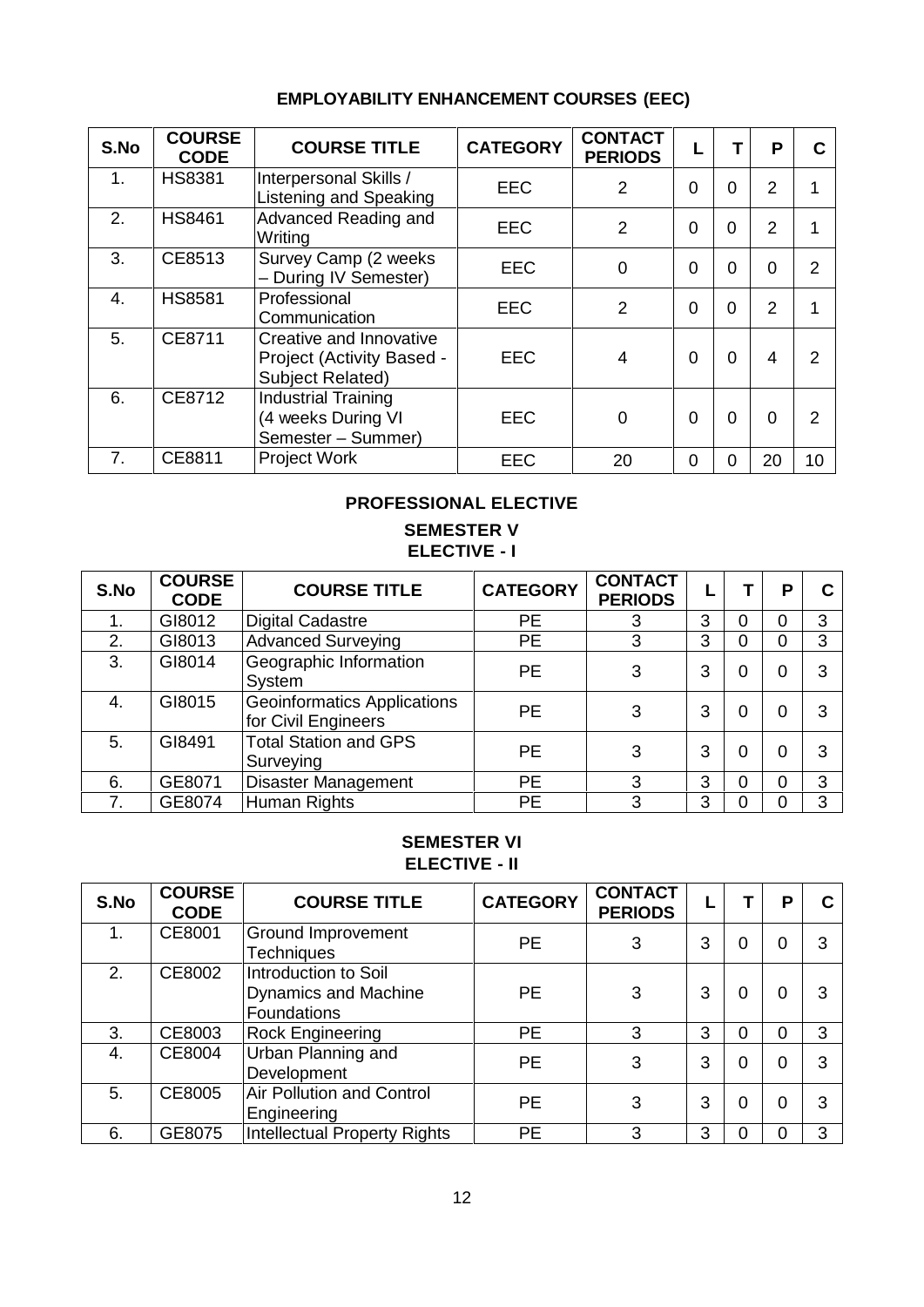## **SEMESTER VII ELECTIVE – III**

| S.No | <b>COURSE</b><br><b>CODE</b> | <b>COURSE TITLE</b>                                                     | <b>CATEGORY</b> | <b>CONTACT</b><br><b>PERIODS</b> |   |          | P              | C |
|------|------------------------------|-------------------------------------------------------------------------|-----------------|----------------------------------|---|----------|----------------|---|
| 1.   | CE8006                       | <b>Pavement Engineering</b>                                             | <b>PE</b>       | 3                                | 3 | $\Omega$ | $\overline{0}$ | 3 |
| 2.   | CE8007                       | <b>Traffic Engineering and</b><br>Management                            | <b>PE</b>       | 3                                | 3 | $\Omega$ | $\Omega$       | 3 |
| 3.   | CE8008                       | <b>Transport and Environment</b>                                        | <b>PE</b>       | 3                                | 3 | $\Omega$ | 0              | 3 |
| 4.   | CE8009                       | <b>Industrial Structures</b>                                            | <b>PE</b>       | 3                                | 3 | $\Omega$ | $\overline{0}$ | 3 |
| 5.   | CE8010                       | <b>Environmental and Social</b><br>Impact Assessment                    | PE              | 3                                | 3 | 0        | $\Omega$       | 3 |
| 6.   | CE8011                       | Design of Prestressed<br><b>Concrete Structures</b>                     | <b>PE</b>       | 3                                | 3 | $\Omega$ | $\Omega$       | 3 |
| 7.   | CE8012                       | Construction Planning and<br>Scheduling                                 | <b>PE</b>       | 3                                | 3 | $\Omega$ | $\overline{0}$ | 3 |
| 8.   | EN8591                       | <b>Municipal Solid Waste</b><br>Management                              | <b>PE</b>       | 3                                | 3 | $\Omega$ | $\overline{0}$ | 3 |
| 9.   | GE8077                       | <b>Total Quality Management</b>                                         | <b>PE</b>       | 3                                | 3 | $\Omega$ | $\overline{0}$ | 3 |
| 10.  | GE8072                       | <b>Foundation Skills In</b><br><b>Integrated Product</b><br>Development | <b>PE</b>       | 3                                | 3 | $\Omega$ | $\overline{0}$ | 3 |

## **SEMESTER VIII ELECTIVE – IV**

| S.No           | <b>COURSE</b><br><b>CODE</b> | <b>COURSE TITLE</b>                                        | <b>CATEGORY</b> | <b>CONTACT</b><br><b>PERIODS</b> |   |          | P              | C |
|----------------|------------------------------|------------------------------------------------------------|-----------------|----------------------------------|---|----------|----------------|---|
| 1.             | CE8013                       | <b>Coastal Engineering</b>                                 | <b>PE</b>       | 3                                | 3 | $\Omega$ | $\overline{0}$ | 3 |
| 2.             | CE8014                       | Participatory Water<br><b>Resources Management</b>         | <b>PE</b>       | 3                                | 3 |          | $\overline{0}$ | 3 |
| 3.             | CE8015                       | <b>Integrated Water Resources</b><br>Management            | <b>PE</b>       | 3                                | 3 | $\Omega$ | $\overline{0}$ | 3 |
| 4.             | CE8016                       | <b>Groundwater Engineering</b>                             | <b>PE</b>       | 3                                | 3 | $\Omega$ | $\mathbf 0$    | 3 |
| 5.             | CE8017                       | <b>Water Resources Systems</b><br>Engineering              | <b>PE</b>       | 3                                | 3 | $\Omega$ | $\Omega$       | 3 |
| 6.             | CE8018                       | Geo-Environmental<br>Engineering                           | <b>PE</b>       | 3                                | 3 | $\Omega$ | $\overline{0}$ | 3 |
| 7 <sub>1</sub> | CE8091                       | <b>Hydrology and Water</b><br><b>Resources Engineering</b> | <b>PE</b>       | 3                                | 3 |          | $\overline{0}$ | 3 |
| 8.             | GE8076                       | <b>Professional Ethics in</b><br>Engineering               | <b>PE</b>       | 3                                | 3 | $\Omega$ | $\Omega$       | 3 |

## **SEMESTER VIII ELECTIVE – V**

| S.No | <b>COURSE</b><br><b>CODE</b> | <b>COURSE TITLE</b>                                             | <b>CATEGORY</b> | <b>CONTACT</b><br><b>PERIODS</b> |   | P | C |
|------|------------------------------|-----------------------------------------------------------------|-----------------|----------------------------------|---|---|---|
| 1.   | CE8019                       | Computer Aided Design of<br><b>Structures</b>                   | <b>PE</b>       | 3                                | 3 | 0 | 3 |
| 2.   | CE8020                       | Maintenance, Repair and<br><b>Rehabilitation of Structures</b>  | <b>PE</b>       | 3                                | 3 | 0 | 3 |
| 3.   | CE8021                       | <b>Structural Dynamics and</b><br><b>Earthquake Engineering</b> | <b>PE</b>       | 3                                | 3 | 0 | 3 |
| 4.   | CE8022                       | <b>Prefabricated Structures</b>                                 | <b>PE</b>       | 3                                | 3 | 0 | 3 |
| 5.   | CE8023                       | <b>Bridge Engineering</b>                                       | <b>PE</b>       | 3                                | 3 | 0 | 3 |
| 6.   | GE8073                       | Fundamentals of<br>Nanoscience                                  | <b>PE</b>       | 3                                | 3 | 0 | 3 |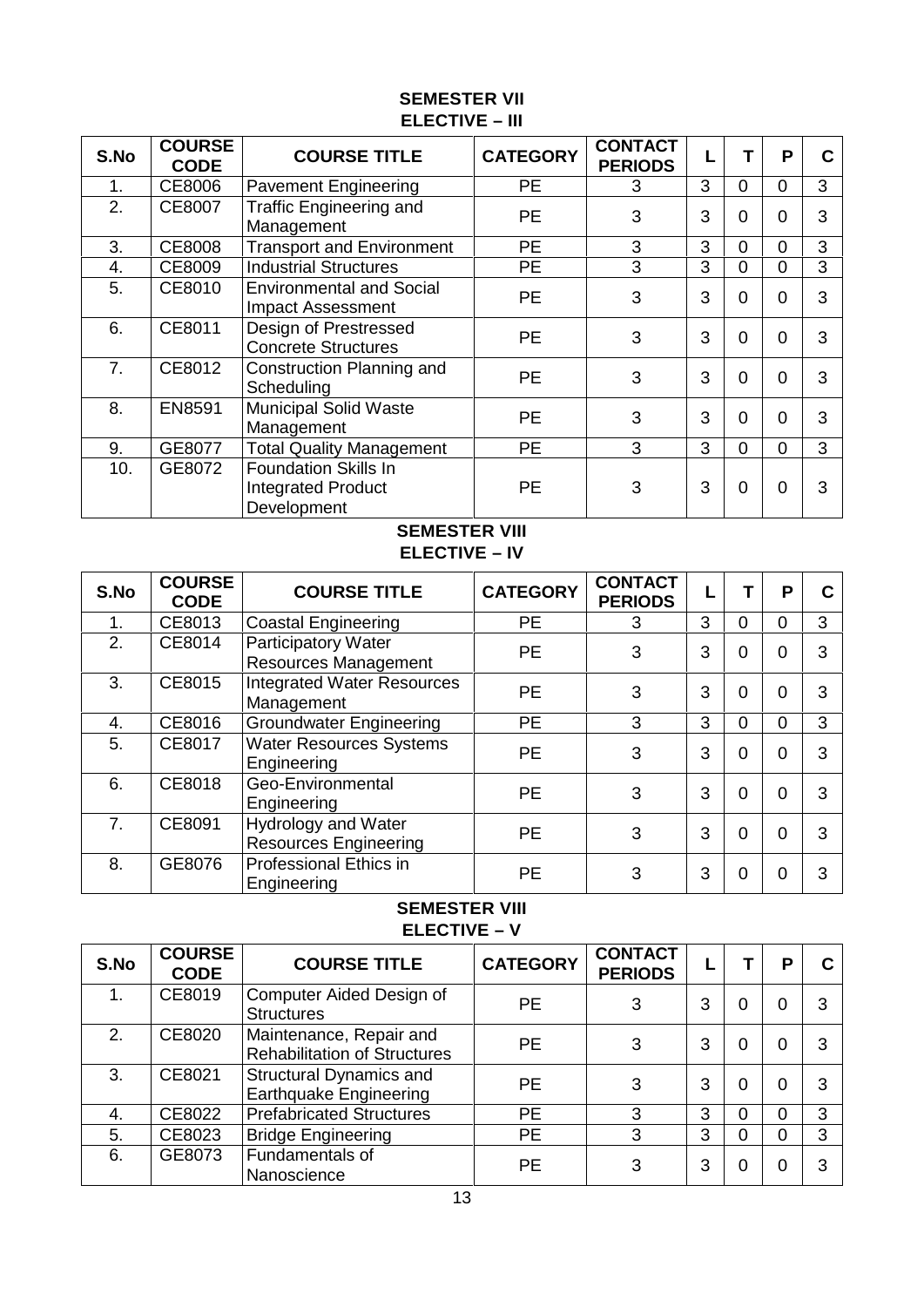|                         |                                 |                |                |                |                | <b>Credits per Semester</b> |             |                |             | <b>Credits</b> |
|-------------------------|---------------------------------|----------------|----------------|----------------|----------------|-----------------------------|-------------|----------------|-------------|----------------|
| S.No                    | <b>Subject Area</b>             |                | $\mathbf{I}$   | III            | IV             | $\mathsf{V}$                | VI          | VII            | <b>VIII</b> | <b>Total</b>   |
| 1                       | <b>HS</b>                       | $\overline{4}$ | $\overline{7}$ |                |                |                             |             |                |             | 11             |
| $\mathbf{2}$            | <b>BS</b>                       | 12             | $\overline{7}$ | $\overline{4}$ | $\overline{4}$ |                             |             |                |             | 27             |
| $\mathbf{3}$            | <b>ES</b>                       | 9              | 9              | 3              |                |                             |             |                |             | 21             |
| $\overline{\mathbf{4}}$ | <b>PC</b>                       |                | $\overline{2}$ | 16             | 19             | 17                          | 20          | 10             |             | 84             |
| 5                       | <b>PE</b>                       |                |                |                |                | 3                           | 3           | 3              | 6           | 15             |
| $6\phantom{1}$          | <b>OE</b>                       |                |                |                |                | 3                           |             | 3              |             | $\bf 6$        |
| $\overline{7}$          | <b>EEC</b>                      |                |                | $\mathbf{1}$   | $\mathbf{1}$   | $\overline{2}$              | $\mathbf 1$ | $\overline{4}$ | 10          | 19             |
|                         | <b>Total</b>                    | 25             | 25             | 24             | 24             | 25                          | 24          | 20             | 16          | 183            |
| 8                       | Non-<br><b>Credit/Mandatory</b> |                |                |                |                |                             |             |                |             |                |

## **SUMMARY**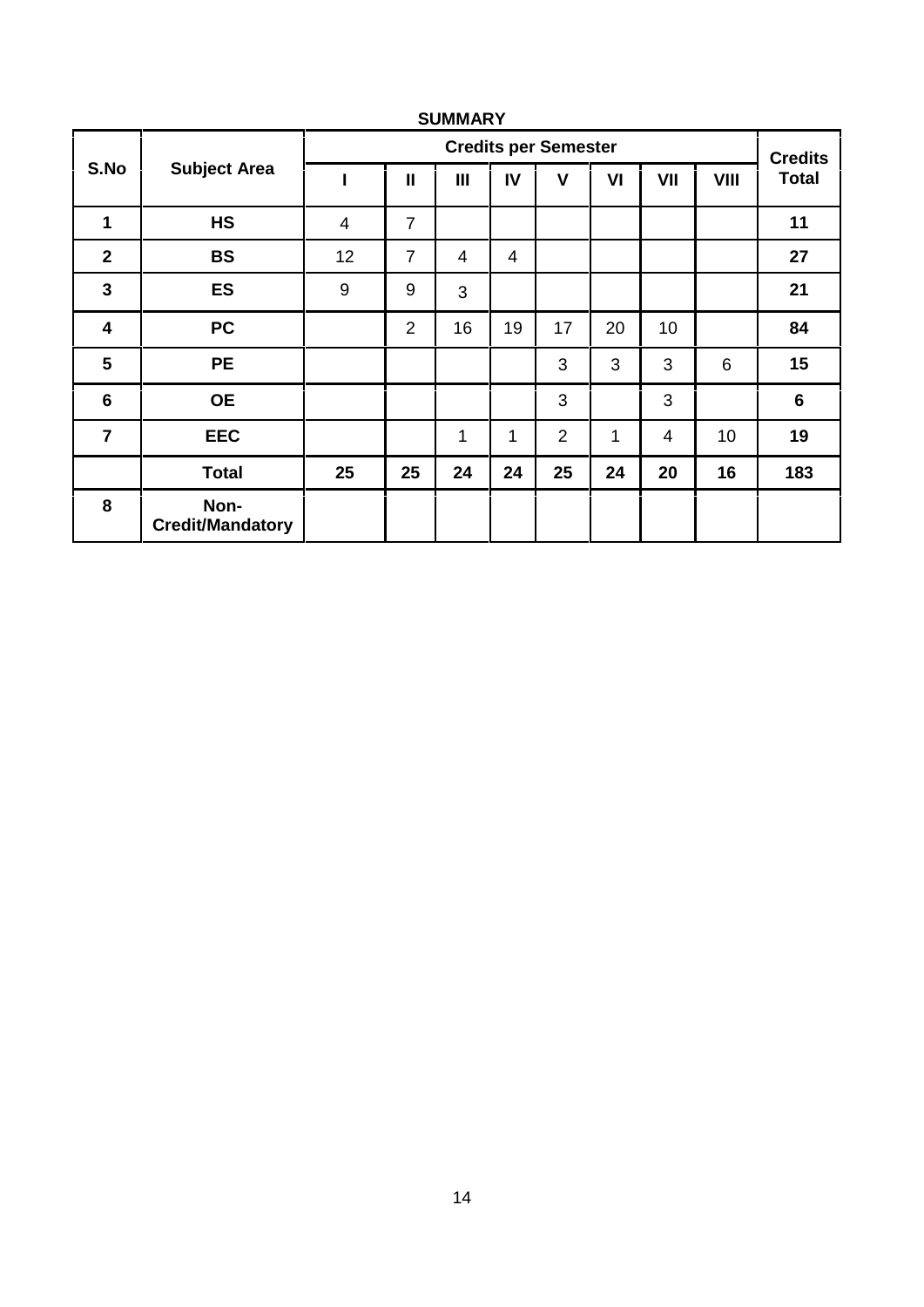## **OBJECTIVES:**

- To develop the basic reading and writing skills of first year engineering and technology students.
- To help learners develop their listening skills, which will, enable them listen to lectures and comprehend them by asking questions; seeking clarifications.
- To help learners develop their speaking skills and speak fluently in real contexts.
- To help learners develop vocabulary of a general kind by developing their reading skills

## **UNIT I SHARING INFORMATION RELATED TO ONESELF/FAMILY& FRIENDS 12**

**Reading**- short comprehension passages, practice in skimming-scanning and predicting- Writing- completing sentences- - developing hints. Listening- short texts- short formal and informations. Speaking- introducing oneself - exchanging personal information-**Speaking-** introducing oneself - exchanging personal information-**Language development**- Wh- Questions- asking and answering-yes or no questions- parts of speech. **Vocabulary development-**- prefixes- suffixes- articles.- count/ uncount nouns.

### **UNIT II GENERAL READING AND FREE WRITING 12**

**Reading -** comprehension-pre-reading-post reading- comprehension questions (multiple choice questions and /or short questions/ open-ended questions)-inductive reading- short narratives and descriptions from newspapers including dialogues and conversations (also used as short Listening texts)- register- **Writing** – paragraph writing- topic sentence- main ideas- free writing, short narrative descriptions using some suggested vocabulary and structures –**Listening**telephonic conversations. **Speaking –** sharing information of a personal kind—greeting – taking leave- **Language development** – prepositions, conjunctions **Vocabulary development** guessing meanings of words in context.

### **UNIT III GRAMMAR AND LANGUAGE DEVELOPMENT 12**

**Reading**- short texts and longer passages (close reading) **Writing-** understanding text structure- use of reference words and discourse markers-coherence-jumbled sentences **Listening** – listening to longer texts and filling up the table- product description- narratives from different sources. **Speaking**- asking about routine actions and expressing opinions. **Language development**- degrees of comparison- pronouns- direct vs indirect questions- **Vocabulary development –** single word substitutes- adverbs.

## **UNIT IV READING AND LANGUAGE DEVELOPMENT 12**

**Reading-** comprehension-reading longer texts- reading different types of texts- magazines **Writing**- letter writing, informal or personal letters-e-mails-conventions of personal email- **Listening**- listening to dialogues or conversations and completing exercises based on them. **Speaking-** speaking about oneself- speaking about one's friend- **Language development-** Tenses- simple present-simple past- present continuous and past continuous- **Vocabulary development**- synonyms-antonyms- phrasal verbs

## **UNIT V EXTENDED WRITING 12**

**Reading-** longer texts- close reading –**Writing**- brainstorming -writing short essays **–** developing an outline- identifying main and subordinate ideas- dialogue writing-**Listening** – listening to talks- conversations- **Speaking –** participating in conversations- short group conversations-**Language development**-modal verbs- present/ past perfect tense - **Vocabulary development**-collocations- fixed and semi-fixed expressions

## **OUTCOMES: At the end of the course, learners will be able to:**

- **•** Read articles of a general kind in magazines and newspapers.
- **•** Participate effectively in informal conversations; introduce themselves and their friends and express opinions in English.
- **•** Comprehend conversations and short talks delivered in English
- **•** Write short essays of a general kind and personal letters and emails in English.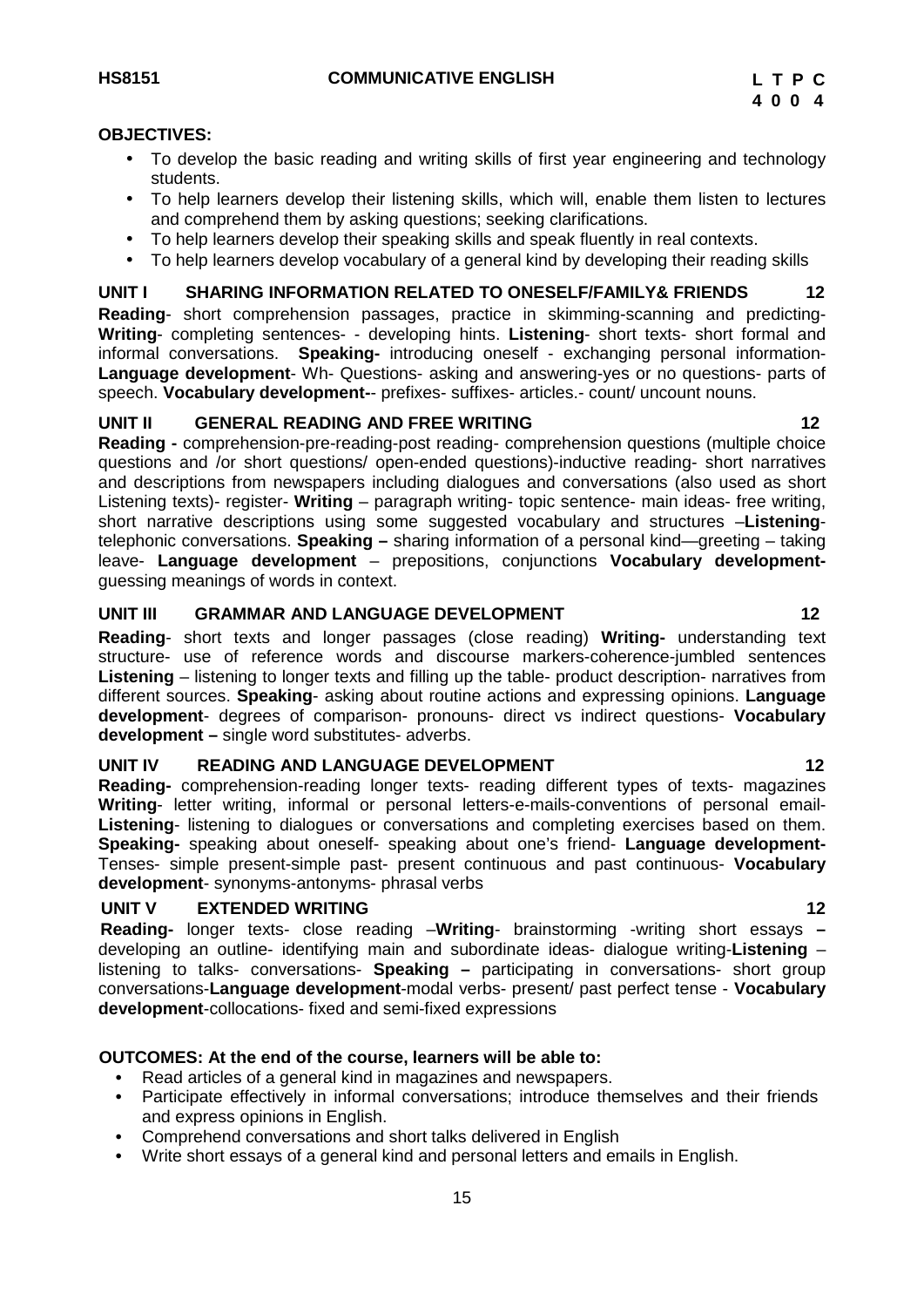## **TEXT BOOKS:**

- 1. Board of Editors. **Using English** A Coursebook for Undergarduate Engineers and Technologists**.** Orient BlackSwan Limited, Hyderabad: 2015
- 2. Richards, C. Jack. **Interchange Students' Book-2** New Delhi: CUP, 2015.

## **REFERENCES**

- 1. Bailey, Stephen. **Academic Writing: A practical guide for students**. New York: Rutledge,2011.
- 2. Comfort, Jeremy, et al. **Speaking Effectively: Developing Speaking Skills for Business English.** Cambridge University Press, Cambridge: Reprint 2011
- 3. Dutt P. Kiranmai and RajeevanGeeta. **Basic Communication Skills,** Foundation Books: 2013
- 4. Means,L. Thomas and Elaine Langlois. **English & Communication For Colleges.** CengageLearning ,USA: 2007
- 5. Redston, Chris &Gillies Cunningham **Face2Face** (Pre-intermediate Student's Book& Workbook) Cambridge University Press, New Delhi: 2005

### **MA8151 ENGINEERING MATHEMATICS – I L T P C 4 0 0 4**

## **OBJECTIVES :**

• The goal of this course is to achieve conceptual understanding and to retain the best traditions of traditional calculus. The syllabus is designed to provide the basic tools of calculus mainly for the purpose of modelling the engineering problems mathematically and obtaining solutions. This is a foundation course which mainly deals with topics such as single variable and multivariable calculus and plays an important role in the understanding of science, engineering, economics and computer science, among other disciplines.

### **UNIT I DIFFERENTIAL CALCULUS 12**

Representation of functions - Limit of a function - Continuity - Derivatives - Differentiation rules - Maxima and Minima of functions of one variable.

## **UNIT II FUNCTIONS OF SEVERAL VARIABLES 12**

Partial differentiation – Homogeneous functions and Euler's theorem – Total derivative – Change of variables – Jacobians – Partial differentiation of implicit functions – Taylor's series for functions of two variables – Maxima and minima of functions of two variables – Lagrange's method of undetermined multipliers.

### **UNIT III INTEGRAL CALCULUS 12**

Definite and Indefinite integrals - Substitution rule - Techniques of Integration - Integration by parts, Trigonometric integrals, Trigonometric substitutions, Integration of rational functions by partial fraction, Integration of irrational functions - Improper integrals.

## **UNIT IV MULTIPLE INTEGRALS 12**

Double integrals – Change of order of integration – Double integrals in polar coordinates – Area enclosed by plane curves – Triple integrals – Volume of solids – Change of variables in double and triple integrals.

## **UNIT V DIFFERENTIAL EQUATIONS 12**

Higher order linear differential equations with constant coefficients - Method of variation of parameters – Homogenous equation of Euler's and Legendre's type – System of simultaneous linear differential equations with constant coefficients - Method of undetermined coefficients.

### **TOTAL : 60 PERIODS**

## **OUTCOMES :**

After completing this course, students should demonstrate competency in the following skills:

- Use both the limit definition and rules of differentiation to differentiate functions.
- Apply differentiation to solve maxima and minima problems.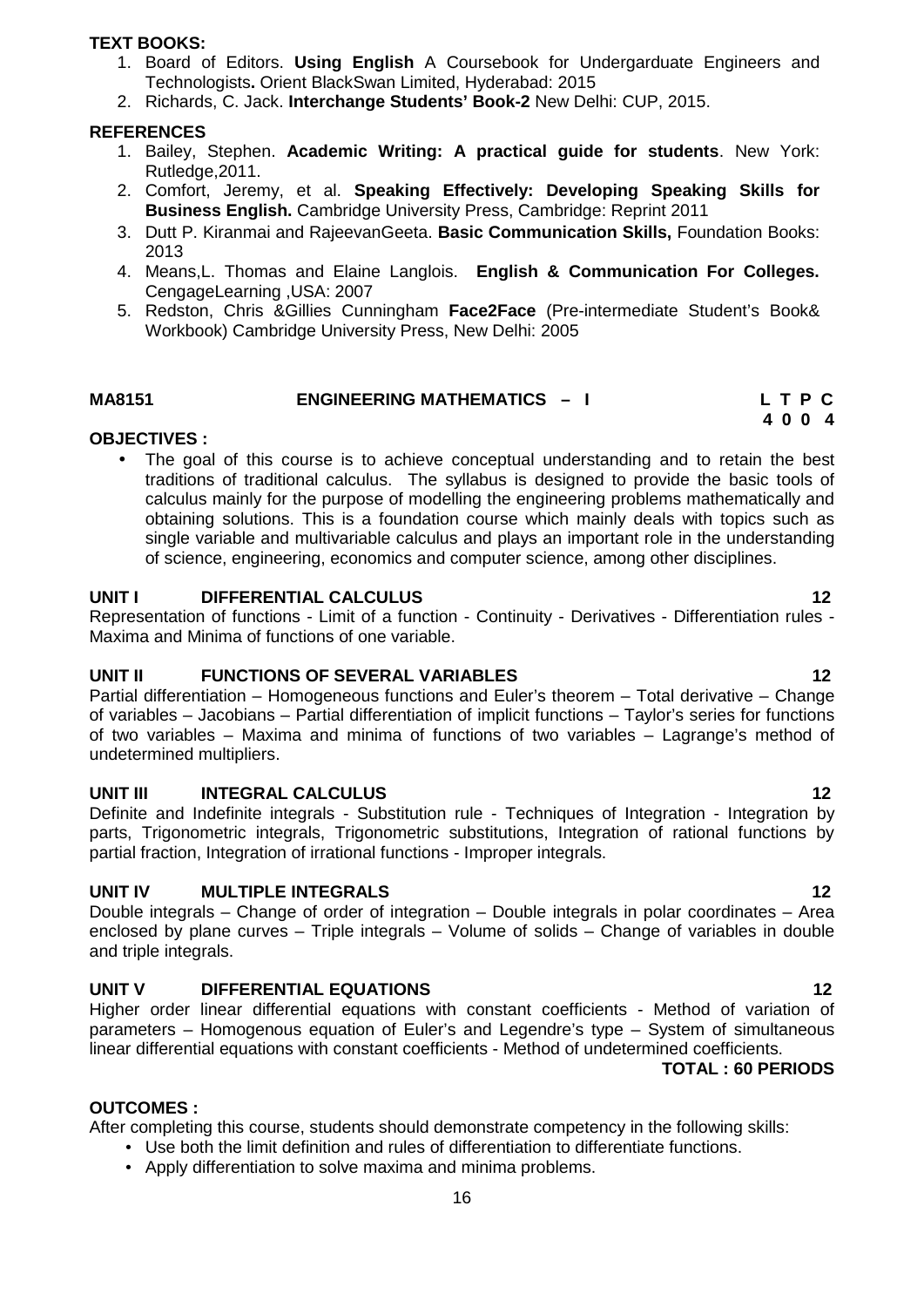- Evaluate integrals both by using Riemann sums and by using the Fundamental Theorem of Calculus.
- Apply integration to compute multiple integrals, area, volume, integrals in polar coordinates, in addition to change of order and change of variables.
- Evaluate integrals using techniques of integration, such as substitution, partial fractions and integration by parts.
- Determine convergence/divergence of improper integrals and evaluate convergent improper integrals.
- Apply various techniques in solving differential equations.

## **TEXT BOOKS:**

- 1. Grewal B.S., "Higher Engineering Mathematics", Khanna Publishers, New Delhi, 43<sup>rd</sup> Edition. 2014.
- 2. James Stewart, "Calculus: Early Transcendentals", Cengage Learning,  $7<sup>th</sup>$  Edition. New Delhi, 2015. [For Units I & III - Sections 1.1, 2.2, 2.3, 2.5, 2.7(Tangents problems only), 2.8, 3.1 to 3.6, 3.11, 4.1, 4.3, 5.1(Area problems only), 5.2, 5.3, 5.4 (excluding net change theorem), 5.5, 7.1 - 7.4 and 7.8].

## **REFERENCES:**

- 1. Anton, H, Bivens, I and Davis, S, "Calculus", Wiley, 10<sup>th</sup> Edition, 2016.
- 2. Jain R.K. and Iyengar S.R.K., "Advanced Engineering Mathematics", Narosa Publications, New Delhi, 3<sup>rd</sup> Edition, 2007.
- 3. Narayanan, S. and Manicavachagom Pillai, T. K., "Calculus" Volume I and II, S. Viswanathan Publishers Pvt. Ltd., Chennai, 2007.
- 4. Srimantha Pal and Bhunia, S.C, "Engineering Mathematics" Oxford University Press, 2015.
- 5. Weir, M.D and Joel Hass, "Thomas Calculus", 12<sup>th</sup> Edition, Pearson India, 2016.

| <b>PH8151</b> | <b>ENGINEERING PHYSICS</b> | L T P C |  |  |
|---------------|----------------------------|---------|--|--|
|               |                            | 3 0 0 3 |  |  |

## **OBJECTIVES:**

 To enhance the fundamental knowledge in Physics and its applications relevant to various streams of Engineering and Technology.

## **UNIT I PROPERTIES OF MATTER 9**

Elasticity – Stress-strain diagram and its uses - factors affecting elastic modulus and tensile strength – torsional stress and deformations – twisting couple - torsion pendulum: theory and experiment - bending of beams - bending moment – cantilever: theory and experiment – uniform and non-uniform bending: theory and experiment - I-shaped girders - stress due to bending in beams.

## **UNIT II WAVES AND FIBER OPTICS 9**

Oscillatory motion – forced and damped oscillations: differential equation and its solution – plane progressive waves – wave equation. Lasers : population of energy levels, Einstein's A and B coefficients derivation – resonant cavity, optical amplification (qualitative) – Semiconductor lasers: homojunction and heterojunction – Fiber optics: principle, numerical aperture and acceptance angle - types of optical fibres (material, refractive index, mode) – losses associated with optical fibers - fibre optic sensors: pressure and displacement.

## **UNIT III THERMAL PHYSICS 9**

Transfer of heat energy – thermal expansion of solids and liquids – expansion joints - bimetallic strips - thermal conduction, convection and radiation – heat conductions in solids – thermal conductivity - Forbe's and Lee's disc method: theory and experiment - conduction through compound media (series and parallel) – thermal insulation – applications: heat exchangers, refrigerators, ovens and solar water heaters.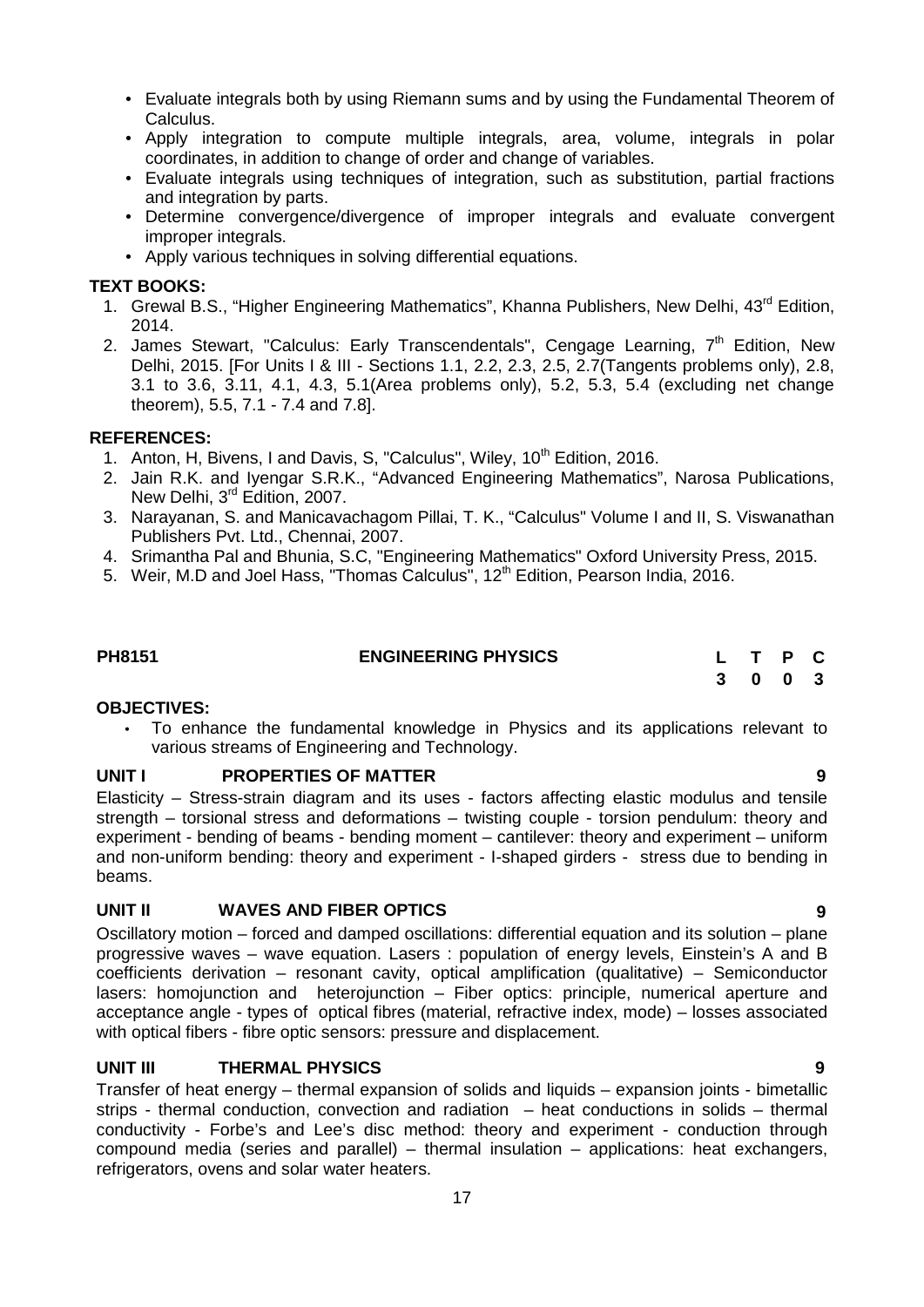## **UNIT IV QUANTUM PHYSICS 9**

Black body radiation – Planck's theory (derivation) – Compton effect: theory and experimental verification – wave particle duality – electron diffraction – concept of wave function and its physical significance – Schrödinger's wave equation – time independent and time dependent equations – particle in a one-dimensional rigid box – tunnelling (qualitative) - scanning tunnelling microscope.

## **UNIT V CRYSTAL PHYSICS 9**

Single crystalline, polycrystalline and amorphous materials – single crystals: unit cell, crystal systems, Bravais lattices, directions and planes in a crystal, Miller indices – inter-planar distances - coordination number and packing factor for SC, BCC, FCC, HCP and diamond structures - crystal imperfections: point defects, line defects - Burger vectors, stacking faults role of imperfections in plastic deformation - growth of single crystals: solution and melt growth techniques.

## **TOTAL :45 PERIODS**

## **OUTCOMES:**

Upon completion of this course,

- the students will gain knowledge on the basics of properties of matter and its applications,
- the students will acquire knowledge on the concepts of waves and optical devices and their applications in fibre optics,
- the students will have adequate knowledge on the concepts of thermal properties of materials and their applications in expansion joints and heat exchangers,
- the students will get knowledge on advanced physics concepts of quantum theory and its applications in tunneling microscopes, and
- the students will understand the basics of crystals, their structures and different crystal growth techniques.

## **TEXT BOOKS:**

- 1. Bhattacharya, D.K. & Poonam, T. "Engineering Physics". Oxford University Press, 2015.
- 2. Gaur, R.K. & Gupta, S.L. "Engineering Physics". Dhanpat Rai Publishers, 2012.
- 3. Pandey, B.K. & Chaturvedi, S. "Engineering Physics". Cengage Learning India, 2012.

## **REFERENCES:**

- 1. Halliday, D., Resnick, R. & Walker, J. "Principles of Physics". Wiley, 2015.
- 2. Serway, R.A. & Jewett, J.W. "Physics for Scientists and Engineers". Cengage Learning, 2010.
- 3. Tipler, P.A. & Mosca, G. "Physics for Scientists and Engineers with Modern Physics'. W.H.Freeman, 2007.

## **CY8151 ENGINEERING CHEMISTRY L T P C**

**3 0 0 3**

## **OBJECTIVES:**

- To make the students conversant with boiler feed water requirements, related problems and water treatment techniques.
- To develop an understanding of the basic concepts of phase rule and its applications to single and two component systems and appreciate the purpose and significance of alloys.
- Preparation, properties and applications of engineering materials.
- Types of fuels, calorific value calculations, manufacture of solid, liquid and gaseous fuels.
- Principles and generation of energy in batteries, nuclear reactors, solar cells, wind mills and fuel cells.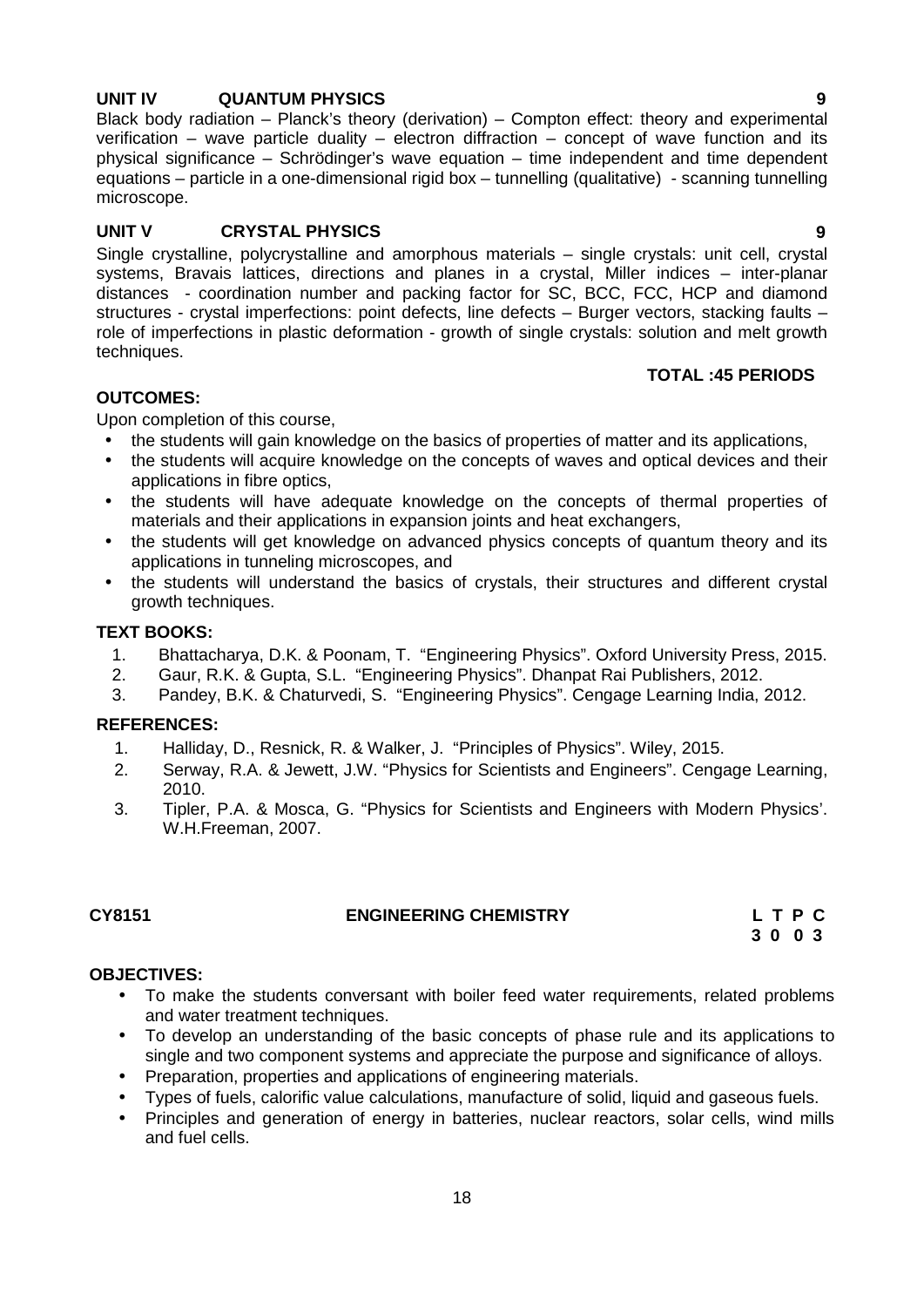Alloys: Introduction- Definition- properties of alloys- significance of alloying, functions and effect of alloying elements- Nichrome and stainless steel (18/8) – heat treatment of steel. Phase rule: Introduction, definition of terms with examples, one component system -water system - reduced phase rule - thermal analysis and cooling curves - two component systems - lead-silver system - Pattinson process.

### **UNIT IV FUELS AND COMBUSTION 9**

Fuels: Introduction - classification of fuels - coal - analysis of coal (proximate and ultimate) carbonization - manufacture of metallurgical coke (Otto Hoffmann method) - petroleum manufacture of synthetic petrol (Bergius process) - knocking - octane number - diesel oil - cetane number - natural gas - compressed natural gas (CNG) - liquefied petroleum gases (LPG) - power alcohol and biodiesel. Combustion of fuels: Introduction - calorific value - higher and lower calorific values- theoretical calculation of calorific value - ignition temperature - spontaneous ignition temperature - explosive range - flue gas analysis (ORSAT Method).

### **UNIT V ENERGY SOURCES AND STORAGE DEVICES 9**

Nuclear fission - controlled nuclear fission - nuclear fusion - differences between nuclear fission and fusion - nuclear chain reactions - nuclear energy - light water nuclear power plant - breeder reactor - solar energy conversion - solar cells - wind energy. Batteries, fuel cells and supercapacitors: Types of batteries – primary battery (dry cell) secondary battery (lead acid battery, lithium-ion-battery) fuel cells  $- H_2-O_2$  fuel cell.

### **OUTCOMES:**

 The knowledge gained on engineering materials, fuels, energy sources and water treatment techniques will facilitate better understanding of engineering processes and applications for further learning.

### **TEXT BOOKS:**

- 1. S. S. Dara and S. S. Umare, "A Textbook of Engineering Chemistry", S. Chand & Company LTD, New Delhi, 2015
- 2. P. C. Jain and Monika Jain, "Engineering Chemistry" Dhanpat Rai Publishing Company (P) LTD, New Delhi, 2015
- 3. S. Vairam, P. Kalyani and Suba Ramesh, "Engineering Chemistry", Wiley India PVT, LTD, New Delhi, 2013.

### **REFERENCES:**

- 1. Friedrich Emich, "Engineering Chemistry", Scientific International PVT, LTD, New Delhi, 2014.
- 2. Prasanta Rath, "Engineering Chemistry", Cengage Learning India PVT, LTD, Delhi, 2015.
- 3. Shikha Agarwal, "Engineering Chemistry-Fundamentals and Applications", Cambridge University Press, Delhi, 2015.

### **UNIT I WATER AND ITS TREATMENT 9**

Hardness of water – types – expression of hardness – units – estimation of hardness of water by EDTA – numerical problems – boiler troubles (scale and sludge) – treatment of boiler feed water – Internal treatment (phosphate, colloidal, sodium aluminate and calgon conditioning) external treatment – Ion exchange process, zeolite process – desalination of brackish water - Reverse Osmosis.

### **UNIT II SURFACE CHEMISTRY AND CATALYSIS 9**

Adsorption: Types of adsorption – adsorption of gases on solids – adsorption of solute from solutions – adsorption isotherms – Freundlich's adsorption isotherm – Langmuir's adsorption isotherm – contact theory – kinetics of surface reactions, unimolecular reactions, Langmuir applications of adsorption on pollution abatement.

Catalysis: Catalyst – types of catalysis – criteria – autocatalysis – catalytic poisoning and catalytic promoters - acid base catalysis – applications (catalytic convertor) – enzyme catalysis– Michaelis – Menten equation.

## **UNIT III** ALLOYS AND PHASE RULE 9

**TOTAL: 45 PERIODS**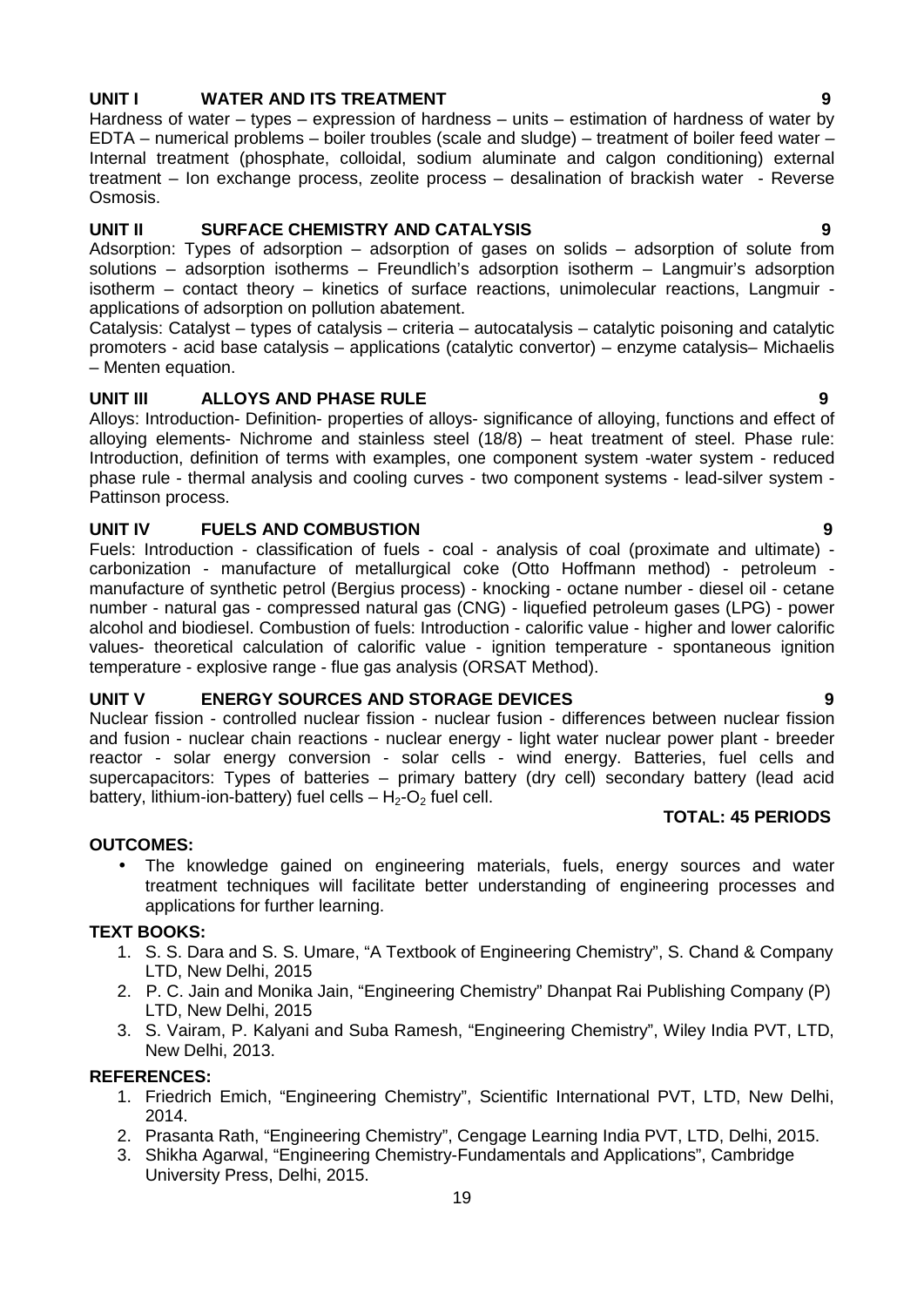## **OBJECTIVES:**

- To know the basics of algorithmic problem solving
- To read and write simple Python programs.
- To develop Python programs with conditionals and loops.
- To define Python functions and call them.
- To use Python data structures –- lists, tuples, dictionaries.
- To do input/output with files in Python.

## **UNIT I ALGORITHMIC PROBLEM SOLVING 9**

Algorithms, building blocks of algorithms (statements, state, control flow, functions), notation (pseudo code, flow chart, programming language), algorithmic problem solving, simple strategies for developing algorithms (iteration, recursion). Illustrative problems: find minimum in a list, insert a card in a list of sorted cards, guess an integer number in a range, Towers of Hanoi.

## **UNIT II DATA, EXPRESSIONS, STATEMENTS 9**

Python interpreter and interactive mode; values and types: int, float, boolean, string, and list; variables, expressions, statements, tuple assignment, precedence of operators, comments; modules and functions, function definition and use, flow of execution, parameters and arguments; Illustrative programs: exchange the values of two variables, circulate the values of n variables, distance between two points.

## **UNIT III CONTROL FLOW, FUNCTIONS 9**

Conditionals: Boolean values and operators, conditional (if), alternative (if-else), chained conditional (if-elif-else); Iteration: state, while, for, break, continue, pass; Fruitful functions: return values, parameters, local and global scope, function composition, recursion; Strings: string slices, immutability, string functions and methods, string module; Lists as arrays. Illustrative programs: square root, gcd, exponentiation, sum an array of numbers, linear search, binary search.

## **UNIT IV LISTS, TUPLES, DICTIONARIES 9**

Lists: list operations, list slices, list methods, list loop, mutability, aliasing, cloning lists, list parameters; Tuples: tuple assignment, tuple as return value; Dictionaries: operations and methods; advanced list processing - list comprehension; Illustrative programs: selection sort, insertion sort, mergesort, histogram.

## **UNIT V FILES, MODULES, PACKAGES 9**

Files and exception: text files, reading and writing files, format operator; command line arguments, errors and exceptions, handling exceptions, modules, packages; Illustrative programs: word count, copy file.

### **OUTCOMES:**

## **Upon completion of the course, students will be able to**

- Develop algorithmic solutions to simple computational problems
- Read, write, execute by hand simple Python programs.
- Structure simple Python programs for solving problems.
- Decompose a Python program into functions.
- Represent compound data using Python lists, tuples, dictionaries.
- Read and write data from/to files in Python Programs.

### **TEXT BOOKS:**

1. Allen B. Downey, "Think Python: How to Think Like a Computer Scientist",  $2^{nd}$  edition, Updated for Python 3, Shroff/O'Reilly Publishers, 2016 (http://greenteapress.com/wp/think python/)

**TOTAL : 45 PERIODS**

**3 0 0 3**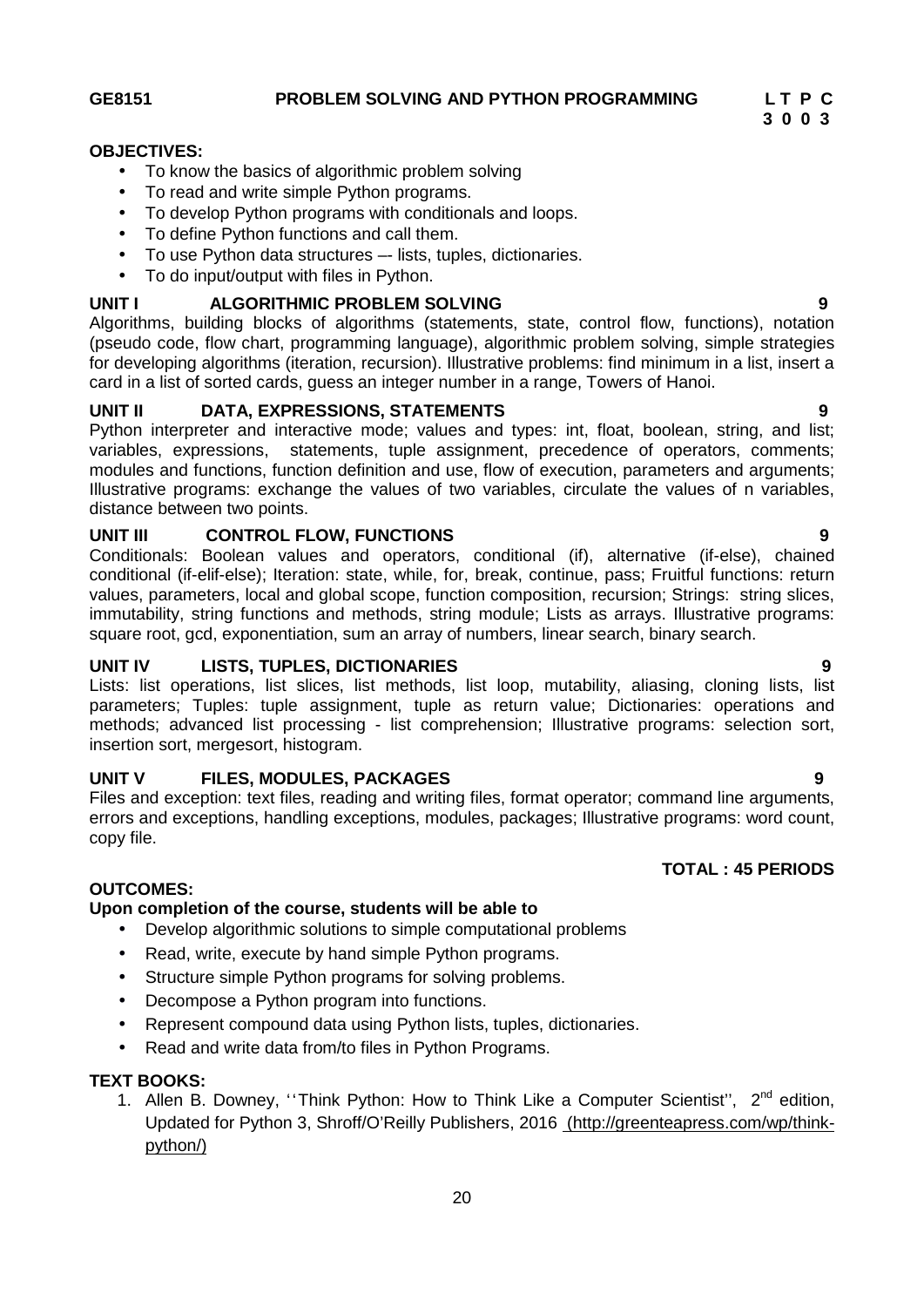2. Guido van Rossum and Fred L. Drake Jr, "An Introduction to Python – Revised and updated for Python 3.2, Network Theory Ltd., 2011.

## **REFERENCES:**

- 1. Charles Dierbach, "Introduction to Computer Science using Python: A Computational Problem-Solving Focus, Wiley India Edition, 2013.
- 2. John V Guttag, "Introduction to Computation and Programming Using Python'', Revised and expanded Edition, MIT Press , 2013
- 3. Kenneth A. Lambert, "Fundamentals of Python: First Programs", CENGAGE Learning, 2012.
- 4. Paul Gries, Jennifer Campbell and Jason Montojo, "Practical Programming: An Introduction to Computer Science using Python 3", Second edition, Pragmatic Programmers,LLC,2013.
- 5. Robert Sedgewick, Kevin Wayne, Robert Dondero, "Introduction to Programming in Python: An Inter-disciplinary Approach, Pearson India Education Services Pvt. Ltd., 2016.
- 6. Timothy A. Budd, "Exploring Python", Mc-Graw Hill Education (India) Private Ltd.,, 2015.

## **GE8152 ENGINEERING GRAPHICS L T P C**

**2 0 4 4**

## **OBJECTIVES:**

- To develop in students, graphic skills for communication of concepts, ideas and design of engineering products. COBJECTIVES:<br>
■ To develop in students, graphic skills for communication of concepts, ideas and design of<br>
■ To expose them to existing national standards related to technical drawings.<br>
CONCEPTS AND CONVENTIONS (Not for
	-

Importance of graphics in engineering applications – Use of drafting instruments – BIS conventions and specifications – Size, layout and folding of drawing sheets – Lettering and dimensioning.

## **UNIT I PLANE CURVES AND FREEHAND SKETCHING 7+12**

Basic Geometrical constructions, Curves used in engineering practices: Conics – Construction of ellipse, parabola and hyperbola by eccentricity method – Construction of cycloid – construction of involutes of square and circle – Drawing of tangents and normal to the above curves.

Visualization concepts and Free Hand sketching: Visualization principles –Representation of Three Dimensional objects – Layout of views- Freehand sketching of multiple views from pictorial views of objects

## **UNIT II PROJECTION OF POINTS, LINES AND PLANE SURFACE 6+12**

Orthographic projection- principles-Principal planes-First angle projection-projection of points. Projection of straight lines (only First angle projections) inclined to both the principal planes - Determination of true lengths and true inclinations by rotating line method and traces Projection of planes (polygonal and circular surfaces) inclined to both the principal planes by rotating object method.

## **UNIT III PROJECTION OF SOLIDS 5+12**

Projection of simple solids like prisms, pyramids, cylinder, cone and truncated solids when the axis is inclined to one of the principal planes by rotating object method.

## **UNIT IV PROJECTION OF SECTIONED SOLIDS AND DEVELOPMENT OF SURFACES 5+12**

Sectioning of above solids in simple vertical position when the cutting plane is inclined to the one of the principal planes and perpendicular to the other – obtaining true shape of section. Development of lateral surfaces of simple and sectioned solids – Prisms, pyramids cylinders and cones.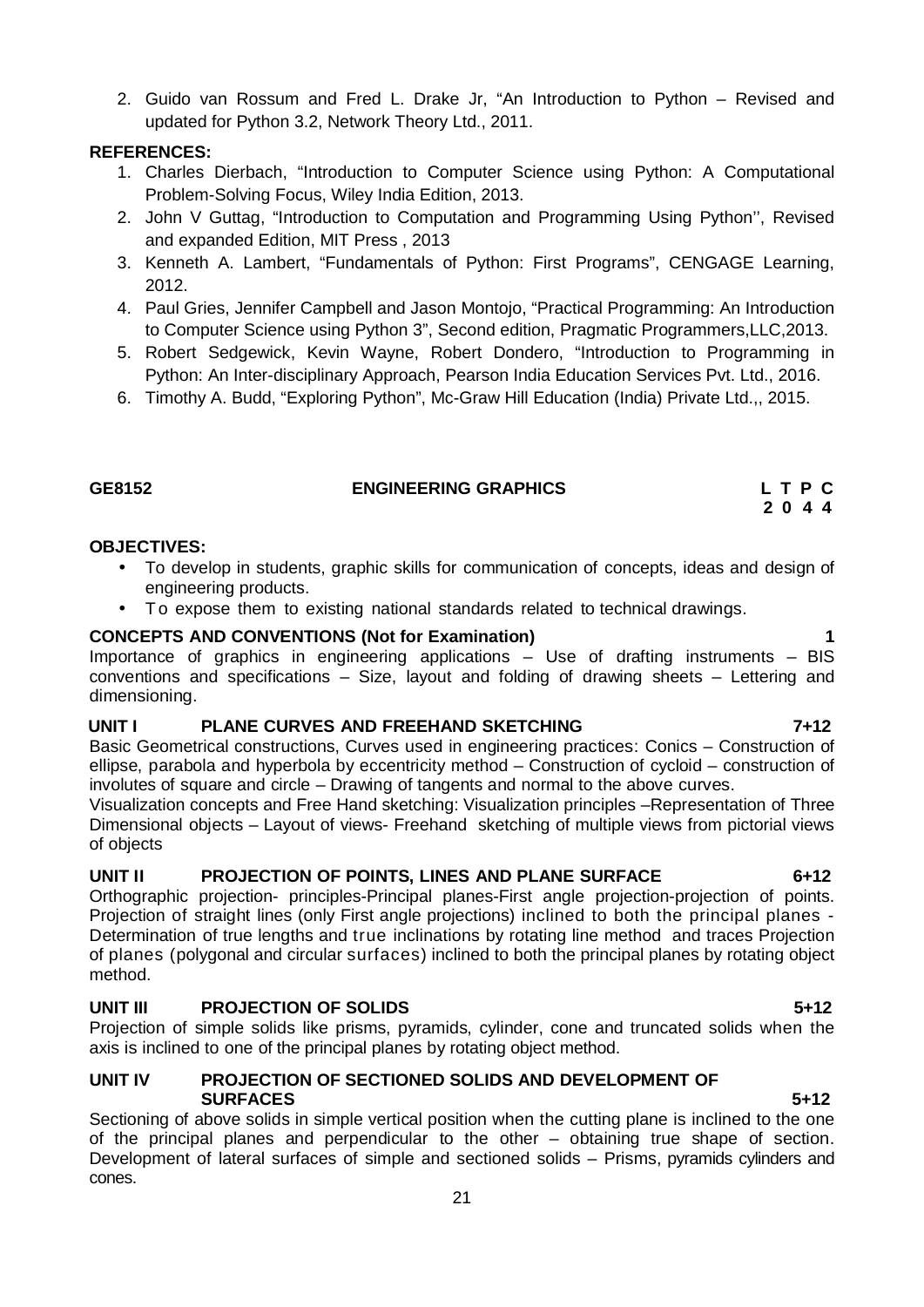## **UNIT V ISOMETRIC AND PERSPECTIVE PROJECTIONS 6 +12**

Principles of isometric projection – isometric scale –Isometric projections of simple solids and truncated solids - Prisms, pyramids, cylinders, cones- combination of two solid objects in simple vertical positions - Perspective projection of simple solids-Prisms, pyramids and cylinders by visual ray method .

## **TOTAL: 90 PERIODS**

## **OUTCOMES:**

On successful completion of this course, the student will be able to

- familiarize with the fundamentals and standards of Engineering graphics
- perform freehand sketching of basic geometrical constructions and multiple views of objects.
- project orthographic projections of lines and plane surfaces.
- draw projections and solids and development of surfaces.
- visualize and to project isometric and perspective sections of simple solids.

## **TEXT BOOK:**

- 1. Natrajan K.V., "A text book of Engineering Graphics", Dhanalakshmi Publishers, Chennai, 2009.
- 2. Venugopal K. and Prabhu Raja V., "Engineering Graphics", New Age International (P) Limited, 2008.

## **REFERENCES:**

- 1. Basant Agarwal and Agarwal C.M., "Engineering Drawing", Tata McGraw Hill Publishing Company Limited, New Delhi, 2008.
- 2. Bhatt N.D. and Panchal V.M., "Engineering Drawing", Charotar Publishing House, 50<sup>th</sup> Edition, 2010.
- 3. Gopalakrishna K.R., "Engineering Drawing" (Vol. I&II combined), Subhas Stores, Bangalore, 2007.
- 4. Luzzader, Warren.J. and Duff,John M., "Fundamentals of Engineering Drawing with an introduction to Interactive Computer Graphics for Design and Production, Eastern Economy Edition, Prentice Hall of India Pvt. Ltd, New Delhi, 2005.
- 5. N S Parthasarathy And Vela Murali, "Engineering Graphics", Oxford University, Press, New Delhi, 2015.
- 6. Shah M.B., and Rana B.C., "Engineering Drawing", Pearson, 2<sup>nd</sup> Edition, 2009.

## **Publication of Bureau of Indian Standards**:

- 1. IS 10711 2001: Technical products Documentation Size and lay out of drawing sheets.
- 2. IS 9609 (Parts 0 & 1) 2001: Technical products Documentation Lettering.
- 3. IS 10714 (Part 20) 2001 & SP 46 2003: Lines for technical drawings.
- 4. IS 11669 1986 & SP 46 2003: Dimensioning of Technical Drawings.
- 5. IS 15021 (Parts 1 to 4) 2001: Technical drawings Projection Methods.

## **Special points applicable to University Examinations on Engineering Graphics:**

- 1. There will be five questions, each of either or type covering all units of the syllabus.
- 2. All questions will carry equal marks of 20 each making a total of 100.
- 3. The answer paper shall consist of drawing sheets of A3 size only. The students will be permitted to use appropriate scale to fit solution within A3 size.
- 4. The examination will be conducted in appropriate sessions on the same day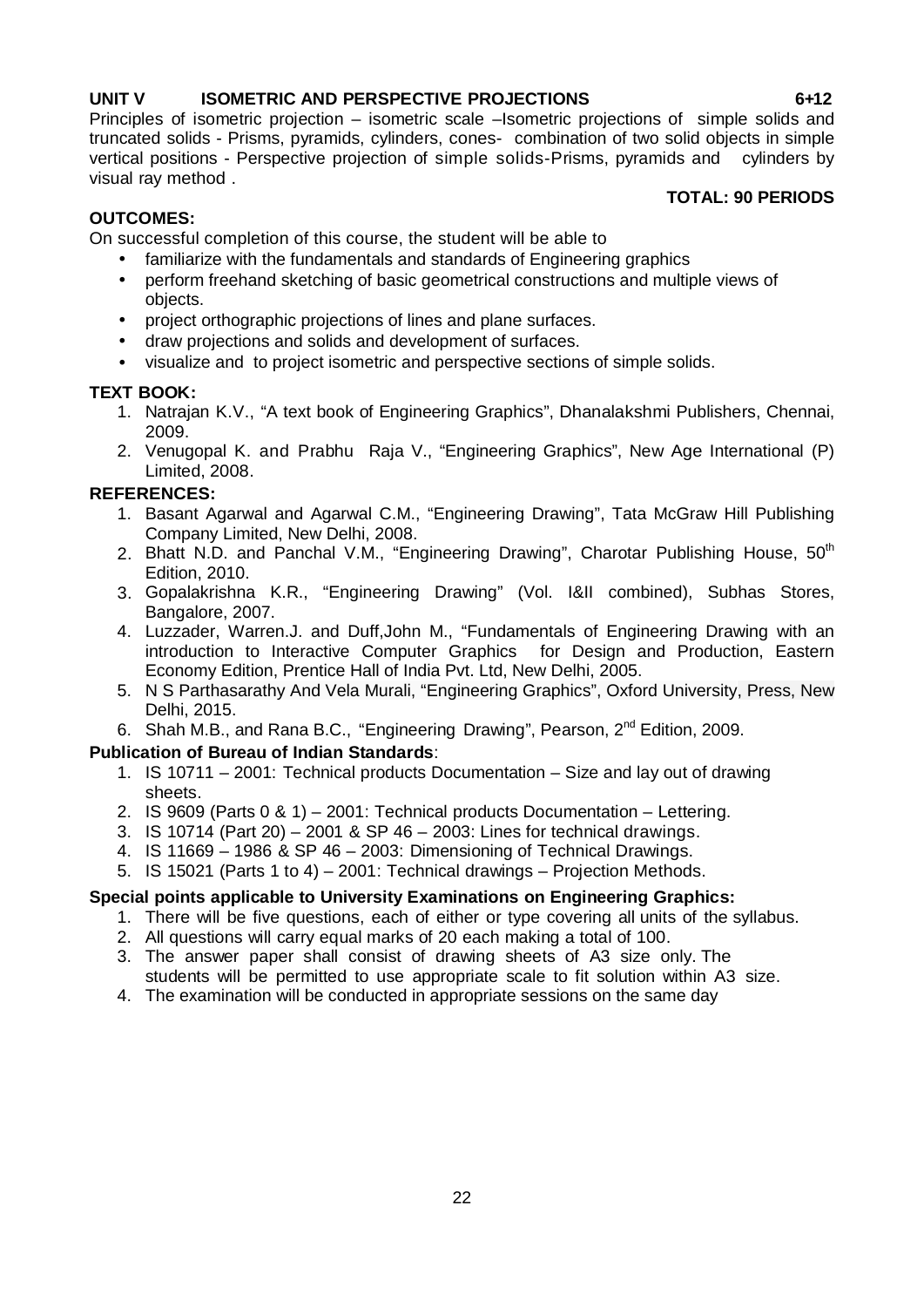## **GE8161 PROBLEM SOLVING AND PYTHON PROGRAMMING LABORATORY L T P C**

## **OBJECTIVES:**

- **•** To write, test, and debug simple Python programs.
- **•** To implement Python programs with conditionals and loops.
- **•** Use functions for structuring Python programs.
- **•** Represent compound data using Python lists, tuples, dictionaries.
- **•** Read and write data **from/to files in Python.**

## **LIST OF PROGRAMS**

- 1**.** Compute the GCD of two numbers.
- 2. Find the square root of a number (Newton's method)
- 3. Exponentiation (power of a number)
- 4. Find the maximum of a list of numbers
- 5. Linear search and Binary search
- 6. Selection sort, Insertion sort
- 7. Merge sort
- 8. First n prime numbers
- 9. Multiply matrices
- 10. Programs that take command line arguments (word count)
- 11. Find the most frequent words in a text read from a file
- 12. Simulate elliptical orbits in Pygame
- 13. Simulate bouncing ball using Pygame

## **PLATFORM NEEDED**

## **Python 3 interpreter for Windows/Linux**

## **OUTCOMES:**

## **Upon completion of the course, students will be able to**

- **•** Write, test, and debug simple Python programs.
- Implement Python programs with conditionals and loops.
- Develop Python programs step-wise by defining functions and calling them.
- Use Python lists**,** tuples, dictionaries for representing compound data.
- Read and write data from/to files in Python.

### **BS8161 PHYSICS AND CHEMISTRY LABORATORY (Common to all branches of B.E. / B.Tech Programmes) L T P C 0 0 4 2**

## **OBJECTIVES:**

 To introduce different experiments to test basic understanding of physics concepts applied in optics, thermal physics, properties of matter and liquids.

## **LIST OF EXPERIMENTS: PHYSICS LABORATORY (Any 5 Experiments)**

- 1. Determination of rigidity modulus Torsion pendulum
- 2. Determination of Young's modulus by non-uniform bending method
- 3. (a) Determination of wavelength, and particle size using Laser
	- (b) Determination of acceptance angle in an optical fiber.
- 4. Determination of thermal conductivity of a bad conductor Lee's Disc method.
- 5. Determination of velocity of sound and compressibility of liquid Ultrasonic interferometer
- 6. Determination of wavelength of mercury spectrum spectrometer grating

**TOTAL : 60 PERIODS**

**0 0 4 2**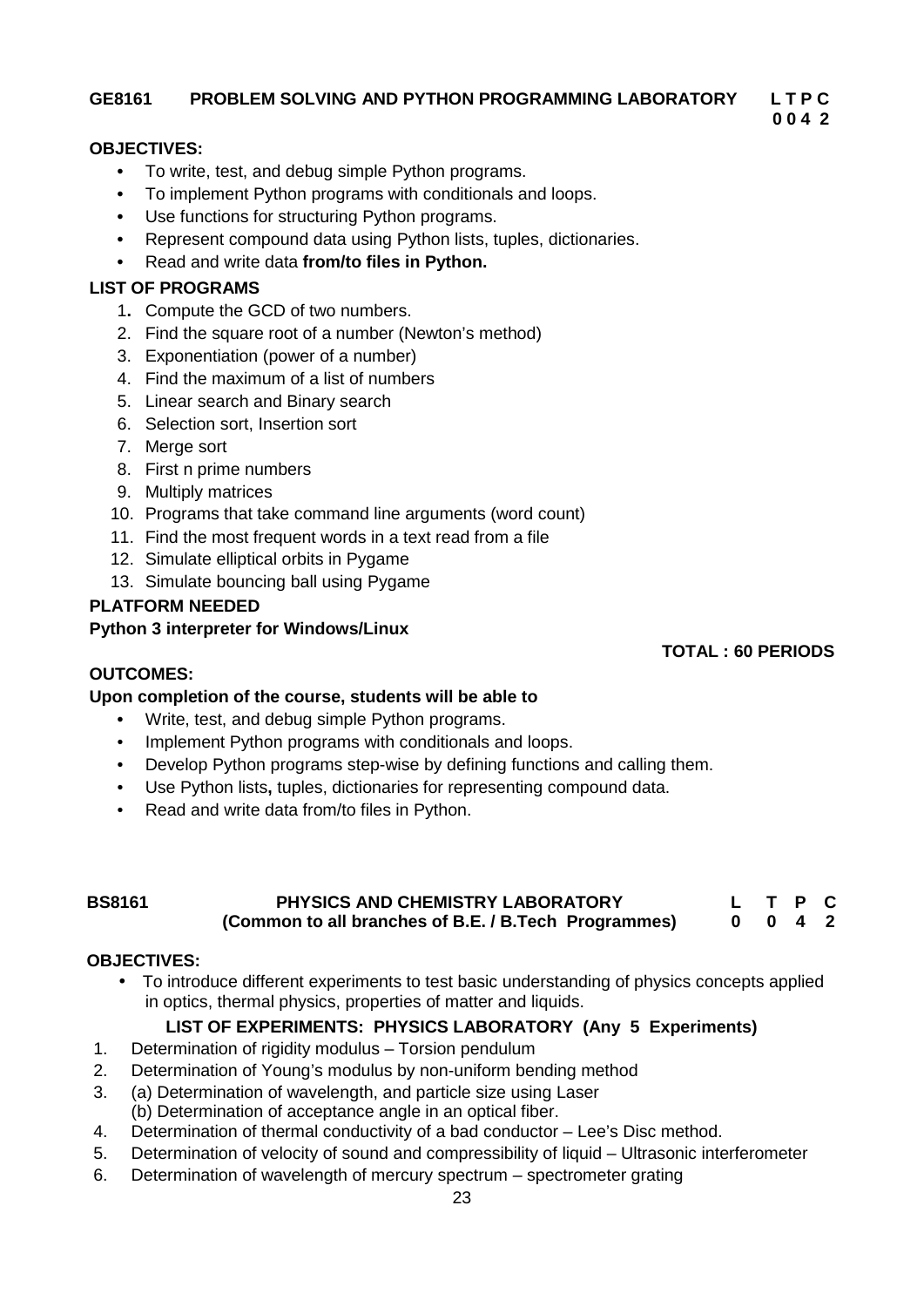- 7. Determination of band gap of a semiconductor
- 8. Determination of thickness of a thin wire Air wedge method

## **TOTAL: 30 PERIODS**

## **OUTCOMES:**

Upon completion of the course, the students will be able to

apply principles of elasticity, optics and thermal properties for engineering applications.

## **CHEMISTRY LABORATORY: (Any seven experiments to be conducted)**

## **OBJECTIVES**:

- To make the student to acquire practical skills in the determination of water quality parameters through volumetric and instrumental analysis.
- To acquaint the students with the determination of molecular weight of a polymer by viscometery.
- 1. Estimation of HCl using  $Na<sub>2</sub>CO<sub>3</sub>$  as primary standard and Determination of alkalinity in water sample.
- 2. Determination of total, temporary & permanent hardness of water by EDTA method.
- 3. Determination of DO content of water sample by Winkler's method.
- 4. Determination of chloride content of water sample by argentometric method.
- 5. Estimation of copper content of the given solution by Iodometry.
- 6. Determination of strength of given hydrochloric acid using pH meter.
- 7. Determination of strength of acids in a mixture of acids using conductivity meter.
- 8. Estimation of iron content of the given solution using potentiometer.
- 9. Estimation of iron content of the water sample using spectrophotometer (1, 10- Phenanthroline / thiocyanate method).
- 10. Estimation of sodium and potassium present in water using flame photometer.
- 11. Determination of molecular weight of polyvinyl alcohol using Ostwald viscometer.
- 12. Pseudo first order kinetics-ester hydrolysis.
- 13. Corrosion experiment-weight loss method.
- 14. Determination of CMC.
- 15. Phase change in a solid.
- 16. Conductometric titration of strong acid vs strong base.

## **OUTCOMES:**

## **TOTAL: 30 PERIODS**

 The students will be outfitted with hands-on knowledge in the quantitative chemical analysis of water quality related parameters.

### **TEXTBOOKS:**

1. Vogel's Textbook of Quantitative Chemical Analysis (8<sup>TH</sup> edition. 2014)

## **HS8251 TECHNICAL ENGLISH L T P C**

**4 0 0 4**

## **OBJECTIVES:**

## **The Course prepares second semester engineering and Technology students to:**

- **•** Develop strategies and skills to enhance their ability to read and comprehend engineering and technology texts.
- **•** Foster their ability to write convincing job applications and effective reports.<br>• Develop their speaking skills to make technical presentations partic
- **•** Develop their speaking skills to make technical presentations , participate in group discussions.
- **•** Strengthen their listening skill which will help them comprehend lectures and talks in their areas of specialisation.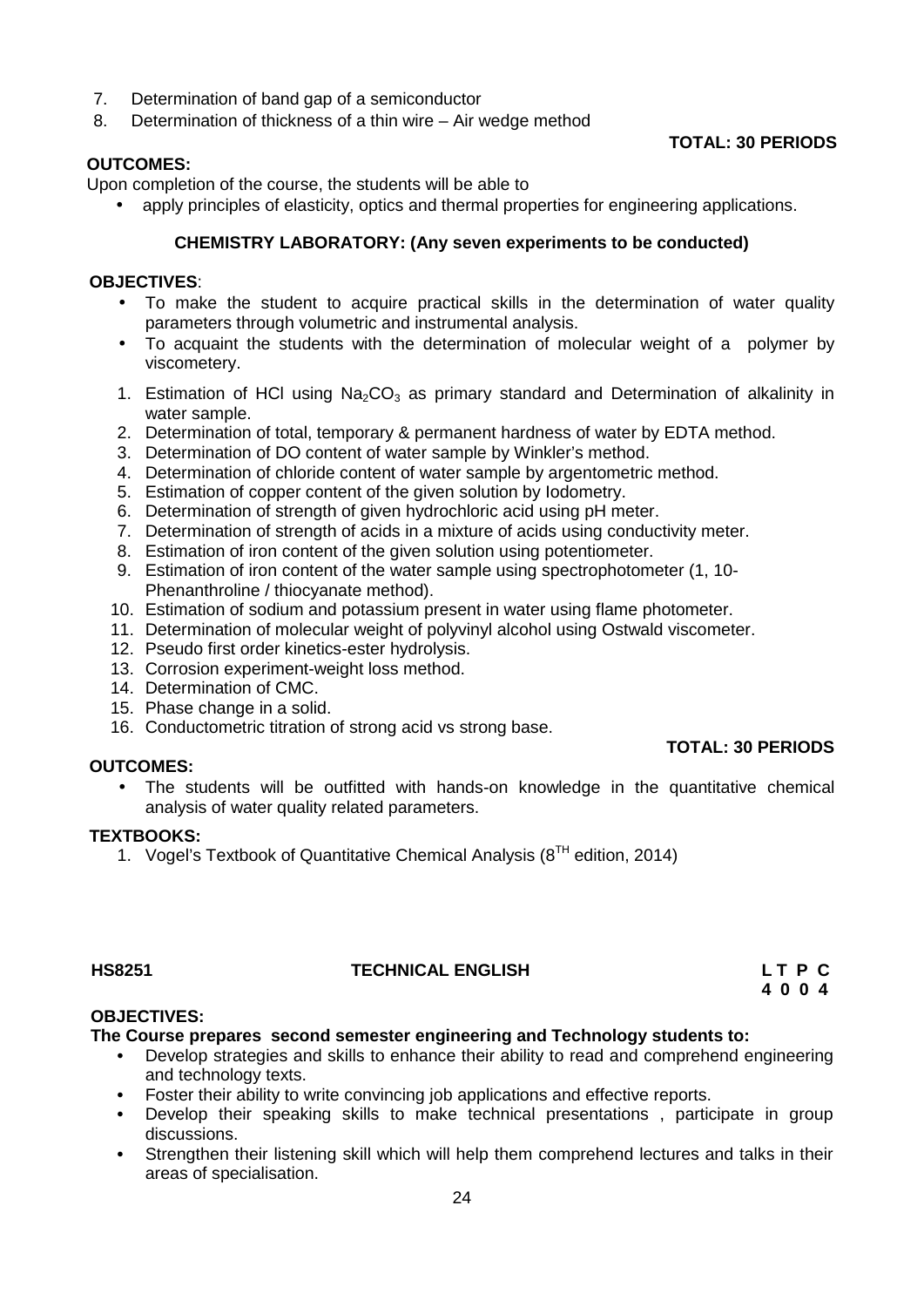### **UNIT III TECHNICAL WRITING AND GRAMMAR 12**

**Listening**- Listening to classroom lectures/ talkls on engineering/technology -**Speaking** – introduction to technical presentations- **Reading** – longer texts both general and technical, practice in speed reading; **Writing**-Describing a process, use of sequence words- **Vocabulary Development-** sequence words- Misspelled words. **Language Development-** embedded sentences.

### **UNIT IV REPORT WRITING 12**

**Listening**- Listening to documentaries and making notes. **Speaking** – mechanics of presentations- **Reading** – reading for detailed comprehension- **Writing**- email etiquette- job application – cover letter –Résumé preparation( via email and hard copy)- analytical essays and issue based essays--**Vocabulary Development**- finding suitable synonyms-paraphrasing-. **Language Development-** clauses- if conditionals.

## **UNIT V GROUP DISCUSSION AND JOB APPLICATIONS 12**

**Listening**- TED/Ink talks; **Speaking** –participating in a group discussion -**Reading**– reading and understanding technical articles **Writing**– Writing reports- minutes of a meeting- accident and survey-**Vocabulary Development- verbal analogies Language Development-** reported speech. **TOTAL :60 PERIODS**

### **OUTCOMES:**

### **At the end of the course learners will be able to:**

- Read technical texts and write area- specific texts effortlessly.
- Listen and comprehend lectures and talks in their area of specialisation successfully.
- Speak appropriately and effectively in varied formal and informal contexts.
- Write reports and winning job applications.

### **TEXT BOOKS:**

- 1. Board of editors. **Fluency in English A Course book for Engineering and Technology.** Orient Blackswan, Hyderabad: 2016
- 2. Sudharshana.N.P and Saveetha. C. **English for Technical Communication**. Cambridge University Press: New Delhi, 2016.

### **REFERENCES:**

- 1. Booth-L. Diana**, Project Work,** Oxford University Press**,** Oxford: 2014.
- 2. Grussendorf, Marion, **English for Presentations,** Oxford University Press, Oxford: 2007
- 3. Kumar, Suresh. E. **Engineering English**. Orient Blackswan: Hyderabad,2015
- 4. Means, L. Thomas and Elaine Langlois, **English & Communication For Colleges.** Cengage Learning, USA: 2007
- 5. Raman, Meenakshi and Sharma, Sangeetha- **Technical Communication Principles and Practice.**Oxford University Press: New Delhi, 2014.

## **Students can be asked to read Tagore, Chetan Bhagat and for supplementary reading.**

## **UNIT I INTRODUCTION TECHNICAL ENGLISH 12**

**Listening**- Listening to talks mostly of a scientific/technical nature and completing information-gap exercises- **Speaking** –Asking for and giving directions- **Reading** – reading short technical texts from journals- newsapapers- **Writing**- purpose statements – extended definitions – issue- writing instructions – checklists-recommendations-**Vocabulary Development**- technical vocabulary **Language Development** –subject verb agreement - compound words.

– describing a process-**Reading** – reading longer technical texts- identifying the various transitions in a text- paragraphing- **Writing**- interpreting cgarts, graphs- **Vocabulary Development -** vocabulary used in formal letters/emails and reports **Language Development-**

impersonal passive voice, numerical adjectives.

### **UNIT II READING AND STUDY SKILLS 12 Listening**- Listening to longer technical talks and completing exercises based on them-**Speaking**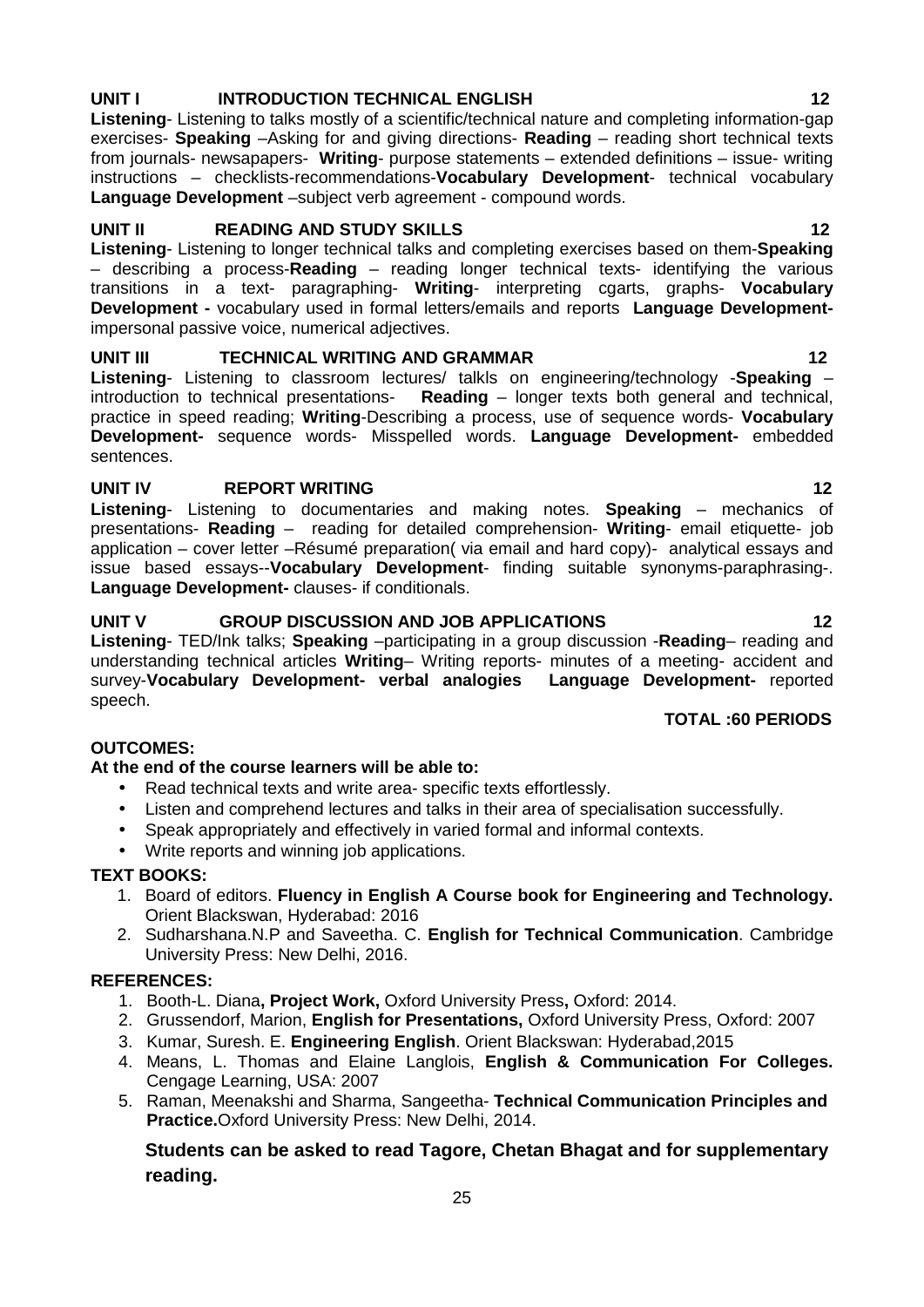**UNIT I MATRICES 12** Eigenvalues and Eigenvectors of a real matrix – Characteristic equation – Properties of Eigenvalues and Eigenvectors – Cayley-Hamilton theorem – Diagonalization of matrices – Reduction of a quadratic form to canonical form by orthogonal transformation – Nature of quadratic forms.

## **UNIT II VECTOR CALCULUS 12**

Gradient and directional derivative – Divergence and curl - Vector identities – Irrotational and Solenoidal vector fields – Line integral over a plane curve – Surface integral - Area of a curved surface - Volume integral - Green's, Gauss divergence and Stoke's theorems – Verification and application in evaluating line, surface and volume integrals.

### **UNIT III ANALYTIC FUNCTIONS 12**

Analytic functions – Necessary and sufficient conditions for analyticity in Cartesian and polar coordinates - Properties – Harmonic conjugates – Construction of analytic function - Conformal

mapping – Mapping by functions  $w = z + c, \, cz, \stackrel{1}{\text{--}}\, z^2$ - Bilinear transformation. *z*<sup>2</sup>  $W = Z + C$ ,  $CZ, \frac{1}{2}$ ,  $Z^2$  - Bilinear transformation.

### **UNIT IV COMPLEX INTEGRATION 12**

Line integral - Cauchy's integral theorem – Cauchy's integral formula – Taylor's and Laurent's series – Singularities – Residues – Residue theorem – Application of residue theorem for evaluation of real integrals – Use of circular contour and semicircular contour.

### **UNIT V LAPLACE TRANSFORMS 12**

Existence conditions – Transforms of elementary functions – Transform of unit step function and unit impulse function – Basic properties – Shifting theorems -Transforms of derivatives and integrals – Initial and final value theorems – Inverse transforms – Convolution theorem – Transform of periodic functions – Application to solution of linear second order ordinary differential equations with constant coefficients.

### **OUTCOMES :**

After successfully completing the course, the student will have a good understanding of the following topics and their applications:

- Eigenvalues and eigenvectors, diagonalization of a matrix, Symmetric matrices, Positive definite matrices and similar matrices.
- Gradient, divergence and curl of a vector point function and related identities.
- Evaluation of line, surface and volume integrals using Gauss, Stokes and Green's theorems and their verification.
- Analytic functions, conformal mapping and complex integration.
- Laplace transform and inverse transform of simple functions, properties, various related theorems and application to differential equations with constant coefficients.

### **TEXT BOOKS :**

- 1. Grewal B.S., "Higher Engineering Mathematics", Khanna Publishers, New Delhi, 43rd Edition, 2014.
- 2. Kreyszig Erwin, "Advanced Engineering Mathematics", John Wiley and Sons, 10<sup>th</sup> Edition, New Delhi, 2016.

**MA8251 ENGINEERING MATHEMATICS – II L T P C**

## **OBJECTIVES :**

 This course is designed to cover topics such as Matrix Algebra, Vector Calculus, Complex Analysis and Laplace Transform. Matrix Algebra is one of the powerful tools to handle practical problems arising in the field of engineering. Vector calculus can be widely used for modelling the various laws of physics. The various methods of complex analysis and Laplace transforms can be used for efficiently solving the problems that occur in various branches of engineering disciplines.

## **TOTAL: 60 PERIODS**

# **4 0 0 4**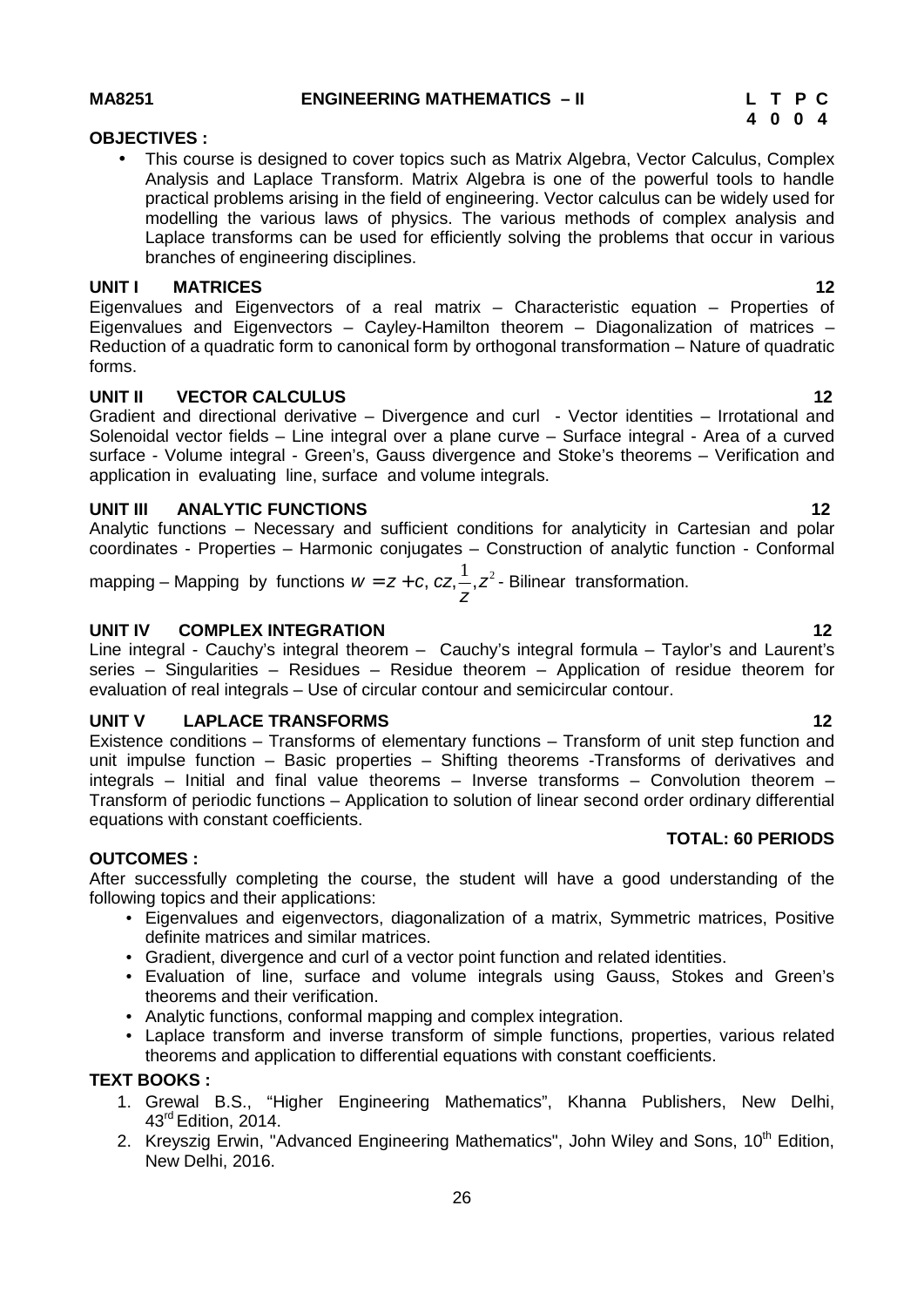### **REFERENCES :**

- 1. Bali N., Goyal M. and Watkins C., "Advanced Engineering Mathematics", Firewall Media (An imprint of Lakshmi Publications Pvt., Ltd.,), New Delhi,  $7<sup>th</sup>$  Edition, 2009.
- 2. Jain R.K. and Iyengar S.R.K., "Advanced Engineering Mathematics", Narosa Publications, New Delhi, 3<sup>rd</sup> Edition, 2007.
- 3. O'Neil, P.V. "Advanced Engineering Mathematics", Cengage Learning India Pvt., Ltd, New Delhi, 2007.
- 4. Sastry, S.S, "Engineering Mathematics", Vol. I & II, PHI Learning Pvt. Ltd, 4<sup>th</sup> Edition, New Delhi, 2014.
- 5. Wylie, R.C. and Barrett, L.C., "Advanced Engineering Mathematics "Tata McGraw Hill Education Pvt. Ltd, 6<sup>th</sup> Edition, New Delhi, 2012.

**PH8201 PHYSICS FOR CIVIL ENGINEERING L T P C** (for B.E. Civil Engineering) **3 0 0 3**

### **OBJECTIVE:**

 To introduce the principles of thermal, acoustics, optics and new materials for civil engineering applications.

### **UNIT I THERMAL PERFORMANCE OF BUILDINGS 9**

Heat transfer through fenestrations, thermal insulation and its benefits - heat gain and heat loss estimation - factors affecting the thermal performance of buildings, thermal measurements, thermal comfort, indices of thermal comfort, climate and design of solar radiation, shading devices - central heating. Principles of natural ventilation - ventilation measurements, design for natural ventilation - Window types and packaged air conditioners - chilled water plant - fan coil systems water piping - cooling load - Air conditioning systems for different types of buildings - Protection against fire to be caused by A. C. Systems.

## **UNIT II ACOUSTICS 9**

Classification of sound- decibel- Weber–Fechner law – Sabine's formula- derivation using growth and decay method – Absorption Coefficient and its determination –factors affecting acoustics of buildings and their remedies. Methods of sound absorptions - absorbing materials - noise and its measurements, sound insulation and its measurements, impact of noise in multi-storeyed buildings.

### **UNIT III LIGHTING DESIGNS 9**

Radiation quantities – spectral quantities – relationship between luminescence and radiant quantities – hemispherical reflectance and transmittance – photometry: cosines law, inverse square law. Vision – photobic, mesophic, scotopic visions. Colour – luminous efficiency function - Visual field glare, colour - day light calculations - day light design of windows, measurement of day-light and use of models and artificial skies, principles of artificial lighting, supplementary artificial lighting.

## **UNIT IV NEW ENGINEERING MATERIALS 9**

Composites - definition and classification - Fibre reinforced plastics (FRP) and fiber reinforced metals (FRM) - Metallic glasses - Shape memory alloys - Ceramics - Classification - Crystalline - Non Crystalline - Bonded ceramics, Manufacturing methods - Slip casting - Isostatic pressing - Gas pressure bonding - Properties - thermal, mechanical, electrical and chemical ceramic fibres ferroelectric and ferromagnetic ceramics - High Aluminium ceramics.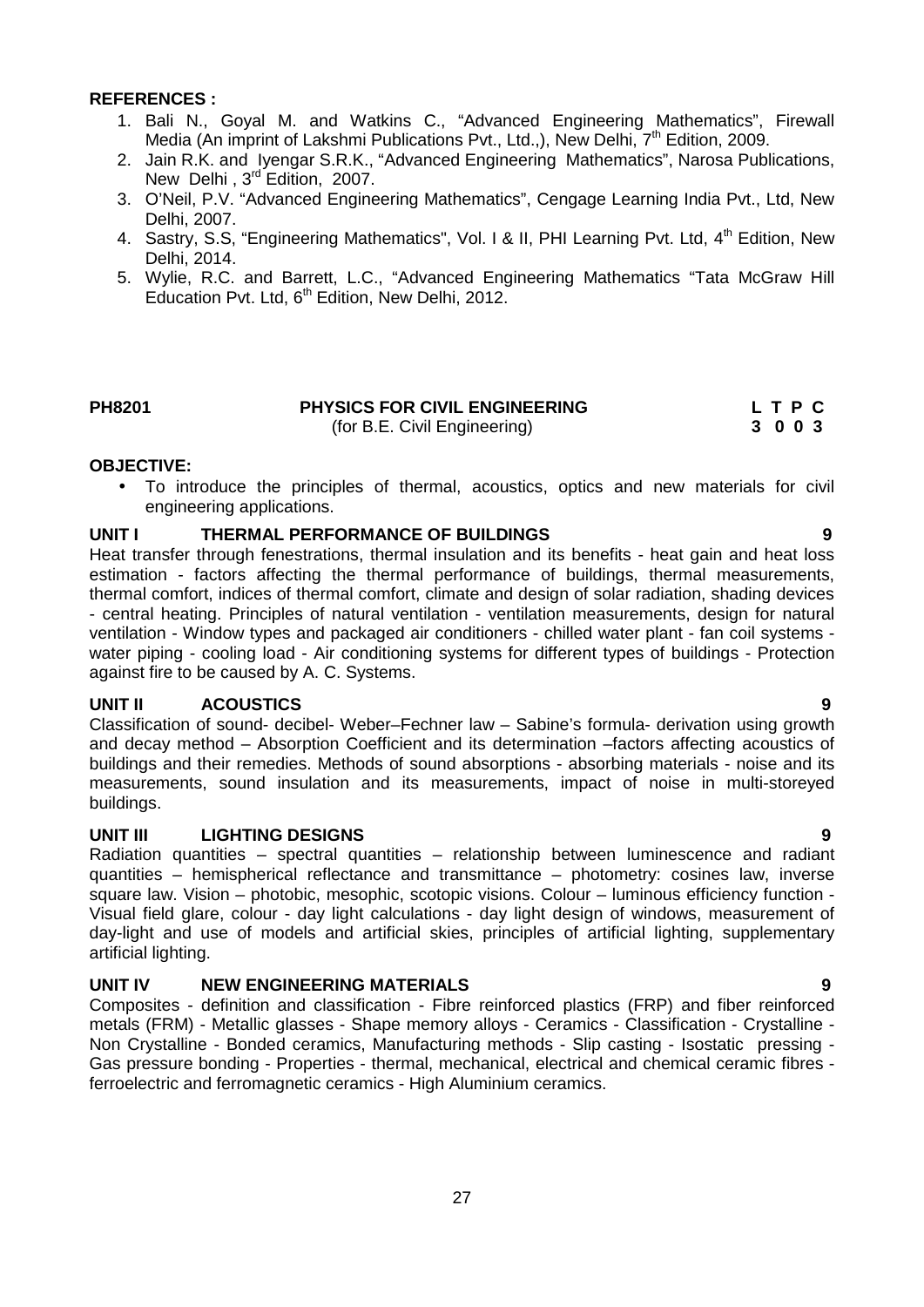## **UNIT V HAZARDS 9**

Seismology and Seismic waves - Earth quake ground motion - Basic concepts and estimation techniques - site effects - Probabilistic and deterministic Seismic hazard analysis - Cyclone and flood hazards - Fire hazards and fire protection, fire-proofing of materials, fire safety regulations and firefighting equipment - Prevention and safety measures.

## **TOTAL: 45 PERIODS**

## **OUTCOMES:**

Upon completion of this course,

- the students will have knowledge on the thermal performance of buildings,
- the students will acquire knowledge on the acoustic properties of buildings,
- the students will get knowledge on various lighting designs for buildings,
- the students will gain knowledge on the properties and performance of engineering materials, and
- the students will understand the hazards of buildings.

## **TEXT BOOKS:**

- 1. Alexander, D. "Natural disaster", Springer (1993).
- 2. Budinski, K.G. & Budinski, M.K. "Engineering Materials Properties and Selection", Prentice Hall, 2009.
- 3. Severns, W.H. & Fellows, J.R. "Air conditioning and Refrigeration", John Wiley and Sons, London, 1988.
- 4. Stevens, W.R., "Building Physics: Lighting: Seeing in the Artificial Environment, Pergaman Press, 2013.

## **REFERENCES:**

- 1. Gaur R.K. and Gupta S.L., Engineering Physics. Dhanpat Rai publishers, 2012.
- 2. Reiter, L. "Earthquake hazard analysis Issues and insights", Columbia University Press, 1991.
- 3. Shearer, P.M. "Introduction to Seismology", Cambridge University Press, 1999.

## **BE8251 BASIC ELECTRICAL AND ELECTRONICS ENGINEERING L T P C**

### **3 0 0 3**

## **OBJECTIVES:**

- To explain the basic theorems used in Electrical circuits and the different components and function of electrical machines.
- To explain the fundamentals of semiconductor and applications.
- To explain the principles of digital electronics
- To impart knowledge of communication.

## **UNIT I ELECTRICAL CIRCUITS & MEASURMENTS 9**

Fundamental laws of electric circuits– Steady State Solution of DC Circuits – Introduction to AC Circuits –Sinusoidal steady state analysis– Power and Power factor – Single Phase and Three Phase Balanced Circuits. Classification of instruments – Operating Principles of indicating **Instruments** 

## **UNIT II ELECTRICAL MACHINES 9**

Construction, Principle of Operation, Basic Equations and Applications of DC Generators, DC Motors, Single Phase Transformer, single phase induction Motor.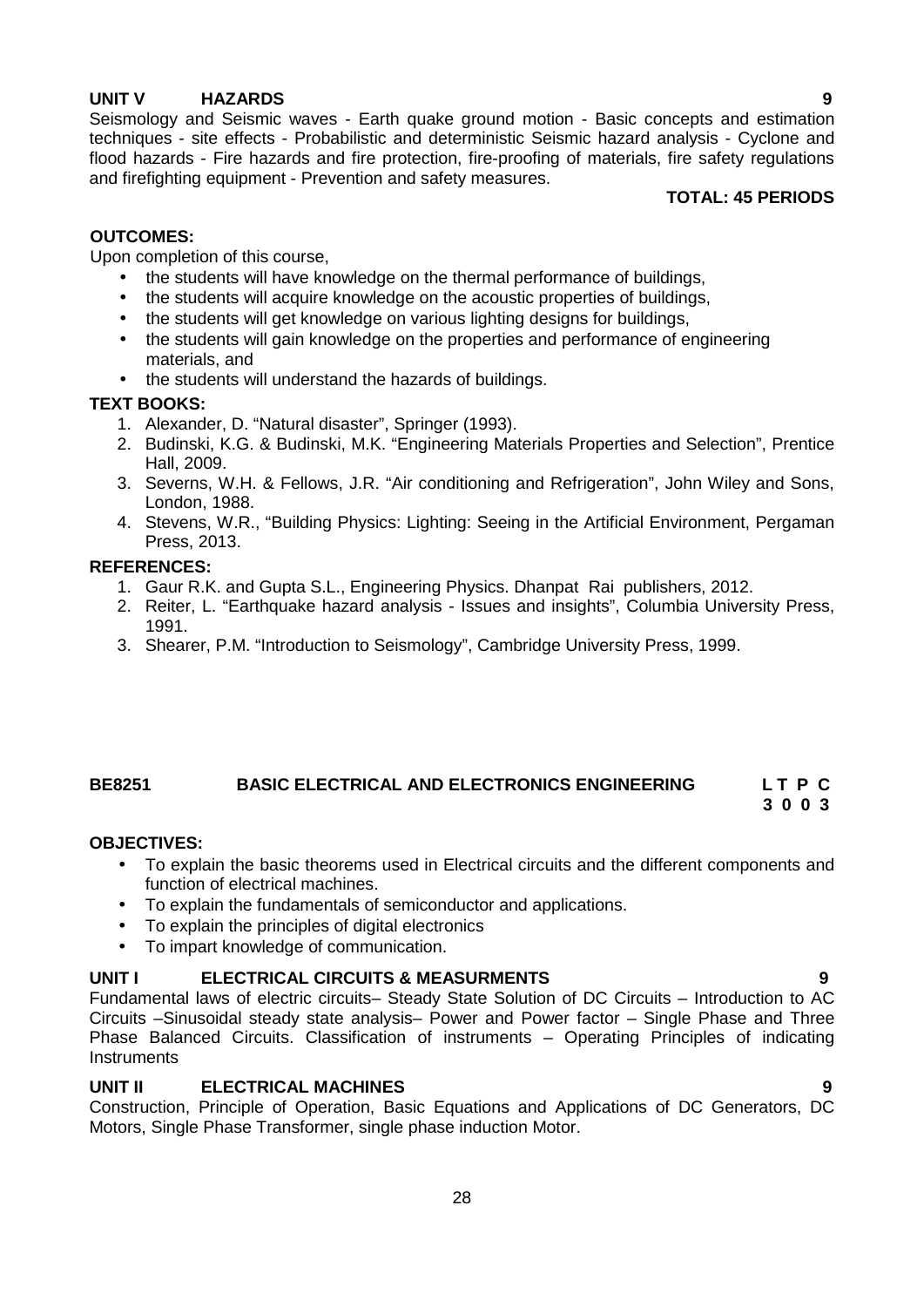• ability to identify electronics components and understand the characteristics

## **TEXT BOOKS:**

- 1. D P Kothari and I.J Nagarath, "Electrical Machines "Basic Electrical and Electronics Engineering", McGraw Hill Education(India) Private Limited, Third Reprint ,2016
- 2. S.K.Bhattacharya "Basic Electrical and Electronics Engineering", Pearson India, 2011
- 3. Sedha R.S., "Applied Electronics", S. Chand & Co., 2006

## **REFERENCES:**

- 1. A.E. Fitzgerald, David E Higginbotham and Arvin Grabel, "Basic Electrical Engineering", McGraw Hill Education(India) Private Limited, 2009
- 2. Del Toro, "Electrical Engineering Fundamentals", Pearson Education, New Delhi, 2007
- 3. Leonard S Bobrow, " Foundations of Electrical Engineering", Oxford University Press, 2013
- 4. Mahmood Nahvi and Joseph A. Edminister, "Electric Circuits", Schaum' Outline Series, McGraw Hill, 2002.
- 5. Mehta V K, "Principles of Electronics", S.Chand & Company Ltd, 1994.
- 6. Nagsarkar T K and Sukhija M S, "Basics of Electrical Engineering", Oxford press 2005.

### **GE8291 ENVIRONMENTAL SCIENCE AND ENGINEERING L T P C**

### **OBJECTIVES:**

- To study the nature and facts about environment.
- To finding and implementing scientific, technological, economic and political solutions to environmental problems.
- To study the interrelationship between living organism and environment.
- To appreciate the importance of environment by assessing its impact on the human world; envision the surrounding environment, its functions and its value.
- To study the dynamic processes and understand the features of the earth"s interior and surface.
- To study the integrated themes and biodiversity, natural resources, pollution control and waste management.

### **UNIT III SEMICONDUCTOR DEVICES AND APPLICATIONS 9**

Introduction - Characteristics of PN Junction Diode – Zener Effect – Zener Diode and its Characteristics – Half wave and Full wave Rectifiers – Voltage Regulation.

Bipolar Junction Transistor – CB, CE, CC Configurations and Characteristics – Elementary Treatment of Small Signal Amplifier.

### **UNIT IV DIGITAL ELECTRONICS 9**

Binary Number System – Boolean Algebra theorems– Digital circuits - Introduction to sequential Circuits– Flip-Flops – Registers and Counters – A/D and D/A Conversion – digital processing architecture.

### **UNIT V FUNDAMENTALS OF COMMUNICATION ENGINEERING 9**

Introduction – Elements of Communication Systems– Modulation and Demodulation: Principles of Amplitude and Frequency Modulations. Digital Communication - Communication Systems: Radio, Antenna, TV, Fax, ISDN, Microwave, Satellite and Optical Fibre (Block Diagram Approach only).

## **OUTCOMES:**

 ability to identify the electrical components and explain the characteristics of electrical machines.

**TOTAL: 45 PERIODS**

- -

**3 0 0 3**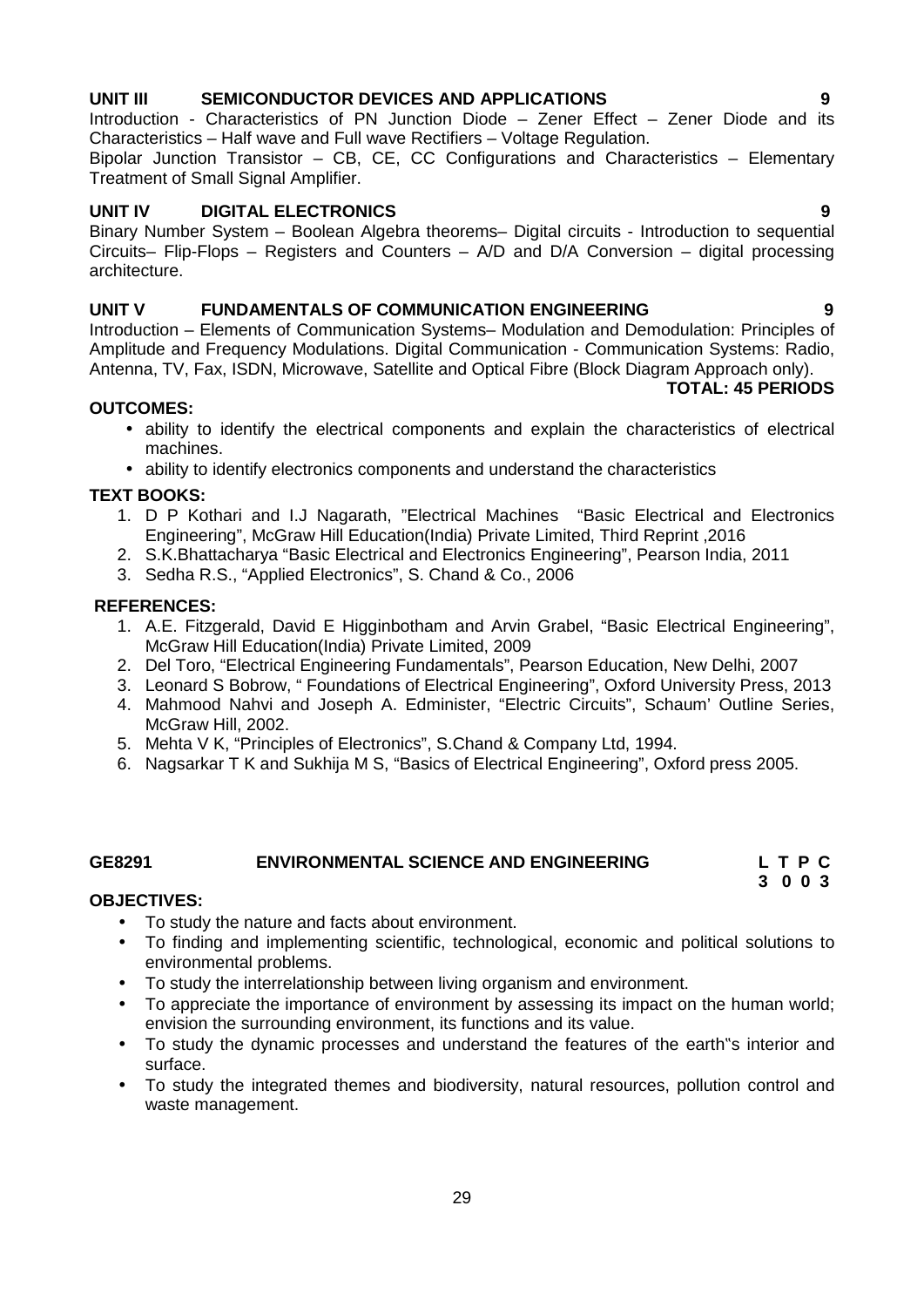### **UNIT I ENVIRONMENT, ECOSYSTEMS AND BIODIVERSITY 14**

Definition, scope and importance of environment  $-$  need for public awareness  $-$  concept of an ecosystem – structure and function of an ecosystem – producers, consumers and decomposers – energy flow in the ecosystem – ecological succession – food chains, food webs and ecological pyramids – Introduction, types, characteristic features, structure and function of the (a) forest ecosystem (b) grassland ecosystem (c) desert ecosystem (d) aquatic ecosystems (ponds, streams, lakes, rivers, oceans, estuaries) – Introduction to biodiversity definition: genetic, species and ecosystem diversity – biogeographical classification of India – value of biodiversity: consumptive use, productive use, social, ethical, aesthetic and option values – Biodiversity at global, national and local levels – India as a mega-diversity nation – hot-spots of biodiversity – threats to biodiversity: habitat loss, poaching of wildlife, man-wildlife conflicts – endangered and endemic species of India – conservation of biodiversity: In-situ and ex-situ conservation of biodiversity. Field study of common plants, insects, birds; Field study of simple ecosystems – pond, river, hill slopes, etc.

## **UNIT II ENVIRONMENTAL POLLUTION 8**

Definition – causes, effects and control measures of: (a) Air pollution (b)Water pollution (c) Soil pollution (d) Marine pollution (e) Noise pollution (f) Thermal pollution (g) Nuclear hazards – solid waste management: causes, effects and control measures of municipal solid wastes – role of an individual in prevention of pollution – pollution case studies – disaster management: floods, earthquake, cyclone and landslides. Field study of local polluted site – Urban / Rural / Industrial / Agricultural.

## **UNIT III NATURAL RESOURCES 10**

Forest resources: Use and over-exploitation, deforestation, case studies- timber extraction, mining, dams and their effects on forests and tribal people – Water resources: Use and over- utilization of surface and ground water, floods, drought, conflicts over water, dams-benefits and problems – Mineral resources: Use and exploitation, environmental effects of extracting and using mineral resources, case studies – Food resources: World food problems, changes caused by agriculture and overgrazing, effects of modern agriculture, fertilizer-pesticide problems, water logging, salinity, case studies – Energy resources: Growing energy needs, renewable and non renewable energy sources, use of alternate energy sources. case studies – Land resources: Land as a resource, land degradation, man induced landslides, soil erosion and desertification – role of an individual in conservation of natural resources – Equitable use of resources for sustainable lifestyles. Field study of local area to document environmental assets – river / forest / grassland / hill / mountain.

## **UNIT IV SOCIAL ISSUES AND THE ENVIRONMENT 7**

From unsustainable to sustainable development – urban problems related to energy – water conservation, rain water harvesting, watershed management – resettlement and rehabilitation of people; its problems and concerns, case studies – role of non-governmental organization- environmental ethics: Issues and possible solutions – climate change, global warming, acid rain, ozone layer depletion, nuclear accidents and holocaust, case studies. – wasteland reclamation – consumerism and waste products – environment production act – Air (Prevention and Control of Pollution) act – Water (Prevention and control of Pollution) act – Wildlife protection act – Forest conservation act – enforcement machinery involved in environmental legislation- central and state pollution control boards- Public awareness.

## **UNIT V HUMAN POPULATION AND THE ENVIRONMENT 6**

Population growth, variation among nations – population explosion – family welfare programme – environment and human health – human rights – value education – HIV / AIDS – women and child welfare – role of information technology in environment and human health – Case studies.

## **TOTAL: 45 PERIODS**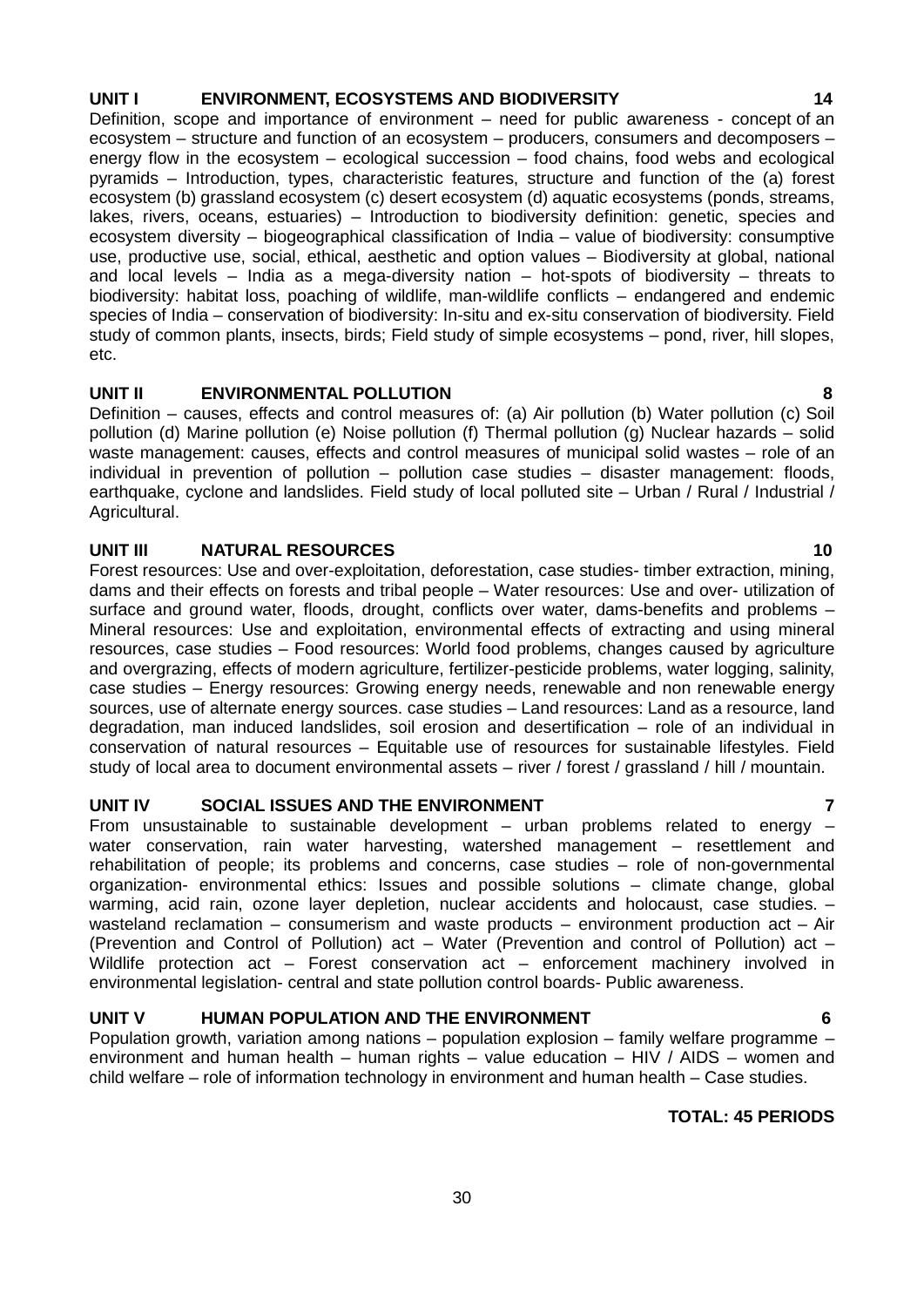## **OUTCOMES:**

- Environmental Pollution or problems cannot be solved by mere laws. Public participation is an important aspect which serves the environmental Protection. One will obtain knowledge on the following after completing the course.
- Public awareness of environmental is at infant stage.
- Ignorance and incomplete knowledge has lead to misconceptions
- Development and improvement in std. of living has lead to serious environmental disasters

### **TEXTBOOKS:**

- 1. Benny Joseph, 'Environmental Science and Engineering', Tata McGraw-Hill, New Delhi, 2006.
- 2. Gilbert M.Masters, 'Introduction to Environmental Engineering and Science', 2<sup>nd</sup> edition, Pearson Education, 2004.

### **REFERENCES :**

- 1. Dharmendra S. Sengar, 'Environmental law', Prentice hall of India Pvt Ltd, New Delhi, 2007.
- 2. Erach Bharucha, "Textbook of Environmental Studies", Universities Press(I) Pvt, Ltd, Hydrabad, 2015.
- 3. G. Tyler Miller and Scott E. Spoolman, "Environmental Science", Cengage Learning India PVT, LTD, Delhi, 2014.
- 4. Rajagopalan, R, 'Environmental Studies-From Crisis to Cure', Oxford University Press, 2005.

## **GE8292 ENGINEERING MECHANICS L T P C**

# **3 2 0 4**

### **OBJECTIVES:**

 To develop capacity to predict the effect of force and motion in the course of carrying out the design functions of engineering.

### **UNIT I STATICS OF PARTICLES 9+6**

Introduction – Units and Dimensions – Laws of Mechanics – Lami's theorem, Parallelogram and triangular Law of forces – Vectorial representation of forces – Vector operations of forces additions, subtraction, dot product, cross product – Coplanar Forces – rectangular components – Equilibrium of a particle – Forces in space – Equilibrium of a particle in space – Equivalent systems of forces – Principle of transmissibility .

### **UNIT II EQUILIBRIUM OF RIGID BODIES 9+6**

Free body diagram  $-$  Types of supports  $-Action$  and reaction forces  $-A$ table equilibrium  $-$ Moments and Couples – Moment of a force about a point and about an axis – Vectorial representation of moments and couples – Scalar components of a moment – Varignon's theorem – Single equivalent force -Equilibrium of Rigid bodies in two dimensions – Equilibrium of Rigid bodies in three dimensions

### **UNIT III PROPERTIES OF SURFACES AND SOLIDS 9+6**

Centroids and centre of mass – Centroids of lines and areas - Rectangular, circular, triangular areas by integration – T section, I section, - Angle section, Hollow section by using standard formula –Theorems of Pappus - Area moments of inertia of plane areas – Rectangular, circular, triangular areas by integration – T section, I section, Angle section, Hollow section by using standard formula – Parallel axis theorem and perpendicular axis theorem – Principal moments of inertia of plane areas – Principal axes of inertia-Mass moment of inertia –mass moment of inertia for prismatic, cylindrical and spherical solids from first principle – Relation to area moments of inertia.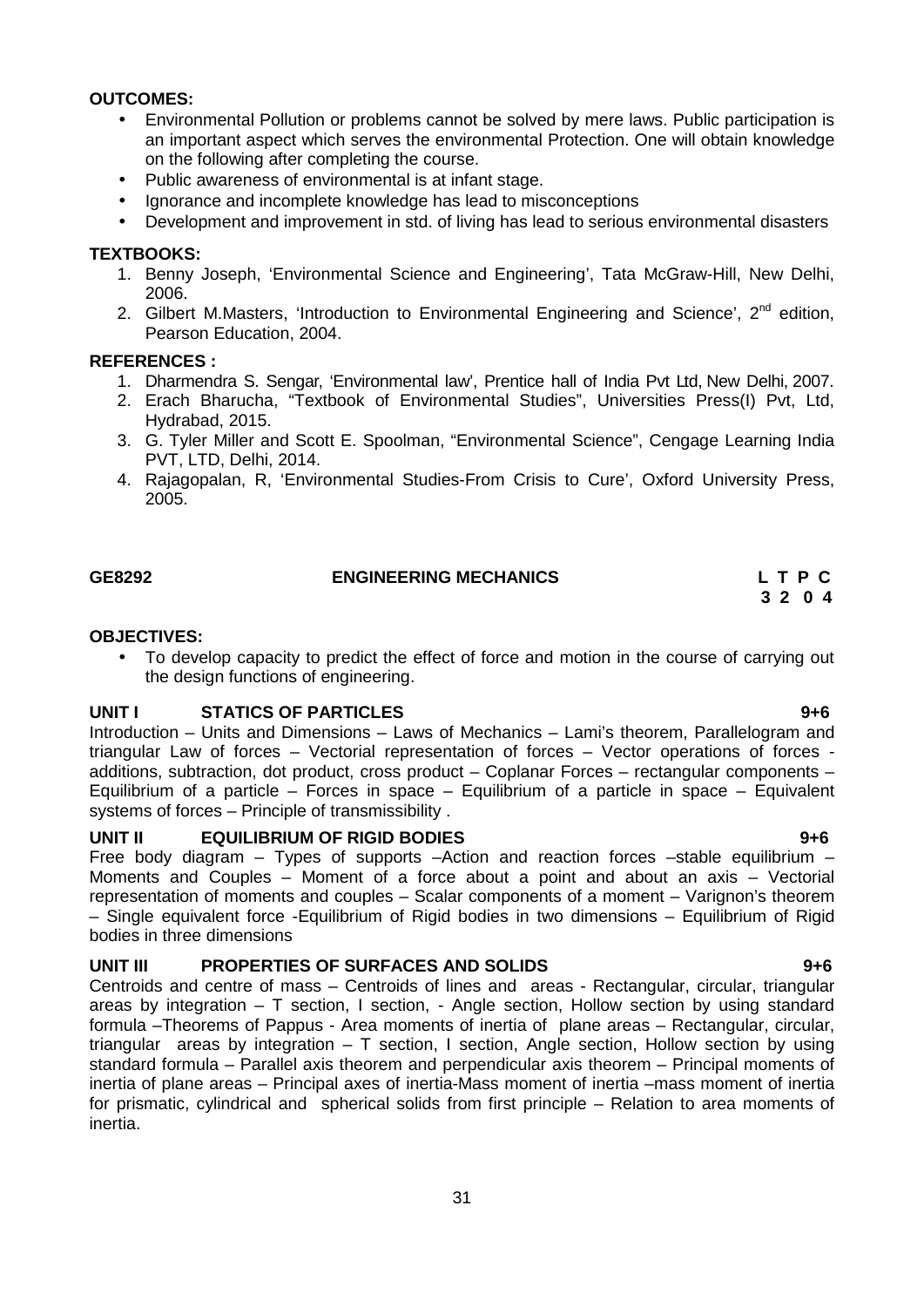## **UNIT IV DYNAMICS OF PARTICLES 9+6**

Displacements, Velocity and acceleration, their relationship – Relative motion – Curvilinear motion - Newton's laws of motion – Work Energy Equation– Impulse and Momentum – Impact of elastic bodies.

## **UNIT V FRICTION AND RIGID BODY DYNAMICS 9+6**

Friction force – Laws of sliding friction – equilibrium analysis of simple systems with sliding friction –wedge friction-. Rolling resistance -Translation and Rotation of Rigid Bodies – Velocity and acceleration – General Plane motion of simple rigid bodies such as cylinder, disc/wheel and sphere. **TOTAL : (45+30)=75 PERIODS**

## **OUTCOMES:**

On successful completion of this course, the student will be able to

- illustrate the vectorial and scalar representation of forces and moments
- analyse the rigid body in equilibrium
- evaluate the properties of surfaces and solids
- calculate dynamic forces exerted in rigid body
- determine the friction and the effects by the laws of friction

### **TEXT BOOKS:**

- 1. Beer, F.P and Johnston Jr. E.R., "Vector Mechanics for Engineers (In SI Units): Statics and Dynamics", 8<sup>th</sup> Edition, Tata McGraw-Hill Publishing company, New Delhi (2004).
- 2. Vela Murali, "Engineering Mechanics", Oxford University Press (2010)

### **REFERENCES:**

- 1. Bhavikatti, S.S and Rajashekarappa, K.G., "Engineering Mechanics", New Age International (P) Limited Publishers, 1998.
- 2. Hibbeller, R.C and Ashok Gupta, "Engineering Mechanics: Statics and Dynamics", 11<sup>th</sup> Edition, Pearson Education 2010.
- 3. Irving H. Shames and Krishna Mohana Rao. G., "Engineering Mechanics Statics and Dynamics",  $4<sup>th</sup>$  Edition, Pearson Education 2006.
- 4. Meriam J.L. and Kraige L.G., " Engineering Mechanics- Statics Volume 1, Dynamics- Volume 2", Third Edition, John Wiley & Sons,1993.
- 5. Rajasekaran S and Sankarasubramanian G., "Engineering Mechanics Statics and Dynamics", 3rd Edition, Vikas Publishing House Pvt. Ltd., 2005.

## **GE8261 ENGINEERING PRACTICES LABORATORY L T P C**

### **0 0 4 2**

### **OBJECTIVES:**

 To provide exposure to the students with hands on experience on various basic engineering practices in Civil, Mechanical, Electrical and Electronics Engineering.

## **GROUP A (CIVIL & MECHANICAL)**

## **I CIVIL ENGINEERING PRACTICE 13**

### **Buildings:**

(a) Study of plumbing and carpentry components of residential and industrial buildings. Safety aspects.

### **Plumbing Works**:

- (a) Study of pipeline joints, its location and functions: valves, taps, couplings, unions, reducers, elbows in household fittings.
- (b) Study of pipe connections requirements for pumps and turbines.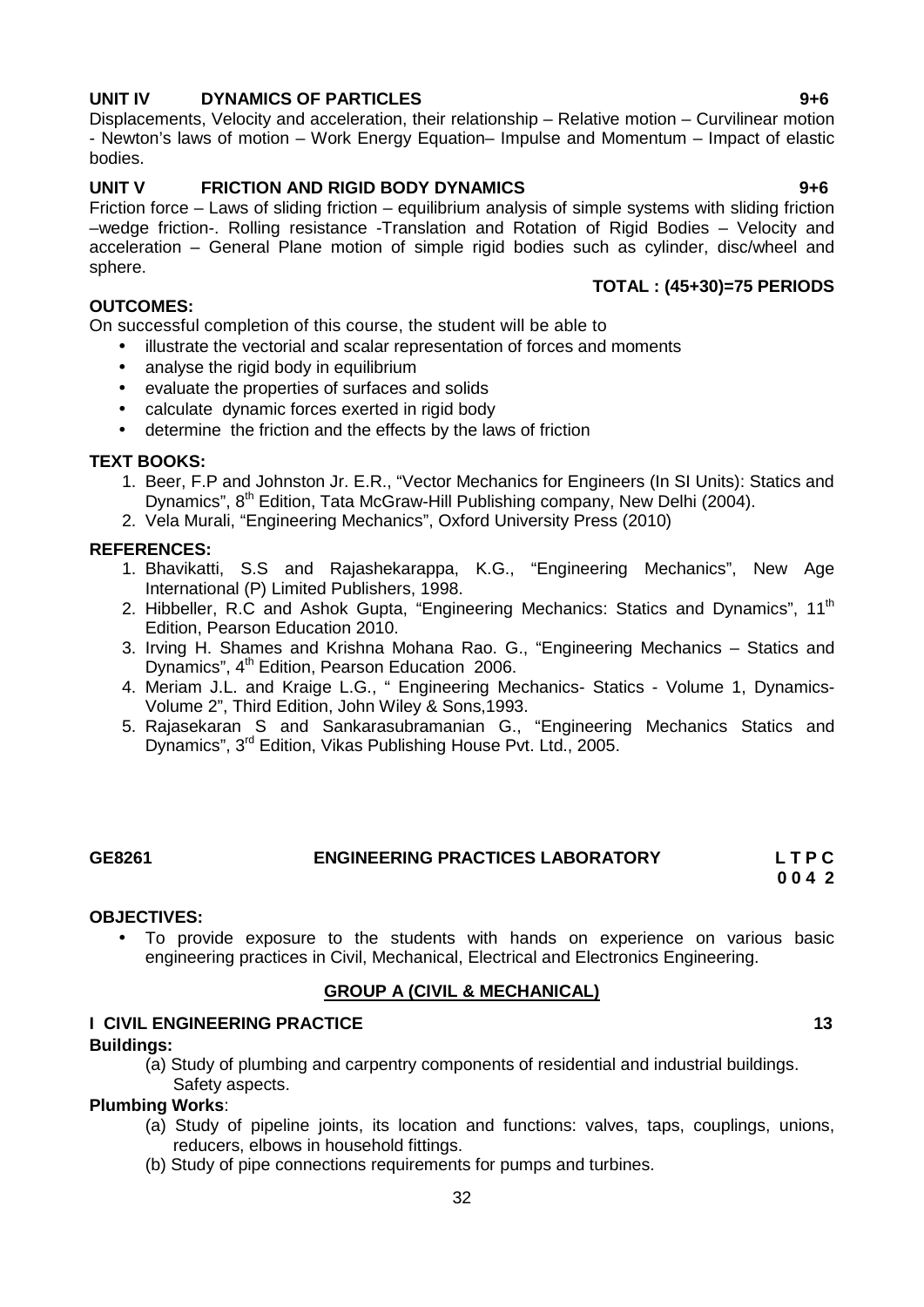- (c) Preparation of plumbing line sketches for water supply and sewage works.
- (d) Hands-on-exercise:

Basic pipe connections – Mixed pipe material connection – Pipe connections with different joining components.

(e) Demonstration of plumbing requirements of high-rise buildings.

## **Carpentry using Power Tools only:**

- (a) Study of the joints in roofs, doors, windows and furniture.
- (b) Hands-on-exercise:

Wood work, joints by sawing, planing and cutting.

## **II MECHANICAL ENGINEERING PRACTICE 18**

## **Welding:**

(a) Preparation of butt joints, lap joints and T- joints by Shielded metal arc welding.

(b) Gas welding practice

## **Basic Machining:**

- (a) Simple Turning and Taper turning
- (b) Drilling Practice

## **Sheet Metal Work:**

- (a) Forming & Bending:
- (b) Model making Trays and funnels.
- (c) Different type of joints.

## **Machine assembly practice:**

- (a) Study of centrifugal pump
- (b) Study of air conditioner

## **Demonstration on:**

- (a) Smithy operations, upsetting, swaging, setting down and bending. Example Exercise – Production of hexagonal headed bolt.
- (b) Foundry operations like mould preparation for gear and step cone pulley.
- (c) Fitting Exercises Preparation of square fitting and  $V$  fitting models.

## **GROUP B (ELECTRICAL & ELECTRONICS)**

## **III ELECTRICAL ENGINEERING PRACTICE 13**

- 1. Residential house wiring using switches, fuse, indicator, lamp and energy meter.
- 2. Fluorescent lamp wiring.
- 3. Stair case wiring
- 4. Measurement of electrical quantities voltage, current, power & power factor in RLC circuit.
- 5. Measurement of energy using single phase energy meter.
- 6. Measurement of resistance to earth of an electrical equipment.

## **IV ELECTRONICS ENGINEERING PRACTICE 16**

- 1. Study of Electronic components and equipments Resistor, colour coding measurement of AC signal parameter (peak-peak, rms period, frequency) using CR.
- 2. Study of logic gates AND, OR, EX-OR and NOT.
- 3. Generation of Clock Signal.
- 4. Soldering practice Components Devices and Circuits Using general purpose PCB.
- 5. Measurement of ripple factor of HWR and FWR.

### **OUTCOMES:**

On successful completion of this course, the student will be able to

- fabricate carpentry components and pipe connections including plumbing works.
- use welding equipments to join the structures.
- Carry out the basic machining operations
- Make the models using sheet metal works

## **TOTAL: 60 PERIODS**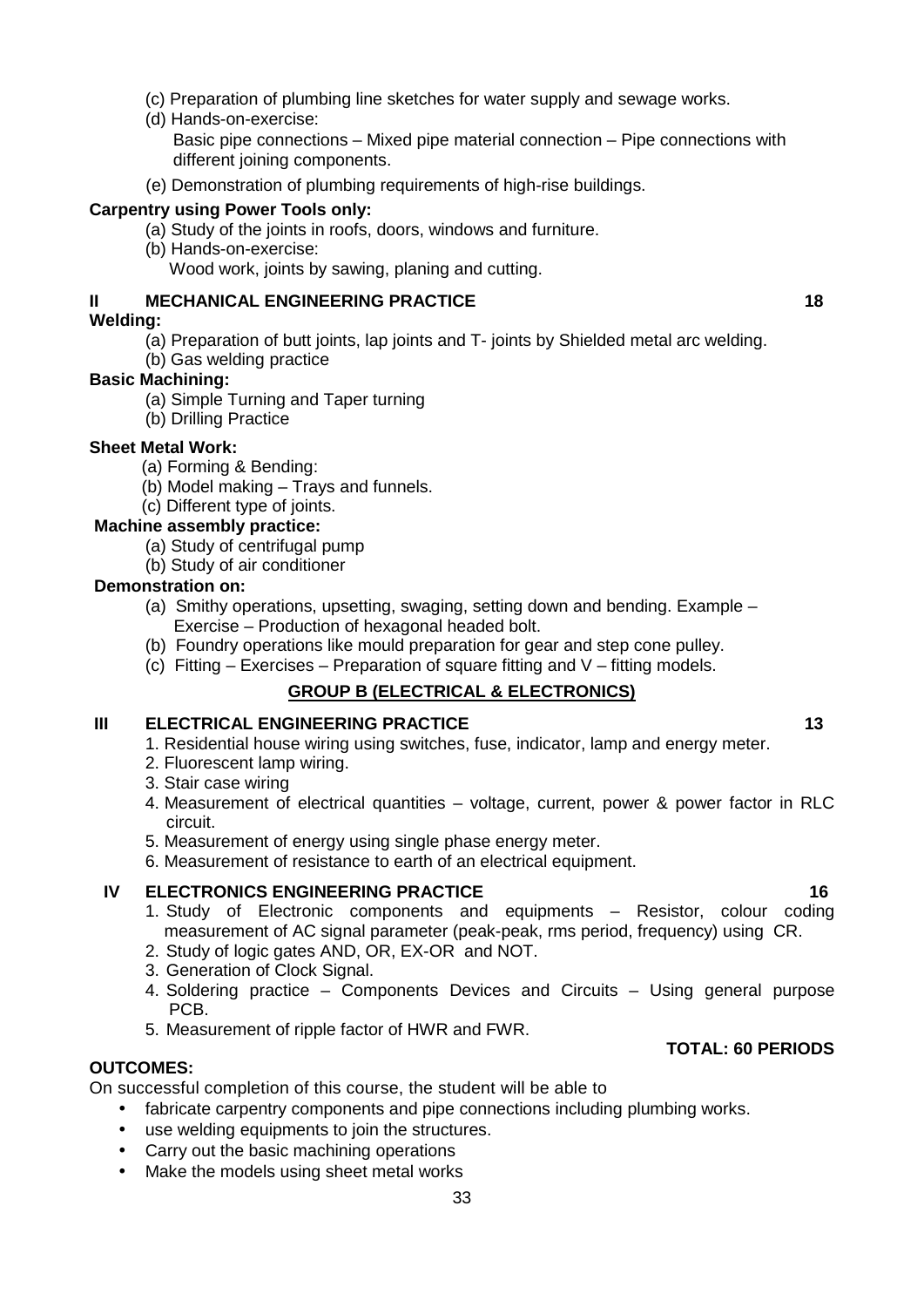- Illustrate on centrifugal pump, Air conditioner, operations of smithy, foundary and fittings
- Carry out basic home electrical works and appliances
- Measure the electrical quantities
- Elaborate on the components, gates, soldering practices.

## **LIST OF EQUIPMENT FOR A BATCH OF 30 STUDENTS:**

## **CIVIL** 1. Assorted components for plumbing consisting of metallic pipes, plastic pipes, flexible pipes, couplings, unions, elbows, plugs and other fittings. The contract of the contract of the contract of the contract of the contract of the contract of the contract of the contract of the contract of the contract of the contract of the contract of the contract o 2. Carpentry vice (fitted to work bench) 15 Nos. 3. Standard woodworking tools 15 Sets.<br>4. Models of industrial trusses, door joints, furniture joints 15 Seach 4. Models of industrial trusses, door joints, furniture joints 5. Power Tools: (a) Rotary Hammer 2 Nos (b) Demolition Hammer 2 Nos (c) Circular Saw 2 Nos (d) Planer 2 Nos<br>
(e) Hand Drilling Machine 2 2 Nos (e) Hand Drilling Machine (f) Jigsaw 2 Nos **MECHANICAL** 1. Arc welding transformer with cables and holders 5 Nos. 2. Welding booth with exhaust facility **5 Nos.** 5 Nos. 3. Welding accessories like welding shield, chipping hammer, wire brush, etc. **5 Sets. 5 Sets.** 4. Oxygen and acetylene gas cylinders, blow pipe and other welding outfit. 2 Nos.<br>
2 Nos.<br>
2 Nos.<br>
2 Nos. 5. Centre lathe 6. Hearth furnace, anvil and smithy tools **2 Sets.**<br>1. The Moulding table, foundry tools **2 Sets.** 2 Sets. 7. Moulding table, foundry tools. 8. Power Tool: Angle Grinder 2 Nos 9. Study-purpose items: centrifugal pump, air-conditioner **One each. ELECTRICAL** 1. Assorted electrical components for house wiring 15 Sets 2. Electrical measuring instruments 10 Sets 3. Study purpose items: Iron box, fan and regulator, emergency lamp **1** each contract the contract of the contract of the contract of the contract of the contract of the contract of the contract of the contract of the contract of the contract of the contract of the contract of the con 4. Megger (250V/500V) 1 No. 5. Power Tools: (a) Range Finder<br>(b) Digital Live-wire detector 2 0 0 2 Nos (b) Digital Live-wire detector **ELECTRONICS** 1. Soldering guns 10 Nos. 2. Assorted electronic components for making circuits 50 Nos. 3. Small PCBs 10 Nos. 10 Nos. 4. Multimeters 10 Nos. 5. Study purpose items: Telephone, FM radio, low-voltage power supply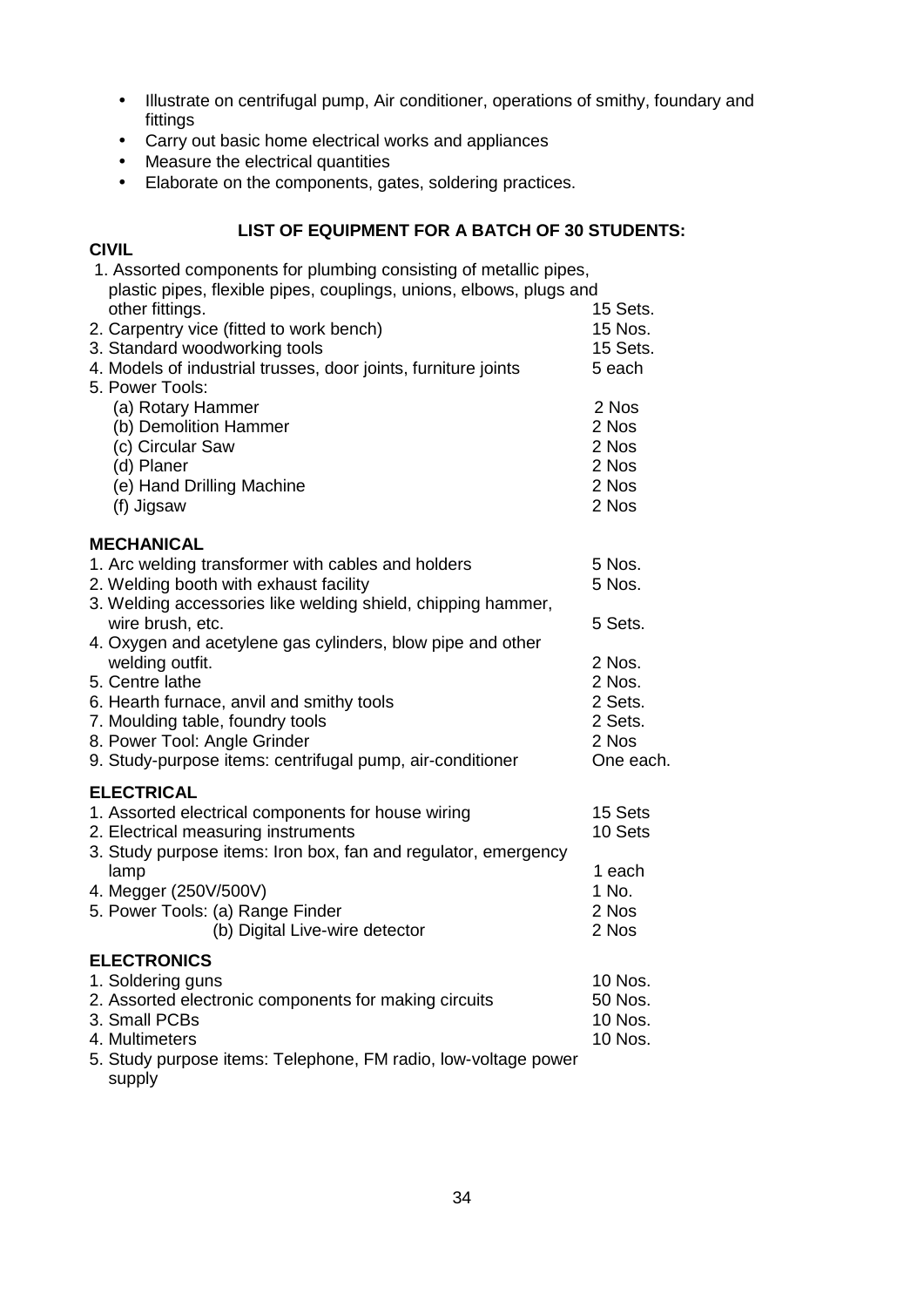## **CE8211 COMPUTER AIDED BUILDING DRAWING L T P C**

### **OBJECTIVES:**

 To introduce the students to draft the plan, elevation and sectional views of buildings in accordance with development and control rules satisfying orientation and functional requirements as per National Building Code.

## **LIST OF EXPERIMENTS**

- 1. Principles of planning, orientation and complete joinery details (Paneled and Glazed Doors and Windows)
- 2. Buildings with load bearing walls
- 3. Buildings with sloping roof
- 4. R.C.C. framed structures.
- 5. Industrial buildings North light roof structures

## **TOTAL: 60 PERIODS**

 The students will be able to draft the plan, elevation and sectional views of the buildings, industrial structures, and framed buildings using computer softwares.

### **TEXTBOOKS:**

**OUTCOMES:**

- 1. Sikka V.B., A Course in Civil Engineering Drawing, 4<sup>th</sup> Edition, S.K.Kataria and Sons, 2015.
- 2. George Omura, Mastering in Autocad 2005 and Autocad LT 2005– BPB Publications, 2008

### **REFERENCES:**

- 1. Chuck Eastman, Paul Teicholz, Rafael Sacks, Kathleen Liston, BIM Handbook:A Guide to building information modeling for Owners, Managers, Designers, Engineers, and Contractors, John Wiley and Sons. Inc.,2011.
- 2. Marimuthu V.M., Murugesan R. and Padmini S., Civil Engineering Drawing-I, Pratheeba Publishers, 2008.
- 3. Shah.M.G., Kale. C.M. and Patki.S.Y., Building Drawing with an Integrated Approach to Built Environment, Tata McGraw Hill Publishers Limited, 2007.
- 4. Verma.B.P., Civil Engineering Drawing and House Planning, Khanna Publishers, 2010.

### **MA8353 TRANSFORMS AND PARTIAL DIFFERENTIAL EQUATIONS L T P C 4 0 0 4**

### **OBJECTIVES :**

- To introduce the basic concepts of PDE for solving standard partial differential equations.
- To introduce Fourier series analysis which is central to many applications in engineering apart from its use in solving boundary value problems.
- To acquaint the student with Fourier series techniques in solving heat flow problems used in various situations.
- To acquaint the student with Fourier transform techniques used in wide variety of situations.
- To introduce the effective mathematical tools for the solutions of partial differential equations that model several physical processes and to develop Z transform techniques for discrete time systems.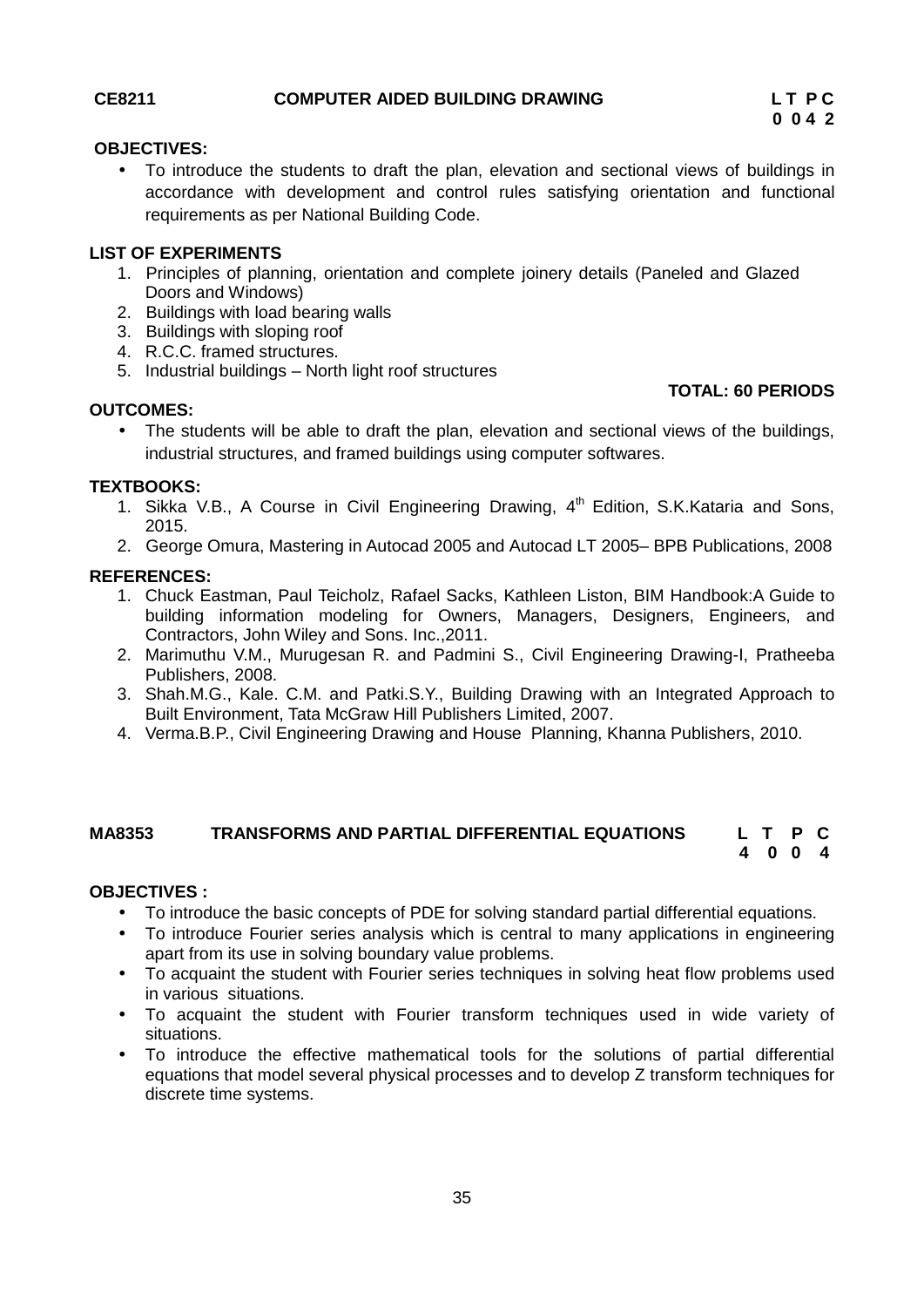## 36

## **UNIT I PARTIAL DIFFERENTIAL EQUATIONS 12**

Formation of partial differential equations – Singular integrals - Solutions of standard types of first order partial differential equations - Lagrange's linear equation - Linear partial differential equations of second and higher order with constant coefficients of both homogeneous and non homogeneous types.

## **UNIT II FOURIER SERIES 12**

Dirichlet's conditions – General Fourier series – Odd and even functions – Half range sine series – Half range cosine series – Complex form of Fourier series – Parseval's identity – Harmonic analysis.

**UNIT III APPLICATIONS OF PARTIAL DIFFERENTIAL EQUATIONS 12** Classification of PDE – Method of separation of variables - Fourier Series Solutions of one dimensional wave equation – One dimensional equation of heat conduction – Steady state solution of two dimensional equation of heat conduction.

## **UNIT IV FOURIER TRANSFORMS 12**

Statement of Fourier integral theorem – Fourier transform pair – Fourier sine and cosine transforms – Properties – Transforms of simple functions – Convolution theorem – Parseval's identity.

## **UNIT V Z - TRANSFORMS AND DIFFERENCE EQUATIONS 12**

Z-transforms - Elementary properties – Inverse Z-transform (using partial fraction and residues) – Initial and final value theorems - Convolution theorem - Formation of difference equations – Solution of difference equations using Z - transform.

## **OUTCOMES :**

Upon successful completion of the course, students should be able to:

- Understand how to solve the given standard partial differential equations.
- Solve differential equations using Fourier series analysis which plays a vital role in engineering applications.
- Appreciate the physical significance of Fourier series techniques in solving one and two dimensional heat flow problems and one dimensional wave equations.
- Understand the mathematical principles on transforms and partial differential equations would provide them the ability to formulate and solve some of the physical problems of engineering.
- Use the effective mathematical tools for the solutions of partial differential equations by using Z transform techniques for discrete time systems.

## **TEXT BOOKS:**

- 1. Grewal B.S., "Higher Engineering Mathematics"*,* 43rd Edition, Khanna Publishers, New Delhi, 2014.
- 2. Narayanan S., Manicavachagom Pillay.T.K and Ramanaiah.G "Advanced Mathematics for Engineering Students", Vol. II & III, S.Viswanathan Publishers Pvt. Ltd, Chennai, 1998.

## **REFERENCES :**

- 1. Andrews, L.C and Shivamoggi, B, "Integral Transforms for Engineers" SPIE Press, 1999.
- 2. Bali. N.P and Manish Goyal, "A Textbook of Engineering Mathematics", 9<sup>th</sup> Edition, Laxmi Publications Pvt. Ltd, 2014.
- 3. Erwin Kreyszig, "Advanced Engineering Mathematics ", 10<sup>th</sup> Edition, John Wiley, India, 2016.
- 4. James, G., "Advanced Modern Engineering Mathematics", 3<sup>rd</sup> Edition, Pearson Education, 2007.

## **TOTAL: 60 PERIODS**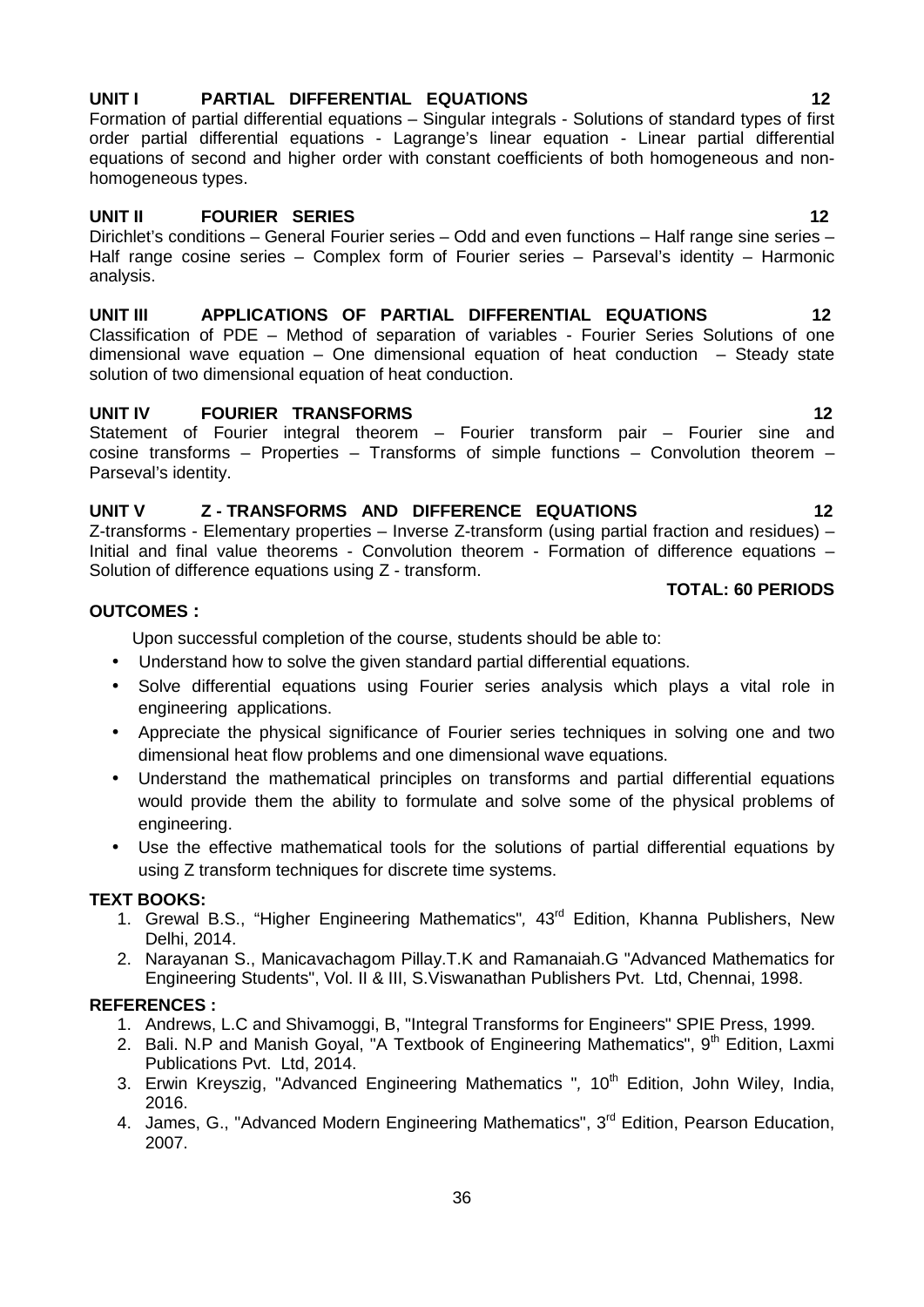- 5. Ramana. B.V., "Higher Engineering Mathematics"*,* McGraw Hill Education Pvt. Ltd, New Delhi, 2016.
- 6. Wylie, R.C. and Barrett, L.C., "Advanced Engineering Mathematics "Tata McGraw Hill Education Pvt. Ltd, 6th Edition, New Delhi, 2012.

| CE8301 | <b>STRENGTH OF MATERIALS I</b> | LTPC |
|--------|--------------------------------|------|

#### **OBJECTIVES:**

- To learn the fundamental concepts of Stress, Strain and deformation of solids.
- To know the mechanism of load transfer in beams, the induced stress resultants and deformations.
- To understand the effect of torsion on shafts and springs.
- To analyze plane and space trusses

#### **UNIT I STRESS, STRAIN AND DEFORMATION OF SOLIDS 9**

Simple Stresses and strains – Elastic constants - Relationship between elastic constants – Stress Strain Diagram – Ultimate Stress – Yield Stress – Deformation of axially loaded member - Composite Bars - Thermal Stresses – State of Stress in two dimensions – Stresses on inclined planes – Principal Stresses and Principal Planes – Maximum shear stress - Mohr's circle method.

#### **UNIT II TRANSFER OF LOADS AND STRESSES IN BEAMS 9**

Types of loads, supports, beams – concept of shearing force and bending moment - Relationship between intensity of load, Shear Force and Bending moment - Shear Force and Bending Moment Diagrams for Cantilever, simply supported and overhanging beams with concentrated load, uniformly distributed load, uniformly varying load and concentrated moment. Theory of Simple Bending – Stress Distribution due to bending moment and shearing force - Flitched Beams - Leaf Springs.

#### **UNIT III DEFLECTION OF BEAMS 9**

Elastic curve – Governing differential equation - Double integration method - Macaulay's method - Area moment method - conjugate beam method for computation of slope and deflection of determinant beams.

#### **UNIT IV TORSION 9**

Theory of Torsion – Stresses and Deformations in Solid and Hollow Circular Shafts – combined bending moment and torsion of shafts - Power transmitted to shaft – Shaft in series and parallel – Closed and Open Coiled helical springs – springs in series and parallel – Design of buffer springs.

#### **UNIT V ANALYSIS OF TRUSSES 9**

Determinate and indeterminate trusses - Analysis of pin jointed plane determinate trusses by method of joints, method of sections and tension coefficient – Analysis of Space trusses by tension coefficient method.

#### **TOTAL :45 PERIODS**

#### **OUTCOMES:**

Students will be able to

- Understand the concepts of stress and strain, principal stresses and principal planes.
- Determine Shear force and bending moment in beams and understand concept of theory of simple bending.
- Calculate the deflection of beams by different methods and selection of method for determining slope or deflection.
- Apply basic equation of torsion in design of circular shafts and helical springs, .
- Analyze the pin jointed plane and space trusses

**3 0 0 3**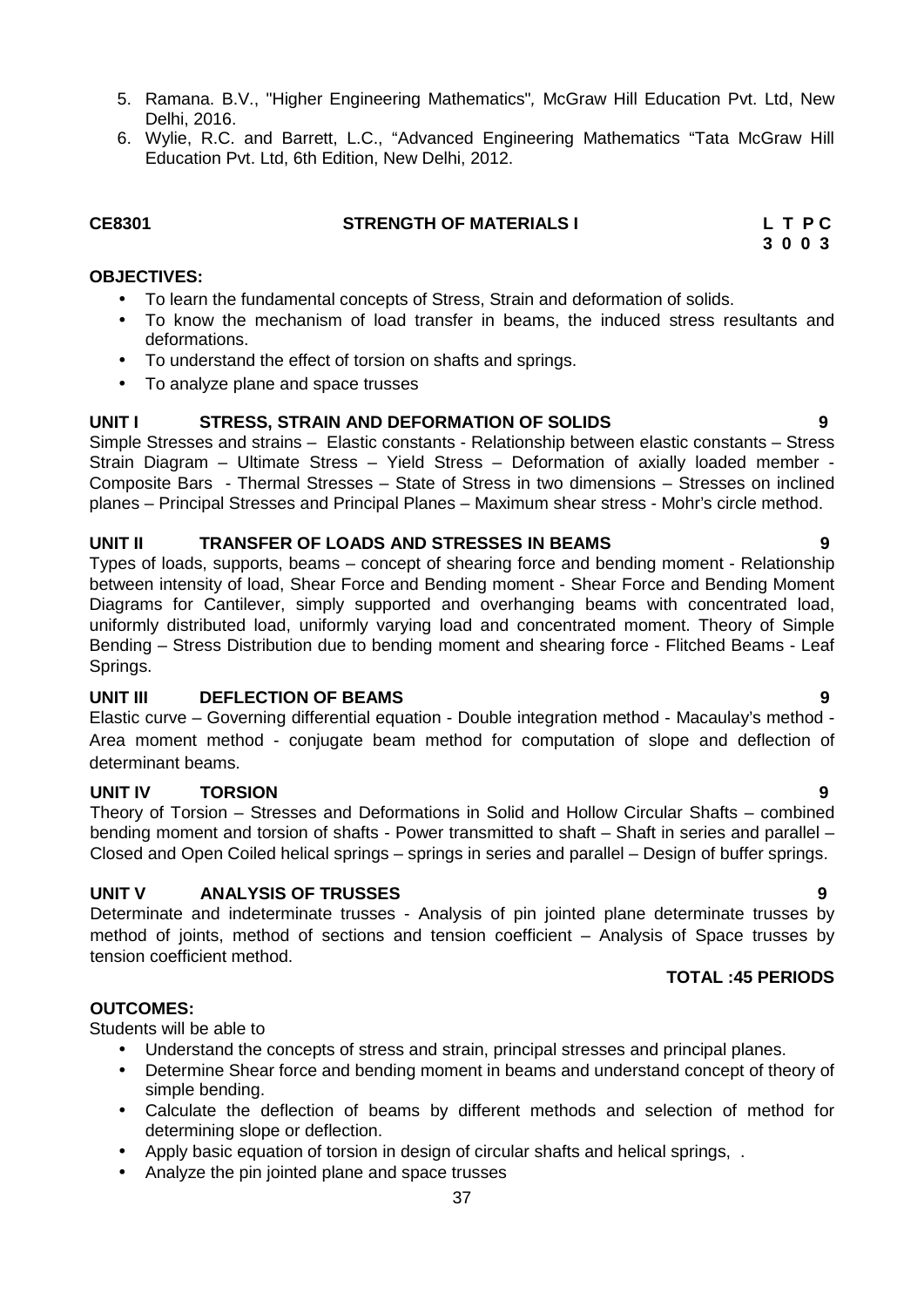#### **TEXTBOOKS:**

- 1. Rajput.R.K. "Strength of Materials", S.Chand and Co, New Delhi, 2015.
- 2. Punmia.B.C., Ashok Kumar Jain and Arun Kumar Jain, SMTS –I Strength of materials, Laxmi publications. New Delhi, 2015
- 3. Rattan . S. S, "Strength of Materials", Tata McGraw Hill Education Private Limited, New Delhi, 2012
- 4. Bansal. R.K. "Strength of Materials", Laxmi Publications Pvt. Ltd., New Delhi, 2010

#### **REFERENCES :**

- 1. Timoshenko.S.B. and Gere.J.M, "Mechanics of Materials", Van Nos Reinbhold, New Delhi 1999.
- 2. Vazirani.V.N and Ratwani.M.M, "Analysis of Structures", Vol I Khanna Publishers, New Delhi,1995.
- 3. Junnarkar.S.B. and Shah.H.J, "Mechanics of Structures", Vol I, Charotar Publishing House, New Delhi 2016.
- 4. Singh. D.K., " Strength of Materials", Ane Books Pvt. Ltd., New Delhi, 2016
- 5. Basavarajaiah, B.S. and Mahadevappa, P., Strength of Materials, Universities Press, Hyderabad, 2010.
- 6. Gambhir. M.L., "Fundamentals of Solid Mechanics", PHI Learning Private Limited., New Delhi, 2009.

#### **CE8302 FLUID MECHANICS L T P C**

#### **OBJECTIVE:**

 To understand the basic properties of the fluid, fluid kinematics, fluid dynamics and to analyze and appreciate the complexities involved in solving the fluid flow problems.

#### **UNIT I FLUID PROPERTIES AND FLUID STATICS 9**

Fluid – definition, distinction between solid and fluid - Units and dimensions - Properties of fluids density, specific weight, specific volume, specific gravity, viscosity, compressibility, vapour pressure, capillarity and surface tension - Fluid statics: concept of fluid static pressure, absolute and gauge pressures - pressure measurements by manometers-forces on planes – centre of pressure – buoyancy and floatation.

#### **UNIT II FLUID KINEMATICS AND DYNAMICS 9**

Fluid Kinematics – Classification and types of flow - velocity field and acceleration - continuity equation (one and three dimensional differential forms)- stream line-streak line-path line- stream function - velocity potential function - flow net. Fluid dynamics - equations of motion -Euler's equation along a streamline - Bernoulli's equation – applications - venturi meter, orifice meter and Pitot tube- linear momentum equation and its application to pipe bend.

#### **UNIT III DIMENSIONAL ANALYSIS AND MODEL STUDIES 9**

Fundamental dimensions - dimensional homogeneity - Rayleigh's method and Buckingham Pitheorem - dimensionless parameters - similitudes and model studies - distorted models.

#### **UNIT IV FLOW THROUGH PIPES 9**

Reynold's experiment - laminar flow through circular pipe (Hagen poiseulle's) - hydraulic and energy gradient – flow through pipes - Darcy - Weisbach's equation - pipe roughness -friction factor- Moody's diagram- major and minor losses of flow in pipes - pipes in series and in parallel.

#### **UNIT V BOUNDARY LAYER 9**

Boundary layer – definition- boundary layer on a flat plate – laminar and turbulent boundary layer displacement, energy and momentum thickness – Momentum integral equation-Boundary layer separation and control – drag on flat plate.

#### **TOTAL: 45 PERIODS**

# **3 0 0 3**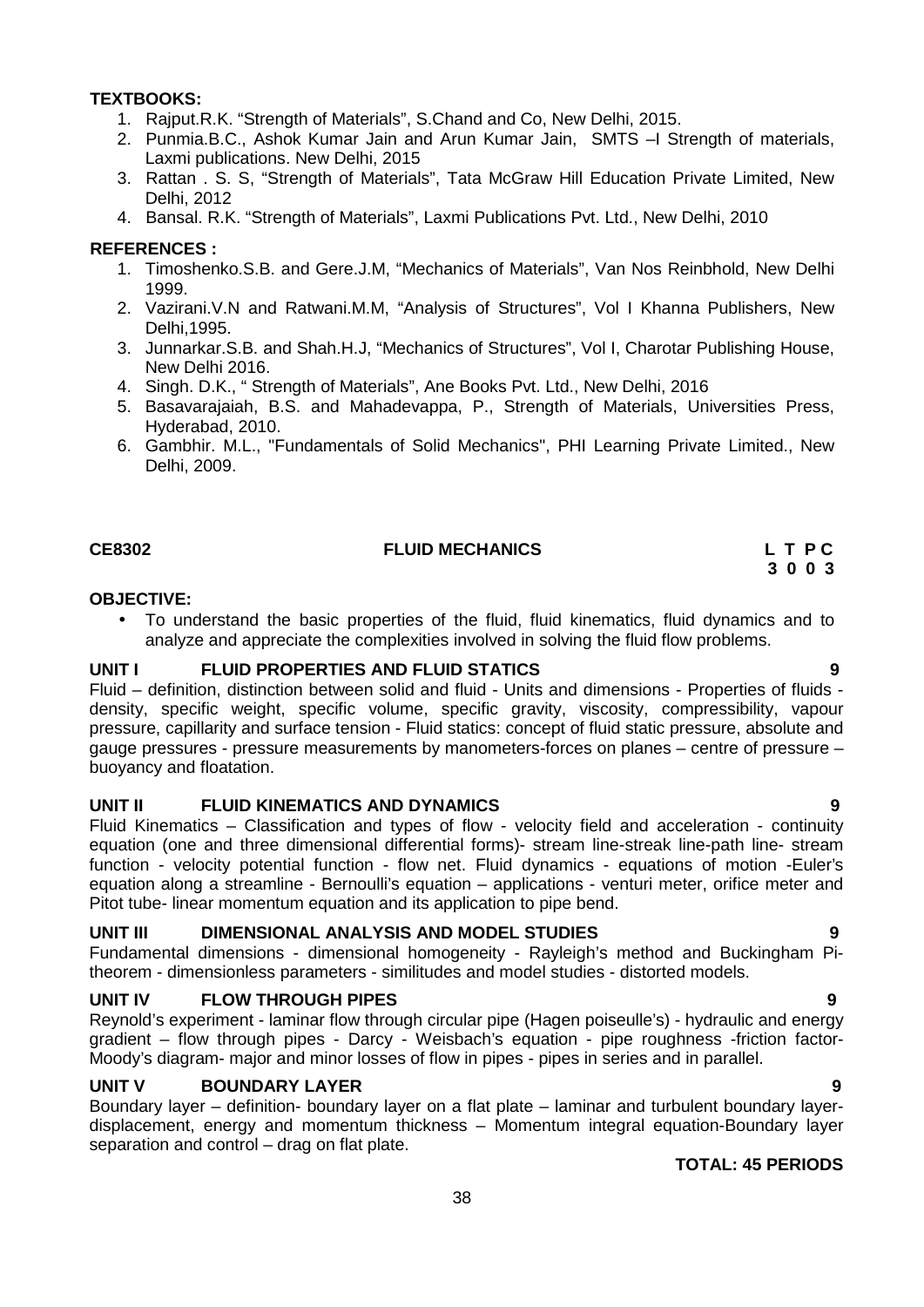#### **OUTCOMES:**

At the end of the course students will be able to

- Get a basic knowledge of fluids in static, kinematic and dynamic equilibrium.
- Understand and solve the problems related to equation of motion.
- Gain knowledge about dimensional and model analysis.<br>• Learn types of flow and losses of flow in pipes
- Learn types of flow and losses of flow in pipes.
- Understand and solve the boundary layer problems.

#### **TEXT BOOKS***:*

- 1. Modi P.N and Seth "Hydraulics and Fluid Mechanics including Hydraulic Machines", Standard Book House New Delhi, 2009.
- 2. Jain.A.K.., "Fluid Mechanics" (Including Hydraulic Machines), Khanna Publishers, Twelfth Edition, 2016.
- 3. Subramanya.K " Fluid Mechanics and Hydraulic Machines", Tata McGraw Hill Education Private Limited, New Delhi, 2010.
- 4. Rajput.R.K. "Fluid Mechanics", S.Chand and Co, New Delhi, 2008.

#### **REFERENCES:**

- 1. Streeter, V.L., and Wylie, E.B., "Fluid Mechanics", McGraw Hill, 2000.
- 2. Fox W.R. and McDonald A.T., Introduction to Fluid Mechanics John-Wiley and Sons, Singapore, 2013.
- 3. White, F.M., "Fluid Mechanics", Tata McGraw Hill, 5th Edition, New Delhi, 2017.
- 4. Mohd. Kaleem Khan, "Fluid Mechanics and Machinery", Oxford University Press, New Delhi, 2015.
- 5. Bansal.R.K., "Fluid Mechanics and Hydraulic Machines", Laxmi Publications Pvt. Ltd., New Delhi, 2013.

#### **CE8351 SURVEYING L T P C**

**3 0 0 3**

#### **OBJECTIVES :**

- To introduce the rudiments of plane surveying and geodetic principles to Civil Engineers.
- To learn the various methods of plane and geodetic surveying to solve the real world Civil Engineering problems.
- To introduce the concepts of Control Surveying
- To introduce the basics of Astronomical Surveying

### **UNIT I FUNDAMENTALS OF CONVENTIONAL SURVEYING AND LEVELLING 9**

Classifications and basic principles of surveying - Equipment and accessories for ranging and chaining - Methods of ranging - Compass - Types of Compass - Basic Principles- Bearing – Types - True Bearing - Magnetic Bearing - Levelling- Principles and theory of Levelling – Datum- - Bench Marks – Temporary and Permanent Adjustments- Methods of Levelling- Booking – Reduction - Sources of errors in Levelling - Curvature and refraction.

#### **UNIT II THEODOLITE AND TACHEOMETRIC SURVEYING 9**

Horizontal and vertical angle measurements - Temporary and permanent adjustments - Heights and distances - Tacheometer - Stadia Constants - Analytic Lens -Tangential and Stadia Tacheometry surveying - Contour – Contouring – Characteristics of contours – Methods of contouring – Tacheometric contouring - Contour gradient – Uses of contour plan and map

#### **UNIT III CONTROL SURVEYING AND ADJUSTMENT 9**

Horizontal and vertical control – Methods – specifications – triangulation- baseline – satellite stations – reduction to centre- trigonometrical levelling – single and reciprocal observations – traversing – Gale's table. - Errors Sources- precautions and corrections – classification of errors –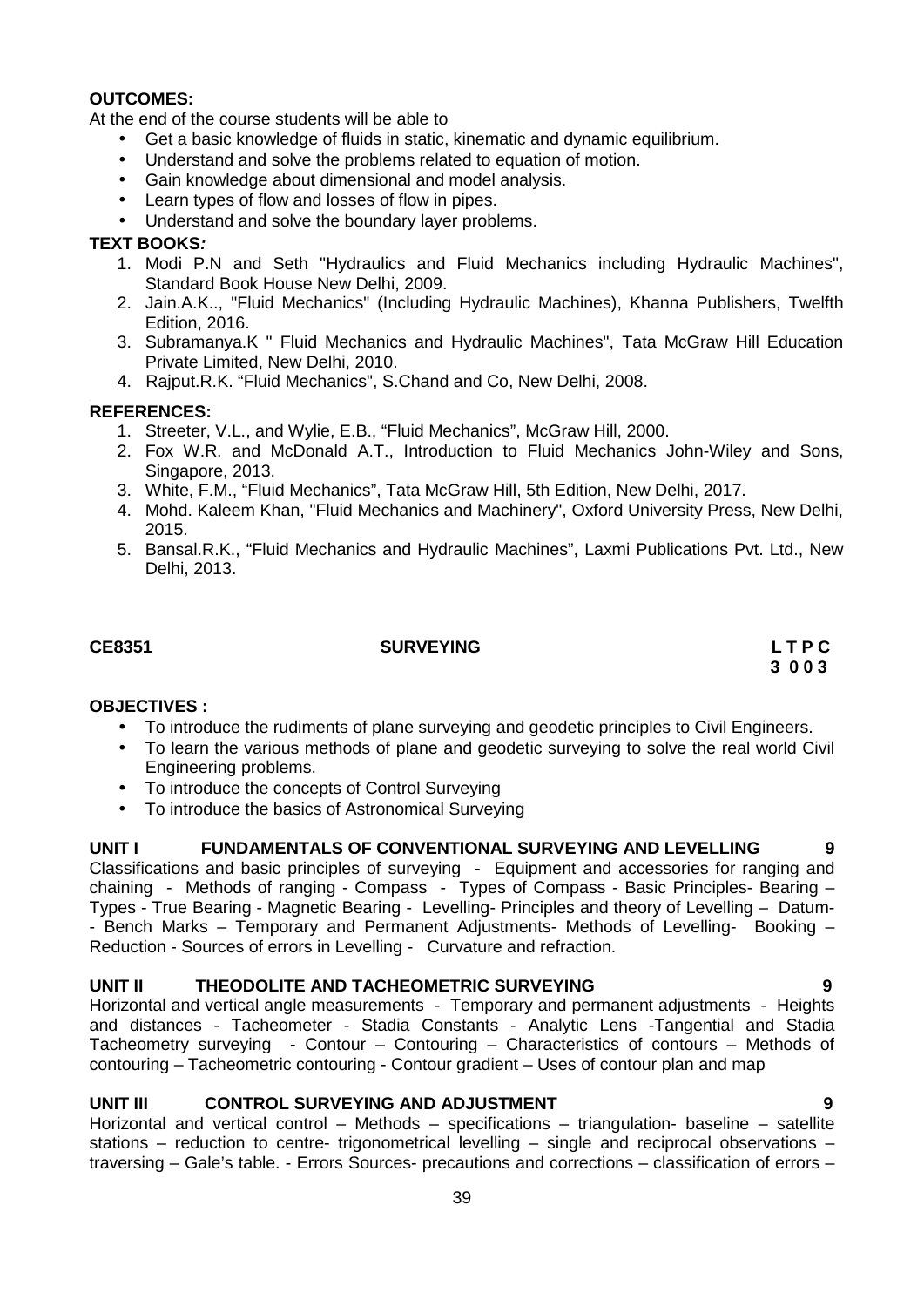40

true and most probable values - weighed observations – method of equal shifts – principle of least squares - normal equation – correlates- level nets- adjustment of simple triangulation networks.

### **UNIT IV ADVANCED TOPICS IN SURVEYING 9**

Hydrographic Surveying – Tides – MSL – Sounding methods – Three point problem – Strength of fix – astronomical Surveying – Field observations and determination of Azimuth by altitude and hour angle methods –.Astronomical terms and definitions - Motion of sun and stars - Celestial coordinate systems - different time systems - Nautical Almanac - Apparent altitude and corrections - Field observations and determination of time, longitude, latitude and azimuth by altitude and hour angle method

### **UNIT V MODERN SURVEYING 9**

Total Station : Advantages - Fundamental quantities measured - Parts and accessories - working principle - On board calculations - Field procedure - Errors and Good practices in using Total Station GPS Surveying : Different segments - space, control and user segments - satellite configuration - signal structure - Orbit determination and representation - Anti Spoofing and Selective Availability - Task of control segment - Hand Held and Geodetic receivers - data processing - Traversing and triangulation.

### **TOTAL : 45 PERIODS**

At the end of the course the student will be able to understand

- The use of various surveving instruments and mapping
- Measuring Horizontal angle and vertical angle using different instruments
- Methods of Leveling and setting Levels with different instruments
- Concepts of astronomical surveying and methods to determine time, longitude, latitude and azimuth
- Concept and principle of modern surveying.

### **TEXTBOOKS :**

**OUTCOMES :**

- 1. Kanetkar.T.P and Kulkarni.S.V, Surveying and Levelling, Parts 1 & 2, Pune Vidyarthi Griha Prakashan, Pune, 2008
- 2. Punmia.B.C., Ashok K.Jain and Arun K Jain , Surveying Vol. I & II, Lakshmi Publications Pvt Ltd, New Delhi, 2005
- 3. James M. Anderson and Edward M. Mikhail, "Surveying, Theory and Practice", 7th Edition, McGraw Hill, 2001.
- 4. Bannister and S. Raymond, "Surveying", 7th Edition, Longman 2004.
- 5. Laurila, S.H. "Electronic Surveying in Practice", John Wiley and Sons Inc, 1993
- 6. Venkatramaiah, Text book of Surveying, University press, New Delhi, 2014

### **REFERENCES :**

- 1. Alfred Leick, "GPS satellite surveying", John Wiley & Sons Inc., 3<sup>rd</sup> Edition, 2004.
- 2. Guocheng Xu, "GPS Theory , Algorithms and Applications", Springer Berlin, 2003.
- 3. SatheeshGopi, rasathishkumar, N. madhu, "Advanced Surveying, Total Station GPS and Remote Sensing" Pearson education, 2007
- 4. Roy S.K., "Fundamentals of Surveying", 2nd Edition, Prentice Hall of India, 2004.
- 5. Arora K.R.,"Surveying Vol I & II", Standard Book house, 10<sup>th</sup> Edition 2008

#### **CE8391 CONSTRUCTION MATERIALS L T P C**

**3 0 0 3**

### **OBJECTIVE:**

 To introduce students to various materials commonly used in civil engineering construction and their properties.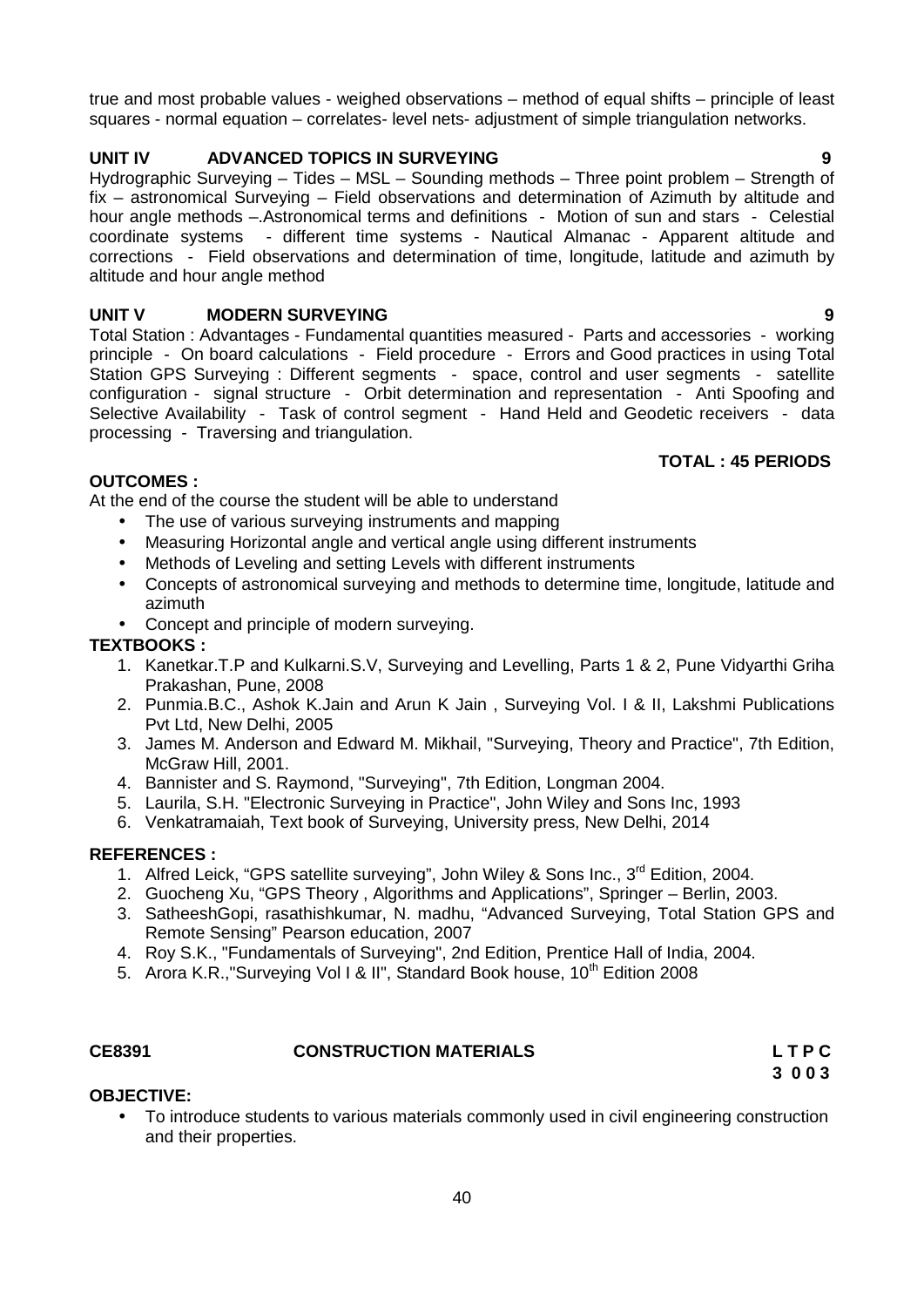Market forms – Mechanical treatment – Paints – Varnishes – Distempers – Bitumens. **UNIT V MODERN MATERIALS 9**

Glass – Ceramics – Sealants for joints – Fibre glass reinforced plastic – Clay products – Refractories – Composite materials – Types – Applications of laminar composites – Fibre textiles– Geomembranes and Geotextiles for earth reinforcement. **TOTAL: 45 PERIODS**

#### **OUTCOMES:**

On completion of this course the students will be able to

- Compare the properties of most common and advanced building materials.
- understand the typical and potential applications of lime, cement and aggregates
- know the production of concrete and also the method of placing and making of concrete elements.
- understand the applications of timbers and other materials
- Understand the importance of modern material for construction.

#### **TEXT BOOKS:**

- 1. Varghese.P.C, "Building Materials", PHI Learning Pvt. Ltd, New Delhi, 2015.
- 2. Rajput. R.K., "Engineering Materials", S. Chand and Company Ltd., 2008.
- 3. Gambhir.M.L., "Concrete Technology", 3rd Edition, Tata McGraw Hill Education, 2004
- 4. Duggal.S.K., "Building Materials", 4th Edition, New Age International, 2008.

#### **REFERENCES:**

- 1. Jagadish.K.S, "Alternative Building Materials Technology", New Age International, 2007.
- 2. Gambhir. M.L., & Neha Jamwal., "Building Materials, products, properties and systems", Tata McGraw Hill Educations Pvt. Ltd, New Delhi, 2012.
- 3. IS456 2000: Indian Standard specification for plain and reinforced concrete, 2011
- 4. IS4926 2003: Indian Standard specification for ready–mixed concrete, 2012
- 5. IS383 1970: Indian Standard specification for coarse and fine aggregate from natural Sources for concrete, 2011
- 6. IS1542-1992: Indian standard specification for sand for plaster, 2009
- 7. IS 10262-2009: Indian Standard Concrete Mix Proportioning –Guidelines, 2009

#### **UNIT I STONES –BRICKS –CONCRETE BLOCKS 9**

Stone as building material – Criteria for selection – Tests on stones – Deterioration and Preservation of stone work – Bricks – Classification – Manufacturing of clay bricks – Tests on bricks – Compressive Strength – Water Absorption – Efflorescence – Bricks for special use – Refractory bricks – Concrete blocks – Lightweight concrete blocks.

#### **UNIT II LIME –CEMENT – AGGREGATES –MORTAR 9**

Lime – Preparation of lime mortar – Cement – Ingredients – Manufacturing process – Types and Grades – Properties of cement and Cement mortar – Hydration – Compressive strength – Tensile strength – Fineness– Soundness and consistency – Setting time – fine aggregates – river sand – crushed stone sand – properties – coarse Aggregates – Crushing strength – Impact strength – Flakiness Index – Elongation Index – Abrasion Resistance – Grading

### **UNIT III CONCRETE 9**

Concrete – Ingredients – Manufacturing Process – Batching plants –mixing – transporting – placing – compaction of concrete –curing and finishing – Ready mix Concrete – Mix specification.

### **UNIT IV TIMBER AND OTHER MATERIALS 9**

Timber – Market forms – Industrial timber– Plywood – Veneer – Thermocol – Panels of laminates – Steel – Aluminum and Other Metallic Materials – Composition – Aluminium composite panel –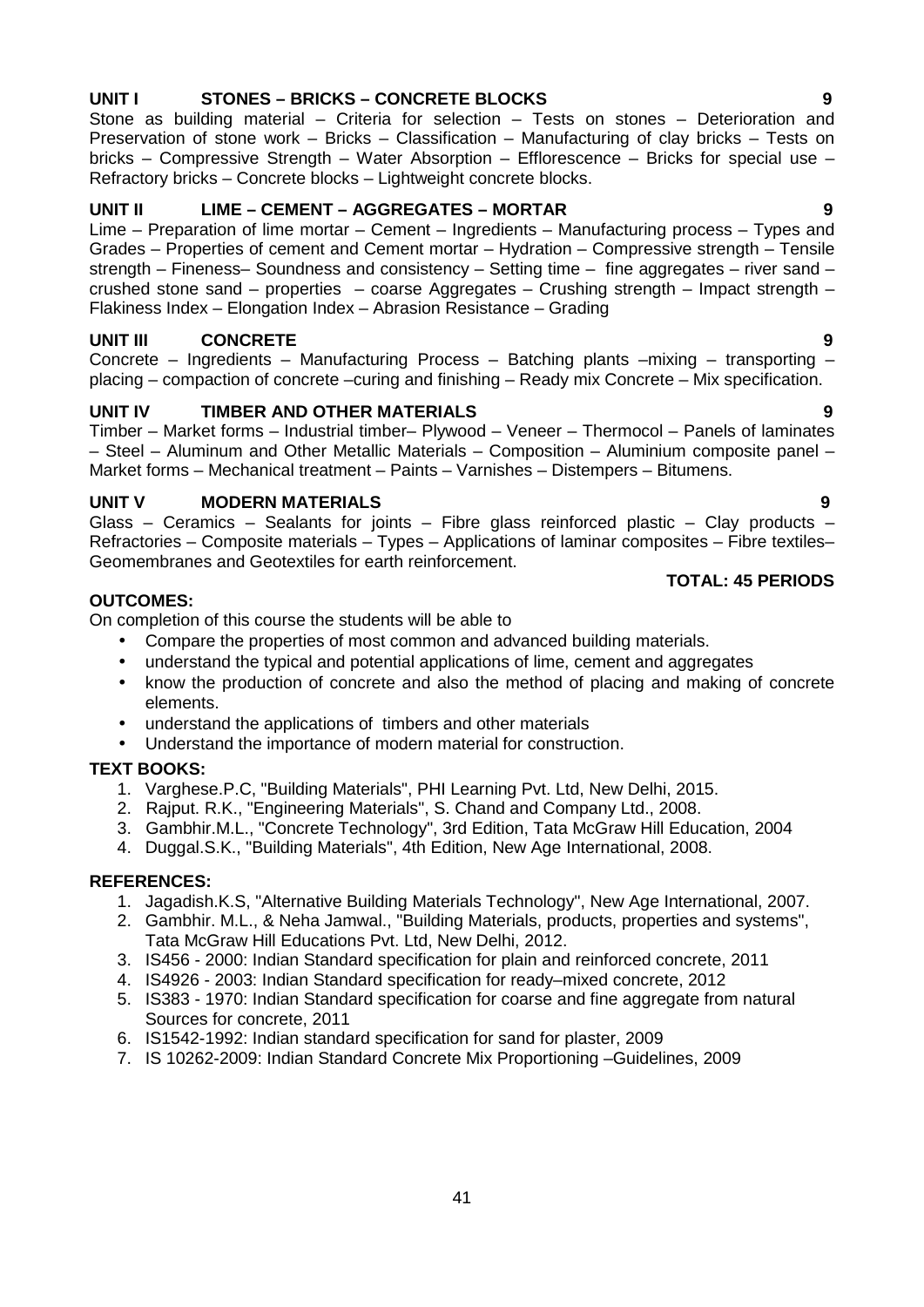### **CE8392 ENGINEERING GEOLOGY L T P C**

### **OBJECTIVE:**

 At the end of this course the students will be able to understand the importance of geological knowledge such as earth, earthquake, volcanism and to apply this knowledge in projects such as dams, tunnels, bridges, roads, airport and harbor.

### **UNIT I PHYSICAL GEOLOGY 9**

Geology in civil engineering – branches of geology – structure of earth and its composition weathering of rocks – scale of weathering – soils - landforms and processes associated with river, wind, groundwater and sea – relevance to civil engineering. Plate tectonics – Earth quakes – Seismic zones in India.

### **UNIT II MINEROLOGY 9**

Physical properties of minerals – Quartz group, Feldspar group, Pyroxene - hypersthene and augite, Amphibole – hornblende, Mica – muscovite and biotite, Calcite, Gypsum and Clay minerals.

### **UNIT III PETROLOGY 9**

Classification of rocks, distinction between Igneous, Sedimentary and Metamorphic rocks. Engineering properties of rocks. Description, occurrence, engineering properties, distribution and uses of Granite, Dolerite, Basalt, Sandstone, Limestone, Laterite, Shale, Quartzite, Marble, Slate, Gneiss and Schist.

### **UNIT IV STRUCTURAL GEOLOGY AND GEOPHYSICAL METHODS 9**

Geological maps – attitude of beds, study of structures – folds, faults and joints – relevance to civil engineering. Geophysical methods – Seismic and electrical methods for subsurface investigations.

#### UNIT V **APPLICATION OF GEOLOGICAL INVESTIGATIONS**

Remote sensing for civil engineering applications; Geological conditions necessary for design and construction of Dams, Reservoirs, Tunnels, and Road cuttings - Hydrogeological investigations and mining - Coastal protection structures. Investigation of Landslides, causes and mitigation.

#### **TOTAL: 45 PERIODS**

#### **OUTCOMES:**

The students completing this course

- Will be able to understand the importance of geological knowledge such as earth, earthquake, volcanism and the action of various geological agencies.
- Will get basics knowledge on properties of minerals.
- Gain knowledge about types of rocks, their distribution and uses.
- Will understand the methods of study on geological structure.
- Will understand the application of geological investigation in projects such as dams, tunnels, bridges, roads, airport and harbor

#### **TEXT BOOKS:**

- 1. Varghese, P.C., Engineering Geology for Civil Engineering Prentice Hall of India Learning Private Limited, New Delhi, 2012.
- 2. Venkat Reddy. D. Engineering Geology, Vikas Publishing House Pvt. Lt, 2010.
- 3. Gokhale KVGK, "Principles of Engineering Geology", B.S. Publications, Hyderabad 2011.
- 4. Chenna Kesavulu N. "Textbook of Engineering Geology", Macmillan India Ltd., 2009.
- 5. Parbin Singh. A "Text book of Engineering and General Geology", Katson publishing house, Ludhiana 2009.

#### **REFERENCES:**

- 1. Blyth F.G.H. and de Freitas M.H., Geology for Engineers, Edward Arnold, London, 2010.
- 2. Bell .F.G.. "Fundamentals of Engineering Geology", B.S. Publications. Hyderabad 2011.
- 3. Dobrin, M.B "An introduction to geophysical prospecting", McGraw Hill, New Delhi, 1988.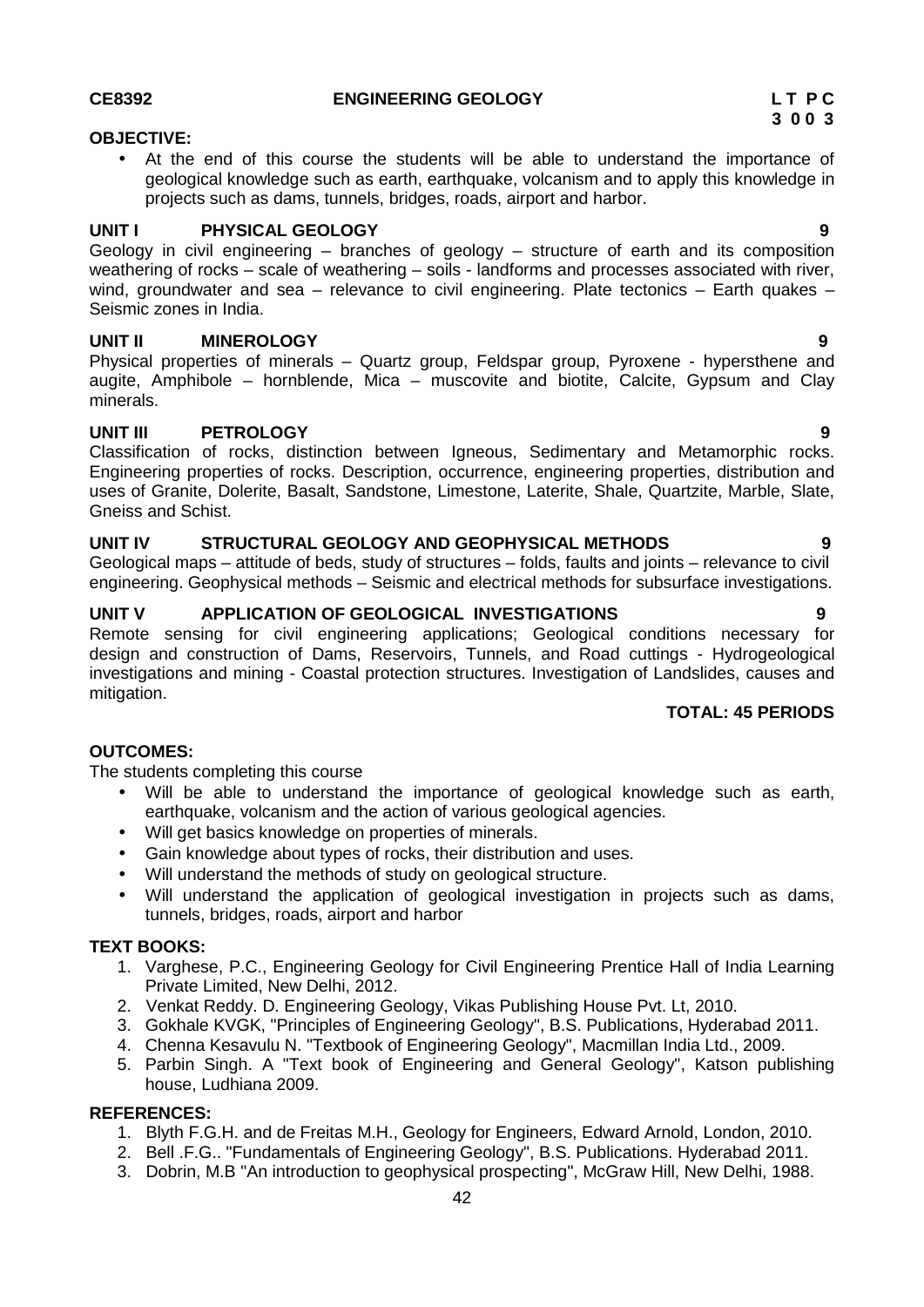| <b>CE8311</b>                                                                                                       | <b>CONSTRUCTION MATERIALS LABORATORY</b>                                                                                 | LTPC<br>0042 |
|---------------------------------------------------------------------------------------------------------------------|--------------------------------------------------------------------------------------------------------------------------|--------------|
| <b>OBJECTIVE:</b><br>$\bullet$                                                                                      | To facilitate the understanding of the behavior of construction materials.                                               |              |
| <b>I. TEST ON FINE AGGREGATES</b><br>1. Grading of fine aggregates                                                  | 2. Test for specific gravity and test for bulk density<br>3. Compacted and loose bulk density of fine aggregate          | 15           |
| <b>II. TEST ON COARSE AGGREGATE</b><br>2. Determination of elongation index<br>3. Determination of flakiness index  | 1. Determination of impact value of coarse aggregate<br>4. Determination of aggregate crushing value of coarse aggregate | 15           |
| <b>III. TEST ON CONCRETE</b><br>1. Test for Slump<br>2. Test for Compaction factor<br>4. Test for Flexural strength | 3. Test for Compressive strength - Cube & Cylinder                                                                       | 15           |
| <b>IV. TEST ON BRICKS AND BLOCKS</b><br>3. Determination of Efflorescence of bricks                                 | 1. Test for compressive strength of bricks and blocks<br>2. Test for Water absorption of bricks and blocks               | 15           |

4. Test on tiles

#### **TOTAL: 60 PERIODS**

**OUTCOME:** The students will have the required knowledge in the area of testing of construction materials and components of construction elements experimentally.

#### **REFERENCES:**

- 1. Construction Materials Laboratory Manual, Anna University, Chennai-600 025.
- 2. IS 4031 (Part 1) 1996 Indian Standard Method for determination of fineness by drysieving.
- 3. IS 2386 (Part 1 to Part 6) 1963 Indian Standard methods for test for aggregate for concrete
- 4. IS 383 1970 Indian Standard specification for coarse and fine aggregates from natural sources for concrete.

| CE8361 | <b>SURVEYING LABORATORY</b> | LTPC |
|--------|-----------------------------|------|
|        |                             | 0042 |

#### **OBJECTIVE :**

At the end of the course the student will posses knowledge about Survey field techniques

#### **LIST OF EXPERIMENTS:**

#### **Chain Survey**

- 1. Study of chains and its accessories, Aligning, Ranging, Chaining and Marking Perpendicular offset
- 2. Setting out works Foundation marking using tapes single Room and Double Room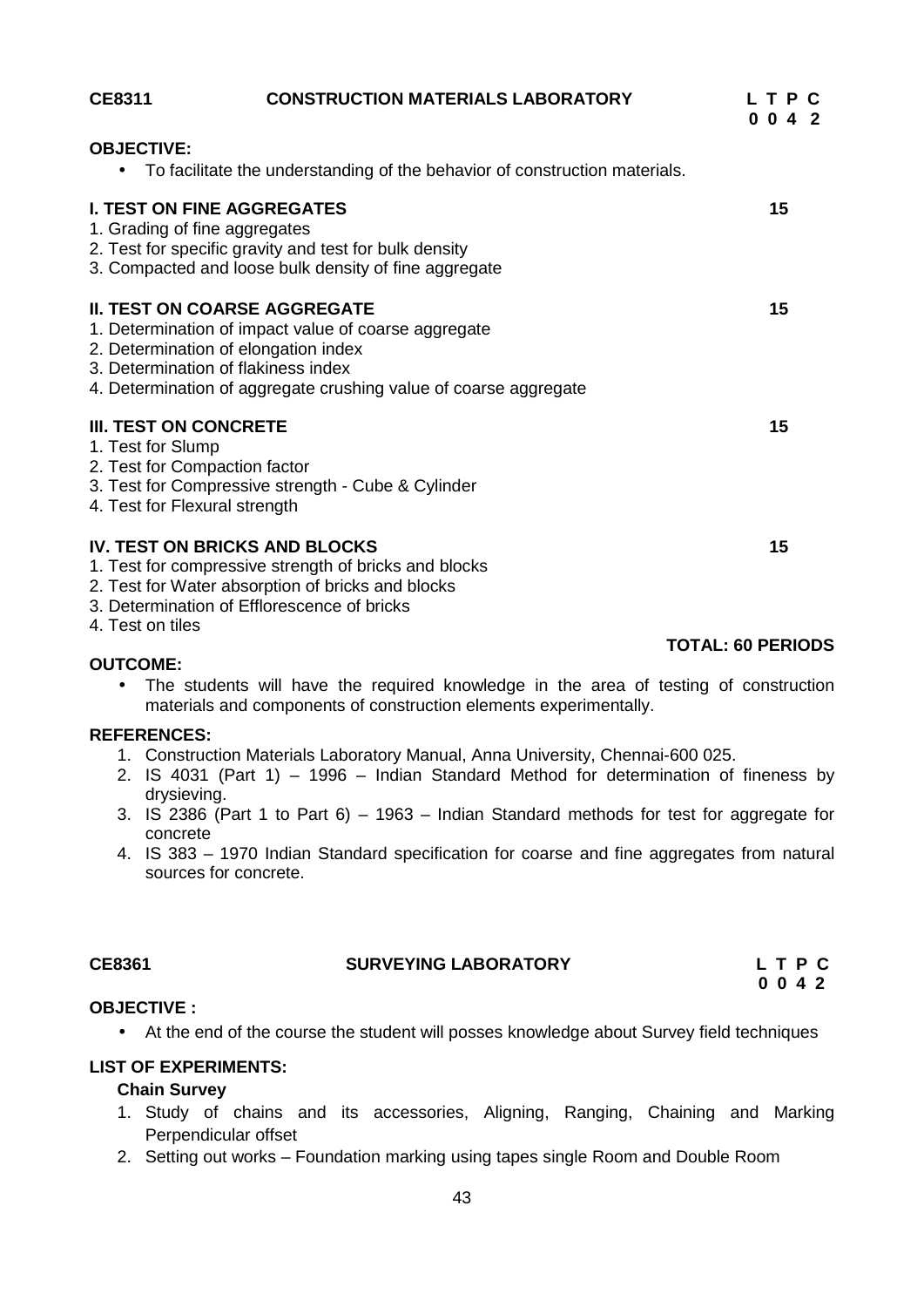### **Compass Survey**

3. Compass Traversing – Measuring Bearings & arriving included angles

### **Levelling - Study of levels and levelling staff**

- 4. Fly levelling using Dumpy level &Tilting level
- 5. Check levelling

### **Theodolite - Study of Theodolite**

- 6. Measurements of horizontal angles by reiteration and repetition and vertical angles
- 7. Determination of elevation of an object using single plane method when base is accessible/inaccessible.

### **Tacheometry – Tangential system – Stadia system**

- 8. Determination of Tacheometric Constants
- 9. Heights and distances by stadia Tacheometry
- 10. Heights and distances by Tangential Tacheometry

### **Total Station -** Study of Total Station, Measuring Horizontal and vertical angles

- 11. Traverse using Total station and Area of Traverse
- 12. Determination of distance and difference in elevation between two inaccessible points using Total station

### **TOTAL: 60 PERIODS**

### **OUTCOME:**

 Students completing this course would have acquired practical knowledge on handling basic survey instruments including Theodolite, Tacheometry, Total Station and GPS and have adequate knowledge to carryout Triangulation and Astronomical surveying including general field marking for various engineering projects and Location of site etc.

### **LIST OF EQUIPMENTS FOR A BATCH OF 30 STUDENTS**

| SI.No.         | <b>Description of Equipment</b> | Quantity                       |
|----------------|---------------------------------|--------------------------------|
| 1.             | <b>Total Station</b>            | 3 Nos                          |
| 2.             | <b>Theodolites</b>              | Atleast 1 for every 5 students |
| 3.             | Dumpy level / Filling level     | Atleast 1 for every 5 students |
| 4.             | Pocket stereoscope              | 1                              |
| 5.             | Ranging rods                    |                                |
| 6.             | Levelling staff                 |                                |
| 7 <sub>1</sub> | Cross staff                     |                                |
| 8.             | Chains                          | 1 for a set of 5 students      |
| 9.             | Tapes                           |                                |
| 10.            | Arrows                          |                                |
| 11.            | <b>Prismatic Compass</b>        | $10$ nos                       |
| 12.            | <b>Surveyor Compass</b>         | 2 nos                          |
| 13.            | Survey grade or Hand held GPS   | 3 nos                          |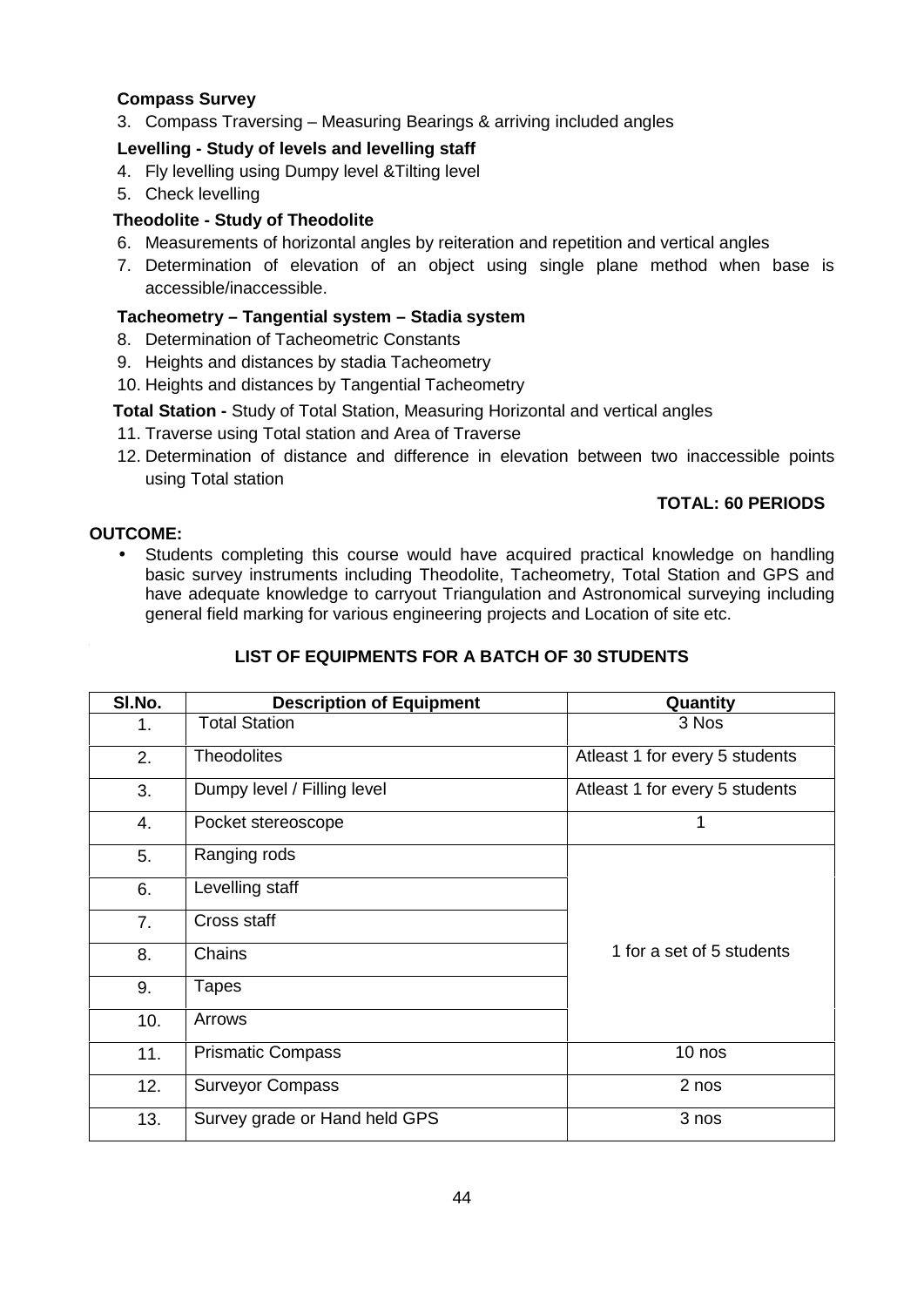|  | L T P C |  |
|--|---------|--|
|  | 0 0 2 1 |  |

#### **OBJECTIVES:**

The Course will enable learners to:

- **•** Equip students with the English language skills required for the successful undertaking of academic studies with primary emphasis on academic speaking and listening skills.
- **•** Provide guidance and practice in basic general and classroom conversation and to engage in specific academic speaking activities.
- **•** improve general and academic listening skills
- **•** Make effective presentations.

#### **UNIT I**

Listening as a key skill- its importance- speaking - give personal information - ask for personal information - express ability - enquire about ability - ask for clarification Improving pronunciation pronunciation basics taking lecture notes - preparing to listen to a lecture - articulate a complete idea as opposed to producing fragmented utterances.

#### **UNIT II**

Listen to a process information- give information, as part of a simple explanation - conversation starters: small talk - stressing syllables and speaking clearly - intonation patterns - compare and contrast information and ideas from multiple sources- converse with reasonable accuracy over a wide range of everyday topics.

#### **UNIT III**

Lexical chunking for accuracy and fluency- factors influence fluency, deliver a five-minute informal talk - greet - respond to greetings - describe health and symptoms - invite and offer - accept decline - take leave - listen for and follow the gist- listen for detail

#### **UNIT IV**

Being an active listener: giving verbal and non-verbal feedback - participating in a group discussion - summarizing academic readings and lectures conversational speech listening to and participating in conversations - persuade.

#### **UNIT V**

Formal and informal talk - listen to follow and respond to explanations, directions and instructions in academic and business contexts - strategies for presentations and interactive communication group/pair presentations - negotiate disagreement in group work.

#### **TOTAL : 30 PERIODS**

#### **OUTCOMES:**

At the end of the course Learners will be able to:

- **•** Listen and respond appropriately.
- **•** Participate in group discussions
- **•** Make effective presentations
- **•** Participate confidently and appropriately in conversations both formal and informal

#### **TEXTBOOKS:**

- 1. Brooks,Margret. Skills for Success. Listening and Speaking. Level 4 Oxford University Press, Oxford: 2011.
- 2. Richards,C. Jack. & David Bholke. Speak Now Level 3. Oxford University Press, Oxford: 2010

#### **REFERENCES:**

- 1. Bhatnagar, Nitin and MamtaBhatnagar. Communicative English for Engineers and Professionals. Pearson: New Delhi, 2010.
- 2. Hughes, Glyn and Josephine Moate. Practical English Classroom. Oxford University Press: Oxford, 2014.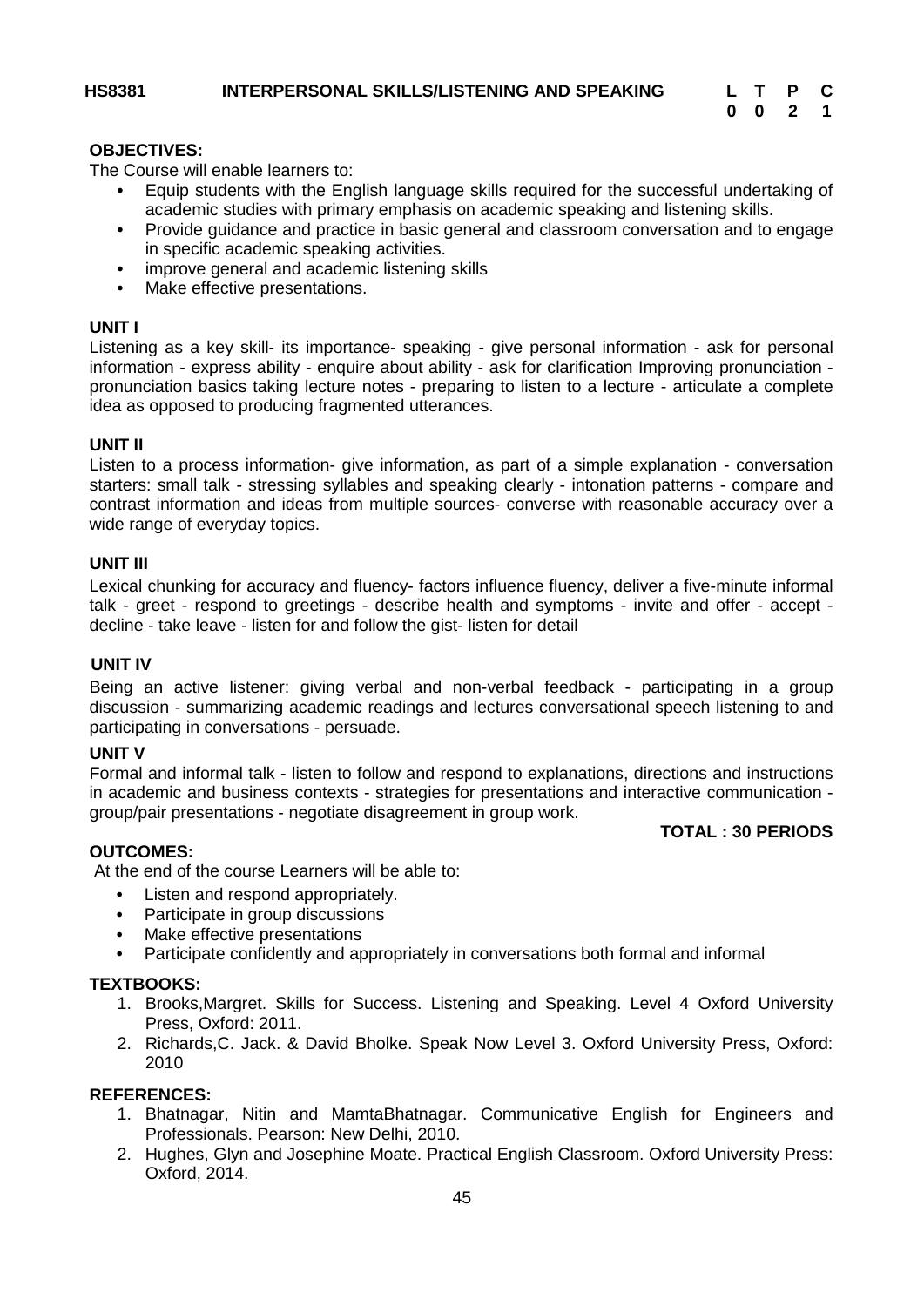- 3. Vargo, Mari. Speak Now Level 4. Oxford University Press: Oxford, 2013.
- 4. Richards C. Jack. Person to Person (Starter). Oxford University Press: Oxford, 2006.
- 5. Ladousse, Gillian Porter. Role Play. Oxford University Press: Oxford, 2014

#### **MA8491 NUMERICAL METHODS L T P C**

**OBJECTIVES :**

- To introduce the basic concepts of solving algebraic and transcendental equations.
- To introduce the numerical techniques of interpolation in various intervals in real life situations.
- To acquaint the student with understanding of numerical techniques of differentiation and integration which plays an important role in engineering and technology disciplines.
- To acquaint the knowledge of various techniques and methods of solving ordinary differential equations.
- To understand the knowledge of various techniques and methods of solving various types of partial differential equations.

### **UNIT I SOLUTION OF EQUATIONS AND EIGENVALUE PROBLEMS 12**

Solution of algebraic and transcendental equations - Fixed point iteration method – Newton Raphson method - Solution of linear system of equations - Gauss elimination method – Pivoting - Gauss Jordan method – Iterative methods of Gauss Jacobi and Gauss Seidel - Eigenvalues of a matrix by Power method and Jacobi's method for symmetric matrices.

#### **UNIT II INTERPOLATION AND APPROXIMATION 12**

Interpolation with unequal intervals - Lagrange's interpolation – Newton's divided difference interpolation – Cubic Splines - Difference operators and relations - Interpolation with equal intervals - Newton's forward and backward difference formulae.

#### **UNIT III NUMERICAL DIFFERENTIATION AND INTEGRATION 12**

Approximation of derivatives using interpolation polynomials - Numerical integration using Trapezoidal, Simpson's 1/3 rule – Romberg's Method - Two point and three point Gaussian quadrature formulae – Evaluation of double integrals by Trapezoidal and Simpson's 1/3 rules.

#### **UNIT IV INITIAL VALUE PROBLEMS FOR ORDINARY DIFFERENTIAL EQUATIONS 12**

Single step methods - Taylor's series method - Euler's method - Modified Euler's method - Fourth order Runge - Kutta method for solving first order equations - Multi step methods - Milne's and Adams - Bash forth predictor corrector methods for solving first order equations.

#### **UNIT V BOUNDARY VALUE PROBLEMS IN ORDINARY AND PARTIAL DIFFERENTIAL EQUATIONS 12**

Finite difference methods for solving second order two - point linear boundary value problems - Finite difference techniques for the solution of two dimensional Laplace's and Poisson's equations on rectangular domain – One dimensional heat flow equation by explicit and implicit (Crank Nicholson) methods – One dimensional wave equation by explicit method.

#### **TOTAL : 60 PERIODS**

**4 0 0 4**

#### **OUTCOMES :**

Upon successful completion of the course, students should be able to:

 Understand the basic concepts and techniques of solving algebraic and transcendental equations.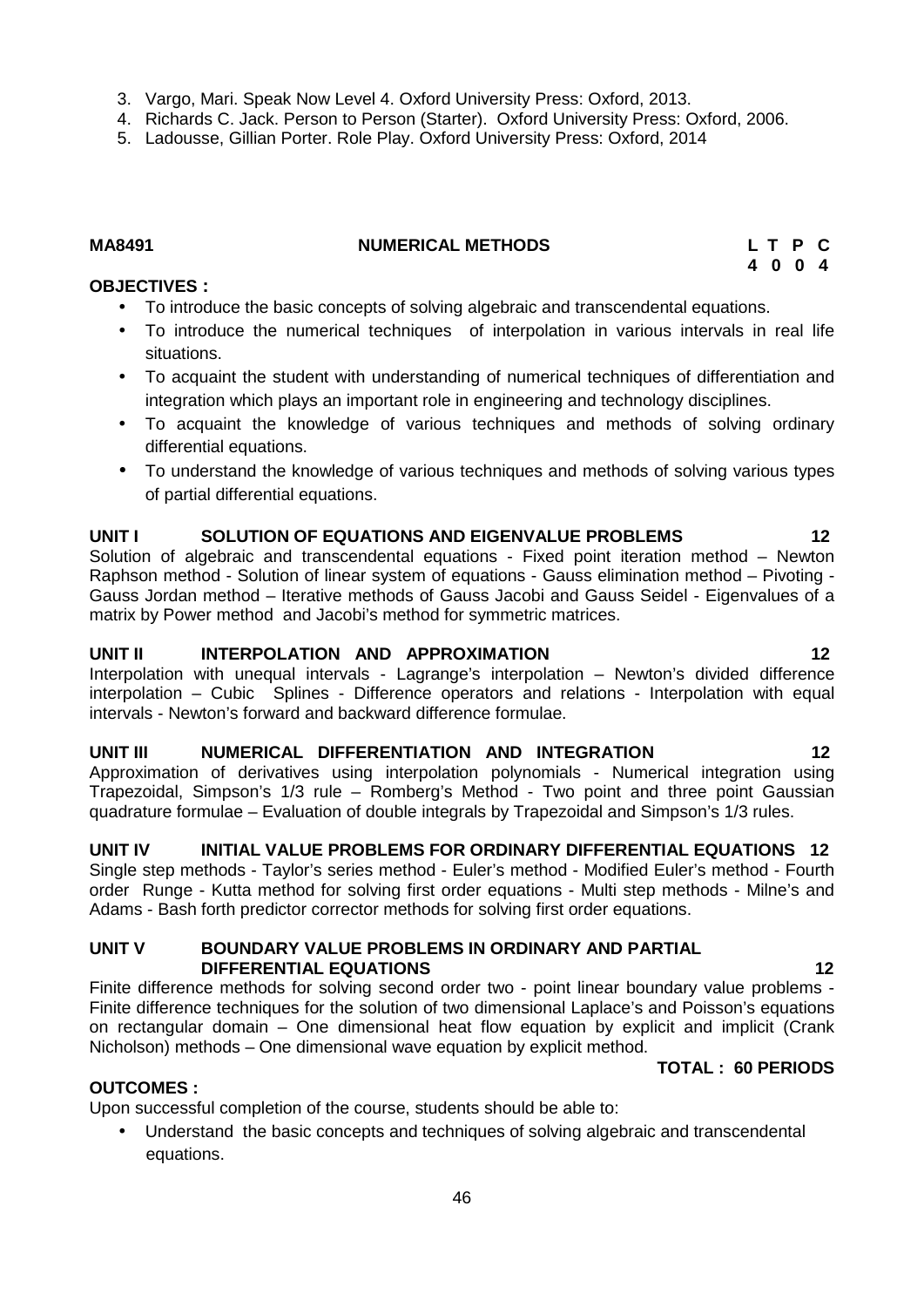- Appreciate the numerical techniques of interpolation and error approximations in various intervals in real life situations.
- Apply the numerical techniques of differentiation and integration for engineering problems.
- Understand the knowledge of various techniques and methods for solving first and second order ordinary differential equations.
- Solve the partial and ordinary differential equations with initial and boundary conditions by using certain techniques with engineering applications.

#### **TEXTBOOKS :**

- 1. Burden, R.L and Faires, J.D, "Numerical Analysis", 9<sup>th</sup> Edition, Cengage Learning, 2016.
- 2. Grewal, B.S., and Grewal, J.S., "Numerical Methods in Engineering and Science", Khanna Publishers, 10<sup>th</sup> Edition, New Delhi, 2015.

#### **REFERENCES :**

- 1. Brian Bradie, "A Friendly Introduction to Numerical Analysis", Pearson Education, Asia, New Delhi, 2007.
- 2. Gerald. C. F. and Wheatley. P. O., "Applied Numerical Analysis", Pearson Education, Asia, 6<sup>th</sup> Edition, New Delhi, 2006.
- 3. Mathews, J.H. "Numerical Methods for Mathematics, Science and Engineering", 2<sup>nd</sup> Edition, Prentice Hall, 1992.
- 4. Sankara Rao. K., "Numerical Methods for Scientists and Engineers", Prentice Hall of India Pvt. Ltd, 3<sup>rd</sup> Edition, New Delhi, 2007.
- 5. Sastry, S.S, "Introductory Methods of Numerical Analysis", PHI Learning Pvt. Ltd, 5<sup>th</sup> Edition, 2015.

### **CE8401 CONSTRUCTION TECHNIQUES AND PRACTICES L T P C**

#### **OBJECTIVE:**

• The main objective of this course is to make the student aware of the various construction techniques, practices and the equipment needed for different types of construction activities. At the end of this course the student shall have a reasonable knowledge about the various construction procedures for sub to super structure and also the equipment needed for construction of various types of structures from foundation to super structure.

#### **UNIT I CONSTRUCTION TECHNIQUES 9**

Structural systems - Load Bearing Structure - Framed Structure - Load transfer mechanism floor system - Development of construction techniques - High rise Building Technology - Seismic effect - Environmental impact of materials – responsible sourcing - Eco Building (Green Building) - Material used - Construction methods - Natural Buildings - Passive buildings - Intelligent(Smart) buildings - Meaning - Building automation - Energy efficient buildings for various zones-Case studies of residential, office buildings and other buildings in each zones.

#### **UNIT II CONSTRUCTION PRACTICES 9**

Specifications, details and sequence of activities and construction co-ordination – Site Clearance – Marking – Earthwork - masonry – stone masonry – Bond in masonry - concrete hollow block masonry – flooring – damp proof courses – construction joints – movement and expansion joints – pre cast pavements – Building foundations – basements – temporary shed – centering and shuttering – slip forms – scaffoldings – de-shuttering forms – Fabrication and erection of steel trusses – frames – braced domes – laying brick –– weather and water proof – roof finishes – acoustic and fire protection.

**3 0 0 3**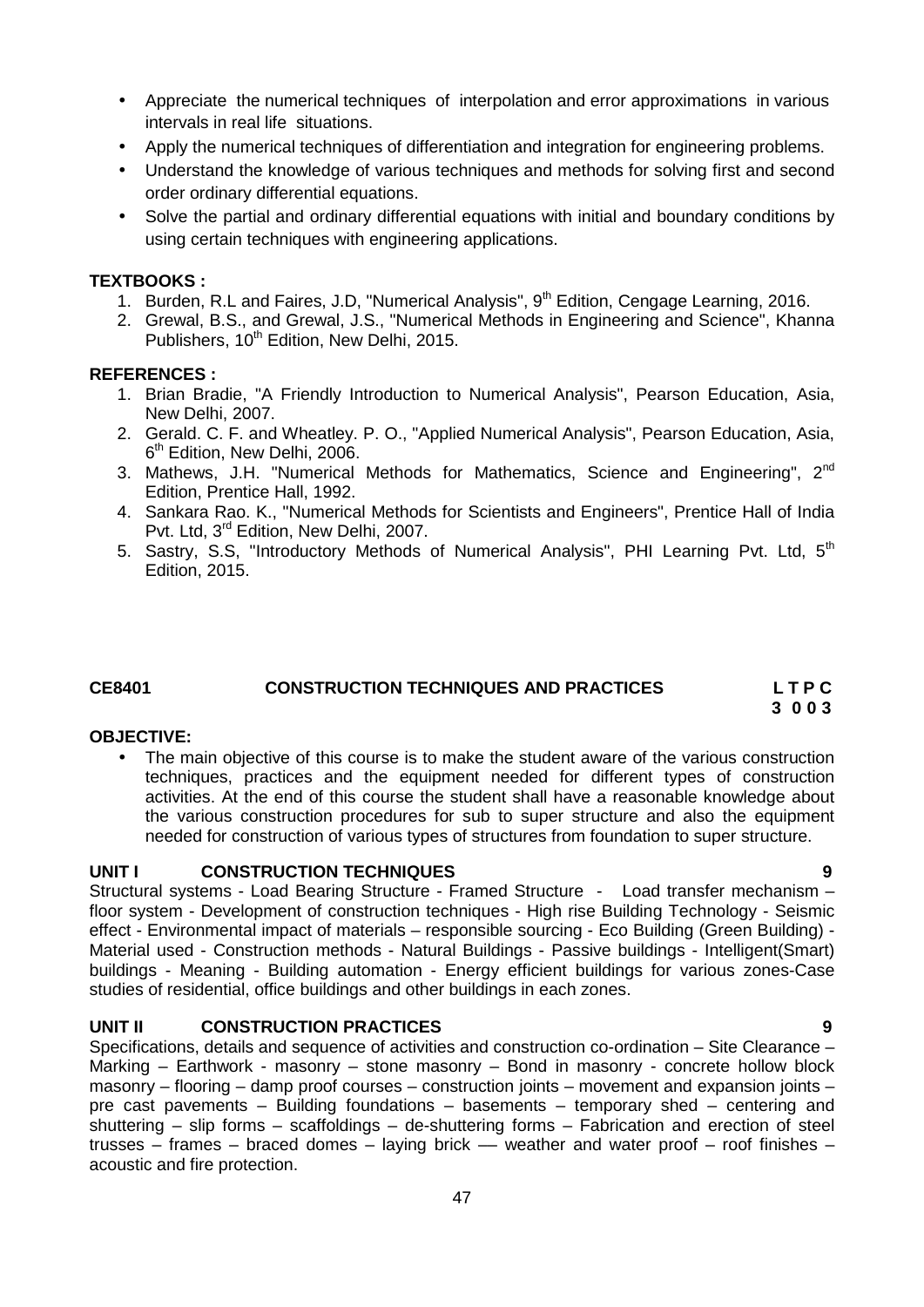### **UNIT III SUB STRUCTURE CONSTRUCTION 9**

Techniques of Box jacking – Pipe Jacking -under water construction of diaphragm walls and basement-Tunneling techniques – Piling techniques - well and caisson - sinking cofferdam - cable anchoring and grouting - driving diaphragm walls, sheet piles - shoring for deep cutting - well points -Dewatering and stand by Plant equipment for underground open excavation.

### **UNIT IV SUPER STRUCTURE CONSTRUCTION 9**

Launching girders, bridge decks, off shore platforms – special forms for shells - techniques for heavy decks – in-situ pre-stressing in high rise structures, Material handling - erecting light weight components on tall structures - Support structure for heavy Equipment and conveyors - Erection of articulated structures, braced domes and space decks.

#### **UNIT V CONSTRUCTION EQUIPMENT 9**

Selection of equipment for earth work - earth moving operations - types of earthwork equipment tractors, motor graders, scrapers, front end waders, earth movers – Equipment for foundation and pile driving. Equipment for compaction, batching, mixing and concreting - Equipment for material handling and erection of structures – types of cranes - Equipment for dredging, trenching, tunneling,

#### **TOTAL: 45 PERIODS**

#### **OUTCOMES:**

On successful completion of this course, students will be able to:

- know the different construction techniques and structural systems
- Understand various techniques and practices on masonry construction, flooring, and roofing.
- Plan the requirements for substructure construction.
- Know the methods and techniques involved in the construction of various types of super structures
- Select, maintain and operate hand and power tools and equipment used in the building construction sites.

#### **TEXTBOOKS :**

- 1. Peurifoy, R.L., Ledbetter, W.B. and Schexnayder, C., "Construction Planning, Equipment and Methods", 5<sup>th</sup> Edition, McGraw Hill, Singapore, 1995.
- 2. Arora S.P. and Bindra S.P., "Building Construction, Planning Techniques and Method of Construction", Dhanpat Rai and Sons, 1997.
- 3. Varghese, P.C. "Building construction", Prentice Hall of India Pvt. Ltd, New Delhi, 2007.

#### **REFERENCES:**

- 1. Jha J and Sinha S.K., "Construction and Foundation Engineering", Khanna Publishers, 1999.
- 2. Sharma S.C. "Construction Equipment and Management", Khanna Publishers New Delhi, 2002.
- 3. Deodhar, S.V. "Construction Equipment and Job Planning", Khanna Publishers, New Delhi, 2012.
- 4. Mahesh Varma, "Construction Equipment and its Planning and Application", Metropolitan Book Company, New Delhi, 1983.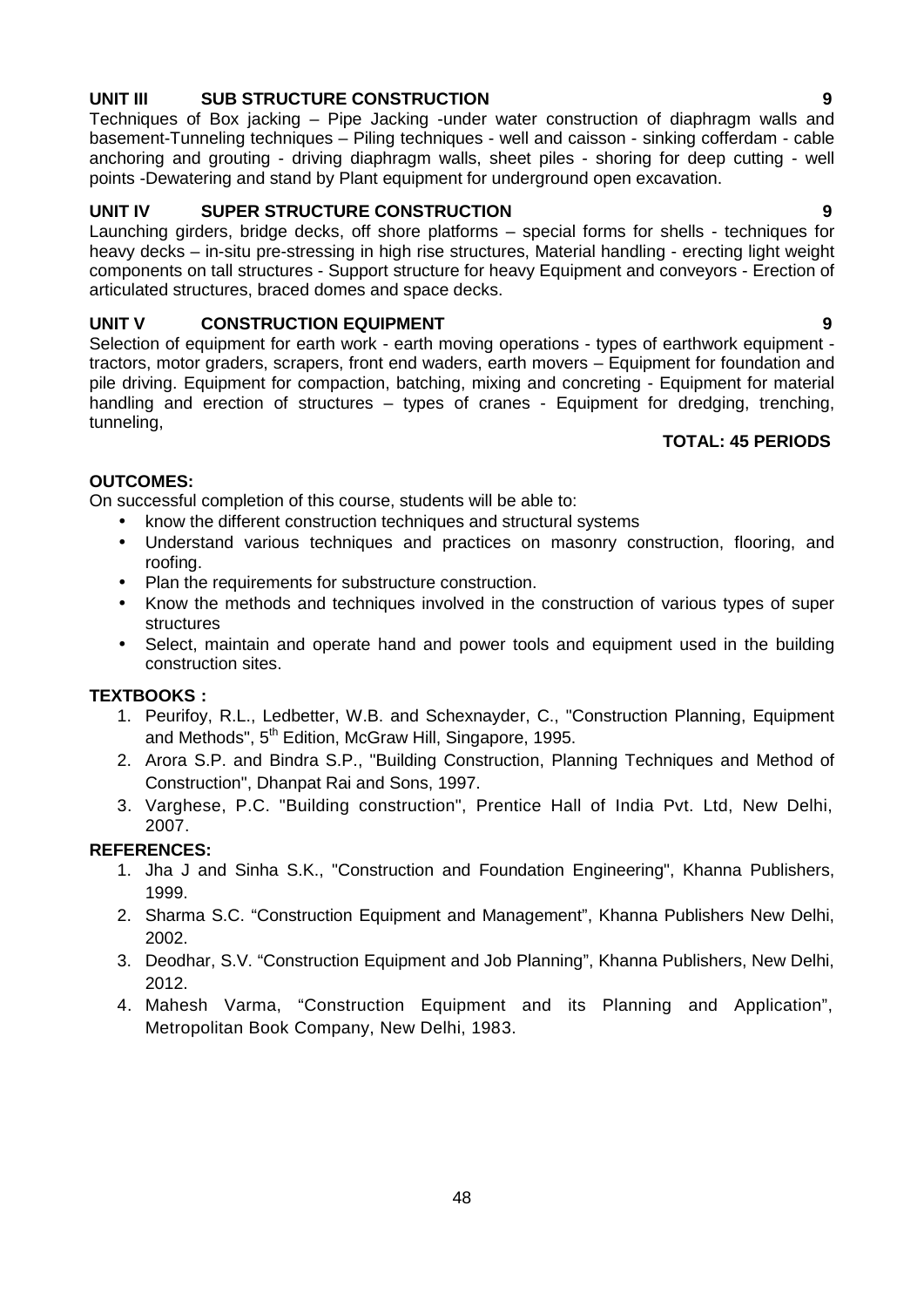#### **CE8402 STRENGTH OF MATERIALS II L T P C**

#### **OBJECTIVES:**

- To know the method of finding slope and deflection of beams and trusses using energy theorems and to know the concept of analysing indeterminate beam
- To estimate the load carrying capacity of columns, stresses due to unsymmetrical bending and various theories for failure of material.

#### **UNIT I ENERGY PRINCIPLES 9**

Strain energy and strain energy density – strain energy due to axial load (gradual, sudden and impact loadings) , shear, flexure and torsion – Castigliano's theorems – Maxwell's reciprocal theorem - Principle of virtual work – unit load method - Application of energy theorems for computing deflections in determinate beams , plane frames and plane trusses – lack of fit and temperature effects - Williot Mohr's Diagram.

#### **UNIT II INDETERMINATE BEAMS 9**

Concept of Analysis - Propped cantilever and fixed beams - fixed end moments and reactions – sinking and rotation of supports - Theorem of three moments – analysis of continuous beams – shear force and bending moment diagrams.

#### **UNIT III COLUMNS AND CYLINDERS 9**

Euler's column theory – critical load for prismatic columns with different end conditions – Effective length – limitations - Rankine-Gordon formula - Eccentrically loaded columns – middle third rule core of a section – Thin cylindrical and spherical shells – stresses and change in dimensions - Thick cylinders – Compound cylinders – shrinking on stresses.

#### **UNIT IV STATE OF STRESS IN THREE DIMENSIONS 9**

Stress tensor at a point – Stress invariants - Determination of principal stresses and principal planes - Volumetric strain. Theories of failure: Maximum Principal stress theory – Maximum Principal strain theory – Maximum shear stress theory – Total Strain energy theory – Maximum distortion energy theory – Application problems.

#### **UNIT V ADVANCED TOPICS 9**

Unsymmetrical bending of beams of symmetrical and unsymmetrical sections – Shear Centre curved beams – Winkler Bach formula **–** stresses in hooks.

### **TOTAL: 45 PERIODS**

#### **OUTCOMES:**

Students will be able to

- Determine the strain energy and compute the deflection of determinate beams, frames and trusses using energy principles.
- Analyze propped cantilever, fixed beams and continuous beams using theorem of three moment equation for external loadings and support settlements.
- find the load carrying capacity of columns and stresses induced in columns and cylinders
- Determine principal stresses and planes for an element in three dimensional state of stress and study various theories of failure
- Determine the stresses due to Unsymmetrical bending of beams, locate the shear center, and find the stresses in curved beams.

#### **TEXTBOOKS:**

- 1. Rajput R.K. "Strength of Materials (Mechanics of Solids)", S.Chand & company Ltd., New Delhi, 2015.
- 2. Rattan.S.S., "Strength of Materials", Tata McGraw Hill Education Pvt. Ltd., New Delhi, 2011.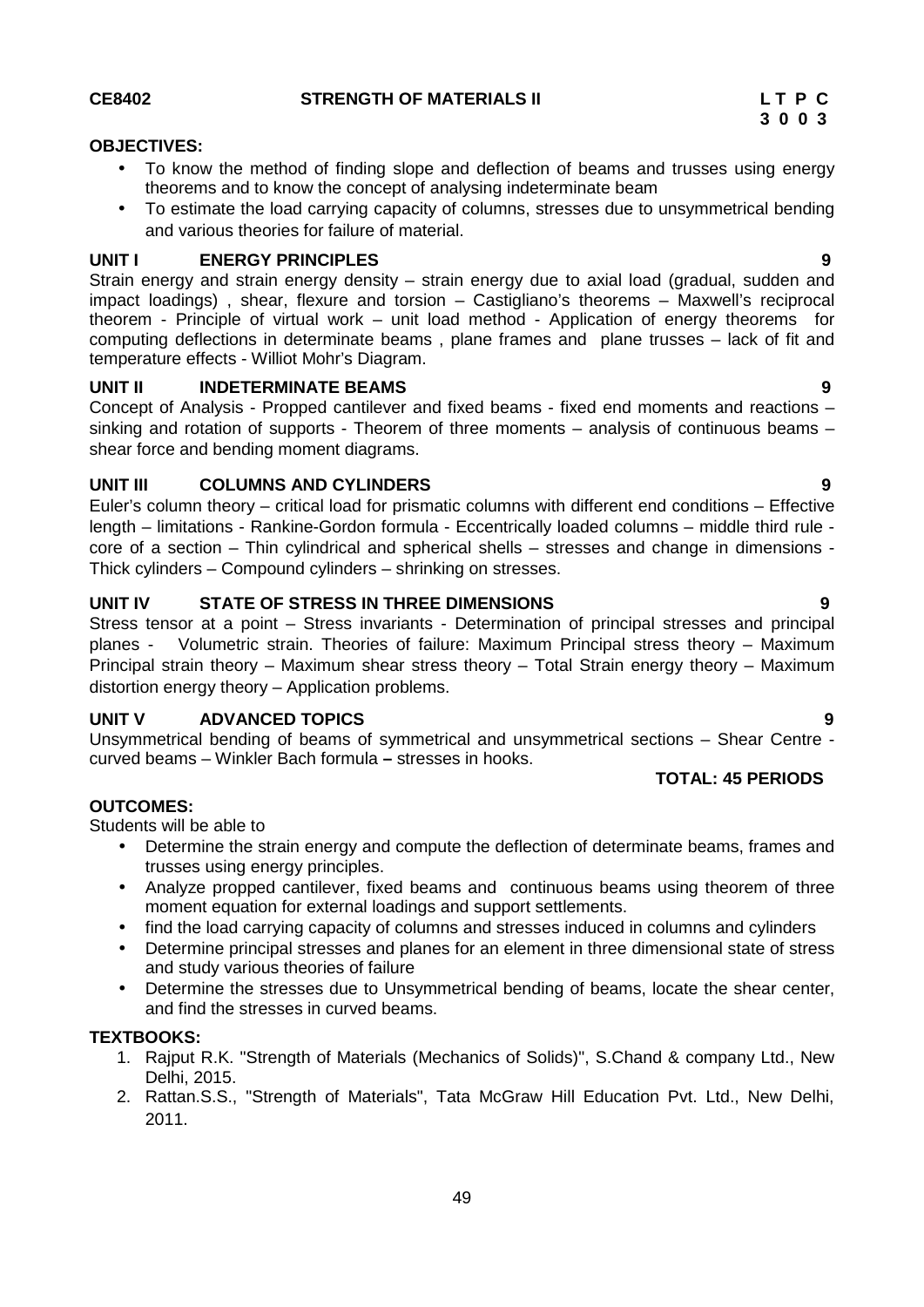- 3. Punmia B.C., Ashok Kumar Jain and Arun Kumar Jain,"Theory of Structures" (SMTS) Vol II, Laxmi Publishing Pvt Ltd, New Delhi 2017.
- 4. Basavarajiah and Mahadevapa, Strength of Materials, University press, Hyderabad, 2016

#### **REFERENCES:**

- 1. Kazimi S.M.A, "Solid Mechanics", Tata McGraw-Hill Publishing Co., New Delhi, 2003
- 2. William A .Nash, "Theory and Problems of Strength of Materials", Schaum's Outline Series, Tata McGraw Hill Publishing company, 2007.
- 3. Singh. D.K., " Strength of Materials", Ane Books Pvt. Ltd., New Delhi, 2016
- 4. Egor P Popov, "Engineering Mechanics of Solids", 2<sup>nd</sup> edition, PHI Learning Pvt. Ltd., New Delhi, 2012

### **CE8403 APPLIED HYDRAULIC ENGINEERING L T P C**

#### **OBJECTIVE:**

 To introduce the students to various hydraulic engineering problems like open channel flows and hydraulic machines. At the completion of the course, the student should be able to relate the theory and practice of problems in hydraulic engineering.

#### **UNIT I UNIFORM FLOW 9**

Definition and differences between pipe flow and open channel flow - Types of Flow - Properties of open channel - Velocity distribution in open channel - Steady uniform flow: Chezy equation, Manning equation - Best hydraulic sections for uniform flow – Wide open channel - Specific energy and specific force – Critical flow .

#### **UNIT II GRADUALLY VARIED FLOW 9**

Dynamic equations of gradually varied flows – Types of flow profiles - Classifications: Computation by Direct step method and Standard step method – Control section – Break in Grade – Computation.

#### **UNIT III RAPIDLY VARIED FLOW 9**

Application of the momentum equation for RVF - Hydraulic jumps - Types - Energy dissipation – Celerity – Rapidly varied unsteady flows (positive and negative surges)

### **UNIT IV TURBINES 9**

Impact of Jet on flat, curved plates, Stationary and Moving –Classification of Turbines – Pelton wheel – Francis turbine – Kaplan turbine - Specific speed – Characteristic Curves of Turbines-Draft tube and cavitation.

#### **UNIT V PUMPS 9**

Classification of Pumps - Centrifugal pumps – Work done - Minimum speed to start the pump - NPSH - Multistage pumps – Characteristics curve - Reciprocating pumps - Negative slip - Indicator diagrams and its variations – Air vessels - Savings in work done.

#### **TOTAL : 45 PERIODS**

#### **OUTCOMES:**

On completion of this course the students will be able to

- Apply their knowledge of fluid mechanics in addressing problems in open channels.
- Able to identify a effective section for flow in different cross sections.
- To solve problems in uniform, gradually and rapidly varied flows in steady state conditions.
- Understand the principles, working and application of turbines.
- Understand the principles, working and application of pumps.

**3 0 0 3**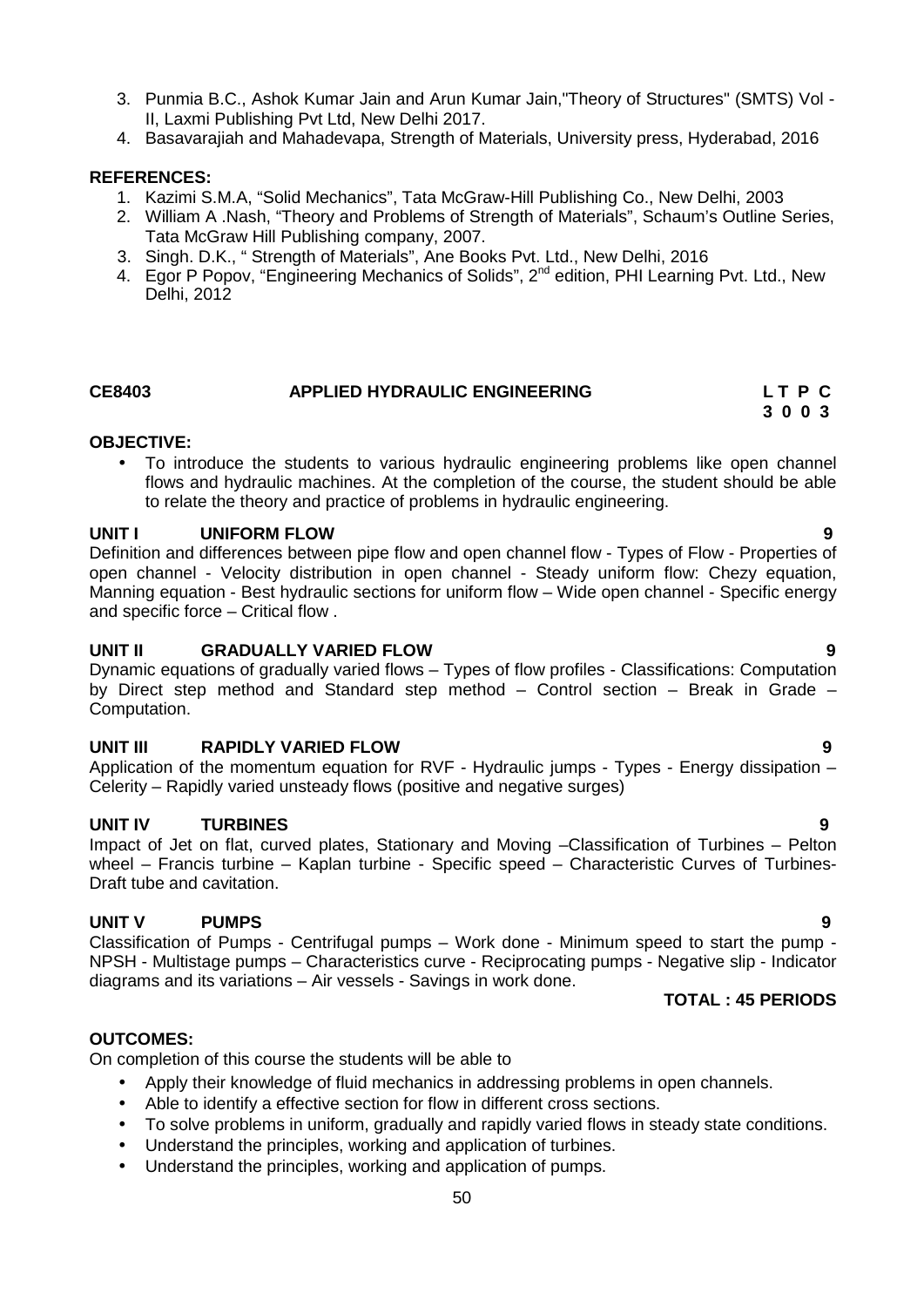#### **TEXTBOOKS:**

- 1. Subramanya.K ,"Flow in open channels", Tata McGraw Hill, New Delhi, 2000.
- 2. Modi P.N and Seth.S.M "Hydraulics and Fluid Mechanics including Hydraulic Machines", Standard Book House New Delhi, 2009.
- 3. Chandramouli P.N.,"Applied Hydraulic Engineering", Yes Dee Publishing Pvt. Ltd., 2017.

#### **REFERENCES:**

- 1. Ven Te Chow, "Open Channel Hydraulics", McGraw Hill, New York, 2009.
- 2. Hanif Chaudhry.M., "Open Channel Flow", Second Edition, Springer, 2007.
- 3. Rajesh Srivastava, "Flow through open channels", Oxford University Press, New Delhi, 2008.
- 4. Jain.A.K., " Fluid Mechanics" (Including Hydraulic Machines), Khanna Publishers, Twelfth Edition, 2016.
- 5. Subramanya.K., " Fluid Mechanics and Hydraulic Machines", Tata McGraw Hill Education Private Limited, New Delhi, 2010.

### **CE8404 CONCRETE TECHNOLOGY L T P C**

**3 0 0 3**

#### **OBJECTIVE:**

 To impart knowledge to the students on the properties of materials for concrete by suitable tests, mix design for concrete and special concretes.

#### **UNIT I CONSTITUENT MATERIALS 9**

Cement - Different types - Chemical composition and Properties – Hydration of cement - Tests on cement - IS Specifications - Aggregates – Classification - Mechanical properties and tests as per BIS - Grading requirements – Water - Quality of water for use in concrete.

#### **UNIT II CHEMICAL AND MINERAL ADMIXTURES 9**

Accelerators – Retarders - Plasticizers - Super plasticizers - Water proofers - Mineral Admixtures like Fly Ash, Silica Fume, Ground Granulated Blast Furnace Slag and Metakaoline - Effects on concrete properties.

#### **UNIT III PROPORTIONING OF CONCRETE MIX 9**

Principles of Mix Proportioning - Properties of concrete related to Mix Design - Physical properties of materials required for Mix Design - Design Mix and Nominal Mix - BIS Method of Mix Design - Mix Design Examples

#### **UNIT IV FRESH AND HARDENED PROPERTIES OF CONCRETE 9**

Workability - Tests for workability of concrete - Segregation and Bleeding - Determination of strength Properties of Hardened concrete - Compressive strength – split tensile strength - Flexural strength - Stress-strain curve for concrete - Modulus of elasticity – durability of concrete – water absorption – permeability – corrosion test – acid resistance.

#### **UNIT V SPECIAL CONCRETES 9**

Light weight concretes - foam concrete- self compacting concrete – vacuum concrete - High strength concrete - Fibre reinforced concrete – Ferrocement - Ready mix concrete – SIFCON - Shotcrete – Polymer concrete - High performance concrete - Geopolymer Concrete

#### **TOTAL: 45 PERIODS**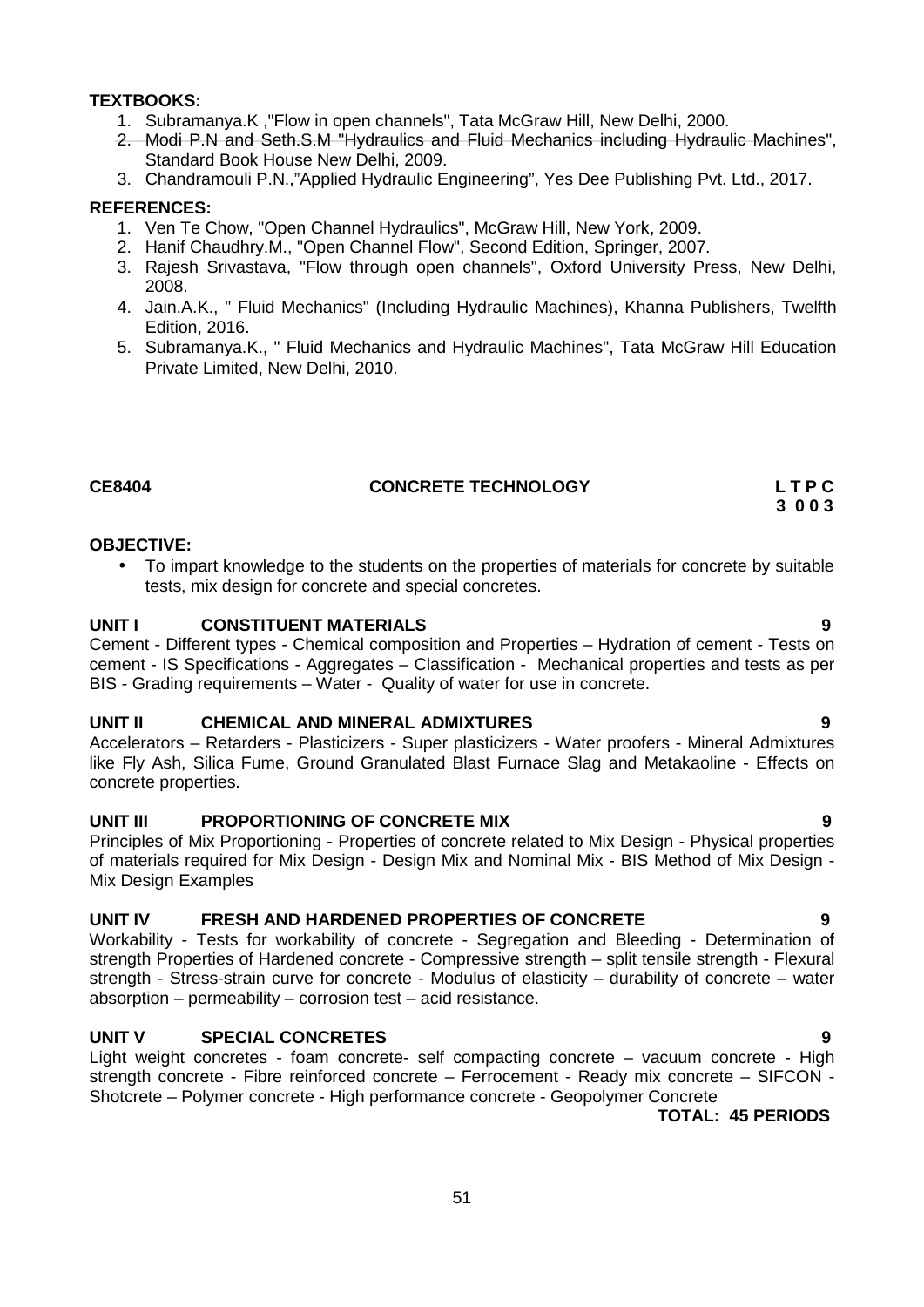#### **OUTCOMES:**

Students will be able to understand

- The various requirements of cement, aggregates and water for making concrete
- The effect of admixtures on properties of concrete
- The concept and procedure of mix design as per IS method
- The properties of concrete at fresh and hardened state
- The importance and application of special concretes.

#### **TEXTBOOKS:**

- 1. Gupta.B.L., Amit Gupta, "Concrete Technology", Jain Book Agency, 2010.
- 2. Shetty,M.S, "Concrete Technology", S.Chand and Company Ltd, New Delhi, 2003
- 3. Bhavikatti.S.S, " Concrete Technology", I.K.International Publishing House Pvt. Ltd., New Delhi, 2015
- 4. Santhakumar. A.R., "Concrete Technology", Oxford University Press India, 2006.

#### **REFERENCES:**

- 1. Neville, A.M; "Properties of Concrete", Pitman Publishing Limited, London, 1995
- 2. Gambhir, M.L; "Concrete Technology", 3<sup>rd</sup> Edition, Tata McGraw Hill Publishing Co Ltd, New Delhi, 2007
- 3. IS10262-2009 Recommended Guidelines for Concrete Mix Design, Bureau of Indian Standards, New Delhi, 1998.
- 4. Job Thomas, "Concrete Technology", Cengage Learning India Pvt. Ltd., Delhi, 2015
- 5. Kumar P Mehta., Paulo J M Monterio., "Concrete Microstructure, Properties and Materials", McGraw Hill Education (India) Private Limited, New Delhi, 2016

#### **CE8491 SOIL MECHANICS L T P C**

# **3 0 0 3**

#### **OBJECTIVE:**

 To impart knowledge to classify the soil based on index properties and to assess their engineering properties based on the classification. To familiarize the students about the fundamental concepts of compaction, flow through soil, stress transformation, stress distribution, consolidation and shear strength of soils. To impart knowledge of design of both finite and infinite slopes.

#### **UNIT I SOIL CLASSIFICATION AND COMPACTION 9**

History – formation and types of soil – composition - Index properties – clay mineralogy structural arrangement of grains – description – Classification – BIS – US – phase relationship – Compaction – theory – laboratory and field technology – field Compaction method – factors influencing compaction.

#### **UNIT II EFFECTIVE STRESS AND PERMEABILITY 9**

Soil - water – Static pressure in water - Effective stress concepts in soils – Capillary phenomena– – Permeability – Darcy's law – Determination of Permeability – Laboratory Determination (Constant head and falling head methods) and field measurement pumping out in unconfined and confined aquifer – Factors influencing permeability of soils – Seepage - Two dimensional flow – Laplace's equation – Introduction to flow nets – Simple problems Sheet pile and wier.

#### **UNIT III STRESS DISTRIBUTION AND SETTLEMENT 9**

Stress distribution in homogeneous and isotropic medium – Boussines of theory – (Point load, Line load and udl) Use of Newmarks influence chart –Components of settlement – Immediate and consolidation settlement – Factors influencing settlement – Terzaghi's one dimensional consolidation theory – Computation of rate of settlement.  $-$  t and log t methods. e-log p relationship consolidation settlement N-C clays – O.C clays – Computation.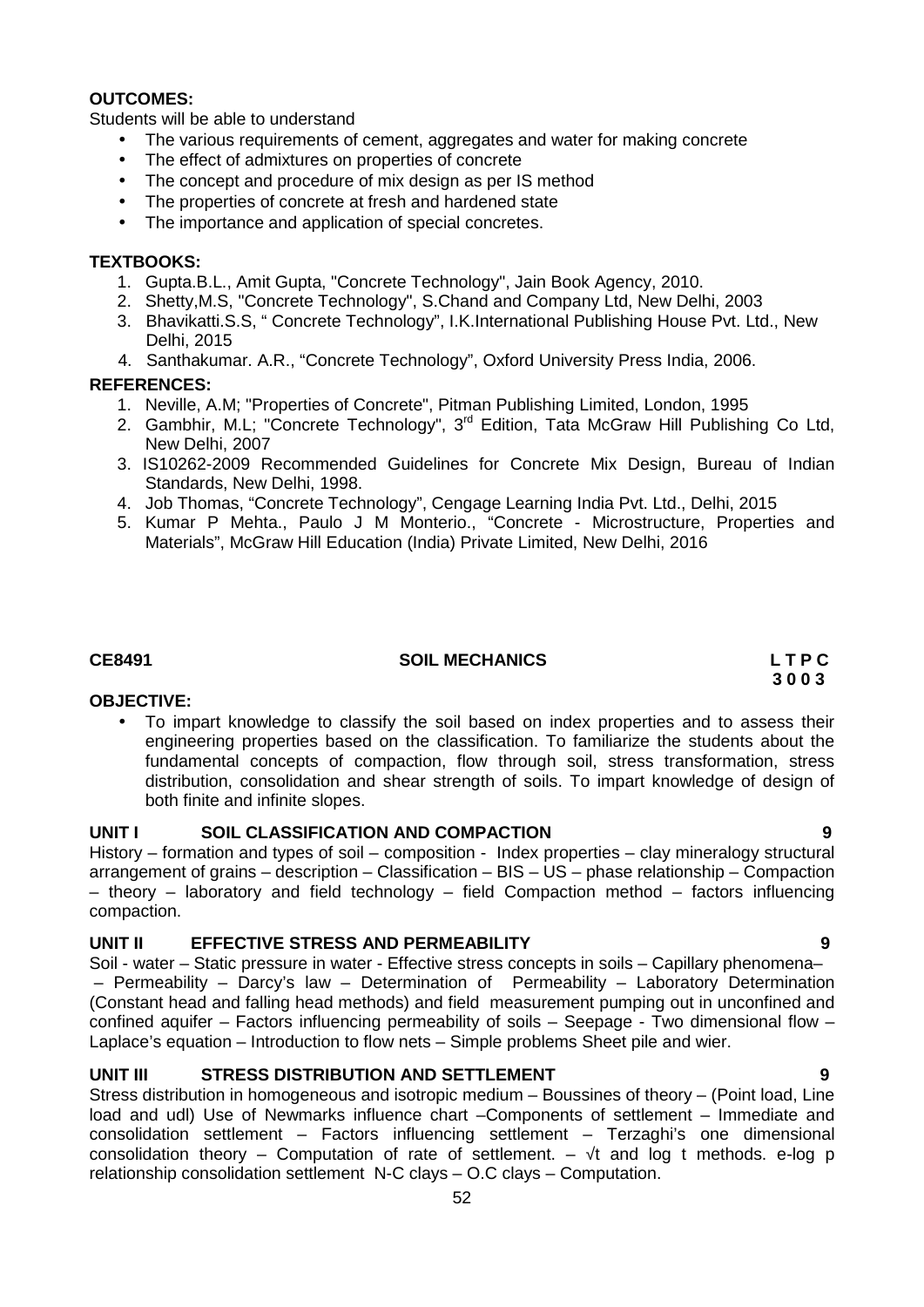#### **UNIT IV SHEAR STRENGTH 9**

Shear strength of cohesive and cohesion less soils – Mohr-Coulomb failure theory – shear strength - Direct shear, Triaxial compression, UCC and Vane shear tests – Pore pressure parameters – Factors influences shear strength of soil.

#### **UNIT V SLOPE STABILITY 9**

Infinite slopes and finite slopes –– Friction circle method – Use of stability number –Guidelines for location of critical slope surface in cohesive and  $c - \varphi$  soil – Slope protection measures.

#### **TOTAL: 45 PERIODS**

Students will be able to

- classify the soil and assess the engineering properties, based on index properties.
- Understand the stress concepts in soils
- Understand and identify the settlement in soils.
- Determine the shear strength of soil
- Analyze both finite and infinite slopes.

#### **TEXTBOOKS:**

**OUTCOMES:**

- 1. Murthy, V.N.S., "Text book of Soil Mechanics and Foundation Engineering", CBS Publishers Distribution Ltd., New Delhi. 2014
- 2. Arora, K.R., "Soil Mechanics and Foundation Engineering", Standard Publishers and Distributors, New Delhi, 7<sup>th</sup> Edition, 2017(Reprint).
- 3. Gopal Ranjan, A S R Rao, "Basic and Applied Soil Mechanics" New Age International Publication, 3<sup>rd</sup> Edition, 2016.
- 4. Punmia, B.C., "Soil Mechanics and Foundations", Laxmi Publications Pvt. Ltd. New Delhi, 16<sup>th</sup> Edition, 2017.

#### **REFERENCES:**

- 1. McCarthy, D.F., "Essentials of Soil Mechanics and Foundations: Basic Geotechnics". Prentice-Hall, 2006.
- 2. Coduto, D.P., "Geotechnical Engineering Principles and Practices", Prentice Hall of India Pvt. Ltd. New Delhi, 2010.
- 3. Braja M Das, "Principles of Geotechnical Engineering", Cengage Learning India Private Limited,  $8<sup>th</sup>$  Edition, 2014.
- 4. Palanikumar.M., "Soil Mechanics", Prentice Hall of India Pvt. Ltd, Learning Private Limited Delhi, 2013.
- 5. Craig.R.F., "Soil Mechanics", E & FN Spon, London and New York, 2012.
- 6. Purushothama Raj. P., "Soil Mechanics and Foundations Engineering", 2<sup>nd</sup> Edition, Pearson Education, 2013.
- 7. Venkatramaiah.C., "Geotechnical Engineering", New Age International Pvt. Ltd., New Delhi, 2017

#### **CE8481 STRENGTH OF MATERIALS LABORATORY L T P C 0 0 4 2**

#### **OBJECTIVE:**

 To expose the students to the testing of different materials under the action of various forces and determination of their characteristics experimentally.

### **LIST OF EXPERIMENTS**

- 1. Tension test on steel rod
- 2. Compression test on wood
- 3. Double shear test on metal
- 4. Torsion test on mild steel rod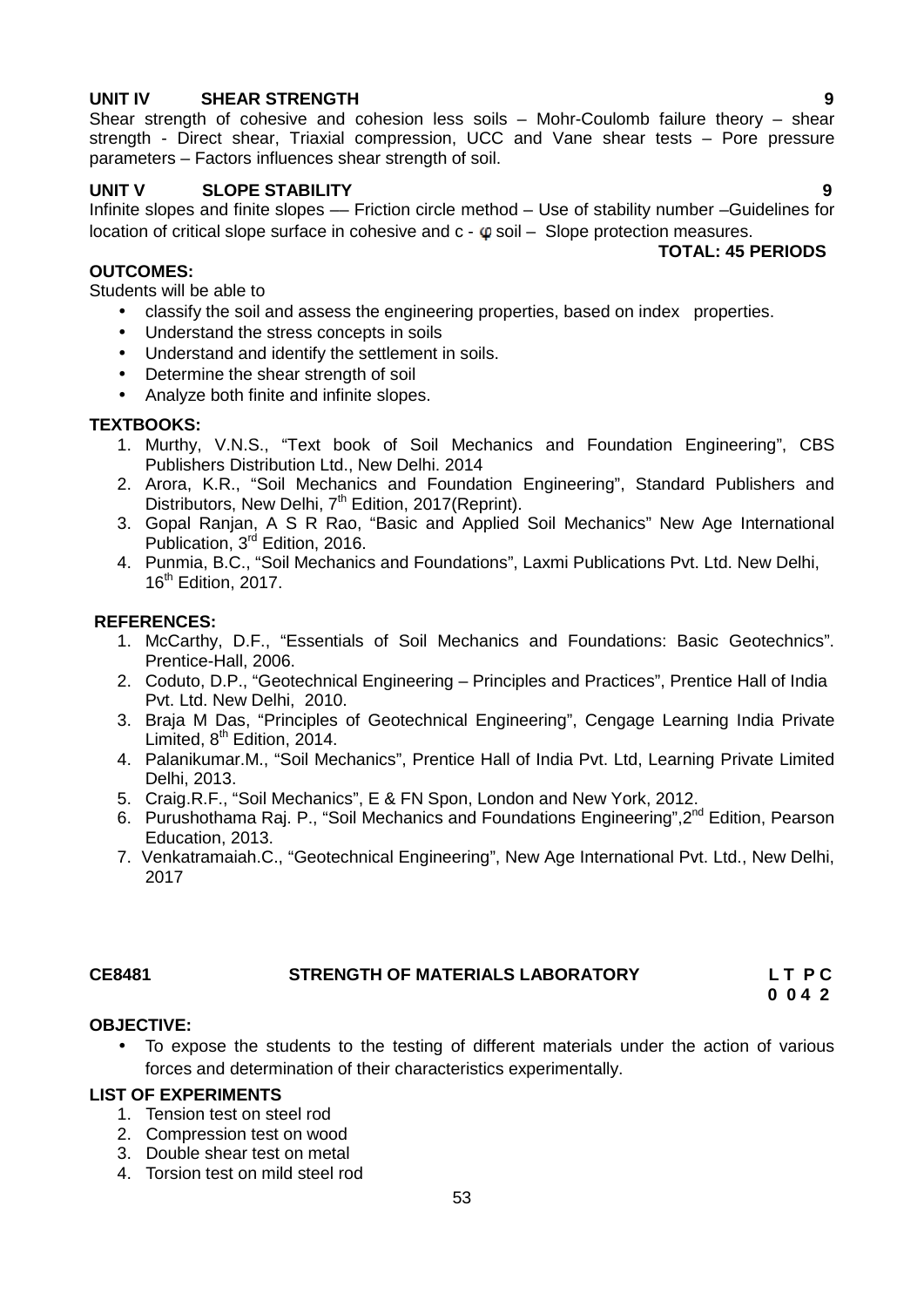- 5. Impact test on metal specimen (Izod and Charpy)
- 6. Hardness test on metals (Rockwell and Brinell Hardness Tests)
- 7. Deflection test on metal beam
- 8. Compression test on helical spring
- 9. Deflection test on carriage spring

#### **TOTAL: 60 PERIODS**

#### **OUTCOME:**

 The students will have the required knowledge in the area of testing of materials and components of structural elements experimentally.

#### **REFERENCES:**

- 1. Strength of Materials Laboratory Manual, Anna University, Chennai 600 025.
- 2. IS1786-2008 (Fourth Revision, Reaffirmed 2013), 'High strength deformed bars and wires for concrete reinforcement – Specification', 2008.

| SI.<br>No. | <b>Description of Equipment</b>                                                         | Quantity       |  |
|------------|-----------------------------------------------------------------------------------------|----------------|--|
| 1.         | UTM of minimum 400 kN capacity                                                          |                |  |
| 2.         | Torsion testing machine                                                                 |                |  |
| 3.         | Izod impact testing machine                                                             |                |  |
| 4.         | Hardness testing machine<br>Rockwell<br>Vicker's<br>$(\text{any } 2)$<br><b>Brinnel</b> | 1 each         |  |
| 5.         | Beam deflection test apparatus                                                          |                |  |
| 6.         | Extensometer                                                                            |                |  |
| 7.         | Compressometer                                                                          |                |  |
| 8.         | Dial gauges                                                                             | Few            |  |
| 9.         | Le Chatelier's apparatus                                                                | 2              |  |
| 10.        | Vicat's apparatus                                                                       | $\overline{2}$ |  |
| 11.        | Mortar cube moulds                                                                      | 10             |  |

#### **LIST OF EQUIPMENT FOR A BATCH OF 30 STUDENTS**

| CE8461 | <b>HYDRAULIC ENGINEERING LABORATORY</b> | LTPC |  |
|--------|-----------------------------------------|------|--|
|        |                                         | 0042 |  |

#### **OBJECTIVE:**

 Students should be able to verify the principles studied in theory by performing the experiments in lab.

#### **LIST OF EXPERIMENTS**

#### **A. Flow Measurement**

- 1. Calibration of Rotameter
- 2. Calibration of Venturimeter / Orificemeter
- 3. Bernoulli's Experiment

#### **B.Losses in Pipes**

- 4.Determination of friction factor in pipes
- 5. Determination of min or losses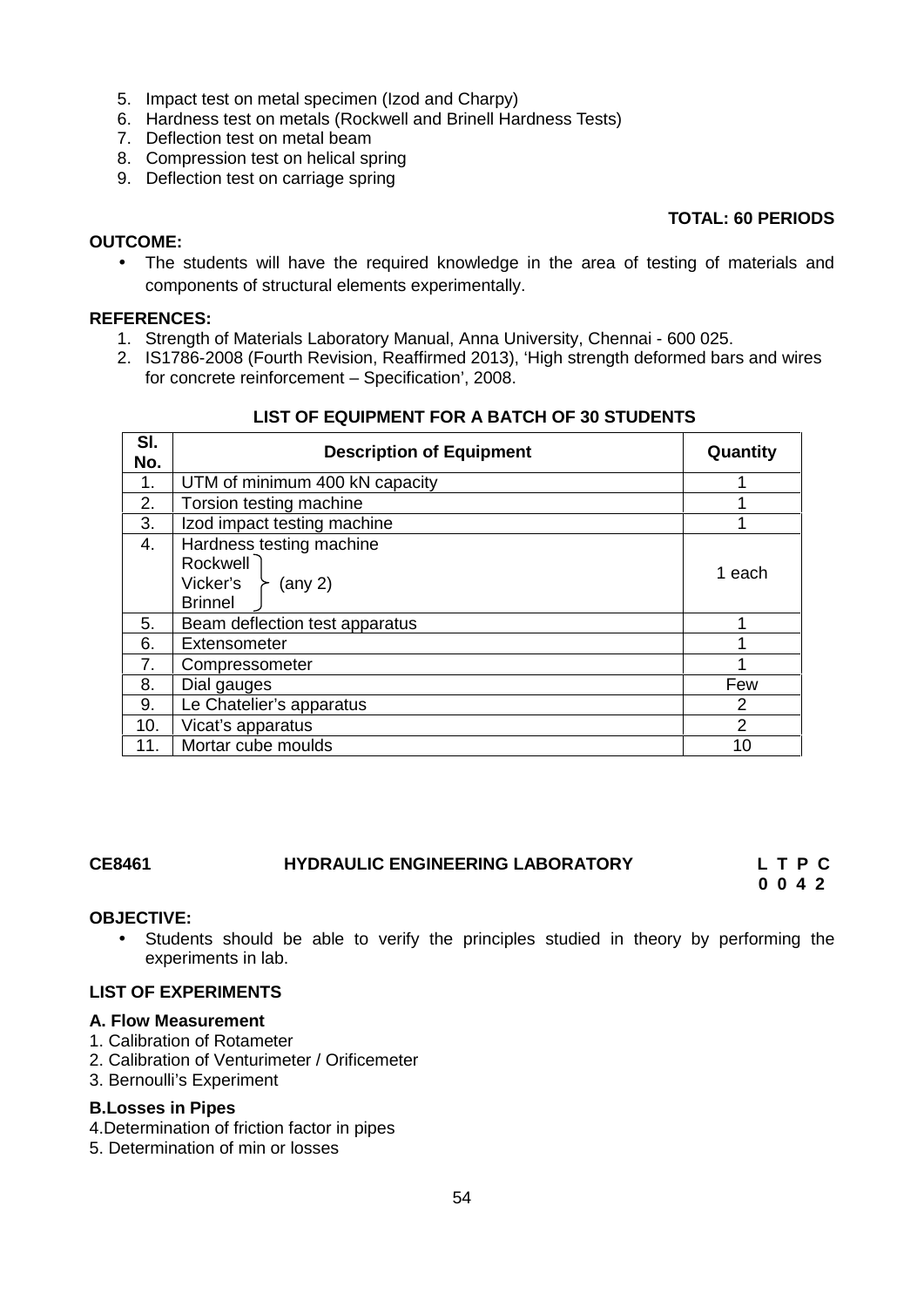### **C. Pumps**

- 6. Characteristics of Centrifugal pumps
- 7. Characteristics of Gear pump
- 8. Characteristics of Submersible pump
- 9. Characteristics of Reciprocating pump

#### **D. Turbines**

- 10. Characteristics of Pelton wheel turbine
- 11. Characteristics of Francis turbine/Kaplan turbine

#### **E. Determination of Metacentric height**

12.Determination of Metacentric height of floating bodies

#### **OUTCOMES:**

#### **TOTAL: 60 PERIODS**

- The students will be able to measure flow in pipes and determine frictional losses.
- The students will be able to develop characteristics of pumps and turbines.

#### **REFERENCES:**

- 1. Sarbjit Singh."Experiments in Fluid Mechanics", Prentice Hall of India Pvt. Ltd, Learning Private Limited, Delhi, 2009.
- 2. "Hydraulic Laboratory Manual", Centre for Water Resources, Anna University, 2004.
- 3. Modi P.N. and Seth S.M., "Hydraulics and Fluid Mechanics", Standard Book House, New Delhi, 2000.
- 4. Subramanya K. "Flow in open channels", Tata McGraw Hill Publishing.Company, 2001.

#### **LIST OF EQUIPMENTS**

- 1. One set up of Rotometer
- 2. One set up of Venturimeter/Orifice meter
- 3. One Bernoulli's Experiment set up
- 4. One set up of Centrifugal Pump
- 5. One set up of Gear Pump
- 6. One set up of Submersible pump
- 7. One set up of Reciprocating Pump
- 8. One set up of Pelton Wheel turbine
- 9. One set up of Francis turbines/one set of kaplon turbine
- 10. One set up of equipment for determination of Metacentric height of floating bodies
- 11. One set up for determination of friction factor in pipes
- 12. One set up for determination of minor losses.

| <b>HS8461</b> | ADVANCED READING AND WRITING |                     |  |
|---------------|------------------------------|---------------------|--|
|               |                              | $0 \quad 0 \quad 2$ |  |

#### **OBJECTIVES:**

- **•** Strengthen the reading skills of students of engineering.<br>• Enhance their writing skills with specific reference to tect
- **•** Enhance their writing skills with specific reference to technical writing.
- **•** Develop students' critical thinking skills.
- **•** Provide more opportunities to develop their project and proposal writing skills.

#### **UNIT I**

Reading - Strategies for effective reading-Use glosses and footnotes to aid reading comprehension- Read and recognize different text types-Predicting content using photos and title Writing-Plan before writing- Develop a paragraph: topic sentence, supporting sentences, concluding sentence –Write a descriptive paragraph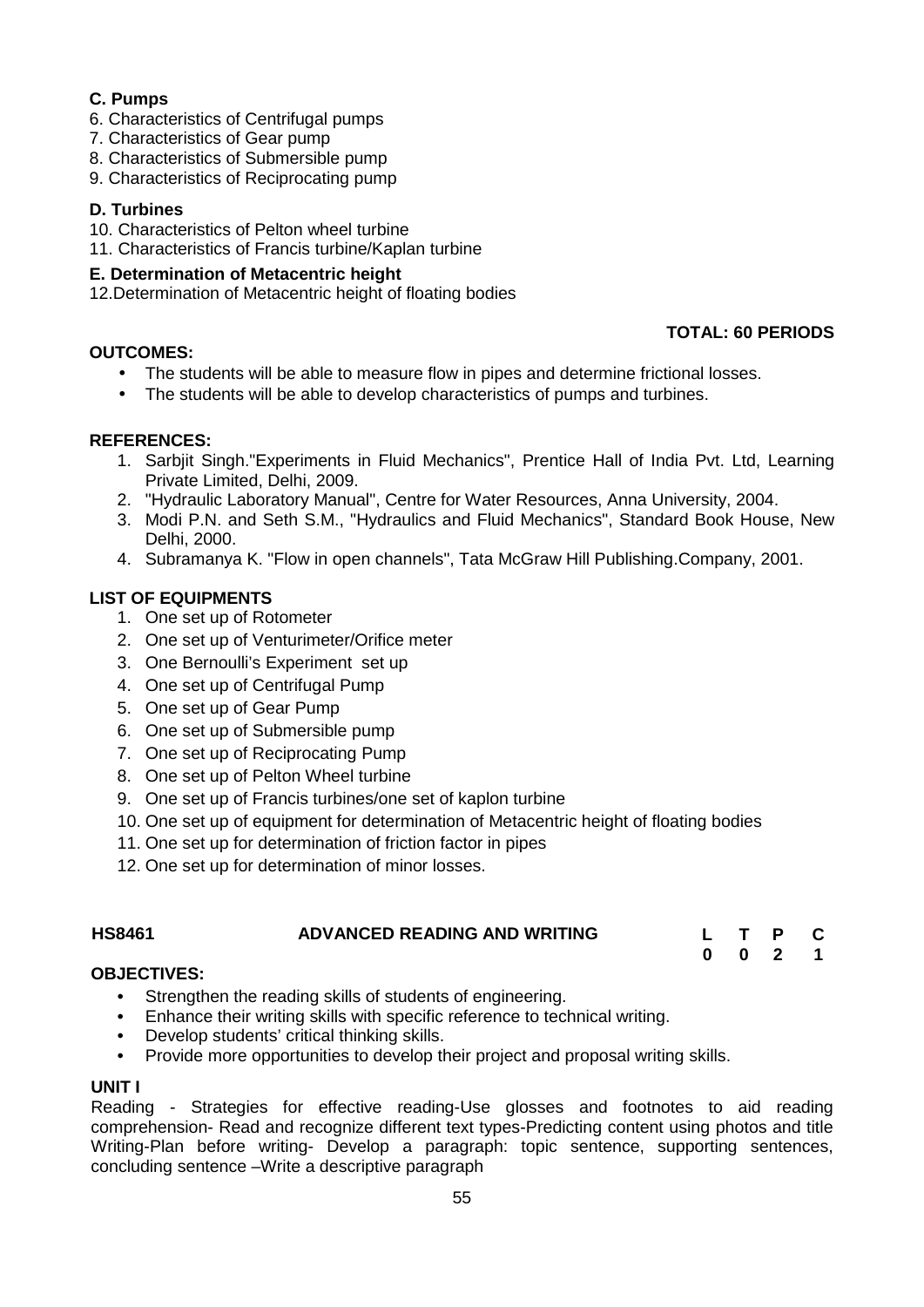#### **UNIT II**

Reading-Read for details-Use of graphic organizers to review and aid comprehension Writing- State reasons and examples to support ideas in writing- Write a paragraph with reasons and examples- Write an opinion paragraph

### **UNIT III**

Reading- Understanding pronoun reference and use of connectors in a passage- speed reading techniques-Writing- Elements of a good essay-Types of essays- descriptive-narrative- issue based-argumentative-analytical.

#### **UNIT IV**

Reading- Genre and Organization of Ideas- Writing- Email writing- visumes – Job application project writing-writing convincing proposals.

#### **UNIT V**

Reading- Critical reading and thinking- understanding how the text positions the reader- identify Writing- Statement of Purpose- letter of recommendation- Vision statement

#### **TOTAL: 30 PERIODS**

#### **OUTCOMES:**

At the end of the course Learners will be able to:<br>
• Write different types of essays

- **•** Write different types of essays.
- **•** Write winning job applications.
- **•** Read and evaluate texts critically.
- **•** Display critical thinking in various professional contexts.

#### **TEXT BOOKS:**

- 1. Gramer F. Margot and Colin S. Ward Reading and Writing (Level 3) Oxford University Press: Oxford, 2011
- 2. Debra Daise, CharlNorloff, and Paul Carne Reading and Writing (Level 4) Oxford University Press: Oxford, 2011

#### **REFERENCES**

- 1. Davis, Jason and Rhonda LIss.Effective Academic Writing (Level 3) Oxford University Press: Oxford, 2006
- 2. Suresh Kumar.E and et al. Enriching Speaking and Writing Skills. Second Edition. Orient Black swan: Hyderabad, 2012
- 3. Withrow, Jeans and et al. Inspired to Write. Readings and Tasks to develop writing skills. Cambridge University Press: Cambridge, 2004
- 4. Goatly, Andrew. Critical Reading and Writing. Routledge: United States of America, 2000
- 5. Petelin, Roslyn and Marsh Durham. The Professional Writing Guide: Knowing Well and Knowing Why. Business & Professional Publishing: Australia, 2004

### **CE8501 DESIGN OF REINFORCED CEMENT CONCRETE ELEMENTS L T P C**

### **3 2 0 4**

#### **OBJECTIVES:**

 To introduce the different types of philosophies related to design of basic structural elements such as slab, beam, column and footing which form part of any structural system with reference to Indian standard code of practice.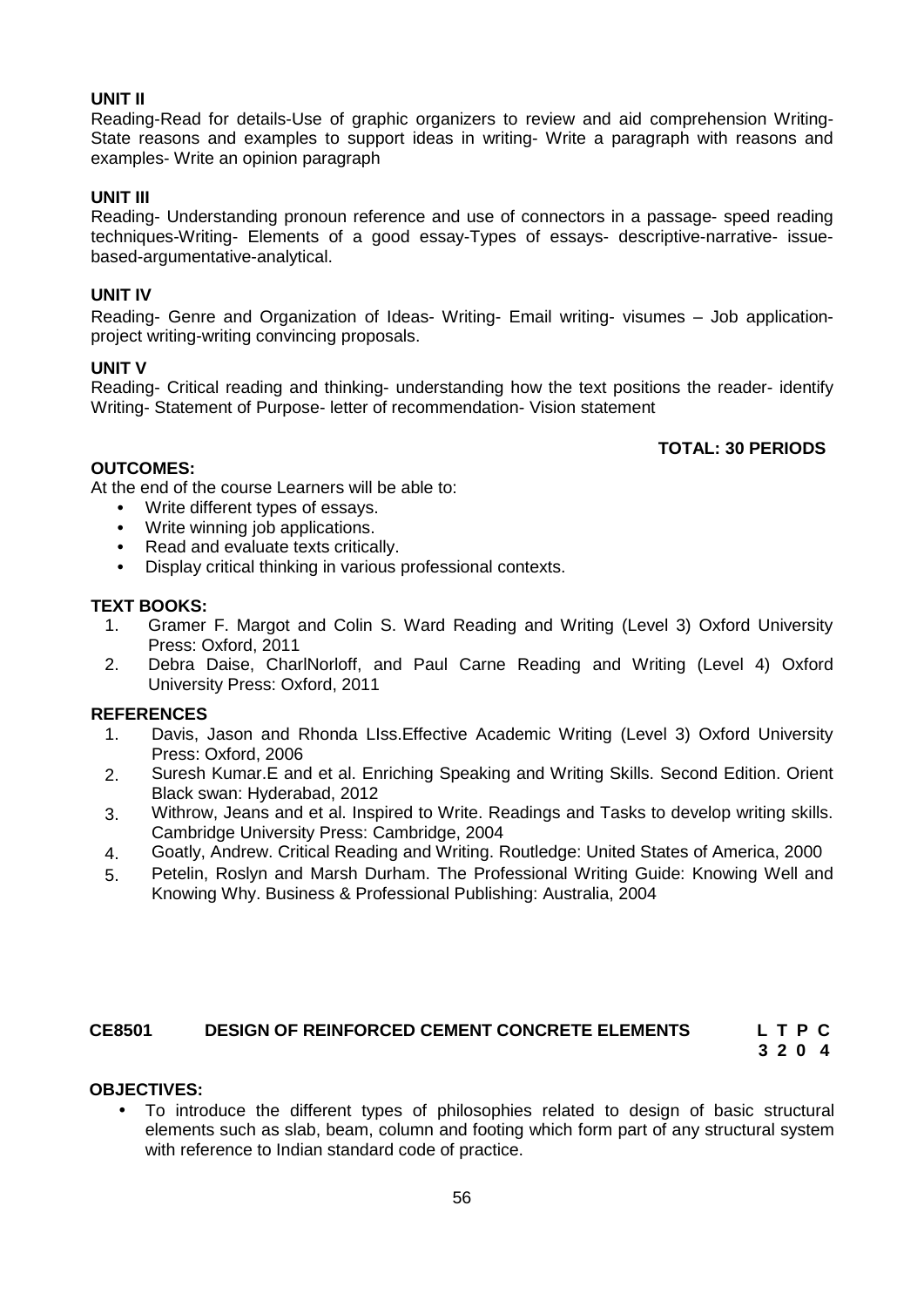#### **UNIT I INTRODUCTION 9+6**

Objective of structural design-Steps in RCC Structural Design Process- Type of Loads on Structures and Load combinations- Code of practices and Specifications - Concept of Working Stress Method, Ultimate Load Design and Limit State Design Methods for RCC –Properties of Concrete and Reinforcing Steel - Analysis and Design of Singly reinforced Rectangular beams by working stress method - Limit State philosophy as detailed in IS code - Advantages of Limit State Method over other methods - Analysis and design of singly and doubly reinforced rectangular beams by Limit State Method.

#### **UNIT II DESIGN OF BEAMS 9+6**

Analysis and design of Flanged beams for – Use of design aids for Flexure - Behaviour of RC members in Shear, Bond and Anchorage - Design requirements as per current code - Behaviour of rectangular RC beams in shear and torsion - Design of RC members for combined Bending, Shear and Torsion.

#### **UNIT III DESIGN OF SLABS AND STAIRCASE 9+6**

Analysis and design of cantilever, one way simply supported and continuous slabs and supporting beams-Two way slab- Desingn of simply supported and continuous slabs using IS code coefficients- Types of Staircases – Design of dog-legged Staircase.

#### **UNIT IV DESIGN OF COLUMNS 9+6**

Types of columns –Axially Loaded columns – Design of short Rectangula Square and circular columns –Design of Slender columns- Design for Uniaxial and Biaxial bending using Column **Curves** 

#### **UNIT V DESIGN OF FOOTINGS 9+6**

Concepts of Proportioning footings and foundations based on soil properties-Design of wall footing – Design of axially and eccentrically loaded Square, Rectangular pad and sloped footings – Design of Combined Rectangular footing for two columns only.

### **TOTAL: 75 PERIODS**

#### **OUTCOMES:**

Students will be able to

- Understand the various design methodologies for the design of RC elements.
- Know the analysis and design of flanged beams by limit state method and sign of beams for shear, bond and torsion.
- design the various types of slabs and staircase by limit state method.
- Design columns for axial, uniaxial and biaxial eccentric loadings.
- Design of footing by limit state method.

#### **TEXT BOOKS:**

- 1. Varghese, P.C., "Limit State Design of Reinforced Concrete", Prentice Hall of India, Pvt. Ltd., New Delhi, 2002.
- 2. Gambhir. M.L., "Fundamentals of Reinforced Concrete Design", Prentice Hall of India Private Limited, New Delhi, 2006.
- 3. Subramanian,N.,"Design of Reinforced Concrete Structures",Oxford University Press, New Delhi, 2013.
- 4. Krishnaraju.N " Design of Reinforced Concrete Structurres ", CBS Publishers & Distributors Pvt. Ltd., New Delhi.
- 5. Ramachandra, "Limit state Design of Concrete Structures" Standard Book House, New Delhi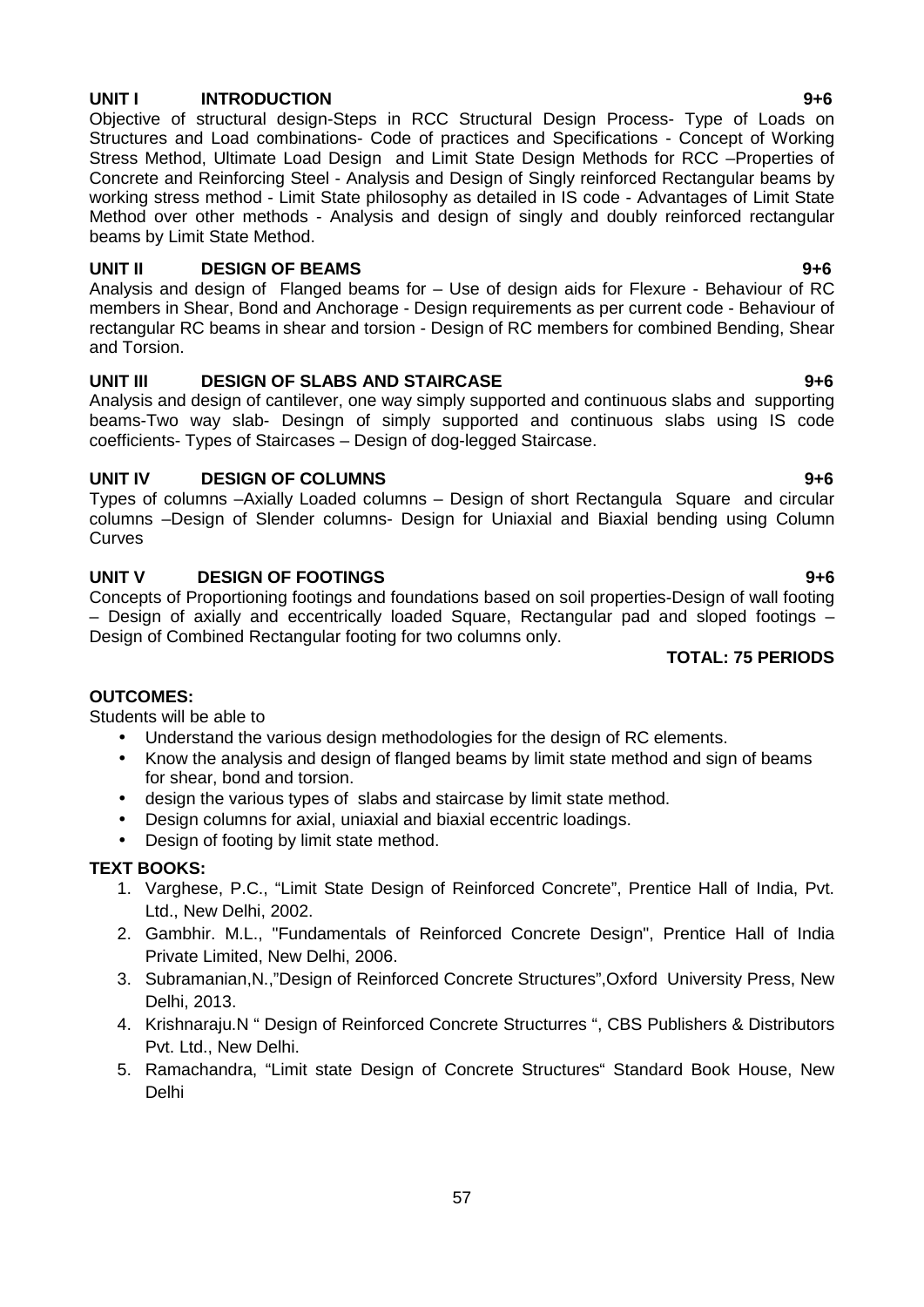#### **REFERENCES:**

- 1. Jain, A.K., "Limit State Design of RC Structures", Nemchand Publications, Roorkee, 1998
- 2. Sinha, S.N., "Reinforced Concrete Design", Tata McGraw Hill Publishing Company Ltd., New Delhi, 2002
- 3. Unnikrishna Pillai, S., Devdas Menon, "Reinforced Concrete Design", Tata McGraw Hill Publishing Company Ltd., 2009
- 4. Punmia. B.C., Ashok Kumar Jain, Arun Kumar Jain, "Limit State Design of Reinforced Concrete", Laxmi Publication Pvt. Ltd., New Delhi, 2007.
- 5. Bandyopadhyay. J.N., "Design of Concrete Structures"., Prentice Hall of India Pvt. Ltd., New Delhi, 2008.
- 6. IS456:2000, Code of practice for Plain and Reinforced Concrete, Bureau of Indian Standards, New Delhi, 2000
- 7. SP16, IS456:1978 "Design Aids for Reinforced Concrete to Bureau of Indian Standards, New Delhi, 1999
- 8. Shah V L Karve S R., "Limit State Theory and Design of Reinforced Concrete", Structures Publilcations, Pune, 2013

#### **CE8502 STRUCTURAL ANALYSIS I L T P C**

#### **OBJECTIVE:**

To introduce the students to basic theory and concepts of classical methods of structural analysis

#### **UNITI STRAIN ENERGY METHOD 9**

Determination of Static and Kinematic Indeterminacies – Analysis of continuous beams, plane frames and indeterminate plane trusses by strain energy method (up to two degree of redundancy).

#### **UNITII SLOPE DEFLECTION METHOD 9**

Slope deflection equations – Equilibrium conditions - Analysis of continuous beams and rigid frames – Rigid frames with inclined members - Support settlements- symmetric frames with symmetric and skew-symmetric loadings.

#### **UNITIII MOMENT DISTRIBUTION METHOD 9**

Stiffness and carry over factors – Distribution and carryover of moments - Analysis of continuous Beams- Plane rigid frames with and without sway – Support settlement - symmetric frames with symmetric and skew-symmetric loadings.

#### **UNITIV FLEXIBLITY METHOD 9**

Primary structures - Compatibility conditions – Formation flexibility matrices - Analysis of indeterminate pin- jointed plane frames, continuous beams and rigid jointed plane frames by direct flexibility approach.

#### **UNITV STIFFNESS METHOD 9**

Restrained structure –Formation of stiffness matrices - equilibrium condition - Analysis of Continuous Beams, Pin-jointed plane frames and rigid frames by direct stiffness method.

**TOTAL: 45 PERIODS**

# **3 0 0 3**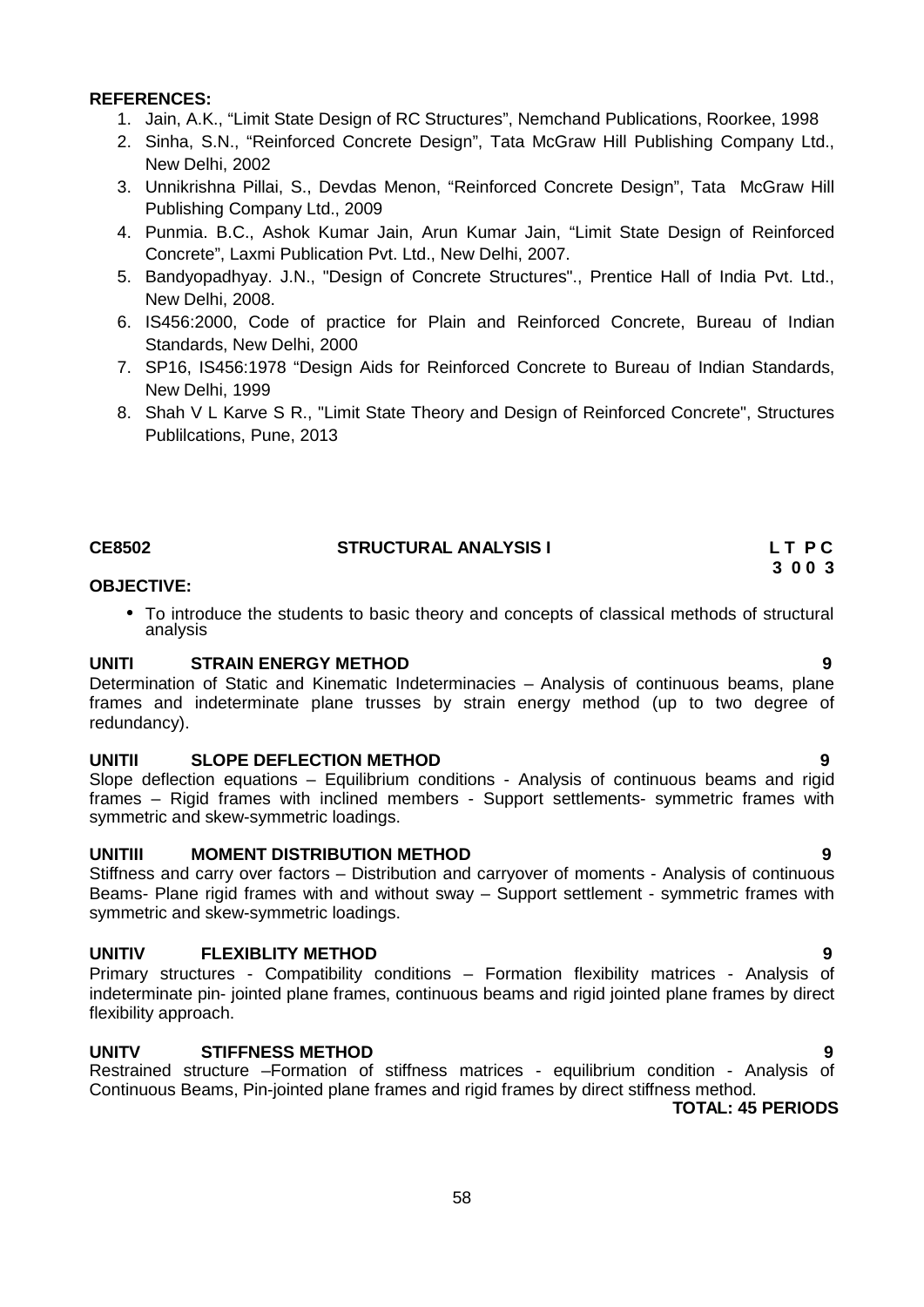#### **OUTCOMES:**

Students will be able to

- Analyze continuous beams, pin-jointed indeterminate plane frames and rigid plane frames by strain energy method
- Analyse the continuous beams and rigid frames by slope defection method.
- Understand the concept of moment distribution and analysis of continuous beams and rigid frames with and without sway.
- Analyse the indeterminate pin jointed plane frames continuous beams and rigid frames using matrix flexibility method.
- Understand the concept of matrix stiffness method and analysis of continuous beams, pin jointed trusses and rigid plane frames.

#### **TEXTBOOKS:**

- 1. Bhavikatti, S.S,Structural Analysis,Vol.1,& 2, Vikas Publishing House Pvt.Ltd.,NewDelhi-4, 2014.
- 2. Bhavikatti, S.S, Matrix Method of Structural Analysis, I. K. International Publishing House Pvt.Ltd.,New Delhi-4, 2014.
- 3. Vazrani.V.N And Ratwani, M.M, Analysis of Structures, Vol.II, Khanna Publishers, 2015.
- 4. Pandit G.S.andGupta S.P.,Structural Analysis–AMatrix Approach, Tata McGraw Hill Publishing Company Ltd.,2006

#### **REFERENCES:**

- 1. Punmia. B.C, Ashok Kumar Jain & Arun Kumar Jain, Theory of structures, Laxmi Publications, New Delhi, 2004.
- 2. William Weaver, Jrand James M.Gere, Matrix analysis of framed structures, CBS Publishers & Distributors, Delhi,1995
- 3. Hibbeler, R.C.,Structural Analysis, VII Edition, Prentice Hall, 2012.
- 4. Reddy.C.S, "Basic Structural Analysis",Tata McGraw Hill Publishing Company,2005.
- 5. Rajasekaran. S, & G. Sankarasubramanian., "Computational Structural Mechanics", PHI Learning Pvt. Ltd, 2015
- 6. Negi L.S.and Jangid R.S.,Structural Analysis, Tata McGraw Hill Publishing Co.Ltd.2004.

#### **EN8491 WATER SUPPLY ENGINEERING L T P C**

**3 0 0 3**

#### **OBJECTIVE:**

 To equip the students with the principles and design of water treatment units and distribution system.

#### **UNIT I SOURCES OF WATER 9**

Public water supply system – Planning, Objectives, Design period, Population forecasting; Water demand – Sources of water and their characteristics, Surface and Groundwater – Impounding Reservoir – Development and selection of source – Source Water quality – Characterization – Significance – Drinking Water quality standards.

#### **UNIT II CONVEYANCE FROM THE SOURCE 9**

Water supply – intake structures – Functions; Pipes and conduits for water – Pipe materials – Hydraulics of flow in pipes – Transmission main design – Laying, jointing and testing of pipes – appurtenances – Types and capacity of pumps – Selection of pumps and pipe materials.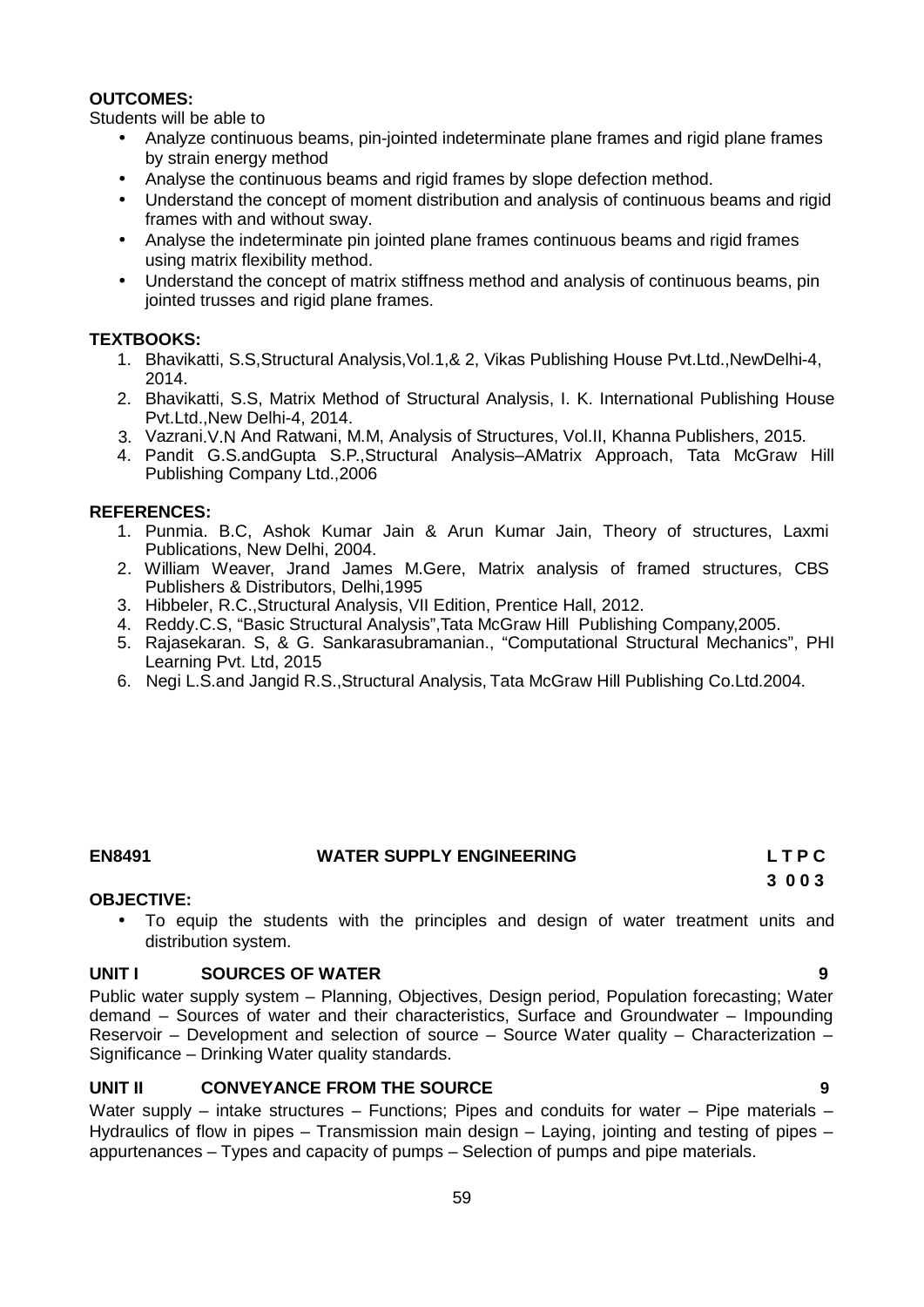### **UNIT III WATER TREATMENT 9**

Objectives – Unit operations and processes – Principles, functions, and design of water treatment plant units, aerators of flash mixers, Coagulation and flocculation –Clarifloccuator-Plate and tube settlers - Pulsator clarifier - sand filters - Disinfection - Residue Management –Construction, Operation and Maintenance aspects.

### **UNIT IV ADVANCED WATER TREATMENT 9**

Water softening – Desalination- R.O. Plant – demineralization – Adsorption - Ion exchange– Membrane Systems – RO Reject Management - Iron and Manganese removal - Defluoridation - Construction and Operation & Maintenance aspects – Recent advances - MBR process

### **UNIT V WATER DISTRIBUTION AND SUPPLY 9**

Requirements of water distribution – Components – Selection of pipe material – Service reservoirs – Functions – Network design – Economics – Analysis of distribution networks -Computer applications – Appurtenances – Leak detection.

Principles of design of water supply in buildings – House service connection – Fixtures and fittings, systems of plumbing and types of plumbing.

### **TOTAL: 45 PERIODS**

#### **OUTCOMES:**

The students completing the course will have

- an insight into the structure of drinking water supply systems, including water transport, treatment and distribution
- the knowledge in various unit operations and processes in water treatment
- an ability to design the various functional units in water treatment
- an understanding of water quality criteria and standards, and their relation to public health
- the ability to design and evaluate water supply project alternatives on basis of chosen criteria.

#### **TEXTBOOKS:**

- 1. Garg, S.K. Environmental Engineering, Vol.IKhanna Publishers, New Delhi, 2010.
- 2. Modi, P.N., Water Supply Engineering, Vol.I Standard Book House, New Delhi, 2010.
- 3. Punmia, B.C.,Ashok Jain and Arun Jain, Water Supply Engineering, Laxmi Publications (P) Ltd., New Delhi, 2014.

#### **REFERENCES:**

- 1. Manual on Water Supply and Treatment, CPHEEO, Ministry of Urban Development, Government of India, New Delhi, 1999.
- 2. Syed R. Qasim and Edward M. Motley Guang Zhu, Water Works Engineering Planning, Design and Operation, Prentice Hall of India Learning Private Limited, New Delhi, 2009.

#### **CE8591 FOUNDATION ENGINEERING L T P C**

**3 0 0 3**

### **OBJECTIVE:**

 To impart knowledge to plan and execute a detail site investigation programme, to select geotechnical design parameters and type of foundations. Also to familiarize the students for the geotechnical design of different type of foundations and retaining walls.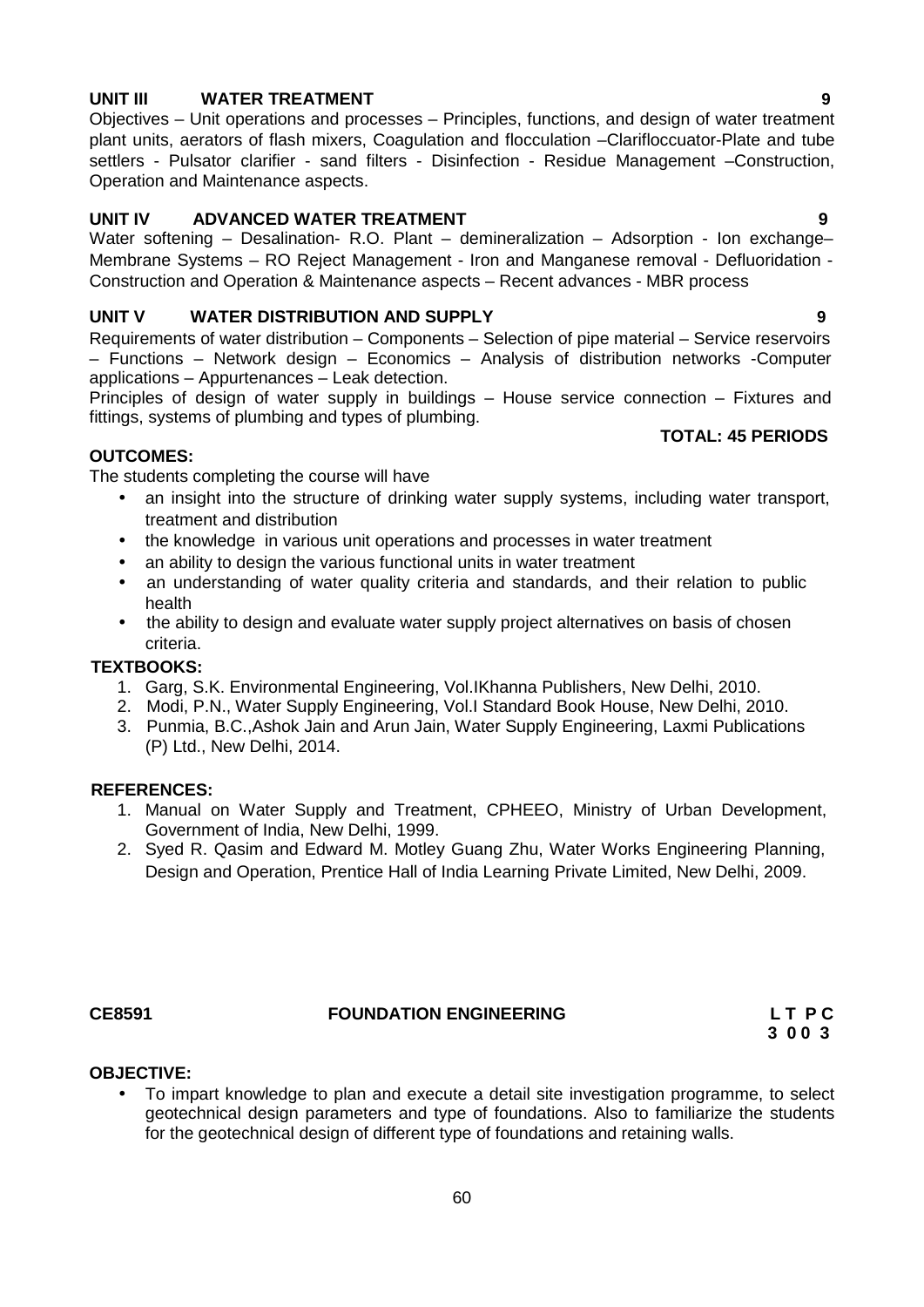#### **UNIT I SITE INVESTIGATION AND SELECTION OF FOUNDATION 9**

Scope and objectives – Methods of exploration – Auguring and boring – Wash boring and rotary drilling – Depth and spacing of bore holes – Soil samples – Representative and undisturbed – Sampling methods – Split spoon sampler, Thin wall sampler, Stationary piston sampler – Penetration tests (SPT and SCPT) – Data interpretation - Strength parameters - Bore log report and Selection of foundation.

### **UNIT II SHALLOW FOUNDATION 9**

Location and depth of foundation – Codal provisions – Bearing capacity of shallow foundation on homogeneous deposits – Terzaghi's formula and BIS formula – Factors affecting bearing capacity – Bearing capacity from in-situ tests (SPT, SCPT and plate load) – Allowable bearing pressure – Seismic considerations in bearing capacity evaluation. Determination of Settlement of foundations on granular and clay deposits – Total and differential settlement – Allowable settlements – Codal provision – Methods of minimizing total and differential settlements.

### **UNIT III FOOTINGS AND RAFTS 9**

Types of Isolated footing, Combined footing, Mat foundation – Contact pressure and settlement distribution – Proportioning of foundations for conventional rigid behaviour – Minimum thickness for rigid behaviour – Applications – Compensated foundation – Codal provision

### **UNIT IV PILE FOUNDATION 9**

Types of piles and their functions – Factors influencing the selection of pile – Carrying capacity of single pile in granular and cohesive soil – Static formula – Dynamic formulae (Engineering news and Hileys) – Capacity from insitu tests (SPT and SCPT) – Negative skin friction – Uplift capacity- Group capacity by different methods (Feld's rule, Converse – Labarra formula and block failure criterion) – Settlement of pile groups – Interpretation of pile load test (routine test only), Under reamed piles – Capacity under compression and uplift – Cohesive – expansive – non expansive – Cohesionless soils – Codal provisions.

### **UNIT V RETAINING WALLS 9**

Plastic equilibrium in soils – Active and passive states – Rankine's theory – Cohesionless and cohesive soil – Coulomb's wedge theory – Condition for critical failure plane – Earth pressure on retaining walls of simple configurations – Culmann's Graphical method – Pressure on the wall due to line load – Stability analysis of retaining walls – Codal provisions.

#### **TOTAL: 45 PERIODS**

**OUTCOMES:** Students will be able to

- Understand the site investigation, methods and sampling.
- Get knowledge on bearing capacity and testing methods.
- Design shallow footings.
- Determine the load carrying capacity, settlement of pile foundation.
- Determine the earth pressure on retaining walls and analysis for stability.

#### **TEXTBOOKS:**

- 1. Murthy, V.N.S., "Text book of Soil Mechanics and Foundation Engineering", CBS Publishers Distribution Ltd., New Delhi. 2014.
- 2. Arora, K.R., "Soil Mechanics and Foundation Engineering", Standard Publishers and Distributors, New Delhi,  $7<sup>th</sup>$  Edition, 2017 (Reprint).
- 3. Punmia, B.C., "Soil Mechanics and Foundations", Laxmi Publications Pvt. Ltd. New Delhi, 16<sup>th</sup> Edition 2017.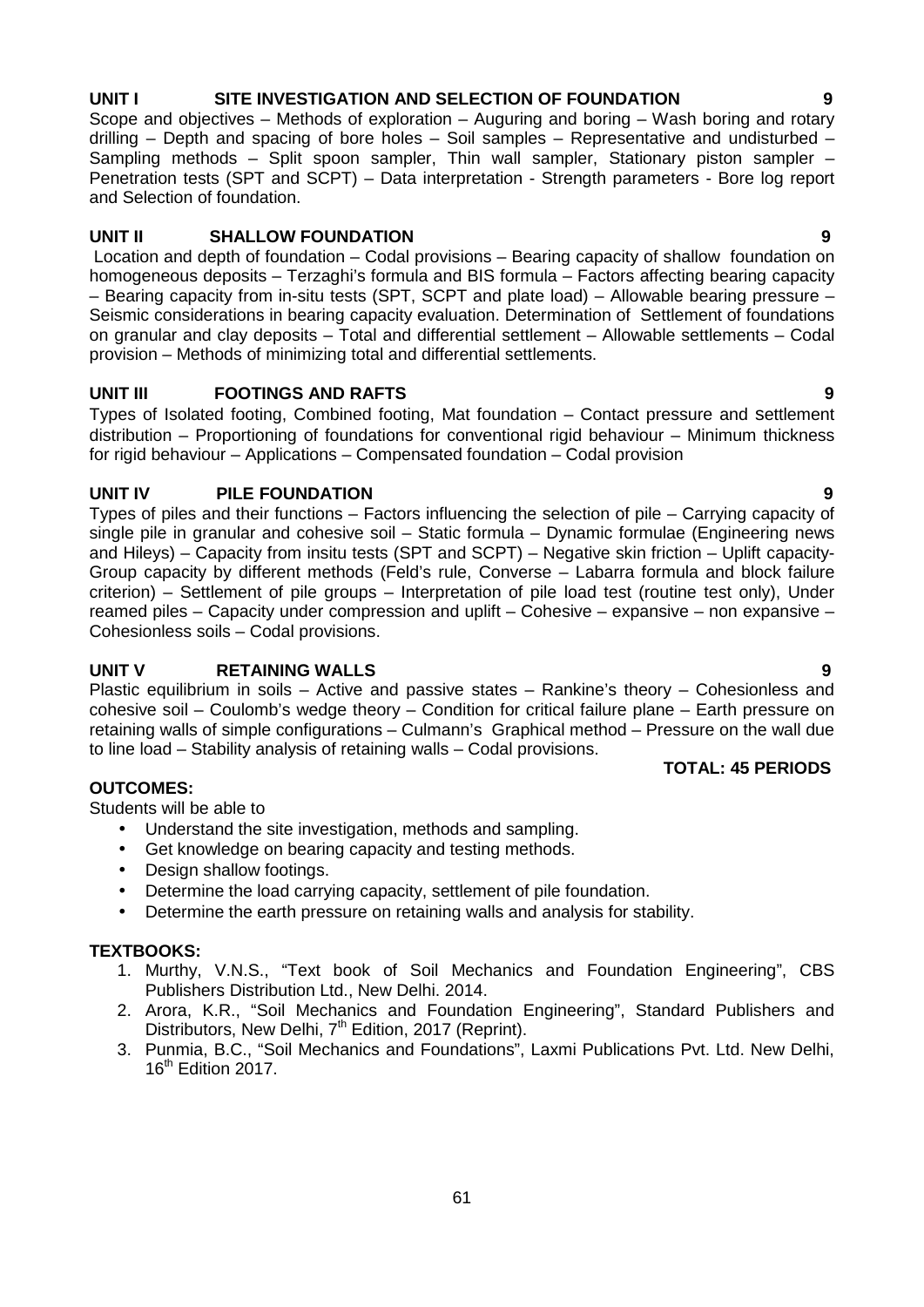#### **REFERENCES:**

- 1. Braja M Das, "Principles of Foundation Engineering" (Eigth edition), Cengage Learning 2014.
- 2. Kaniraj, S.R. "Design aids in Soil Mechanics and Foundation Engineering", Tata McGraw Hill publishing company Ltd., New Delhi, 2014.
- 3. Joseph E bowles, "Foundation Analysis and design", McGraw Hill Education,  $5<sup>th</sup>$  Edition, 28<sup>th</sup> August 2015.
- 4. IS Code 6403 : 1981 (Reaffirmed 1997) "Bearing capacity of shallow foundation", Bureau of Indian Standards, New Delhi.
- 5. IS Code 8009 (Part 1):1976 (Reaffirmed 1998) "Shallow foundations subjected to symmetrical static vertical loads", Bureau of Indian Standards, New Delhi.
- 6. IS Code 8009 (Part 2):1980 (Reaffirmed 1995) "Deep foundations subjected to symmetrical static vertical loading", Bureau of Indian Standards, New Delhi.
- 7. IS Code 2911 (Part 1): 1979 (Reaffirmed 1997) "Concrete Piles" Bureau of Indian Standards, New Delhi.
- 8. IS Code 2911 (Part 2): 1979 (Reaffirmed 1997) "Timber Piles", Bureau of Indian Standards, New Delhi.
- 9. IS Code 2911 (Part 3) : 1979 (Reaffirmed 1997) "Under Reamed Piles", Bureau of Indian Standards, New Delhi.
- 10. IS Code 2911 (Part 4) : 1979 (Reaffirmed 1997) "Load Test on Piles", Bureau of Indian Standards, New Delhi.
- 11. IS Code 1904: 1986 (Reaffirmed 1995) "Design and Construction of Foundations in Soils", Bureau of Indian Standards, New Delhi.
- 12. IS Code 2131: 1981 (Reaffirmed 1997) "Method for Standard Penetration test for Soils", Bureau of Indian Standards, New Delhi.
- 13. IS Code 2132: 1986 (Reaffirmed 1997) "Code of Practice for thin walled tube sampling for soils", Bureau of Indian Standards, New Delhi.
- 14. IS Code 1892 (1979): Code of Practice for subsurface Investigation for Foundations. Bureau of Indian Standards, New Delhi.
- 15. IS Code 14458 (Part 1) : 1998 "Retaining Wall for Hill Area Guidelines, Selection of Type of Wall" , Bureau of Indian Standards, New Delhi.
- 16. IS Code 14458 (Part 2) : 1998 "Retaining Wall for Hill Area Guidelines, Design of Retaining/Breast Walls" , Bureau of Indian Standards, New Delhi.
- 17. IS Code 14458 (Part 3) : 1998 "Retaining Wall for Hill Area Guidelines, Construction Of Dry Stone Walls" , Bureau of Indian Standards, New Delhi.

### **CE8511 SOIL MECHANICS LABORATORY L T P C**

**0 0 4 2**

#### **OBJECTIVE:**

 To develop skills to test the soils for their index and engineering properties and to characterise the soil based on their properties.

#### **EXERCISES:**

#### **1. DETERMINATION OF INDEX PROPERTIES 20**

- a. Specific gravity of soil solids
- b. Grain size distribution Sieve analysis
- c. Grain size distribution Hydrometer analysis
- d. Liquid limit and Plastic limit tests
- e. Shrinkage limit and Differential free swell tests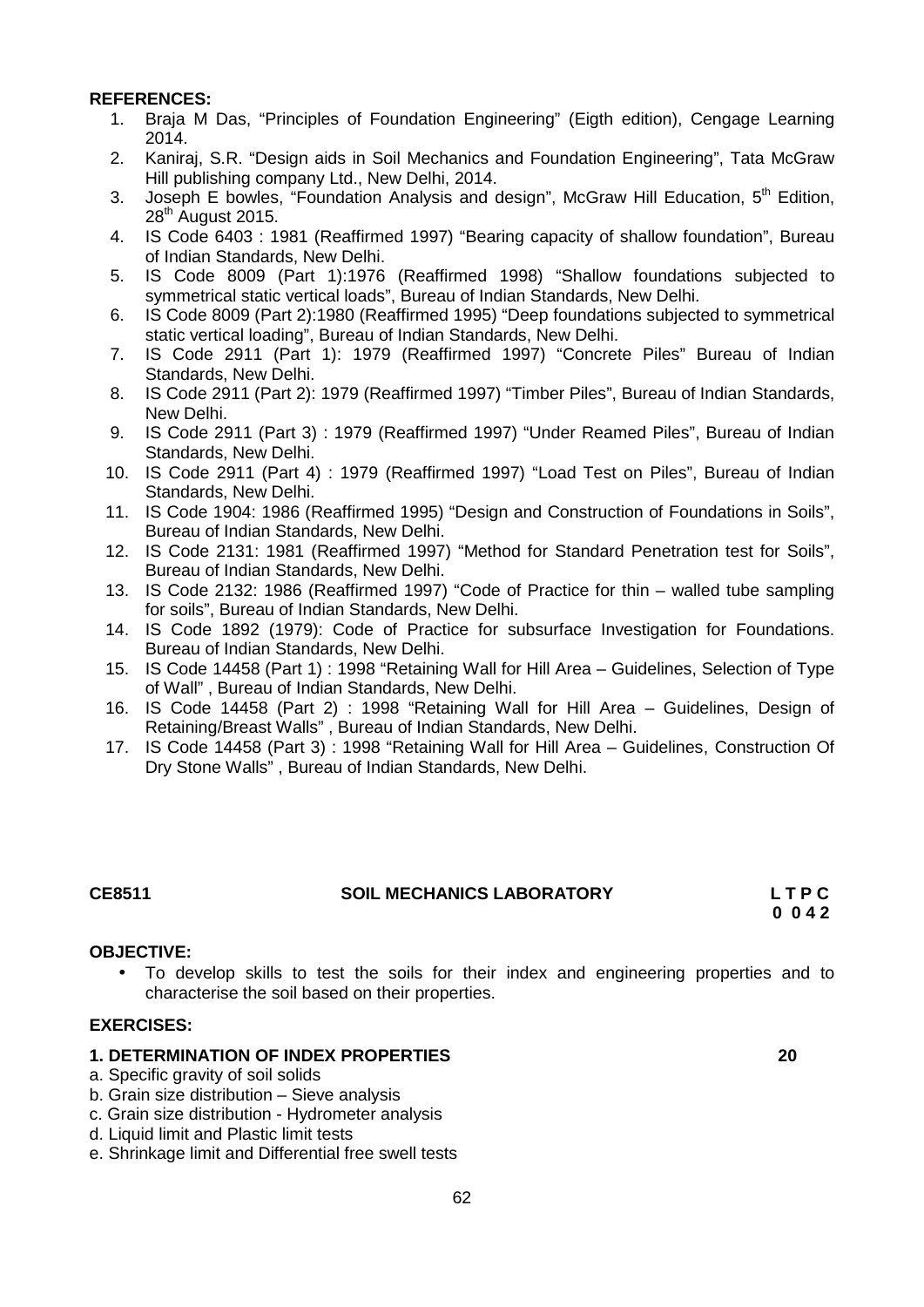### **2. DETERMINATION OF INSITU DENSITY AND COMPACTION CHARACTERISTICS 12**

- a. Field density Test ( Sand replacement method and core cutter method)
- b. Determination of moisture density relationship using standard Proctor compaction test.
- c. Determination of relative density (Demonstration only)

#### **3. DETERMINATION OF ENGINEERING PROPERTIES 28**

- a. Permeability determination (constant head and falling head methods)
- b. One dimensional consolidation test (Determination of Co-efficient of consolidation only)
- c. Direct shear test in cohesionless soil
- d. Unconfined compression test in cohesive soil
- e. Laboratory vane shear test in cohesive soil
- f. Tri-axial compression test in cohesionless soil (Demonstration only)

of soils and to characterize the soil based on their properties.

g. California Bearing Ratio Test

#### **OUTCOME:**

- Students are able to conduct tests to determine both the index and engineering properties
- **REFERENCES:**
	- 1. "Soil Engineering Laboratory Instruction Manual" published by Engineering College Cooperative Society, Anna University, Chennai, 2010.
	- 2. Lambe T.W., "Soil Testing for Engineers", John Wiley and Sons, New York, 1951. Digitized 2008.
	- 3. Saibaba Reddy, E.Ramasastri, K. "Measurement of Engineering Properties of Soils" New age International (P) Limited Publishers, New Delhi, 2002.
	- 4. IS Code of Practice (2720) Relevant Parts, as amended from time to time, Bureau of Indian Standards, New Delhi.

| SI.No. | <b>Description of Equipment</b>                     | Quantity       |
|--------|-----------------------------------------------------|----------------|
|        | <b>Sieves</b>                                       | 2 sets         |
| 2.     | Hydrometer                                          | 2 sets         |
| 3.     | Liquid and Plastic limit apparatus                  | 2 sets         |
| 4.     | Shrinkage limit apparatus                           | 3 sets         |
| 5.     | <b>Proctor Compaction apparatus</b>                 | 2 sets         |
| 6.     | UTM of minimum of 20kN capacity                     |                |
| 7.     | <b>Direct Shear apparatus</b>                       |                |
| 8.     | Thermometer                                         | $\overline{2}$ |
| 9.     | Sand replacement method accessories and core cutter | $\overline{2}$ |
|        | method accessories                                  |                |
| 10.    | Tri-axial Shear apparatus                           | 1              |
| 11.    | Three Gang Consolidation test device                | ۸              |
| 12.    | <b>Relative Density apparatus</b>                   |                |
| 13.    | Van Shear apparatus                                 | 4              |
| 14.    | Weighing machine - 20kg capacity                    | 1 No           |
| 15.    | Weighing machine - 1kg capacity                     | 3 No           |

#### **LIST OF EQUIPMENTS FOR A BATCH OF 30 STUDENTS**

**TOTAL: 60 PERIODS**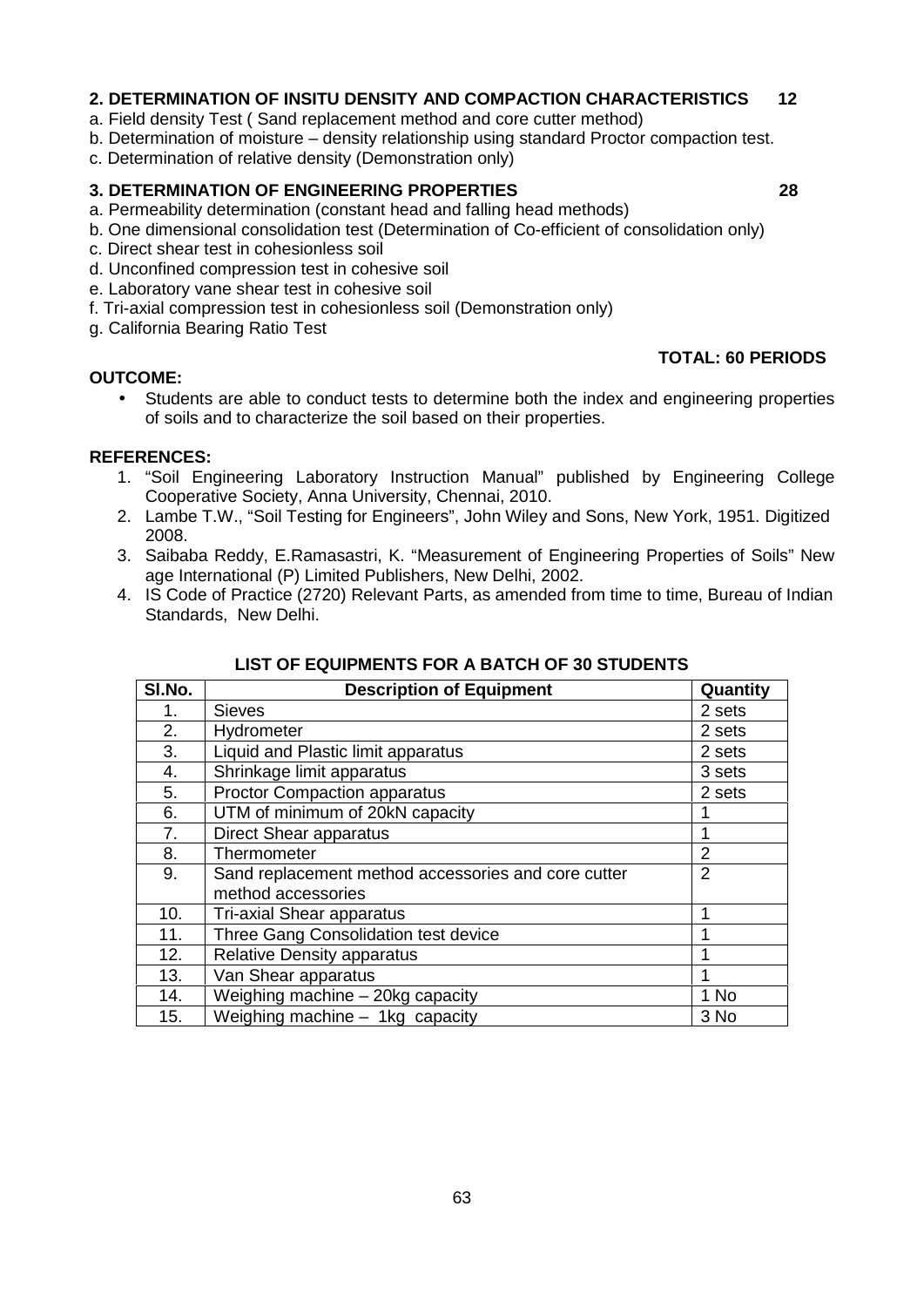#### **CE8512 WATER AND WASTE WATER ANALYSIS LABORATORY L T P C**

**0 0 4 2**

#### **COURSE OBJECTIVES:**

- To analyse the physical, chemical and biological characteristics of water and wastewater
- To quantify the dosage requirement for coagulation process
- To study the growth of micro-organism and its quantification
- To quantify the sludge

#### **Course Content:**

1. Physical, Chemical and biological characteristics of water and wastewater

- 2. Jar test
- 3. Chlorine demand and residual test
- 4. Growth of micro-organism

#### **COURSE OUTCOME:**

On the completion of the course, the students will be able to:

- Quantify the pollutant concentration in water and wastewater
- Suggest the type of treatment required and amount of dosage required for the treatment
- Examine the conditions for the growth of micro-organisms

#### **TOTAL: 60 PERIODS**

#### **List of Experiments:**

- 1. Determination of pH, Turbidity and conductivity
- 2. Determination of Hardness
- 3. Determination of Alkalinity and Acidity
- 4. Determination of Chlorides
- 5. Determination of Phosphates and Sulphates
- 6. Determination of iron and fluoride
- 7. Determination of Optimum Coagulant dosage
- 8. Determination of residual chlorine and available chlorine in bleaching powder
- 9. Determination of Oil, and Grease
- 10. Determination of suspended, settleable, volatile and fixed solids
- 11. Determination Dissolved Oxygen and BOD for the given sample
- 12. Determination of COD for given sample
- 13. Determination of SVI of Biological sludge and microscopic examination
- 14. Determination of MPN index of given water sample

### **CE8513 SURVEY CAMP L T P C (During IV semester Summer Vacation 2 weeks) - - - 2**

The objective of the survey camp is to enable the students to get practical training in the field work. Groups of not more than six members in a group will carry out each exercise in survey camp. The camp must involve work on a large area of not less than 40 acres outside the campus (Survey camp should not be conducted inside the campus). At the end of the camp, each student shall have mapped and contoured the area. The camp record shall include all original field observations, calculations and plots.

Two weeks Survey Camp will be conducted during summer vacation in the following activities:

- 1. Traverse using Total station
- 2. Contouring
	- (i). Radial tachometric contouring Radial Line at Every 45 Degree and Length not less than 60 Meter on each Radial Line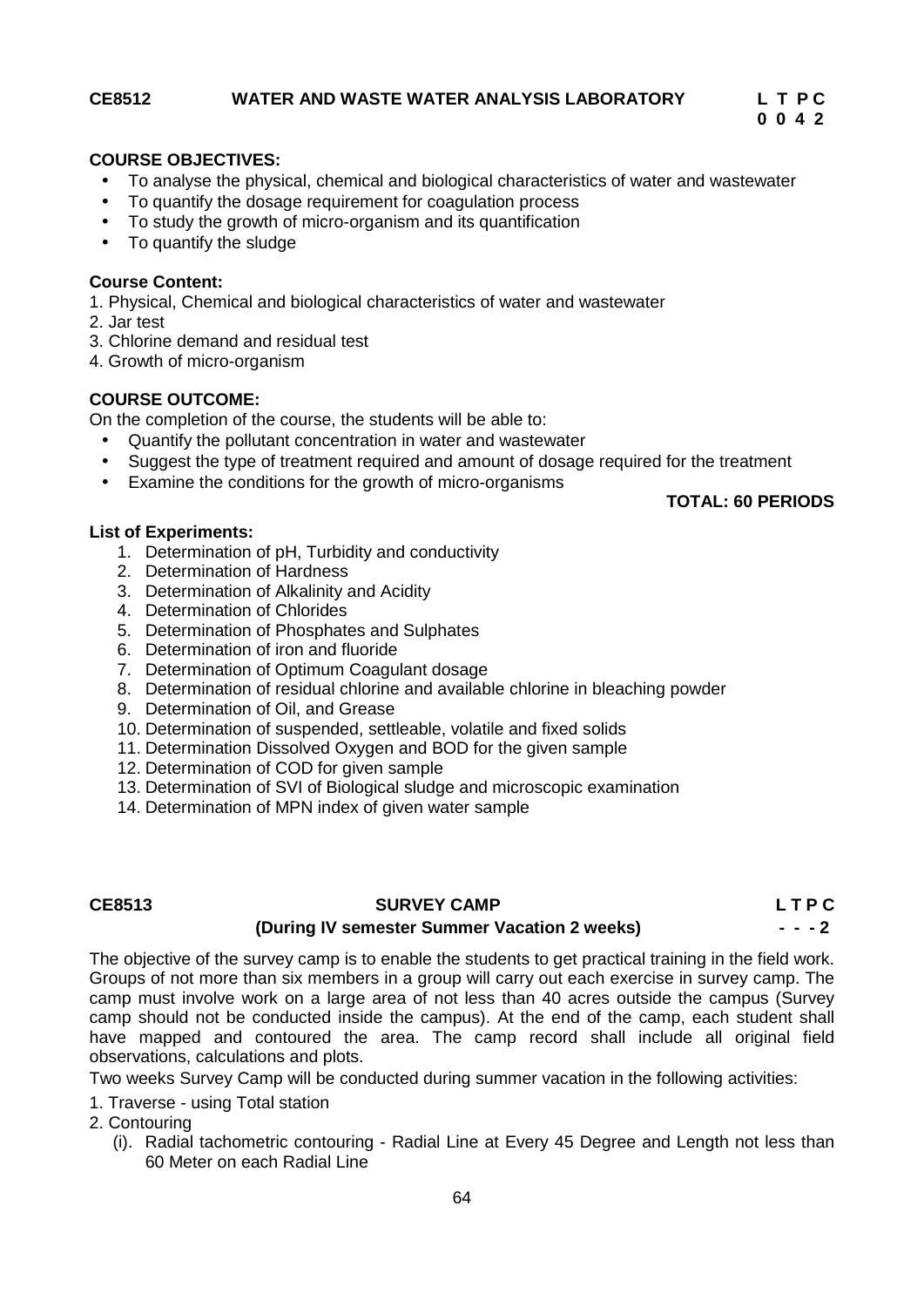- (ii). Block Level/ By squares of size at least 100 Meter x 100 Meter atleat 20 Meter interval
- (III). L.S & C.S Road and canal alignment for a Length of not less than 1 Kilo Meter atleast L.S at Every 30M and C.S at every 90 M
- 3. Offset of Buildings and Plotting the Location
- 4. Sun observation to determine azimuth (guidelines to be given to the students)
- 5. Use of GPS to determine latitude and longitude and locate the survey camp location
- 6. Traversing using GPS
- 7. Curve setting by deflection angle

Apart from above students may be given survey exercises in other area also based on site condition to give good exposure on survey.

### **CE8601 DESIGN OF STEEL STRUCTURAL ELEMENTS L T P C**

#### **OBJECTIVE:**

 To introduce the students to limit state design of structural steel members subjected to compressive, tensile and bending loads, including connections. Design of structural systems such as roof trusses, gantry girders as per provisions of current code (IS 800 - 2007) of practice for working stress and Limit state Method.

#### **UNIT I INTRODUCTION AND ALLOWABLE STRESS DESIGN 9+6**

Structural steel types – Mechanical Properties of structural steel- Indian structural steel products- Steps involved in the Deign Process -Steel Structural systems and their Elements- -Type of Loads on Structures and Load combinations- Code of practices, Loading standards and Specifications - Concept of Allowable Stress Method, and Limit State Design Methods for Steel structures-Relative advantages and Limitations-Strengths and Serviceability Limit states.

Allowable stresses as per IS 800 section 11 -Concepts of Allowable stress design for bending and Shear –Check for Elastic deflection-Calculation of moment carrying capacity –Design of Laterally supported Solid Hot Rolled section beams-Allowable stress deign of Angle Tension and Compression Members and estimation of axial load carrying capacity.

#### **UNIT II CONNECTIONS IN STEEL STRUCTURES 9+6**

Type of Fasteners- Bolts Pins and welds- Types of simple bolted and welded connections Relative advantages and Limitations-Modes of failure-the concept of Shear lag-efficiency of joints- Axially loaded bolted connections for Plates and Angle Members using bearing type bolts –Prying forces and Hanger connection– Design of Slip critical connections with High strength Friction Grip bolts.- Design of joints for combined shear and Tension- Eccentrically Loaded Bolted Bracket Connections- Welds-symbols and specifications- Effective area of welds-Fillet and but Welded connections-Axially Loaded connections for Plate and angle truss members and Eccentrically Loaded bracket connections.

### **UNIT III TENSION MEMBERS 9+6**

Tension Members - Types of Tension members and sections –Behaviour of Tension Members modes of failure-Slenderness ratio- Net area – Net effective sections for Plates ,Angles and Tee in tension –Concepts of Shear Lag- Design of plate and angle tension members-design of built up tension Members-Connections in tension members – Use of lug angles – Design of tension splice.

#### **UNIT IV COMPRESSION MEMBERS 9+6**

Types of compression members and sections–Behaviour and types of failures-Short and slender columns- Current code provisions for compression members- Effective Length, Slenderness ratio –Column formula and column curves- Design of single section and compound Angles-Axially Loaded solid section Columns- Design of Built up Laced and Battened type columns – Design of column bases – Plate and Gusseted bases for Axially loaded colums- Splices for colums.

**3 2 0 4**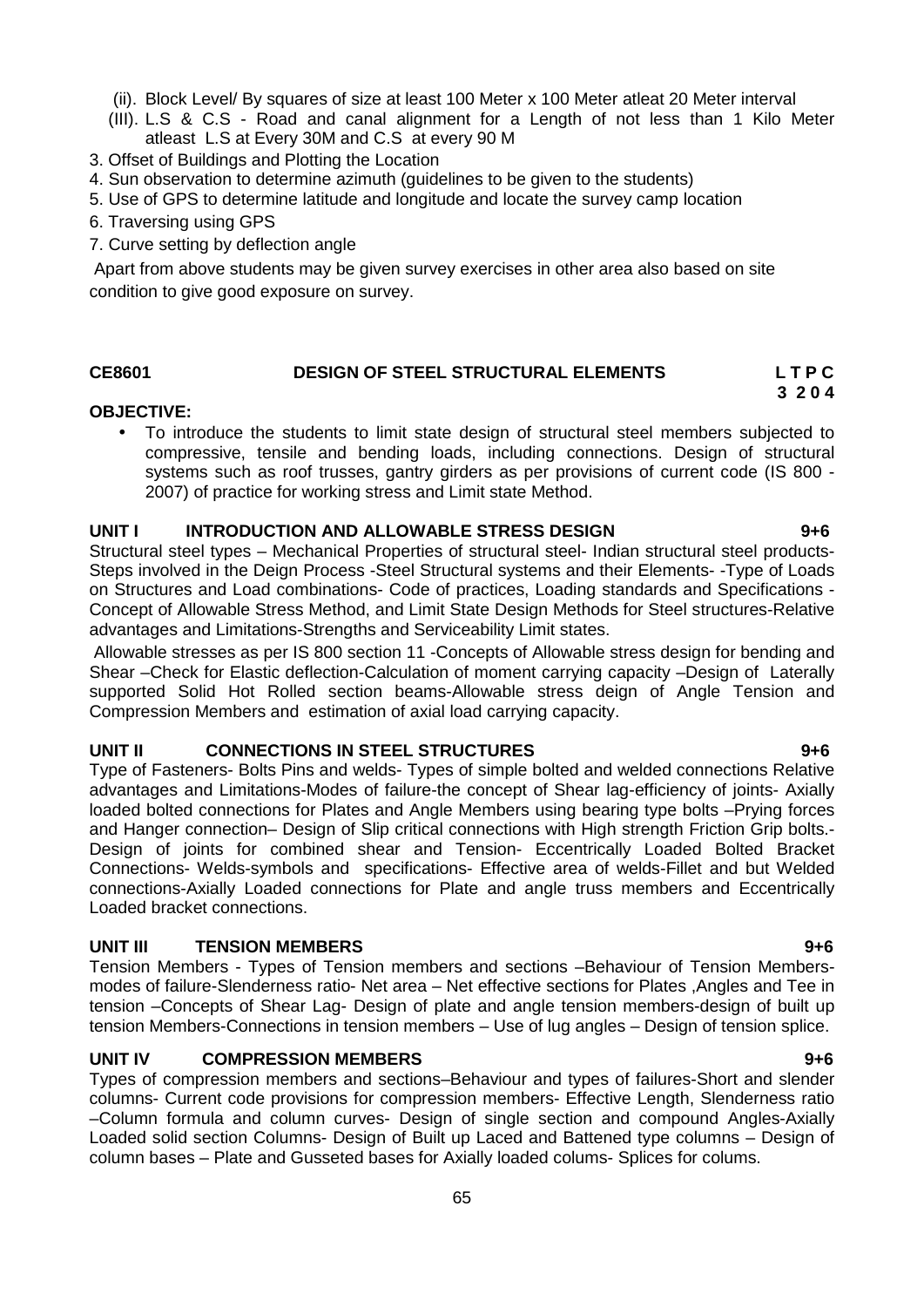#### Understand specific problems related to the design of laterally restrained and unrestrained

Understand the concepts of various design philosophies

• Design tension members and understand the effect of shear lag.

Design common bolted and welded connections for steel structures

steel beams.

Students will be able to

#### **TEXTBOOKS:**

**OUTCOMES:**

1. Subramanian.N, "Design of Steel Structures", Oxford University Press, New Delhi, 2013.

section Beams- Design of Plated beams with cover plates - Design Strength of Laterally unsupported Beams – Design of laterally unsupported rolled section Beams- Purlin in Roof

2. Gambhir. M.L., "Fundamentals of Structural Steel Design", McGraw Hill Education India Pvt. Ltd., 2013

Understand the design concept of axially loaded columns and column base connections.

3. Duggal. S.K, "Limit State Design of Steel Structures", Tata McGraw Hill Publishing Company, 2005

#### **REFERENCES:**

- 1. Narayanan.R.et.al. "Teaching Resource on Structural Steel Design", INSDAG, Ministry of Steel Publications, 2002
- 2. Sai Ram. K.S. "Design of Steel Structures " Dorling Kindersley (India) Pvt. Ltd., New Delhi, 2nd Edition, 2015, www.pearsoned.co.in/kssairam
- 3. Shiyekar. M.R., "Limit State Design in Structural Steel", Prentice Hall of India Pvt. Ltd, Learning Pvt. Ltd., 2<sup>nd</sup> Edition, 2013
- 4. Bhavikatti.S.S, "Design of Steel Structures" By Limit State Method as per IS:800– 2007, IK International Publishing House Pvt. Ltd., 2009
- 5. Shah.V.L. and Veena Gore, "Limit State Design of Steel Structures", IS 800–2007, Structures Publications, 2009.
- 6. IS800 :2007, General Construction in Steel Code of Practice, (Third Revision), Bureau of Indian Standards, New Delhi, 2007
- 7. SP 6(1) Hand book on structural Steel Sections

#### **CE8602 STRUCTURAL ANALYSIS II L T P C**

#### **OBJECTIVES :**

- To learn the method of drawing influence lines and its uses in various applications like beams and plane trusses.
- To analyse the arches, suspension bridges and space trusses.
- Also to learn Plastic analysis of beams and rigid frames.

#### **UNIT V DESIGN OF FLEXURAL MEMBERS 9+6**

Trusses-Design of Channel and I section Purlins.

**TOTAL: 75 PERIODS**

# **3 0 0 3**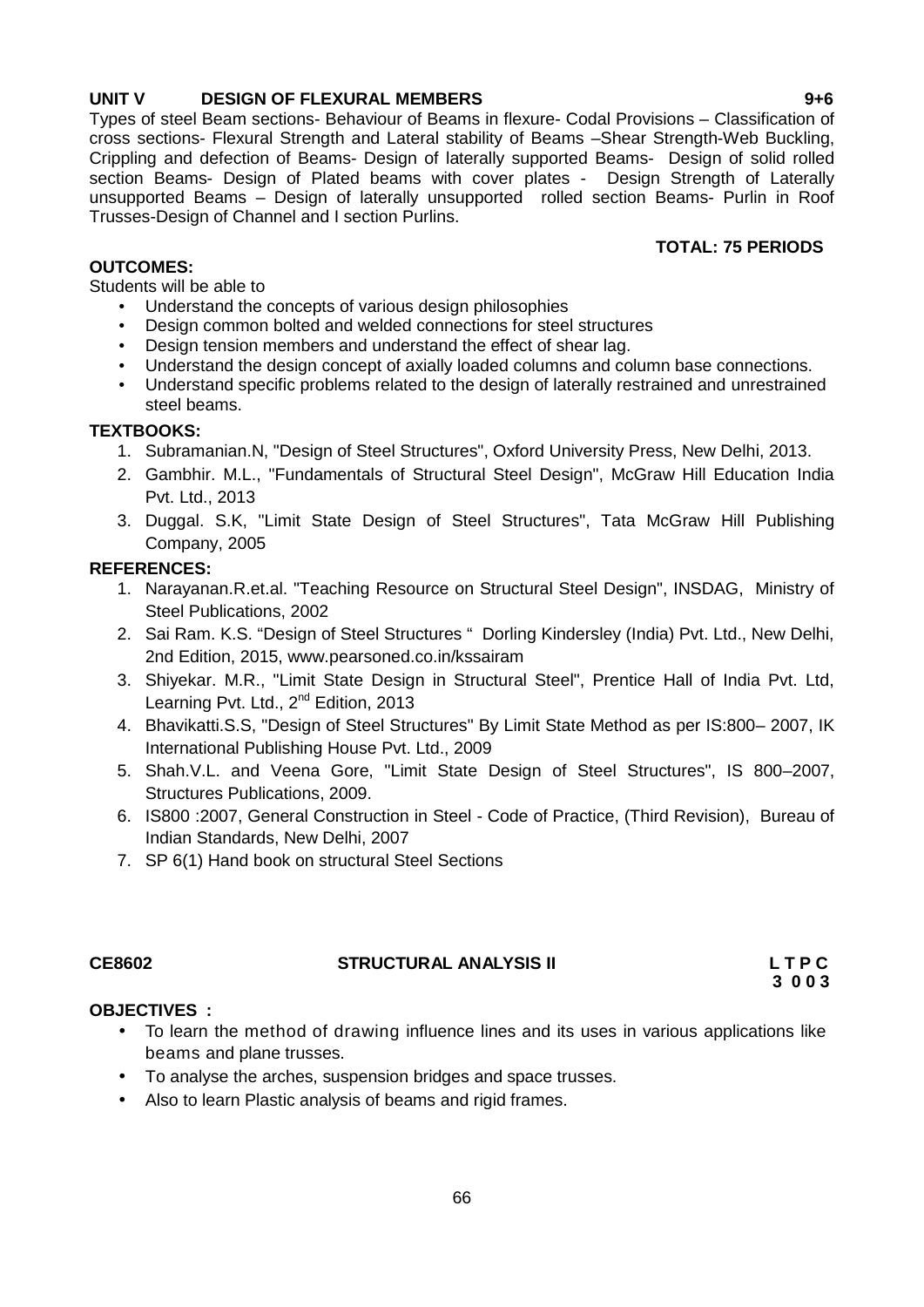### cables with three hinged stiffening girders – Influence lines for three hinged stiffening girders.

**UNITV PLASTIC ANALYSIS 9** Plastic theory - Statically indeterminate structures – Plastic moment of resistance – Plastic modulus – Shape factor – Load factor – Plastic hinge and mechanism – collapse load - Static and kinematic methods – Upper and lower bound theorems - Plastic analysis of indeterminate beams and frames.

#### **OUTCOMES:**

Students will be able to

- Draw influence lines for statically determinate structures and calculate critical stress resultants.
- Understand Muller Breslau principle and draw the influence lines for statically indeterminate beams.
- Analyse of three hinged, two hinged and fixed arches.
- Analyse the suspension bridges with stiffening girders
- Understand the concept of Plastic analysis and the method of analyzing beams and rigid frames.

#### **TEXTBOOKS:**

- 1. Bhavikatti,S.S, Structural Analysis,Vol.1 & 2, Vikas Publishing House Pvt.Ltd., NewDelhi-4, 2014.
- 2. Punmia.B.C, Ashok Kumar Jain and Arun Kumar Jain, Theory of structures, Laxmi, Publications,2004.
- 3. Vazrani.V.N And Ratwani,M.M, Analysis of Structures, Vol.II, Khanna Publishers,2015.

#### . **REFERENCES:**

- 1. Negi.L.S and Jangid R.S., Structural Analysis, Tata McGraw-Hill Publishers, 2004.
- 2. Reddy C.S., Basic Structural Analysis, Tata McGraw Hill Publishing Co.Ltd.2002.
- 3. Gambhir.M.L., Fundamentals of Structural Mechanics and Analysis, PHIL earning Pvt. Ltd.,2011.
- 4. Prakash Rao D.S., Structural Analysis, Universities Press,1996.

### **UNIT III ARCHES 9**

and fixed beams.

Arches - Types of arches – Analysis of three hinged, two hinged and fixed arches - Parabolic and circular arches – Settlement and temperature effects.

**UNIT IV CABLES AND SUSPENSION BRIDGES 9** Equilibrium of cable – length of cable - anchorage of suspension cables – stiffening girders -

reaction components of propped cantilever, continuous beams (Redundancy restricted to one),

Influence lines for reactions in statically determinate beams – Influence lines for shear force and bending moment – Calculation of critical stress resultants due to concentrated and distributed moving loads – absolute maximum bending moment - influence lines for member forces in pin jointed plane frames.

### **UNITI INFLUENCE LINES FOR DETERMINATE BEAMS 9**

#### **TOTAL:45 PERIODS**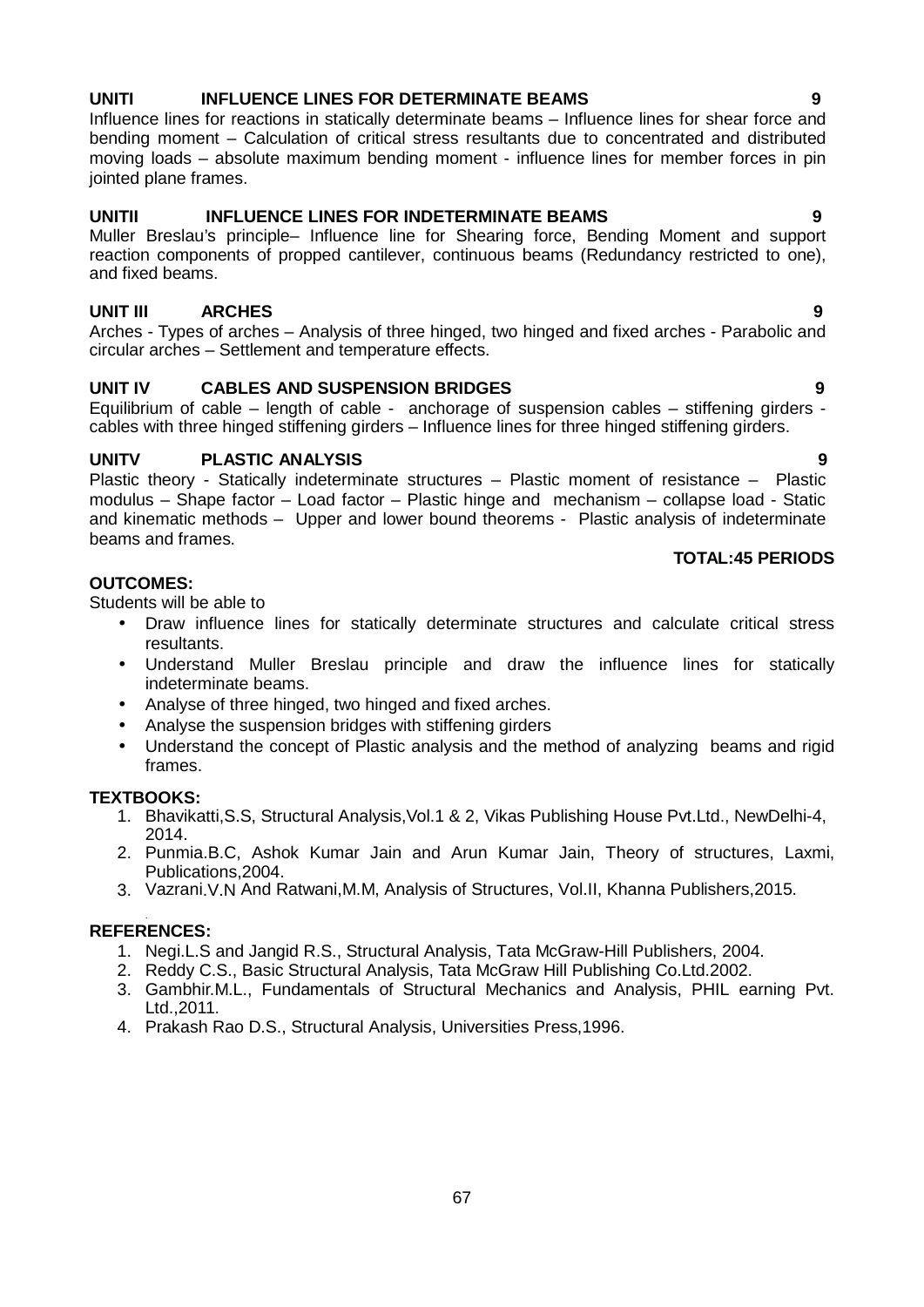#### **OBJECTIVE:**

 The student is exposed to different phases in irrigation practices and Planning and management of irrigation. Further they will be imparted required knowledge on Irrigation storage and distribution canal system and Irrigation management.

#### **UNIT I CROP WATER REQUIREMENT 9**

Need and classification of irrigation- historical development and merits and demerits of irrigationtypes of crops-crop season-duty, delta and base period- consumptive use of crops- estimation of Evapotranspiration using experimental and theoretical methods

#### **UNIT II IRRIGATION METHODS 9**

Tank irrigation – Well irrigation – Irrigation methods: Surface and Sub-Surface and Micro Irrigation – design of drip and sprinkler irrigation – ridge and furrow irrigation-Irrigation scheduling – Water distribution system- Irrigation efficiencies.

#### **UNIT III DIVERSION AND IMPOUNDING STRUCTURES 9**

Types of Impounding structures - Gravity dam – Forces on a dam -Design of Gravity dams; Earth dams, Arch dams- Diversion Head works - Weirs and Barrages-

### **UNIT IV CANAL IRRIGATION 9**

Canal regulations – direct sluice - Canal drop – Cross drainage works-Canal outlets – Design of prismatic canal-canal alignments-Canal lining - Kennedy's and Lacey's Regime theory-Design of unlined canal

#### **UNIT V WATER MANAGEMENT IN IRRIGATION 9**

Modernization techniques- Rehabilitation – Optimization of water use-Minimizing water losses- On form development works-Participatory irrigation management- Water resources associations- Changing paradigms in water management-Performance evaluation-Economic aspects of irrigation

#### **TOTAL :45 PERIODS**

#### **OUTCOMES:**

Students will be able to

- Have knowledge and skills on crop water requirements.
- Understand the methods and management of irrigation.
- Gain knowledge on types of Impounding structures
- Understand methods of irrigation including canal irrigation.
- Get knowledge on water management on optimization of water use.

#### **TEXTBOOKS:**

- 1. Dilip Kumar Majumdar, "Irrigation Water Management", Prentice-Hall of India, New Delhi, 2008.
- 2. Punmia B.C., et. al; Irrigation and water power Engineering, Laxmi Publications, 16<sup>th</sup> Edition, New Delhi, 2009
- 3. Garg S. K., "Irrigation Engineering and Hydraulic structures", Khanna Publishers, 23<sup>rd</sup> Revised Edition, New Delhi, 2009

#### **REFERENCES:**

- 1. Duggal, K.N. and Soni, J.P., "Elements of Water Resources Engineering", New Age International Publishers, 2005
- 2. Linsley R.K. and Franzini J.B, "Water Resources Engineering", McGraw-Hill Inc, 2000
- 3. Chaturvedi M.C., "Water Resources Systems Planning and Management", Tata McGraw- Hill Inc., New Delhi, 1997.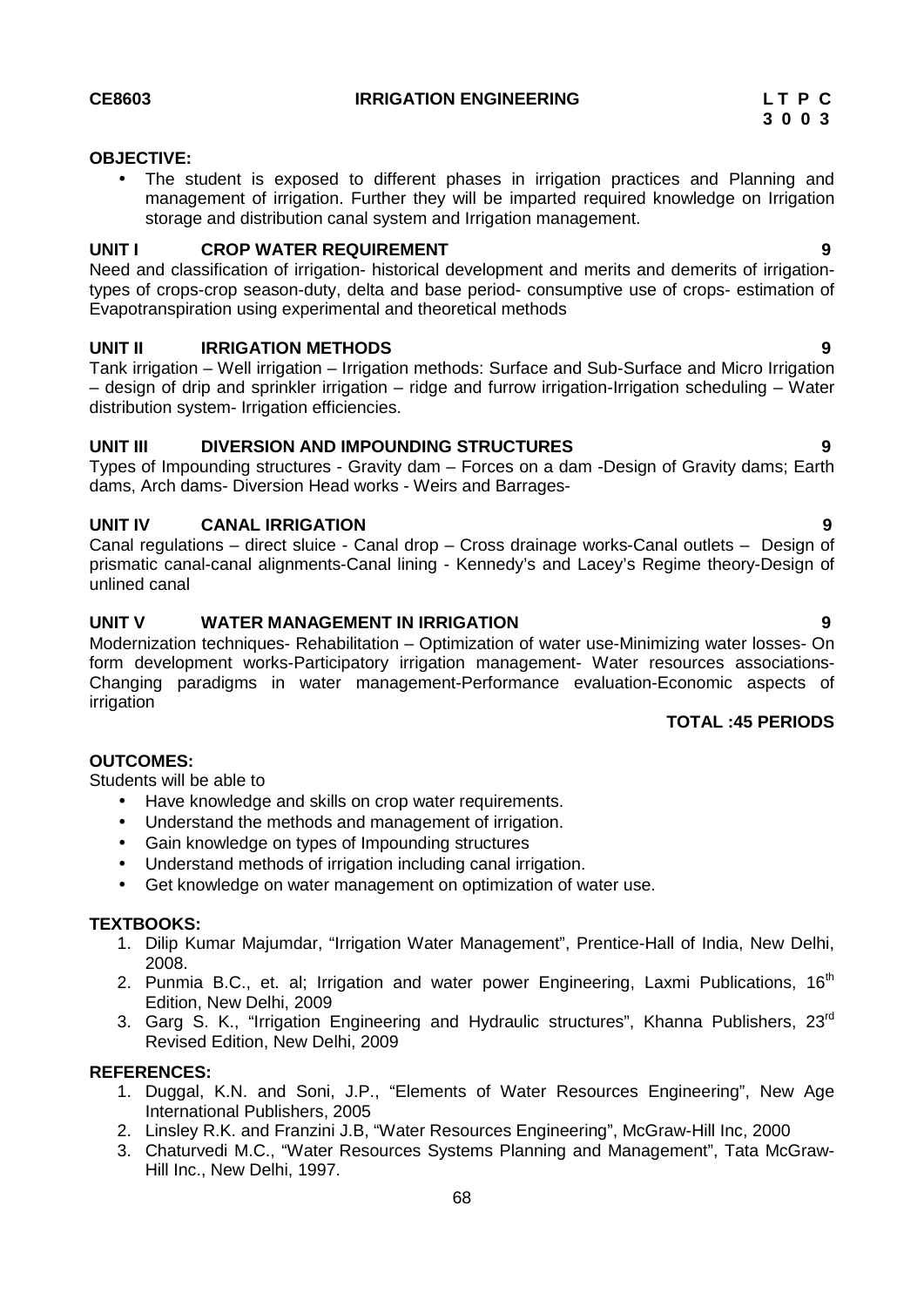- 4. Sharma R.K.. "Irrigation Engineering", S.Chand & Co. 2007.
- 5. Michael A.M., Irrigation Theory and Practice, 2nd Edition, Vikas Publishing House Pvt. Ltd., Noida, Up, 2008
- 6. Asawa, G.L., "Irrigation Engineering", NewAge International Publishers, New Delhi, 2000.
- 7. Basak, N.N, "Irrigation Engineering", Tata McGraw Hill Publishing Co. New Delhi,1999

### **CE8604 HIGHWAY ENGINEERING L T P C**

# **3 0 0 3**

#### **OBJECTIVE:**

 To give an overview about the highway engineering with respect to, planning, design, construction and maintenance of highways as per IRC standards, specifications and methods.

### **UNIT I HIGHWAY PLANNING AND ALIGNMENT 9**

Significance of highway planning – Modal limitations towards sustainability - History of road development in India – factors influencing highway alignment – Soil suitability analysis - Road ecology - Engineering surveys for alignment, objectives, conventional and modern methods - Classification of highways – Locations and functions – Typical cross sections of Urban and Rural roads

### **UNIT II GEOMETRIC DESIGN OF HIGHWAYS 9**

Cross sectional elements - Sight distances – Horizontal curves, Super elevation, transition curves, widening at curves – Vertical curves - Gradients, Special consideration for hill roads - Hairpin bends – Lateral and vertical clearance at underpasses.

### **UNIT III DESIGN OF FLEXIBLE AND RIGID PAVEMENTS 9**

Pavement components and their role - Design principles -Design practice for flexible and rigid Pavements (IRC methods only) – Embankments- Problems in Flexible pavement design.

#### **UNIT IV HIGHWAY CONSTRUCTION MATERIALS AND PRACTICE 9**

Highway construction materials, properties, testing methods – CBR Test for subgrade - tests on aggregate & bitumen – Test on Bituminous mixes-Construction practice including modern materials and methods, Bituminous and Concrete road construction, Polymer modified bitumen, Recycling, Different materials – Glass, Fiber, Plastic, Geo-Textiles, Geo-Membrane (problem not included) – Quality control measures - Highway drainage –– Construction machineries.

#### **UNIT V EVALUATION AND MAINTENANCE OF PAVEMENTS 9**

Pavement distress in flexible and rigid pavements – Types of maintenance – Pavement Management Systems - Pavement evaluation, roughness, present serviceability index, skid resistance, structural evaluation, evaluation by deflection measurements – Strengthening of pavements –Highway Project formulation.

### **OUTCOMES:**

Students will be able to

- Get knowledge on planning and aligning of highway.
- Geometric design of highways
- Design flexible and rigid pavements.
- Gain knowledge on Highway construction materials, properties, testing methods
- Understand the concept of pavement management system, evaluation of distress and maintenance of pavements.

**TOTAL: 45 PERIODS**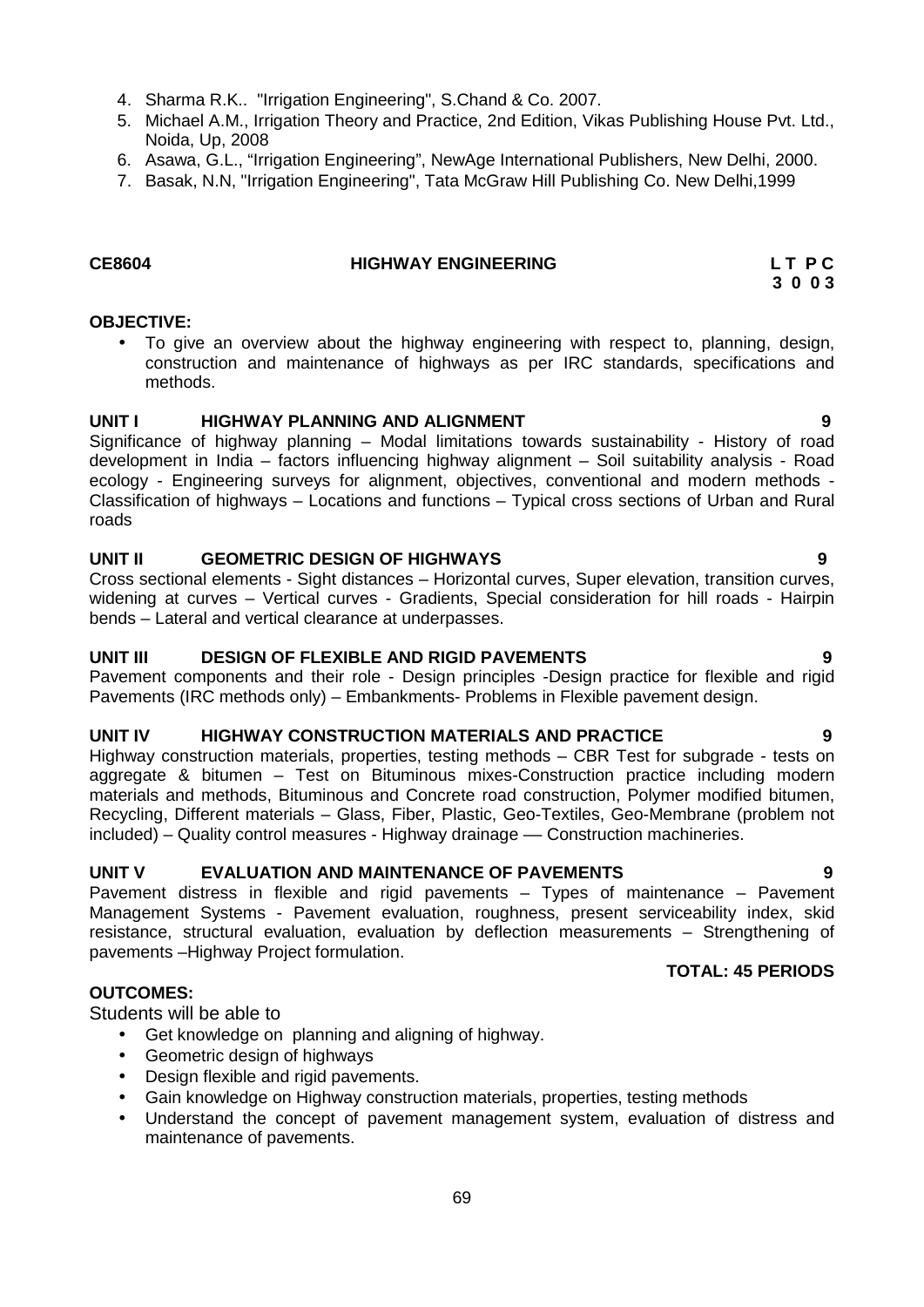#### **TEXTBOOKS:**

- 1. Khanna.S. K., Justo.C.E.G and Veeraragavan A. "Highway Engineering", Nemchand Publishers, 2014.
- 2. Subramanian K.P., "Highways, Railways, Airport and Harbour Engineering", Scitech Publications (India), Chennai, 2010
- 3. Kadiyali.L.R. "Principles and Practice of Highway Engineering", Khanna Technical Publications, 8th edition Delhi, 2013.

### **REFERENCES:**

- 1. Indian Road Congress (IRC), Guidelines for the Design of Flexible Pavements, ( Third Revision), IRC: 37-2012
- 2. Indian Road Congress (IRC), Guidelines for the Design of Plain Jointed Rigid Pavements for Highways, ( Third Revision), IRC: 58-2012
- 3. Yang H. Huang, "Pavement Analysis and Design", Pearson Education Inc, Nineth Impression, South Asia, 2012
- 4. Ian D. Walsh, "ICE manual of highway design and management", ICE Publishers, Ist Edition, USA, 2011
- 5. Fred L. Mannering, Scott S. Washburn and Walter P.Kilareski, "Principles of Highway Engineering and Traffic Analysis", Wiley India Pvt. Ltd., New Delhi, 2011
- 6. Garber and Hoel, "Principles of Traffic and Highway Engineering", CENGAGE Learning, New Delhi, 2010
- 7. O'Flaherty.C.A "Highways, Butterworth Heinemann, Oxford, 2006
- 8. IRC-37–2012,The Indian roads Congress, Guidelines for the Design of Flexible Pavements, New Delhi
- 9. IRC 58-2012. The Indian Road Congress, Guideline for the Design of Rigid Pavements for Highways, New Delhi

#### **EN8592 WASTEWATER ENGINEERING L T P C**

# **3 0 0 3**

#### **OBJECTIVE:**

 The objectives of this course is to help students develop the ability to apply basic understanding of physical, chemical, and biological phenomena for successful design, operation and maintenance of sewage treatment plants.

### **UNIT I PLANNING AND DESIGN OF SEWERAGE SYSTEM 9**

Characteristics and composition of sewage - population equivalent -Sanitary sewage flow estimation – Sewer materials – Hydraulics of flow in sanitary sewers – Sewer design – Storm drainage-Storm runoff estimation – sewer appurtenances – corrosion in sewers – prevention and control – sewage pumping-drainage in buildings-plumbing systems for drainage - Rain Water ting.

### **UNIT II PRIMARY TREATMENT OF SEWAGE 9**

Objectives – Unit Operations and Processes – Selection of treatment processes –- Onsite sanitation - Septic tank- Grey water harvesting – Primary treatment – Principles, functions and design of sewage treatment units - screens - grit chamber-primary sedimentation tanks – Construction, Operation and Maintenance aspects.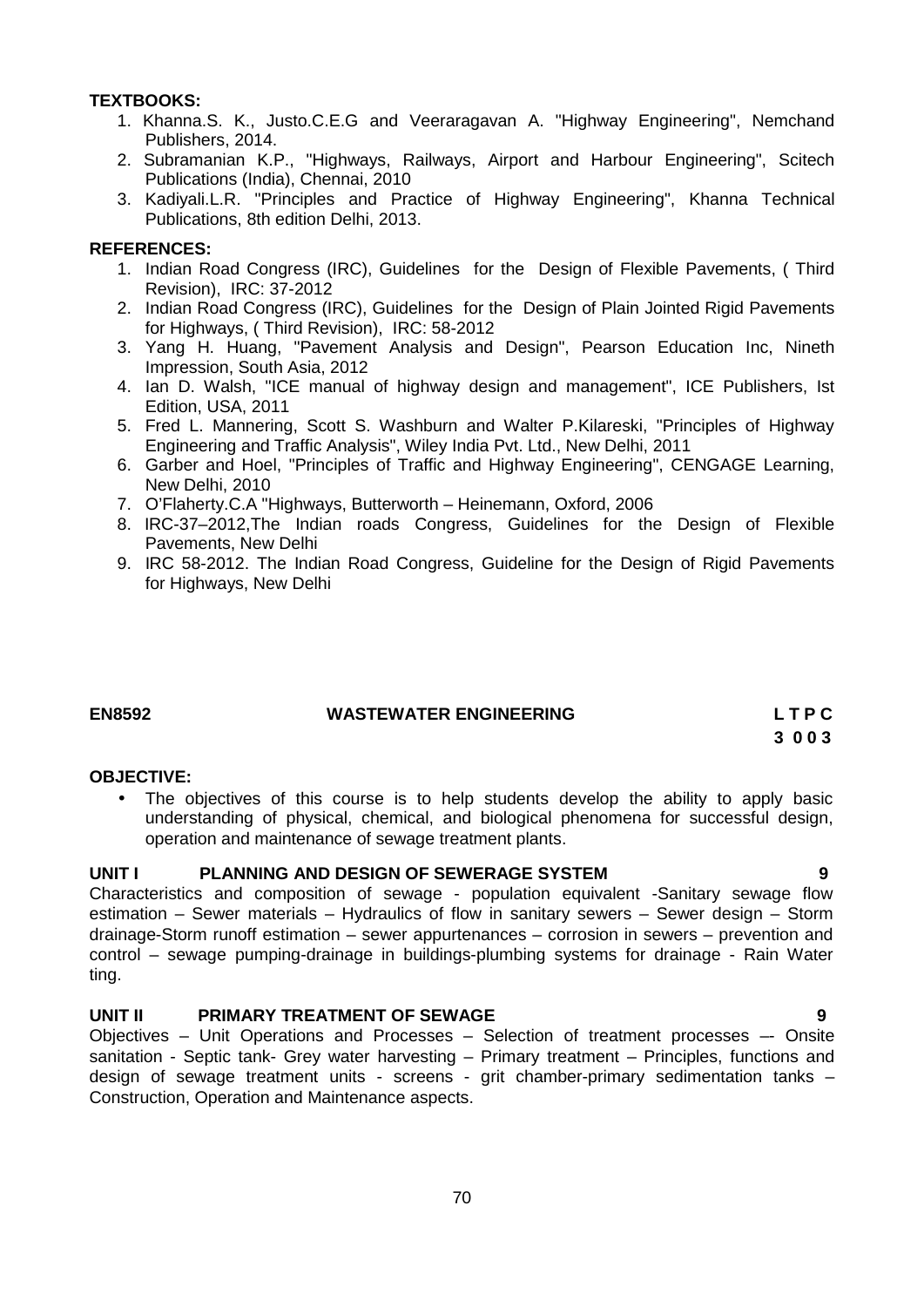Objectives - Sludge characterization – Thickening - Design of gravity thickener- Sludge digestion – Standard rate and High rate digester design- Biogas recovery – Sludge Conditioning and Dewatering – Sludge drying beds- ultimate residue disposal – recent advances.

#### **OUTCOMES:**

The students completing the course will have

- An ability to estimate sewage generation and design sewer system including sewage pumping stations
- The required understanding on the characteristics and composition of sewage, self purification of streams
- An ability to perform basic design of the unit operations and processes that are used in sewage treatment
- Understand the standard methods for disposal of sewage.
- Gain knowledge on sludge treatment and disposal.

#### **TEXTBOOKS:**

- 1. Garg, S.K., Environmental Engineering Vol. II, Khanna Publishers,New Delhi, 2015.
- 2. Duggal K.N., "Elements of Environmental Engineering" S.Chand and Co. Ltd., New Delhi, 2014.
- 3, Punmia, B.C., Jain, A.K., and Jain.A.K.., Environmental Engineering, Vol.II, Laxmi Publications, 2010.

#### **REFERENCES:**

- 1. Manual on Sewerage and Sewage Treatment Systems Part A,B and C, CPHEEO, Ministry of Urban Development, Government of India, New Delhi, 2013.
- 2. Metcalf and Eddy- Wastewater Engineering–Treatment and Reuse, Tata Mc.Graw-Hill Company, New Delhi, 2010.
- 3. Syed R. Qasim "Wastewater Treatment Plants", CRC Press, Washington D.C.,2010
- 4. Gray N.F, "Water Technology", Elsevier India Pvt. Ltd., New Delhi, 2006.

#### **CE8611 HIGHWAY ENGINEERING LABORATORY L T P C**

#### **OBJECTIVE :**

To learn the principles and procedures of testing of highway materials

#### **EXCERCISES :**

### **I TEST ON AGGREGATES**

- a) Specific Gravity
- b) Los Angeles Abrasion Test
- c) Water Absorption of Aggregates

#### **UNIT III SECONDARY TREATMENT OF SEWAGE 9**

Objectives – Selection of Treatment Methods – Principles, Functions, - Activated Sludge Process and Extended aeration systems -Trickling filters– Sequencing Batch Reactor(SBR) – Membrane Bioreactor - UASB – Waste Stabilization Ponds – - Other treatment methods -Reclamation and Reuse of sewage - Recent Advances in Sewage Treatment – Construction, Operation and Maintenance aspects.

#### **UNIT IV DISPOSAL OF SEWAGE 9**

Standards for– Disposal - Methods – dilution – Mass balance principle - Self purification of river- Oxygen sag curve – deoxygenation and reaeration - Streeter–Phelps model - Land disposal – Sewage farming – sodium hazards - Soil dispersion system.

#### **UNIT V SLUDGE TREATMENT AND DISPOSAL 9**

#### **TOTAL: 45 PERIODS**

# **0 0 4 2**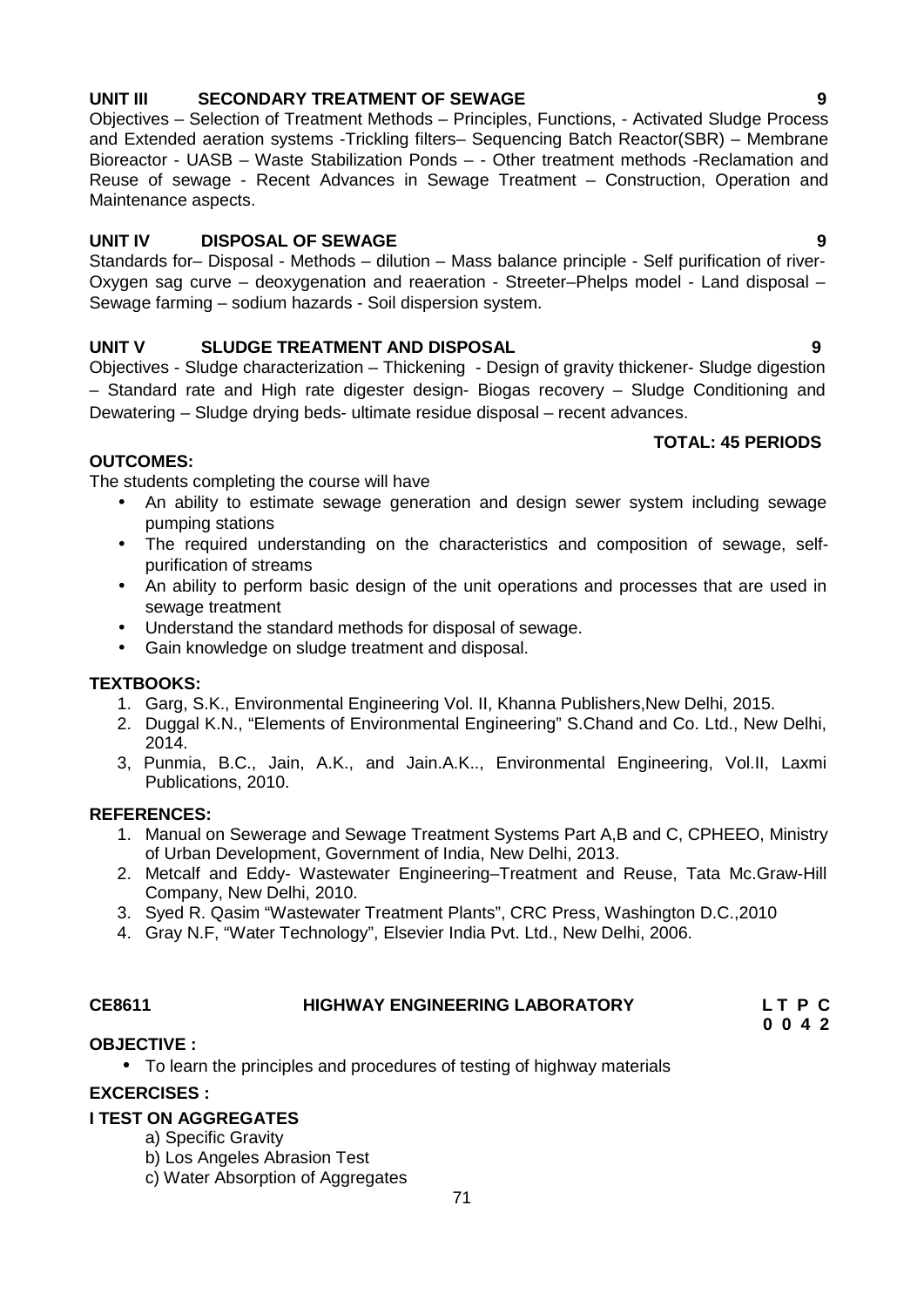#### **II TEST ON BITUMEN**

- a) Specific Gravity of Bitumen
- b) Penetration Test
- c) Viscosity Test
- d) Softening Point Test
- e) Ductility Test

### **III TESTS ON BITUMINOUS MIXES**

- a) Stripping Test
- b) Determination of Binder Content
- c) Marshall Stability and Flow Values

#### **IV DEMONSTRATION OF ANY ONE FIELD TESTING EQUIPMENT LIKE SKID RESISTANCE TESTER/ BENKELMAN BEAM ETC**

### **TOTAL: 60 PERIODS**

 Student knows the techniques to characterize various pavement materials through relevant tests.

#### **REFERENCES:**

**OUTCOME:**

- 1. Highway Materials and Pavement Testing, Nem Chand and Bros., Roorkee, Revised Fifth Edition, 2009
- 2. Methods for testing tar and bituminous materials, IS 1201–1978 to IS 1220– 1978, Bureau of Indian Standards
- 3. Methods of test for aggregates, IS 2386 1978, Bureau of Indian Standards
- 4. Mix Design Methods Asphalt Institute Manual Series No. 2, Sixth Edition,1997, Lexington, KY, USA.

| SI.No | <b>Description of Equipment</b>        | Quantity |
|-------|----------------------------------------|----------|
|       | Concrete cube moulds                   | 6        |
| 2.    | Concrete cylinder moulds               | 3        |
| 3.    | <b>Concrete Prism moulds</b>           | 3        |
| 4.    | <b>Sieves</b>                          | 1set     |
| 5.    | <b>Concrete Mixer</b>                  |          |
| 6.    | Slump cone                             | 3        |
| 7.    | Flow table                             |          |
| 8.    | Vibrator                               |          |
| 9.    | Trovels and planers                    | 1 set    |
| 10.   | $UTM - 400$ kN capacity                |          |
| 11.   | Vee Bee Consistometer                  |          |
| 12.   | Aggregate impact testing machine       |          |
| 13.   | <b>CBR</b> Apparatus                   |          |
| 14.   | <b>Blains Apparatus</b>                |          |
| 15.   | Los - Angeles abrasion testing machine |          |
| 16.   | <b>Marshall Stability Apparatus</b>    |          |

#### **LIST OF EQUIPMENTS FOR A BATCH OF 30 STUDENTS**

### **CE8612 IRRIGATION AND ENVIRONMENTAL ENGINEERING DRAWING L T P C**

### **0 0 4 2**

#### **OBJECTIVE:**

 At the end of the semester, the student shall conceive, design and draw the irrigation and environmental engineering structures in detail showing the plan, elevation and Sections.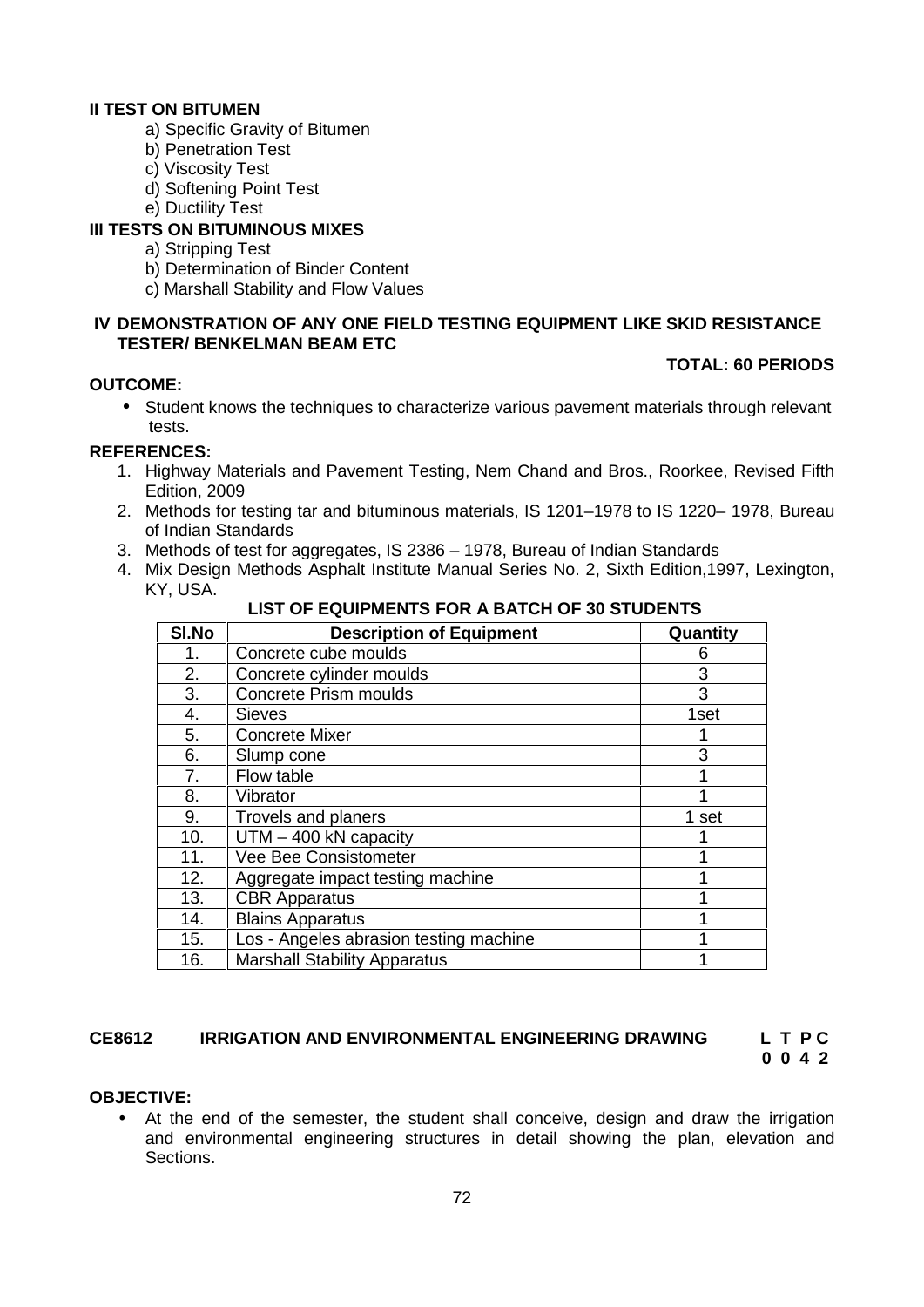#### **PART A: IRRIGATION ENGINEERING 1. TANK COMPONENTS 9**

Fundamentals of design - Tank surplus weir – Tank sluice with tower head - Drawings showing foundation details, plan and elevation

# **2. IMPOUNDING STRUCTURES 6**

Design principles - Earth dam – Profile of Gravity Dam

# **3. CROSS DRAINAGE WORKS 6**

General design principles - Aqueducts – Syphon aqueduct (Type III) – Canal drop (Notch Type) – Drawing showing plan, elevation and foundation details.

# **4. CANAL REGULATION STRUCTURES 9**

General Principles - Direct Sluice - Canal regulator - Drawing showing detailed plan, elevation and foundation details.

# **PART B: ENVIRONMENTAL ENGINEERING**

# **1. WATER SUPPLY AND TREATMENT 15**

Design and Drawing of flash mixer, flocculator, clarifier – Rapid sand filter – Service reservoirs – Pumping station – House service connection for water supply and drainage.

# **4. SEWAGE TREATMENT & DISPOSAL 15**

Design and Drawing of screen chamber - Grit channel - Primary clarifier - Activated sludge process – Aeration tank – Trickling filter – Sludge digester – Sludge drying beds – Septic tanks and disposal arrangements.

# **TOTAL: 60 PERIODS**

# **OUTCOME:**

 The students after completing this course will be able to design and draw various units of Municipal water treatment plants and sewage treatment plants.

### **TEXTBOOKS:**

- 1. Satya Narayana Murthy Challa, "Water Resources Engineering: Principles and Practice", New Age International Publishers, New Delhi, 2002.
- 2. Garg, S.K., "Irrigation Engineering and Design of Structures", New Age International Publishers, New Delhi, 1997.
- 3. Manual on Water Supply and Treatment, CPHEEO, Government of India, New Delhi, 1999.
- 4. Manual on "Sewerage and Sewage Treatment Systems- Part A, B and C" CPHEEO, Ministry of Urban Development, Government of India, New Delhi, 2013.

- 1. Mohanakrishnan. A, "A few Novel and Interesting Innovative Irrigation Structures: Conceived, Designed and Executed in the Plan Projects in Tamil Nadu", Publ. No. 44 and Water Resources Development & Management Publ.No.43, IMTI Thuvakudy, Trichy, 2011.
- 2. Raghunath, H.M. "Irrigation Engineering", Wiley India Pvt. Ltd., New Delhi, 2011.
- 3. Sharma R.K.,"Irrigation Engineering and Hydraulic Structures", Oxford and IBH Publishing Co., New Delhi, 2002.
- 4. Peary, H.S., ROWE, D.R., Tchobanoglous, G., "Environmental Engineering", McGraw- HillBook Co., New Delhi, 1995.
- 5. Metcalf and Eddy, "Wastewater Engineering, Treatment and Reuse", Tata McGraw- Hill,New Delhi, 2010.
- 6. Qasim,S.R., Motley, E.M and Zhu.G. "Water works Engineering Planning, Design and Operation", Prentice Hall, New Delhi, 2009.
- 7. Qasim, S. R. "Wastewater Treatment Plants, Planning, Design & Operation", CRC Press,New York, 2010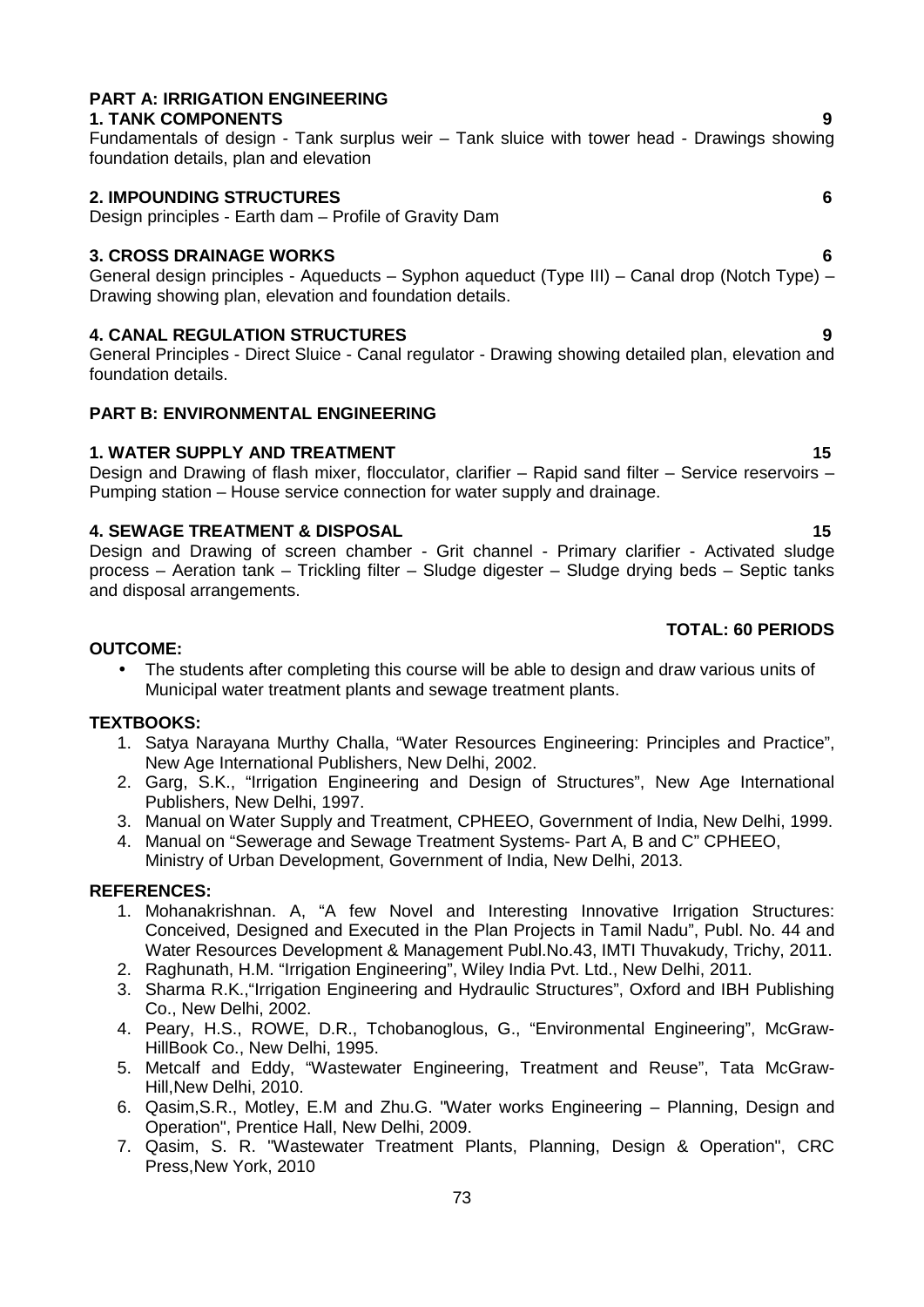#### **OBJECTIVES: The couse aims to:**

- Enhance the Employability and Career Skills of students
- Orient the students towards grooming as a professional
- Make them Employable Graduates
- Develop their confidence and help them attend interviews successfully.

#### **UNIT I**

Introduction to Soft Skills-- Hard skills & soft skills - employability and career Skills—Grooming as a professional with values—Time Management—General awareness of Current Affairs

### **UNIT II**

Self-Introduction-organizing the material - Introducing oneself to the audience – introducing the topic – answering questions – individual presentation practice— presenting the visuals effectively – 5 minute presentations

# **UNIT III**

Introduction to Group Discussion— Participating in group discussions – understanding group dynamics - brainstorming the topic -– questioning and clarifying –GD strategies- activities to improve GD skills

### **UNIT IV**

Interview etiquette – dress code – body language – attending job interviews– telephone/skype interview -one to one interview &panel interview – FAQs related to job interviews

### **UNIT V**

Recognizing differences between groups and teams- managing time-managing stress- networking professionally- respecting social protocols-understanding career management-developing a long-term career plan-making career changes

#### **TOTAL :30 PERIODS**

#### **OUTCOMES: At the end of the course Learners will be able to:**

- **•** Make effective presentations
- **•** Participate confidently in Group Discussions.
- **•** Attend job interviews and be successful in them.
- **•** Develop adequate Soft Skills required for the workplace

#### **Recommended Software**

- 1. Open Source Software
- 2. Win English

- 1. Butterfield, Jeff Soft Skills for Everyone. Cengage Learning: New Delhi, 2015
- 2. Interact English Lab Manual for Undergraduate Students,. OrientBalckSwan: Hyderabad, 2016.
- 3. E. Suresh Kumar et al. Communication for Professional Success. Orient Blackswan: Hyderabad, 2015
- 4. Raman, Meenakshi and Sangeeta Sharma. Professional Communication. Oxford University Press: Oxford, 2014
- 5. S. Hariharanetal. Soft Skills. MJP Publishers: Chennai, 2010.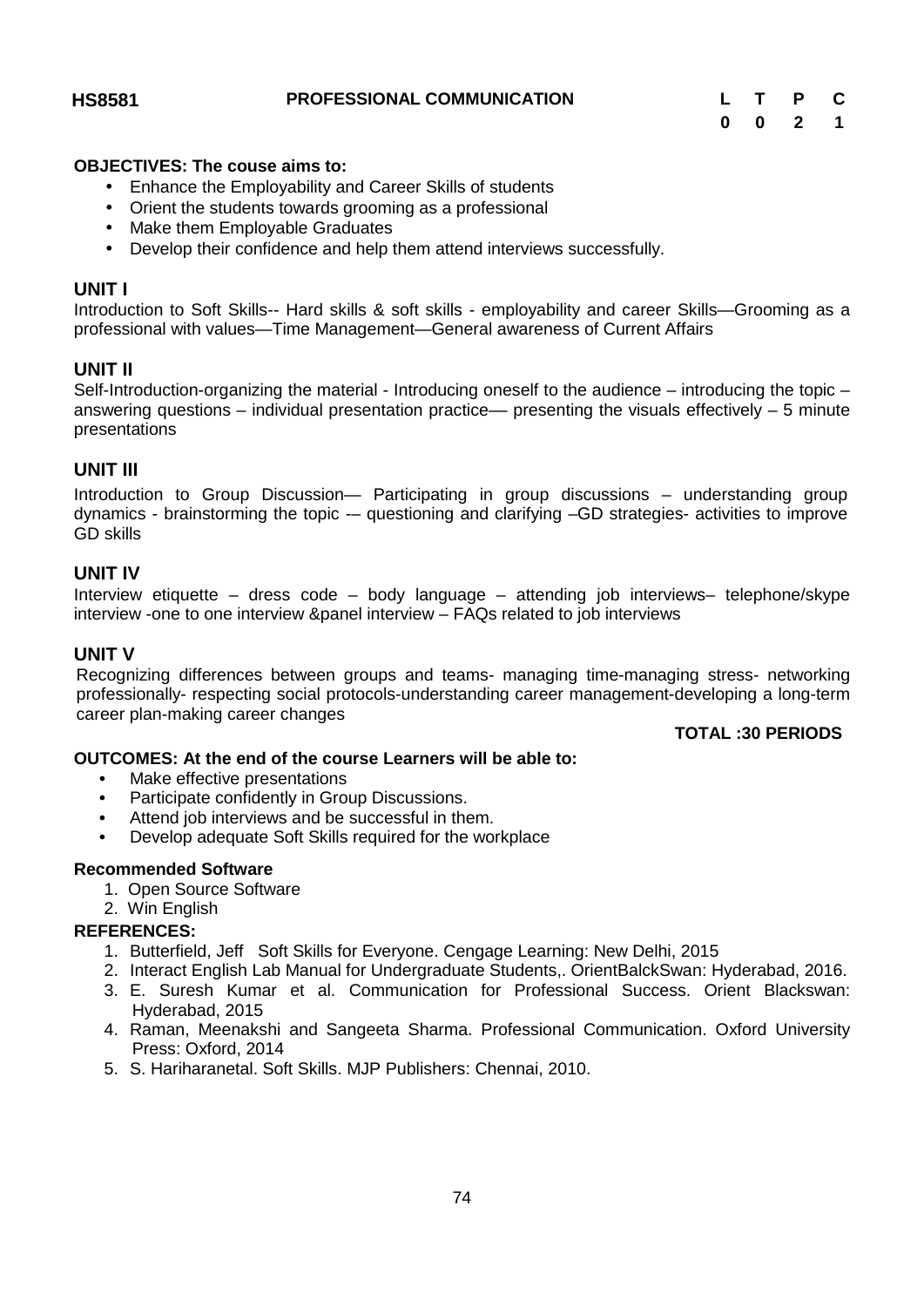#### **CE8701 ESTIMATION, COSTING AND VALUATION ENGINEERING L T P C**

#### **OBJECTIVE:**

 The students will acquire knowledge in estimation, tender practices, contract procedures, and valuation and will be able to prepare estimates, call for tenders and execute works.

#### **UNIT I QUANTITY ESTIMATION 9**

Philosophy – Purpose – Methods of estimation – Types of estimates – Approximate estimates – Detailed estimate – Estimation of quantities for buildings, bituminous and cement concrete roads, septic tank, soak pit, retaining walls – culverts (additional practice in class room using computer softwares)

#### **UNIT II RATE ANALYSIS AND COSTING 9**

Standard Data – Observed Data – Schedule of rates – Market rates – Standard Data for Man Hours and Machineries for common civil works – Rate Analysis for all Building works, canals, and Roads– Cost Estimates (additional practice in class room using Computer softwares) - (Analysis of rates for the item of work asked, the data regarding labour, rates of material and rates of labour to be given in the Examination Question Paper)

#### **UNIT III SPECIFICATIONS, REPORTS AND TENDERS 9**

Specifications – Detailed and general specifications – Constructions – Sources – Types of specifications – Principles for report preparation – report on estimate of residential building – Culvert – Roads – TTT Act 2000 – Tender notices – types – tender procedures – Drafting model tenders , E-tendering-Digital signature certificates- Encrypting -Decrypting – Reverse auctions.

# **UNIT IV CONTRACTS 9**

Contract – Types of contracts – Formation of contract – Contract conditions – Contract for labour, material, design, construction – Drafting of contract documents based on IBRD / MORTH Standard bidding documents – Construction contracts – Contract problems – Arbitration and legal requirements.

# **UNIT V VALUATION 9**

Definitions – Various types of valuations – Valuation methods - Necessity – Capitalised value – Depreciation – Escalation – Valuation of land – Buildings – Calculation of Standard rent – Mortgage – Lease

# **TOTAL: 45 PERIODS**

#### **OUTCOMES:**

The student will be able to

- Estimate the quantities for buildings,
- Rate Analysis for all Building works, canals, and Roads and Cost Estimate.
- Understand types of specifications, principles for report preparation, tender notices types.
- Gain knowledge on types of contracts
- Evaluate valuation for building and land.

#### **TEXTBOOKS:**

- 1. B.N Dutta 'Estimating and Costing in Civil Engineering', UBS Publishers & Distributors (P) Ltd, 2010.
- 2. B.S.Patil, 'Civil Engineering Contracts and Estimates', University Press, 2006
- 3. D.N. Banerjee, 'Principles and Practices of Valuation', V Edition, Eastern Law House, 1998

- 1. Hand Book of Consolidated Data 8/2000, Vol.1, TNPWD
- 2. Tamil Nadu Transparencies in Tenders Act, 1998
- 3. Arbitration and Conciliation Act, 1996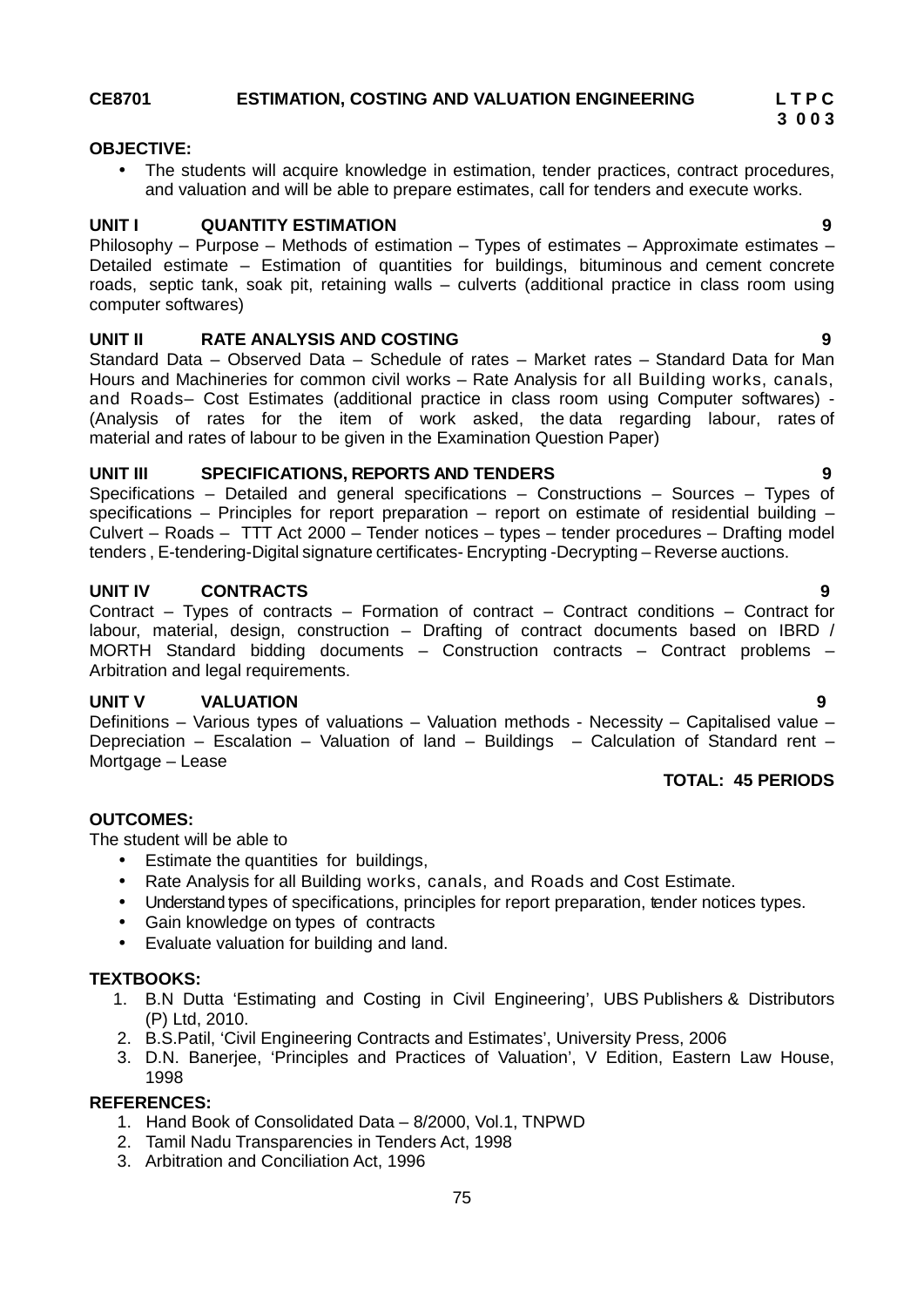- 4. Standard Bid Evaluation Form, Procurement of Good or Works, The World Bank, April 1996
- 5. Standard Data Book for Analysis and Rates, IRC, New Delhi, 2003

#### **CE8702 RAILWAYS, AIRPORTS, DOCKS AND HARBOUR ENGINEERING L T P C 3 0 0 3**

#### **OBJECTIVE:**

• To introduce the students about Railways planning, design, construction and maintenance and planning design principles of airport and harbour

### **UNIT I RAILWAY PLANNING AND CONSTRUCTION 10**

Elements of permanent way – Rails, Sleepers, Ballast, rail fixtures and fastenings, Selection of gauges - Track Stress, coning of wheels, creep in rails, defects in rails – Route alignment surveys, conventional and modern methods--Geometric design of railway, gradient, super elevation, widening of gauge on curves- Level Crossings. .

#### **UNIT II RAILWAY CONSTRUCTION AND MAINTENANCE 8**

Earthwork – Stabilization of track on poor soil - Track drainage – Calculation of Materials required for track laying - Construction and maintenance of tracks – Railway Station and yards and passenger amenities-Signalling

#### **UNIT III AIRPORT PLANNING 7**

Air transport characteristics - airport classification – ICAO - airport planning: Site selection typical Airport Layouts, Case Studies, parking and Circulation Area

#### **UNIT IV AIRPORT DESIGN 10**

Runway Design: Orientation, Wind Rose Diagram, Problems on basic and Actual Length, Geometric Design – Elements of Taxiway Design – Airport Zones – Passenger Facilities and Services – Runway and Taxiway Markings.

#### **UNIT V HARBOUR ENGINEERING 10**

Definition of Basic Terms: Harbour, Port, Satellite Port, Docks, Waves and Tides – Planning and Design of Harbours: Harbour Layout and Terminal Facilities – Coastal Structures: Piers, Break waters, Wharves, Jetties, Quays, Spring Fenders, Dolphins and Floating Landing Stage – Inland Water Transport – Wave action on Coastal Structures and Coastal Protection Works – Coastal Regulation Zone, 2011

#### **TOTAL: 45 PERIODS**

### **OUTCOMES:**

Students who successfully complete this course will be able to:

- Understand the methods of route alignment and design elements in Railway Planning and Constructions.
- Understand the Construction techniques and Maintenance of Track laying and Railway stations.
- Gain an insight on the planning and site selection of Airport Planning and design.
- Analyze and design the elements for orientation of runways and passenger facility systems.
- Understand the various features in Harbours and Ports, their construction, coastal protection works and coastal Regulations to be adopted.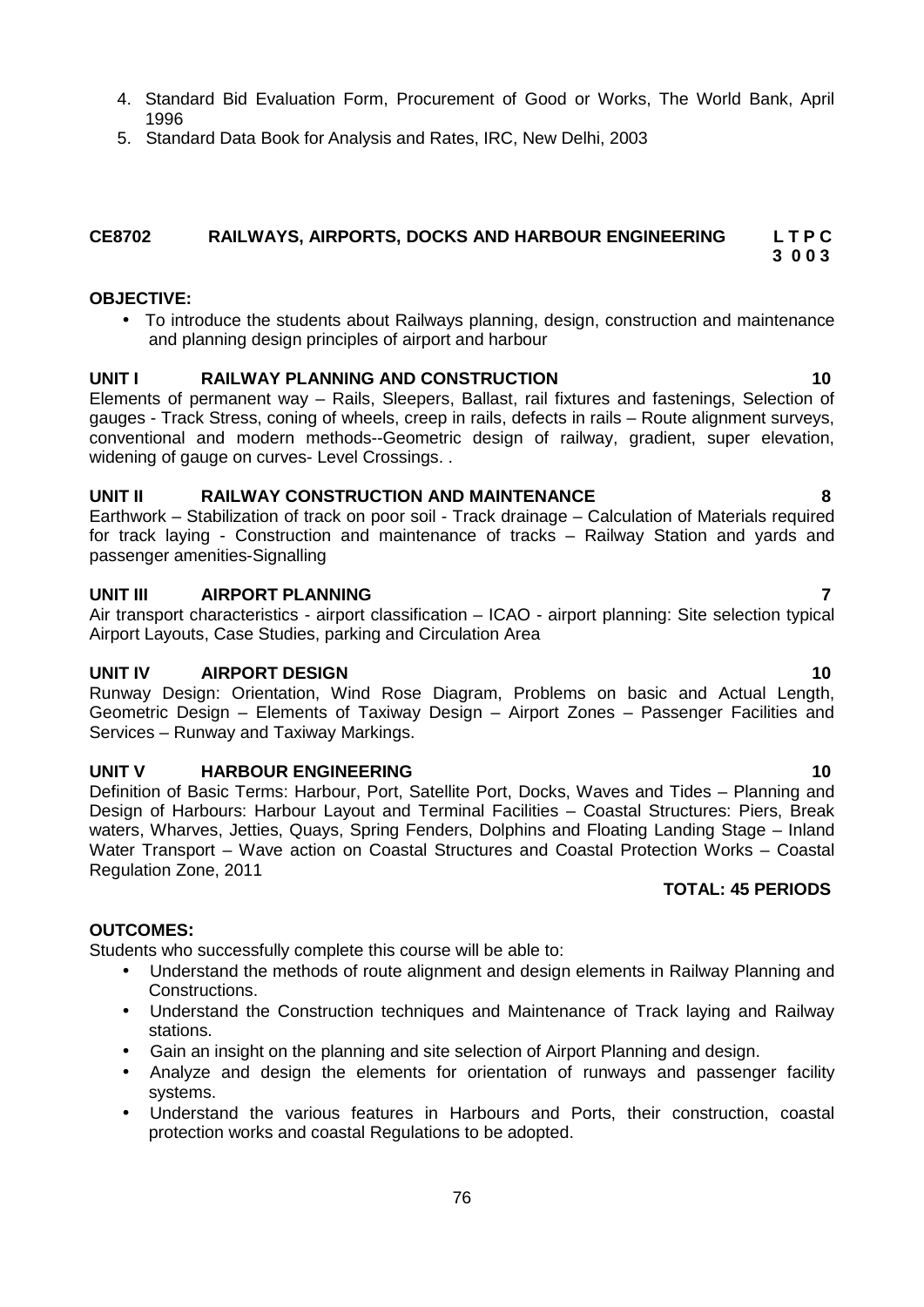#### **TEXTBOOKS:**

- 1. Subramanian K.P., Highways, Railways, Airport and Harbour Engineering, V Scitech Publications (India), Chennai, 2010
- 2. Saxena Subhash, C.and Satyapal Arora, A Course in Railway Engineering, Dhanapat Rai and Sons, Delhi, 1998
- 3. Khanna.S.K. Arora.M.G and Jain.S.S, Airport Planning and Design, Nemachand and Bros, Roorkee, 1994

#### **REFERENCES:**

- 1. Venkatramaiah. C., Transportation Engineering-Vol.2 Railways, Airports, Docks and Harbours, Bridges and Tunnels.,Universities Press (India) Private Limited, Hyderabad, 2015.
- 2. Mundrey J S, Railway Track Engineering, McGraw Hill Education ( India) Private Ltd, New Delhi, 2013

| <b>CE8703</b> | <b>STRUCTURAL DESIGN AND DRAWING</b> | LT PC   |  |
|---------------|--------------------------------------|---------|--|
|               |                                      | 3 0 2 4 |  |

#### **OBJECTIVE:**

 This course aims at providing students with a solid background on the principles of structural engineering design. Students will be acquire the knowledge of liquid retaining structures, bridges components, retaining wall and industrial structures.

#### **UNIT I RETAINING WALLS 9+6**

Reinforced concrete Cantilever and Counter fort Retaining Walls–Horizontal Backfill with Surcharge–Design of Shear Key-Design and Drawing.

### **UNIT II FLAT SLAB and BRIDGES 9+6**

Design of Flat Slabs with and without drops by Direct Design Method of IS code- Design and Drawing - IRC Specifications and Loading – RC Solid Slab Bridge – Steel Foot-over Bridge- Design and Drawing.

# **UNIT III LIQUID STORAGE STRUCTURES 9+6**

RCC Water Tanks - On ground, Elevated Circular, underground Rectangular Tanks-Hemispherical Bottomed Steel Water Tank –-Design and Drawing

### **UNIT IV INDUSTRIAL STRUCTURES 9+6**

Structural steel Framing - Steel Roof Trusses – Roofing Elements – Beam columns – Codal provisions - Design and Drawing.

#### **UNIT V GIRDERS AND CONNECTIONS 9+6**

Plate Girders – Behaviour of Components-Deign of Welded Plate Girder-Design of Industrial Gantry Girders – Design of Eccentric Shear and Moment Resisting connections.

#### **Design and Drawing Exercises for practical component**

#### **Part A - RCC Structures**

- **1. Rectangular Column and Footing**
- **2. Combined footing with Two columns**
- **3. RCC one way &Two way Slab and beam system**

# **TOTAL: 75 PERIODS**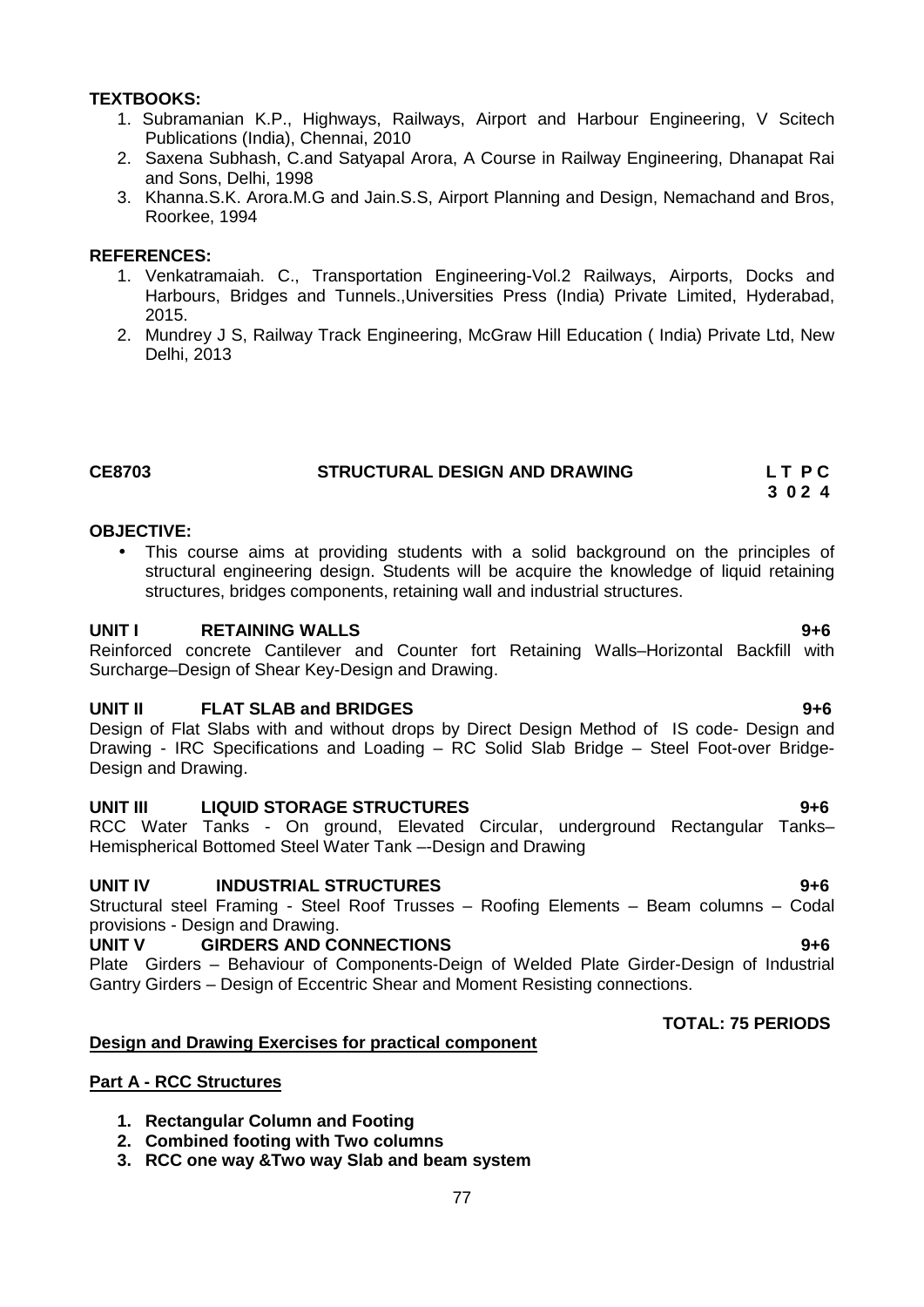- **4. Cantilever Retaining wall**
- **5. RCC T beam bridge deck**
- **6. Underground Rectangular Water Tank**
- **7. Elevated circular water Tank**

#### **Part B- Steel Structures**

- **1. Built up column, column base and Foundation**
- **2. Simple Steel Roof Trusses**
- **3. Industrial building Elements**
- **4. Plate Girder (welded)**
- **5. Framed Connections and Detailing**
- **6. Gantry girder**
- **7. Steel water Tank**

| <b>STRUCTURAL</b>                                                                                               | <b>Theory Examination</b>                                                                                                                                                                                                                                             |                                                                                                                                       | <b>Practicals</b>                                                                                                                     |                                                                                                                                                                                    |
|-----------------------------------------------------------------------------------------------------------------|-----------------------------------------------------------------------------------------------------------------------------------------------------------------------------------------------------------------------------------------------------------------------|---------------------------------------------------------------------------------------------------------------------------------------|---------------------------------------------------------------------------------------------------------------------------------------|------------------------------------------------------------------------------------------------------------------------------------------------------------------------------------|
| <b>DESIGN AND</b><br><b>DRAWING</b>                                                                             | <b>Question paper</b><br><b>Pattern</b>                                                                                                                                                                                                                               | <b>Marks to</b><br>awarded                                                                                                            | Question<br>paper<br><b>Pattern</b>                                                                                                   | <b>Marks to</b><br>awarded                                                                                                                                                         |
| This paper is<br>a theory cum<br>practical<br>course<br>weightage for<br>theory 80%<br>and for<br>practical 20% | Five Either/Or type<br>questions 5 x20<br>$= 100$ marks :<br>covering all the five<br>units<br><b>Total Duration of</b><br>Examination will be<br>3 hours<br><b>Each Question</b><br>include<br>Design - 12 Marks<br>Free hand Drawing<br>(Not to scale) - 8<br>marks | Theoretical<br>component<br>Marks will<br>carry 80%<br>weightage.<br>End<br>Semester<br>Examination<br>will be<br>conducted<br>by COE | 2 Questions,<br>one from<br>Part A -<br><b>RCC</b><br><b>Structures</b><br>& one from<br>Part B-<br><b>Steel</b><br><b>Structures</b> | Practical<br>component<br>Marks will<br>carry 20%<br>weightage.<br>Practical<br>Examination<br>will be<br>conducted<br>by the<br>respective<br>institution as<br>internal<br>mode. |

### **OUTCOMES:**

At the end of the course the student will be able to

- Design and draw reinforced concrete Cantilever and Counterfort Retaining Walls
- Design and draw flat slab as per code provisions
- Design and draw reinforced concrete and steel bridges
- Design and draw reinforced concrete and steel water tanks
- Design and detail the various steel trusses and cantry girders

#### **TEXTBOOKS:**

- 1. Krishnaraju N, Structural Design and Drawing, Universities Press, 2009.
- 2. Punmia B.C,Ashok Kumar Jain and Arun KumarJain,Comprehensive Design of Steel Structures, Laxmi Publications Pvt. Ltd., 2003.

- 1. Krishnamurthy D,Structural Design and Drawing VolI,IIandIII,CBS Publishers, 2010.
- 2. Shah V L and Veena Gore,Limit State Design of Steel Structures
- 3. IS800-2007,Structures Publications, 2009.
- 4. IS 456(2000) Indian Standard Plain and Reinforced Concrete-Code of Practice, Bureau of Indian Standards, New Delhi.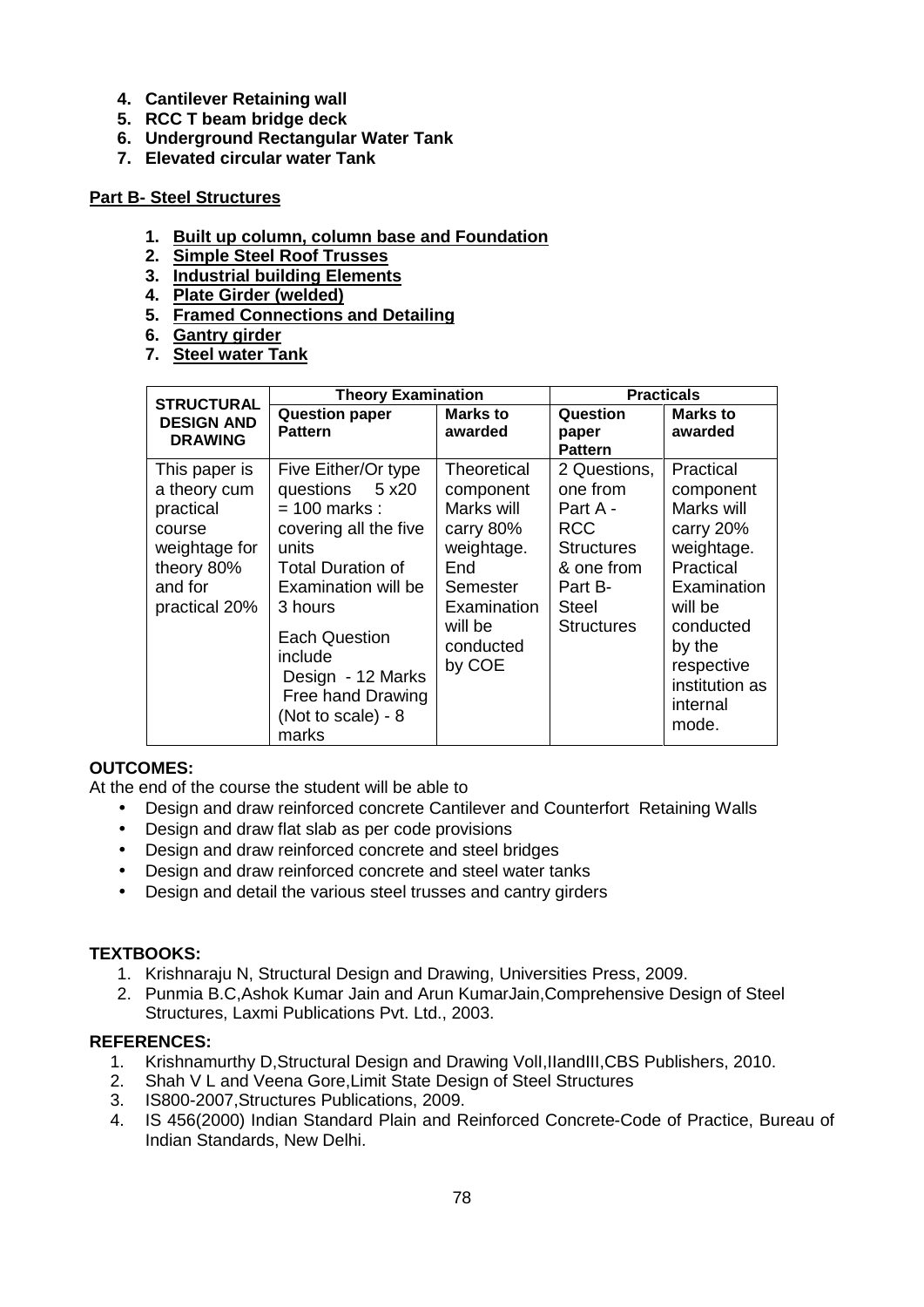- 5. SP34 Handbook on Concrete Reinforcement and Detailing, Bureau of Indian Standards, New Delhi.
- 6. IS 800 (2007) Indian Standard General Construction In Steel—Code of Practice, Bureau of Indian Standards, New Delhi.
- 7. IS 875 Part 1 (2003) Code of Practice for Design Loads (Other Than Earthquake) for Buildings and Structures, Code of Practice-Dead Load, Bureau of Indian Standards, New Delhi.
- 8. IS 875 Part 2 (2003) Code of Practice for Design Loads (Other Than Earthquake) for Buildings and Structures, Code of Practice-Imposed Load, Bureau of Indian Standards, New Delhi.
- 9. IS 875 Part 3 (2003) Code of Practice for Design Loads (Other than Earthquake) for Buildings and Structures, Code of Practice-Wind Load, Bureau of Indian Standards, New Delhi.
- 10. IS 3370 Part 1 (2009) Indian Standard Concrete Structures for Storage of Liquids-Code of Practice–General Requirements, Code of Practice, Bureau of Indian Standards, New Delhi.
- 11. IS 3370 Part 2 (2009) Indian Standard Concrete Structures for Storage of Liquids-Code of Practice-Reinforced Concrete Structures, Code of Practice, Bureau of Indian Standards, New Delhi.
- 12. IS 3370–Part 4 (2008) Indian Standard Code of Practice for Concrete Structures for The Storage of Liquids-Design Tables, Code of Practice, Bureau of Indian Standards, New Delhi.
- 13. IS 804 (2008) Indian Standard Specification for Rectangular Pressed Steel Tanks, Code of Practice, Bureau of Indian Standards, New Delhi.
- 14. IS 805 (2006) Indian Standard Code of Practice for Use of Steel in Gravity Water Tanks, Code of Practice, Bureau of Indian Standards, New Delhi.
- 15. IRC 112-2011, Code of Practice for Concrete Road Bridges, The Indian Roads Congress, New Delhi.
- 16. IRC 6-2014, Standard Specifications and Code of Practice for Road Bridges Section: II- Loads and Stresses, The Indian Roads Congress, New Delhi.

# **CE8711 CREATIVE AND INNOVATIVE PROJECT L T P C (Activity Based - Subject Related) 0 0 4 2**

### **OBJECTIVE:**

 To use the knowledge acquired in Civil Engineering to do a mini project, which allows the students to come up with designs, fabrication or algorithms and programs expressing their ideas in a novel way.

# **TOTAL: 60 PERIODS**

### **STRATEGY**

To identify a topic of interest in consultation with Faculty/Supervisor. Review the literature and gather information pertaining to the chosen topic. State the objectives and develop a methodology to achieve the objectives. Carryout the design / fabrication or develop computer code. Demonstrate the novelty of the project through the results and outputs.

### **CE8712 1NDUSTRIAL TRAINING LT PC**<br>
(4 Weeks During VI Semester – Summer) **6 0 0 0 2 (4 Weeks During VI Semester – Summer) 0 0 0 2**

### **OBJECTIVE:**

 To train the students in field work so as to have a firsthand knowledge of practical problems in carrying out engineering tasks. To develop skills in facing and solving the field problems.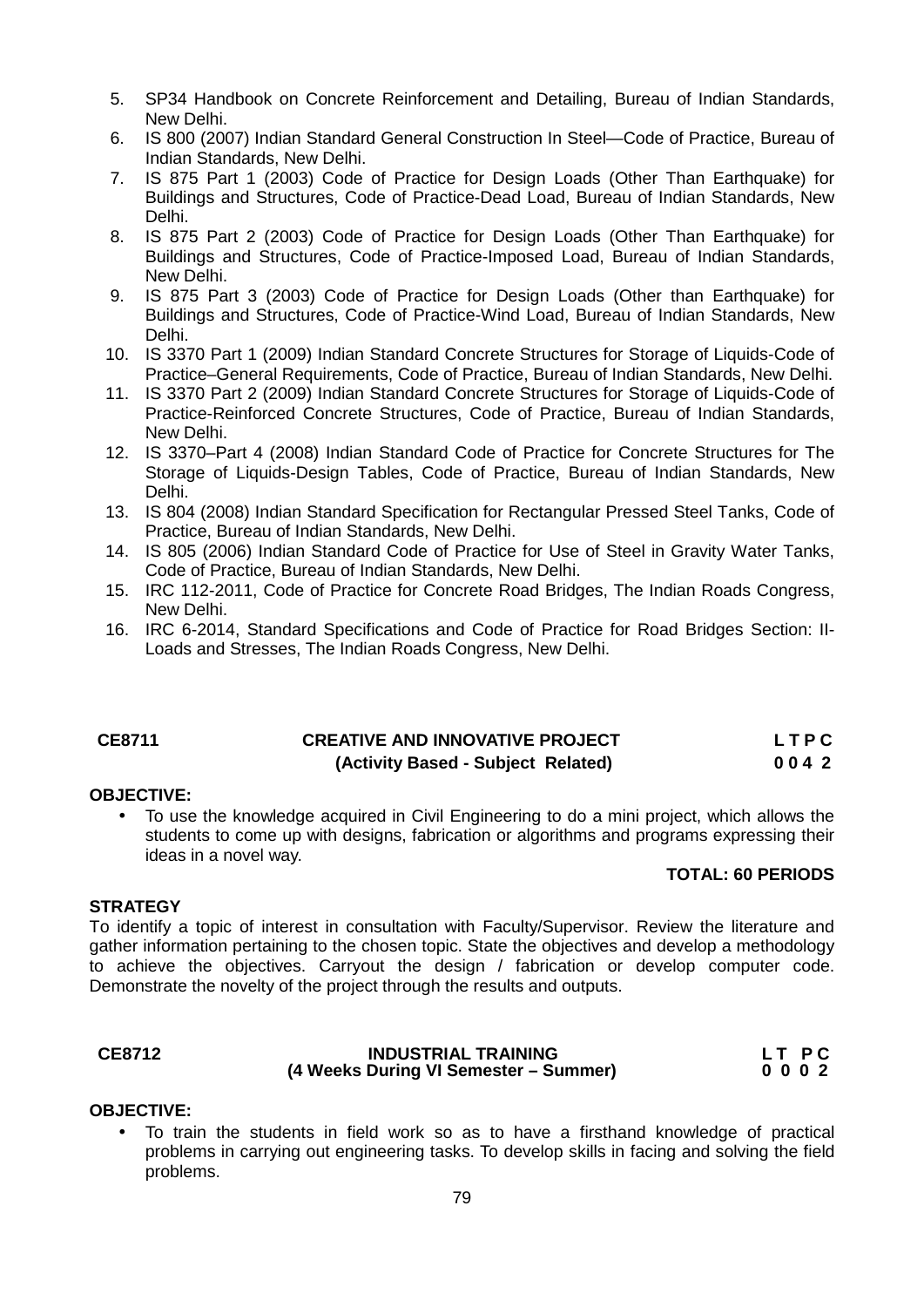#### **STRATEGY:**

The students individually undertake training in reputed civil engineering companies for the specified duration. At the end of the training, a report on the work done will be prepared and presented. The students will be evaluated through a viva-voce examination by a team of internal staff.

### **OUTCOMES:**

At the end of the course the student will be able to understand

- The intricacies of implementation textbook knowledge into practice
- The concepts of developments and implementation of new techniques

# **CE8811 PROJECT WORK L T P C**

#### **OBJECTIVE:**

 To develop the ability to solve a specific problem right from its identification and literature review till the successful solution of the same. To train the students in preparing project reports and to face reviews and viva voce examination.

#### **STRATEGY:**

The student works on a topic approved by the head of the department under the guidance of a faculty member and prepares a comprehensive project report after completing the work to the satisfaction. The student will be evaluated based on the report and the viva voce examination by a team of examiners including one external examiner.

#### **OUTCOME:**

• On Completion of the project work students will be in a position to take up any challenging practical problems and find solution by formulating proper methodology.

#### **GI8012 DIGITAL CADASTRE L T P C**

#### **OBJECTIVE:**

 To introduce the students to the cadastral survey Methods and its applications in generation of Land information system.

#### **UNIT I INTRODUCTION 9**

History of cadastral survey - Types of survey - Tax - Real Property – Legal cadastre -Graphical and Numerical Cadastre, Legal Characteristics of Records, Torrens System.

#### **UNIT II CADASTRAL SURVEY METHODS 9**

Steps in survey of a village - Instruments used for cadastral survey & mapping - Orthogonal, Polar survey methods - Boundary survey - Rectangulation - Calculation of area of Land- GPS and Total Station in Cadastral survey.

#### **UNIT III PHOTOGRAMMETRIC METHODS 9**

Photogrammetry for cadastral surveying and mapping - Orthophoto map – Quality control measures - Organisation of cadastral offices – international scenario.

### **TOTAL: 300 PERIODS**

**0 0 20 10**

**3 0 0 3**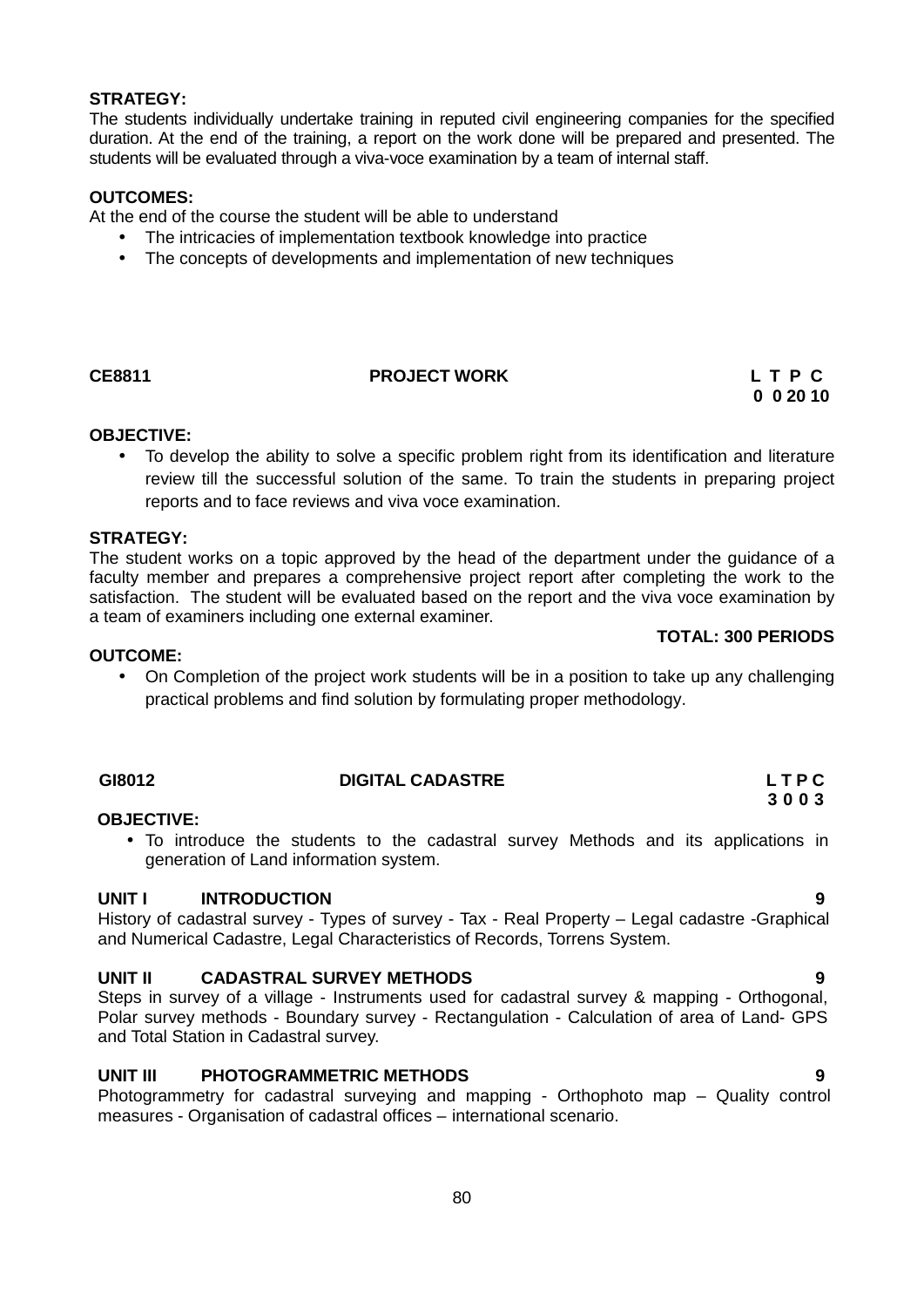# Understand the methods of cadastral survey.

On completion of this course students will be able to Gain knowledge about cadastre survey.

- Get the knowledge about photogrammetric methods.
- Understand Land Record System and computational procedure for modernization of the same.
- The students will be in position to understand the Government procedure in Land Record Management.

#### **TEXTBOOKS:**

**OUTCOMES:**

- 1. Paul. R Wolf., Bon A. DeWitt, Elements of Photogrammetry with Application in GIS McGraw Hill International Book Co., 4th Edition, 2014
- 2. R.Subramanian, Surveying and Levelling, Oxford University Press, Second Edition, 2012.

#### **REFERENCES:**

- 1. Karl Kraus, Photogrammetry: Geometry from Images and Laser Scans, Walter de Gruyter GmbH & Co. 2nd Edition, 2007.
- 2. E. M. Mikhail, J. S. Bethel, J. C. McGlone, Introduction to Modern Photogrammetry, Wiley Publisher, 2001.
- 3. James, M. Anderson and Edward N. Mikhail, Introduction to Surveying, McGraw Hill Book Co, 1985.

#### **OBJECTIVE :**

To understand the use of Astronomy, Photogrammetry, Total Station and GPS

#### **UNIT I ASTRONOMICAL SURVEYING 9**

Astronomical terms and definition – Motion of sun and stars – Celestial co-ordinate System - Time system - Nautical Alamance – Apparent attitude and corrections – Field observations and determinations of time, longitude, latitude and azimuth by attitude and Hour angle method.

**GI8013 ADVANCED SURVEYING L T P C**

# **UNIT II AERIAL SURVEYING 9**

Terrestrial Photogrammetry – Terrestrial stereo photogrammetry – Aerial photogrammetry – overlaps – scale of photographs – Vertical and titled photographs distortion in aerial photographs – stereostopic vision - photo interpretation – Applications.

#### **UNIT IV CADASTRAL MAPPING AND LIS 9**

Cadastral map reproduction - Map projection for cadastral maps – Conventional symbols map - reproduction processes - Automated cadastral map, Management of Digital Cadastral. Creation of Land Information System. Integrating LIS –Land administration.

#### **UNIT V MAINTENANCE AND MEASUREMENTS 9**

Cadastral survey maintenance - Resurveys - Measurement of sub-division - Measurement of obstructed lines - Survey of urban areas - Control requirement for Urban survey use of Satellite Imagery in boundary fixing.

# **TOTAL: 45 PERIODS**

**3 0 0 3**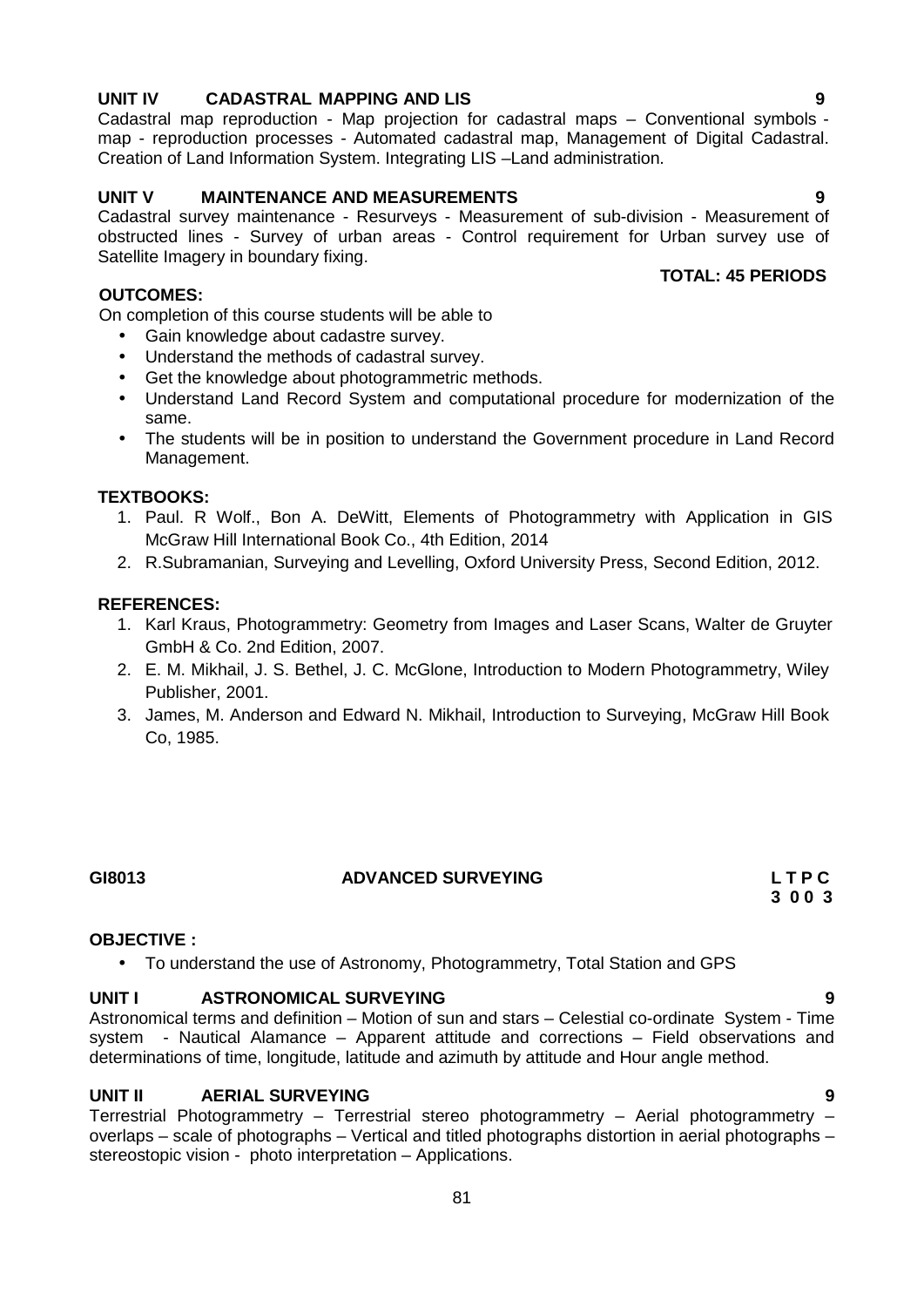# **OUTCOMES:**

On completion of this course, the student shall be able to

- know the astronomical surveying
- do the photogrammetric surveying and interpretation
- solve the field problems with Total station
- know the GPS surveying and the data processing
- understand the route surveys and tunnel alignments

#### **TEXT BOOKS:**

- 1. James M.Anderson and Edward M.Mikhail, "Surveying, Theory and Practice", 7<sup>th</sup> Edition, McGraw Hill, 2001.
- 2. Bannister and S.Raymond, "Surveying",  $7<sup>th</sup>$  Edition, Longman 2004.
- 3. Alfred Leick, GPS satellite surveying, John Wiley & Sons Inc., 3<sup>rd</sup> Edition, 2004.
- 4. Laurila, S.H. Electronic Surveying in Practice, John Wiley and Sons Inc, 1993.

#### **REFERENCES:**

- 1. Roy S.K., "Fundamentals of Surveying", 2<sup>nd</sup> Edition, Prentice Hall of India, 2004.
- 2. Arora K.R. "Surveying Vol I & II", Standard Book House, 10<sup>th</sup> Edition 2008.
- 3. Guocheng Xu, GPS Theory, Algorithms and Applications, Springer Verlag, Berlin, 2003.
- 4. Seeber G, Satellite Geodesy, Water De Gruyter, Berlin,1998.

#### **GI8014 GEOGRAPHIC INFORMATION SYSTEM L T P C**

**3 0 0 3**

#### **OBJECTIVES :**

- To introduce the fundamentals and components of Geographic Information System
- To provide details of spatial data structures and input, management and output processes.

#### **UNIT I FUNDAMENTALS OF GIS 9**

Introduction to GIS - Basic spatial concepts - Coordinate Systems - GIS and Information Systems – Definitions – History of GIS - Components of a GIS – Hardware, Software, Data, People, Methods – Proprietary and open source Software - Types of data – Spatial, Attribute data- types of attributes – scales/ levels of measurements.

### **UNIT III TOTAL STATION SURVEYING 9**

Classification – basic measuring and working principles of an Electro – optical and Microwave total station- sources of errors in Electro – optical and Microwave total station – Care and Maintenance of total station – trilateration – Applications.

#### **UNIT IV GPS SURVEYING 9**

Basic concepts – Space, Control and User segments – Satellite configuration – Signal structure – Orbit determination and representation – Antispoofing and selective availability – hand held and geodetic receivers – Field work procedure – Data processing Applications.

#### **UNIT V MISCELLANEOUS 9**

Reconnaissance – Rout surveys for highways, railways and waterways – simple, compound, reverse , transition and vertical curve – setting out methods - hydrographic surveying – tides – MSL – Sounding methods – measurement of current and discharge – Tunnel alignment and setting out – Settlement and Deformation studies.

#### **TOTAL: 45 PERIODS**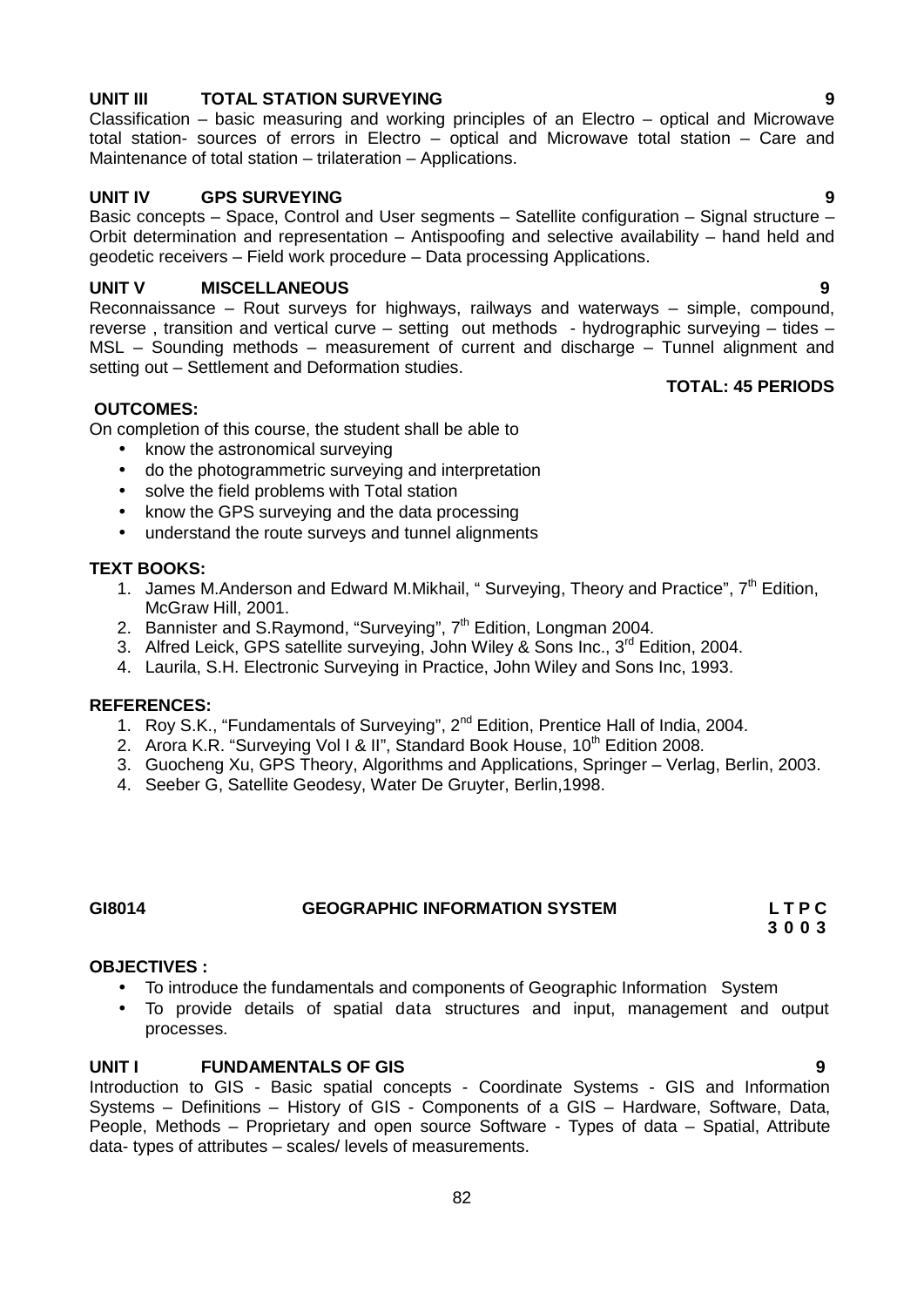### **UNIT II SPATIAL DATA MODELS 9**

Database Structures – Relational, Object Oriented – Entities – ER diagram - data models conceptual, logical and physical models - spatial data models – Raster Data Structures – Raster Data Compression - Vector Data Structures - Raster vs Vector Models- TIN and GRID data models.

# **UNIT III DATA INPUT AND TOPOLOGY 9**

Scanner - Raster Data Input – Raster Data File Formats – Georeferencing – Vector Data Input –Digitiser – Datum Projection and reprojection -Coordinate Transformation – Topology - Adjacency, connectivity and containment – Topological Consistency – Non topological file formats - Attribute Data linking – Linking External Databases – GPS Data Integration

#### **UNIT IV DATA QUALITY AND STANDARDS 9**

Data quality - Basic aspects - completeness, logical consistency, positional accuracy, temporal accuracy, thematic accuracy and lineage – Metadata – GIS Standards –Interoperability - OGC - Spatial Data Infrastructure

### **UNIT V DATA MANAGEMENT AND OUTPUT 9**

Import/Export – Data Management functions- Raster to Vector and Vector to Raster Conversion - Data Output - Map Compilation – Chart/Graphs – Multimedia – Enterprise Vs. Desktop GIS distributed GIS.

#### **TOTAL: 45 PERIODS**

# **OUTCOMES:**

This course equips the student to

- Have basic idea about the fundamentals of GIS.
- Understand the types of data models.
- Get knowledge about data input and topology.
- Gain knowledge on data quality and standards.
- Understand data management functions and data output

#### **TEXT BOOKS:**

- 1. Kang Tsung Chang, Introduction to Geographic Information Systems, McGraw Hill Publishing, 2nd Edition, 2011.
- 2. Ian Heywood, Sarah Cornelius, Steve Carver, Srinivasa Raju, "An Introduction Geographical Information Systems, Pearson Education, 2nd Edition,2007.

#### **REFERENCE:**

1. Lo.C.P., Albert K.W. Yeung, Concepts and Techniques of Geographic Information Systems, Prentice-Hall India Publishers, 2006

### **GI8015 GEOINFORMATICS APPLICATIONS FOR CIVIL ENGINEERS L T P C**

**3 0 0 3**

#### **OBJECTIVE**:

To solve the Civil Engineering problems with the help of Geoinformatics technique.

#### **UNIT I LAND RESOURCE MANAGEMENT 6**

Total Station and GPS Surveys – Topographic and Bathymetric Surveys – Cadastral Information – Soil and Land Use Surveys - Land Information System (LIS) – Real Estate Information System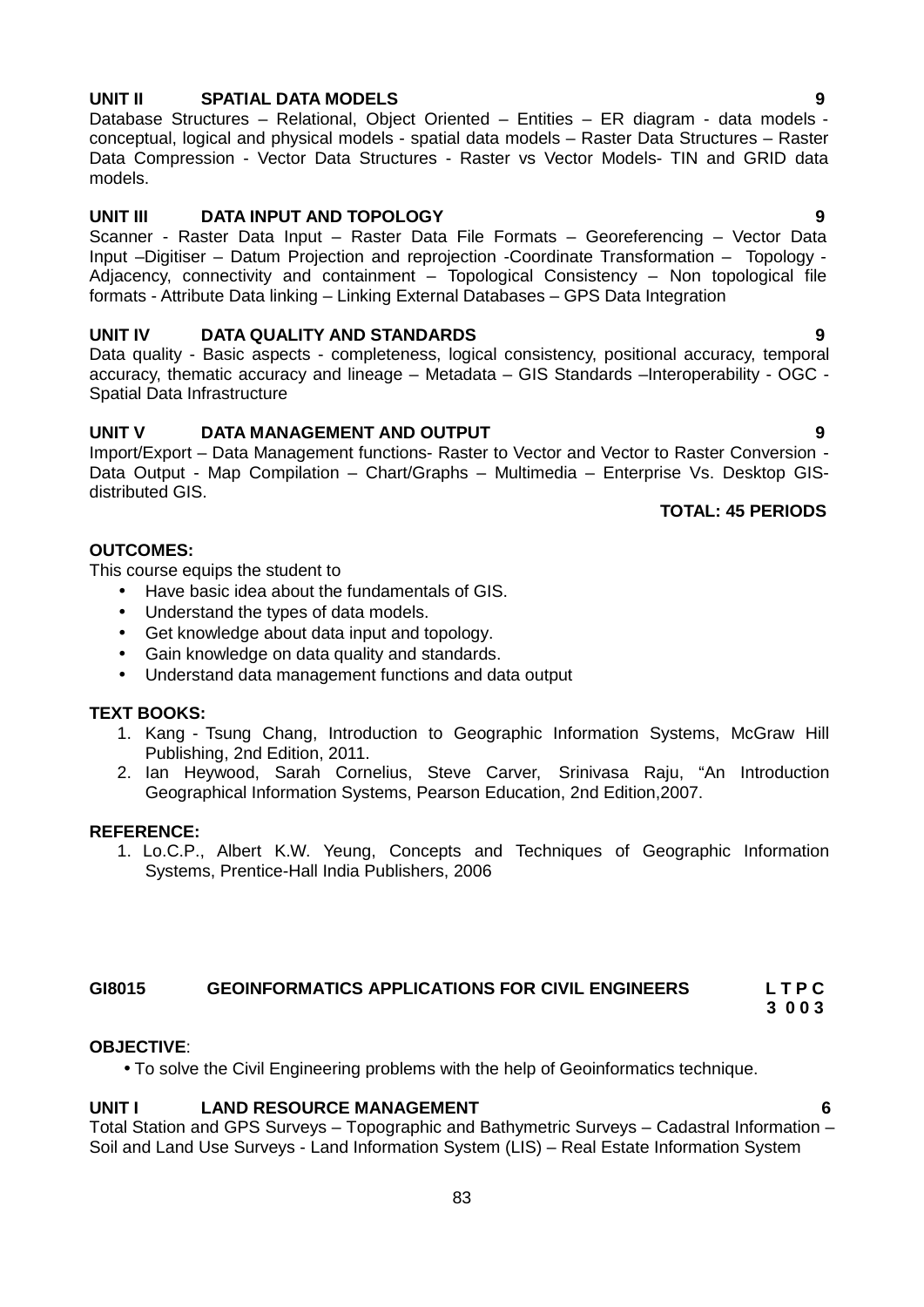# **UNIT II STRUCTURAL STUDIES 6**

Deformation studies of deflection - Dam deformation - structural movement - Pavement yield shifting sand-bank and shoreline – Landslide Risk Analysis

# **UNIT III SOIL CONSERVATION AND MANAGEMENT 9**

Soil survey interpretation and mapping - impact of agricultural and industrial activity on soil properties - soil erosion - factors influencing soil erosion - soil contamination using Hyper spectral Remote Sensing - mining pollution- EMR responses with contaminated soil - modeling soil characteristics using satellite data - soil degradation assessment using Remote Sensing and GIS - Land reclamation studies

### **UNIT IV URBAN AND TRANSPORTATION MANAGEMENT 12**

Monitoring Urban Growth through Remote Sensing - Geo-demographic Analysis – Property Market Analysis Urban Renewal - traffic analysis - accident analysis - site suitability analysis for transport infrastructure –transportation databases: creation and maintenance - Vehicle routing – Highway maintenance system – Intelligent Transportation System

#### **UNIT V WATER RESOURCES PLANNING AND MANAGEMENT 12**

Location of storage/diversion works – capacity curve generation – sediment yield - modelling of catchments – Delineation of watershed - Watershed modelling for sustainable development - Rainfall – Runoff modelling –LiDAR Mapping for Urban area –Water quality mapping and monitoring – Flood Risk Zoning - Flood damage assessment – Flood Modelling - Assessment of droughts and mitigation

#### **TOTAL: 45 PERIODS**

## **OUTCOMES**:

On completion of this course students will be able to

- Get knowledge about the land resource management.
- Study structural deformation and movement.
- Model soil characteristics, soil degradation assessment and management.
- Monitor urban growth and management of transport infrastructure.
- Model catchments and management of water resources.

#### **TEXTBOOKS:**

- 1. Basudeb Bhatta, 'Remote Sensing and GIS', Second edition, Oxford University Press 2011.
- 2. Lo.C.P., Albert K.W.Yeung, Concepts and Techniques of Geographic Information Systems, Second edition, PHI Learning Private Limited, Delhi, 2014.

- 1. Andrew N. Rencz, Manual of Remote Sensing: Remote Sensing for Natural Resource Management and Environmental Monitoring, John Wiley & Sons Inc, April 2004
- 2. Rashed, Tarek; Jürgens, Carsten (Eds.), Remote Sensing of Urban and Suburban Areas, Springer, 1st Edition. 2010.
- 3. Harvey J. Miller, Shih-Lung Shaw, Geographic Information Systems for Transportation Principles and Applications, Oxford University Press, 2001.
- 4. Gert A. Schulitz Edwin T. Engman, Remote Sensing in hydrology and Water Management, Springer - verlag Berlin Heidelberg Germany - 2000.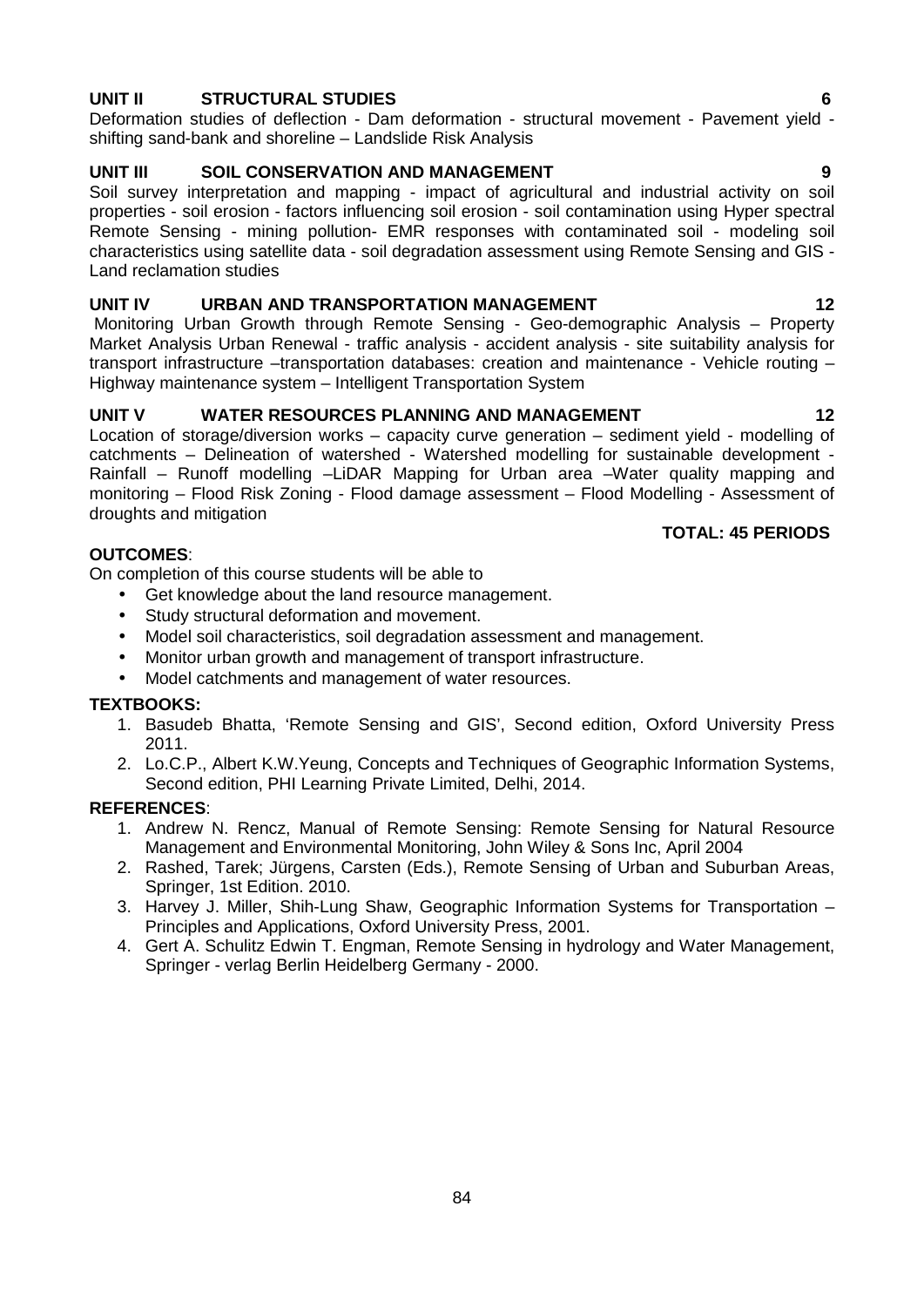#### **OBJECTIVE :**

To understand the working of Total Station equipment and solve the surveying problems.

**UNIT I FUNDAMENTALS OF TOTAL STATION AND ELECTROMAGNETIC WAVES 9** Methods of Measuring Distance, Basic Principles of Total Station, Historical Development, Classifications, applications and comparison with conventional surveying. Classification applications of Electromagnetic waves, Propagation properties, wave propagation at lower and higher frequencies- Refractive index (RI) - factors affecting RI-Computation of group for light and near infrared waves at standard and ambient conditions-Computation of RI for microwaves at ambient condition - Reference refractive index- Real time application of first velocity correction. Measurement of atmospheric parameters- Mean refractive index- Second velocity correction - Total atmospheric correction- Use of temperature - pressure transducers.

# **UNIT II ELECTRO-OPTICAL AND MICROWAVE SYSTEM 9**

Electro-optical system: Measuring principle, Working principle, Sources of Error, Infrared and Laser Total Station instruments. Microwave system: Measuring principle, working principle, Sources of Error, Microwave Total Station instruments. Comparison between Electro-optical and Microwave system. Care and maintenance of Total Station instruments – Traversing and Trilateration-COGO functions, offsets and stake out-land survey applications.

### **UNIT III SATELLITE SYSTEM 9**

Basic concepts of GPS - Historical perspective and development - applications - Geoid and Ellipsoid- satellite orbital motion - Keplerian motion – Kepler's Law - Perturbing forces - Geodetic satellite - Doppler effect - Positioning concept –GNSS, IRNSS and GAGAN - Different segments space, control and user segments - satellite configuration – GPS signal structure - Orbit determination and representation - Anti Spoofing and Selective Availability - Task of control segment - GPS receivers.

### **UNIT IV GPS DATA PROCESSING 9**

GPS observables - code and carrier phase observation - linear combination and derived observables - concept of parameter estimation – downloading the data RINEX Format – Differential data processing – software modules -solutions of cycle slips, ambiguities, Concepts of rapid, static methods with GPS - semi Kinematic and pure Kinematic methods -satellite geometry & accuracy measures - applications- long baseline processing- use of different softwares available in the market.

# **UNIT V HYDROGRAPHIC, MINE AND CADASTRAL SURVEYING 9**

Reconnaissance – Route surveys for highways, railways and waterways – Hydrographic survey- Tides – MSL – Sounding methods – Three point problem – River surveys – Measurement of current and discharge – Mine surveying Equipment – Weisbach triangle – Tunnel alignment and setting out – Transfer of azimuth – Gyro Theodolite – Shafts and audits - Cadastral survey- Legal – Real – Taxcadastre – Land record system – Settlement procedure – deformation studies.

### **TOTAL : 45 PERIODS**

### **OUTCOMES:**

At the end of the course the student will be able to understand

- Working principles of total station and GPS instruments
- Propagation of EMR through atmosphere and corrections for its effects
- The functioning various types total station and GPS equipments and their applications
- Various techniques available for surveying and mapping with total station and GPS.

### **TEXTBOOKS:**

- 
- 1. Rueger, J.M. Electronic Distance Measurement, Springer-Verlag, Berlin, 1996<br>2. Satheesh Gopi, rasathishkumar, N.madhu, Advanced Surveving, Total Station GPS 2. Satheesh Gopi, rasathishkumar, N.madhu, and Remote Sensing ― Pearson education , 2007 isbn: 978-81317 00679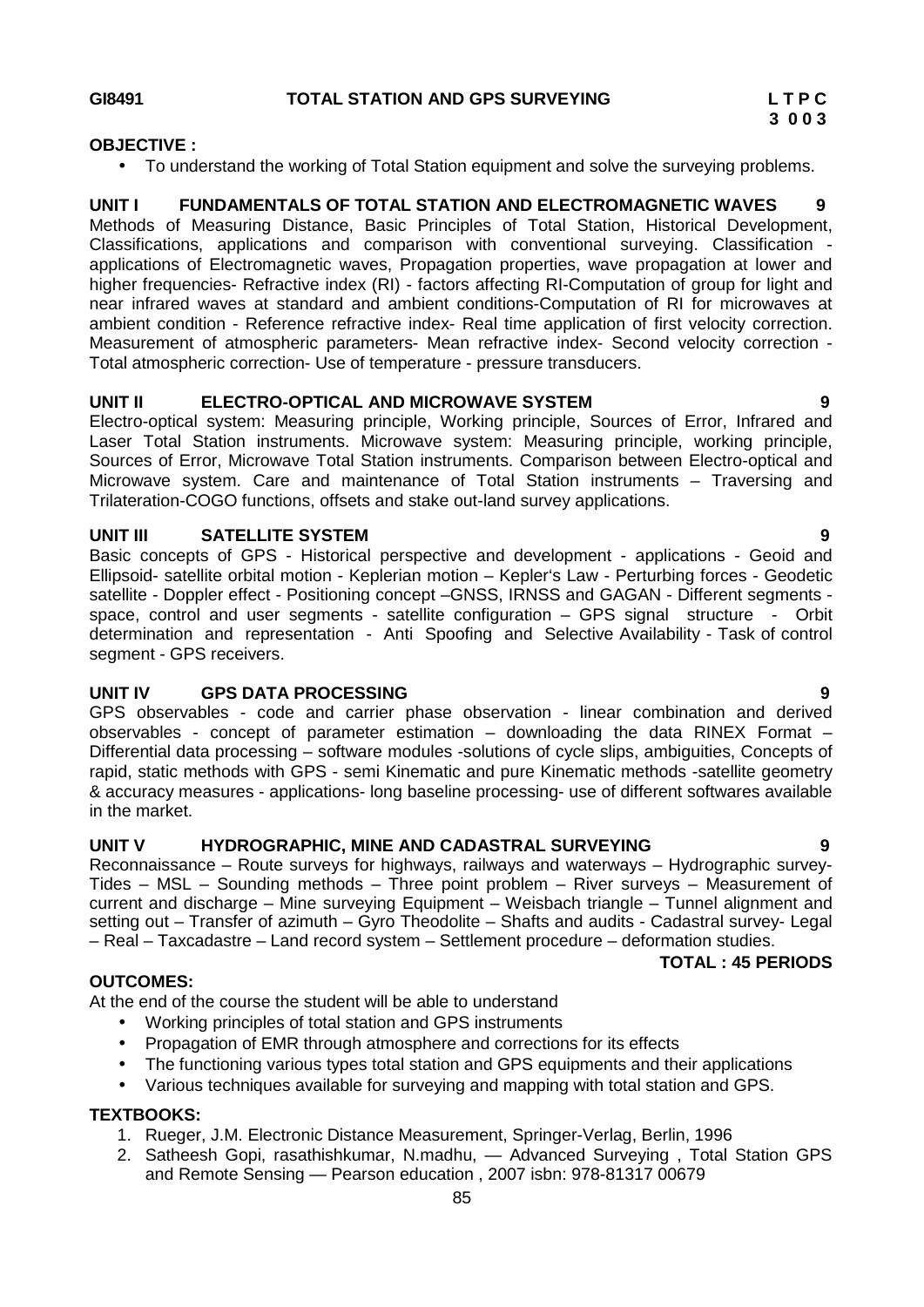#### **REFERENCES :**

- 1. R.Subramanian, Surveying and Levelling, Oxford University Press, Second Edition, 2012.
- 2. Laurila, S.H. Electronic Surveying in Practice, John Wiley and Sons Inc, 1993.
- 3. Guocheng Xu, GPS Theory, Algorithms and Applications, Springer Verlag, Berlin, 2003.
- 4. Alfred Leick, GPS satellite surveying, John Wiley & Sons Inc., 3<sup>rd</sup> Edition, 2004.
- 5. Seeber G, Satellite Geodesy, Walter De Gruyter, Berlin, 1998

### **GE8071 DISASTER MANAGEMENT L T P C**

# **3 0 0 3**

#### **OBJECTIVES:**

- To provide students an exposure to disasters, their significance and types.
- To ensure that students begin to understand the relationship between vulnerability, disasters, disaster prevention and risk reduction
- To gain a preliminary understanding of approaches of Disaster Risk Reduction (DRR)
- To enhance awareness of institutional processes in the country and
- To develop rudimentary ability to respond to their surroundings with potential disaster response in areas where they live, with due sensitivity

### **UNIT I INTRODUCTION TO DISASTERS 9**

Definition: Disaster, Hazard, Vulnerability, Resilience, Risks - Disasters: Types of disasters -Earthquake, Landslide, Flood, Drought, Fire etc - Classification, Causes, Impacts including social, economic, political, environmental, health, psychosocial, etc.- Differential impacts- in terms of caste, class, gender, age, location, disability - Global trends in disasters: urban disasters, pandemics, complex emergencies, Climate change- Dos and Don'ts during various types of Disasters.

### **UNIT II APPROACHES TO DISASTER RISK REDUCTION (DRR) 9**

Disaster cycle - Phases, Culture of safety, prevention, mitigation and preparedness community based DRR, Structural- nonstructural measures, Roles and responsibilities of- community, Panchayati Raj Institutions/Urban Local Bodies (PRIs/ULBs), States, Centre, and other stake holders- Institutional Processes and Framework at State and Central Level- State Disaster Management Authority(SDMA) – Early Warning System – Advisories from Appropriate Agencies.

### **UNIT III INTER-RELATIONSHIP BETWEEN DISASTERS AND DEVELOPMENT 9**

Factors affecting Vulnerabilities, differential impacts, impact of Development projects such as dams, embankments, changes in Land-use etc.- Climate Change Adaptation- IPCC Scenario and Scenarios in the context of India - Relevance of indigenous knowledge, appropriate technology and local resources.

#### **UNIT IV DISASTER RISK MANAGEMENT IN INDIA 9**

Hazard and Vulnerability profile of India, Components of Disaster Relief: Water, Food, Sanitation, Shelter, Health, Waste Management, Institutional arrangements (Mitigation, Response and Preparedness, Disaster Management Act and Policy - Other related policies, plans, programmes and legislation – Role of GIS and Information Technology Components in Preparedness, Risk Assessment, Response and Recovery Phases of Disaster – Disaster Damage Assessment.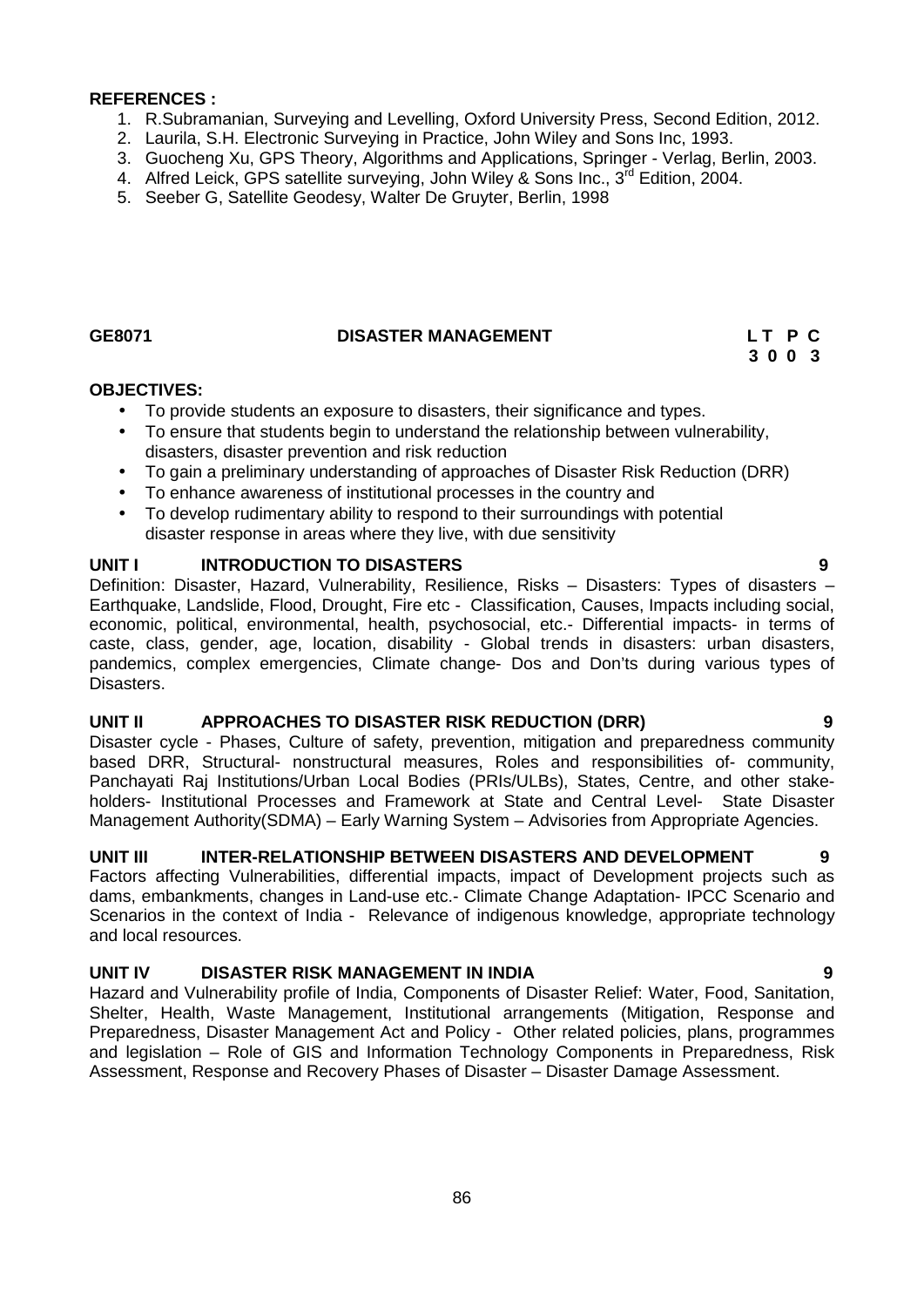# **UNIT V DISASTER MANAGEMENT: APPLICATIONS AND CASE STUDIES AND FIELD WORKS 9**

Landslide Hazard Zonation: Case Studies, Earthquake Vulnerability Assessment of Buildings and Infrastructure: Case Studies, Drought Assessment: Case Studies, Coastal Flooding: Storm Surge Assessment, Floods: Fluvial and Pluvial Flooding: Case Studies; Forest Fire: Case Studies, Man Made disasters: Case Studies, Space Based Inputs for Disaster Mitigation and Management and field works related to disaster management.

#### **TOTAL: 45 PERIODS**

#### **OUTCOMES:**

The students will be able to

- Differentiate the types of disasters, causes and their impact on environment and society
- Assess vulnerability and various methods of risk reduction measures as well as mitigation.
- Draw the hazard and vulnerability profile of India, Scenarious in the Indian context, Disaster damage assessment and management.

#### **TEXTBOOKS:**

- 1. Singhal J.P. "Disaster Management", Laxmi Publications, 2010. ISBN-10: 9380386427 ISBN-13: 978-9380386423
- 2. Tushar Bhattacharya, "Disaster Science and Management", McGraw Hill India Education Pvt. Ltd., 2012. ISBN-10: 1259007367, ISBN-13**:** 978-1259007361]
- 3. Gupta Anil K, Sreeja S. Nair. Environmental Knowledge for Disaster Risk Management, NIDM, New Delhi, 2011
- 4. Kapur Anu Vulnerable India: A Geographical Study of Disasters, IIAS and Sage Publishers, New Delhi, 2010.

### **REFERENCES:**

- 1. Govt. of India: Disaster Management Act , Government of India, New Delhi, 2005
- 2. Government of India, National Disaster Management Policy,2009.

### **GE8074 HUMAN RIGHTS L T P C**

**3 0 0 3**

#### **OBJECTIVE:**

To sensitize the Engineering students to various aspects of Human Rights.

**UNIT I 9** Human Rights – Meaning, origin and Development. Notion and classification of Rights – Natural, Moral and Legal Rights. Civil and Political Rights, Economic, Social and Cultural Rights; collective / Solidarity Rights.

**UNIT II 9** Evolution of the concept of Human Rights Magana carta – Geneva convention of 1864. Universal Declaration of Human Rights, 1948. Theories of Human Rights.

#### **UNIT III 9**

Theories and perspectives of UN Laws – UN Agencies to monitor and compliance.

# **UNIT IV 9**

Human Rights in India – Constitutional Provisions / Guarantees.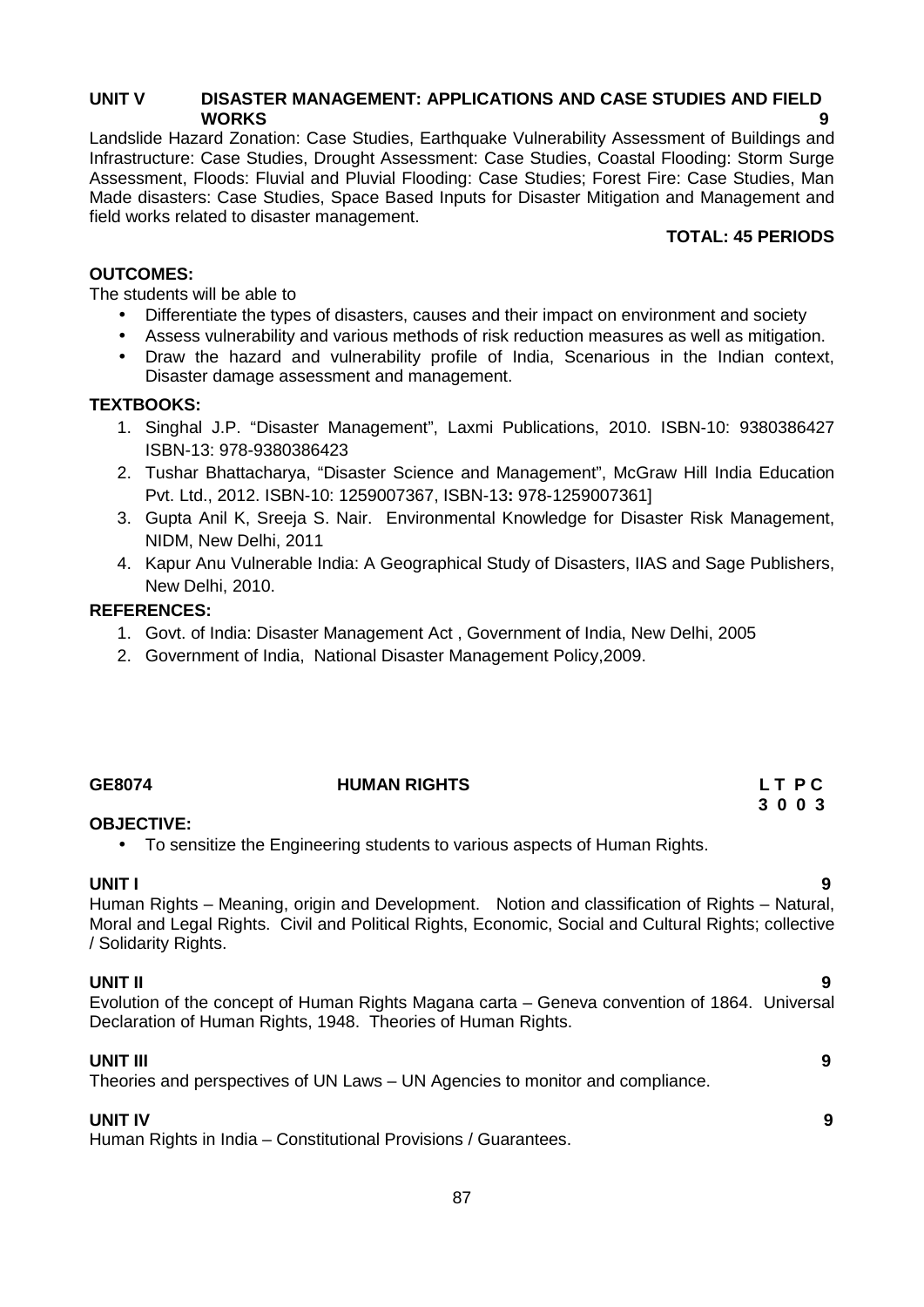**UNIT V 9** Human Rights of Disadvantaged People – Women, Children, Displaced persons and Disabled persons, including Aged and HIV Infected People. Implementation of Human Rights – National and State Human Rights Commission – Judiciary – Role of NGO's, Media, Educational Institutions, Social Movements.

#### **TOTAL : 45 PERIODS**

#### **OUTCOME :**

Engineering students will acquire the basic knowledge of human rights.

### **REFERENCES:**

- 1. Kapoor S.K., "Human Rights under International law and Indian Laws", Central Law Agency, Allahabad, 2014.
- 2. Chandra U., "Human Rights", Allahabad Law Agency, Allahabad, 2014.
- 3. Upendra Baxi, The Future of Human Rights, Oxford University Press, New Delhi

#### **CE8001 GROUND IMPROVEMENT TECHNIQUES L T P C 3 0 0 3**

#### **OBJECTIVE:**

 Students will be exposed to various problems associated with soil deposits and methods to evaluate them. The different techniques will be taught to them to improve the characteristics of difficult soils as well as design techniques required to implement various ground improvement methods.

### **UNIT I PROBLEMATIC SOIL AND IMPROVEMENT TECHNIQUES 8**

Role of ground improvement in foundation engineering – Methods of ground improvement – Geotechnical problems in alluvial, lateritic and black cotton soils – Selection of suitable ground improvement techniques based on soil conditions.

### **UNIT II DEWATERING 10**

Dewatering Techniques - Well points – Vacuum and electroosmotic methods – Seepage analysis for two dimensional flow for fully and partially penetrated slots in homogeneous deposits – Design for simple cases.

### **UNIT III INSITU TREATMENT OF COHESIONLESS AND COHESIVE SOILS 10**

Insitu densification of cohesionless soils – Shallow as deep compaction – Dynamic compaction - Vibroflotation, Sand compaction piles and deep compaction. Consolidation of cohesionless soils - Preloading with sand drains, and fabric drains, Stabilization of soft clay ground using stone columns and Lime piles-Installation techniques – Simple design - Relative merits of above methods and their limitations.

### **UNIT IV EARTH REINFORCEMENT 9**

Concept of reinforcement – Types of reinforcement material – Reinforced earth wall – Mechanism – Simple design - Applications of reinforced earth; Functions of Geotextiles in filtration, drainage, separation, road works and containment applications.

### **UNIT V GROUTING TECHNIQUES 8**

Types of grouts – Grouting equipments and machinery – Injection methods – Grout monitoring – Stabilization with cement, lime and chemicals – Stabilization of expansive soil.

### **TOTAL: 45 PERIODS**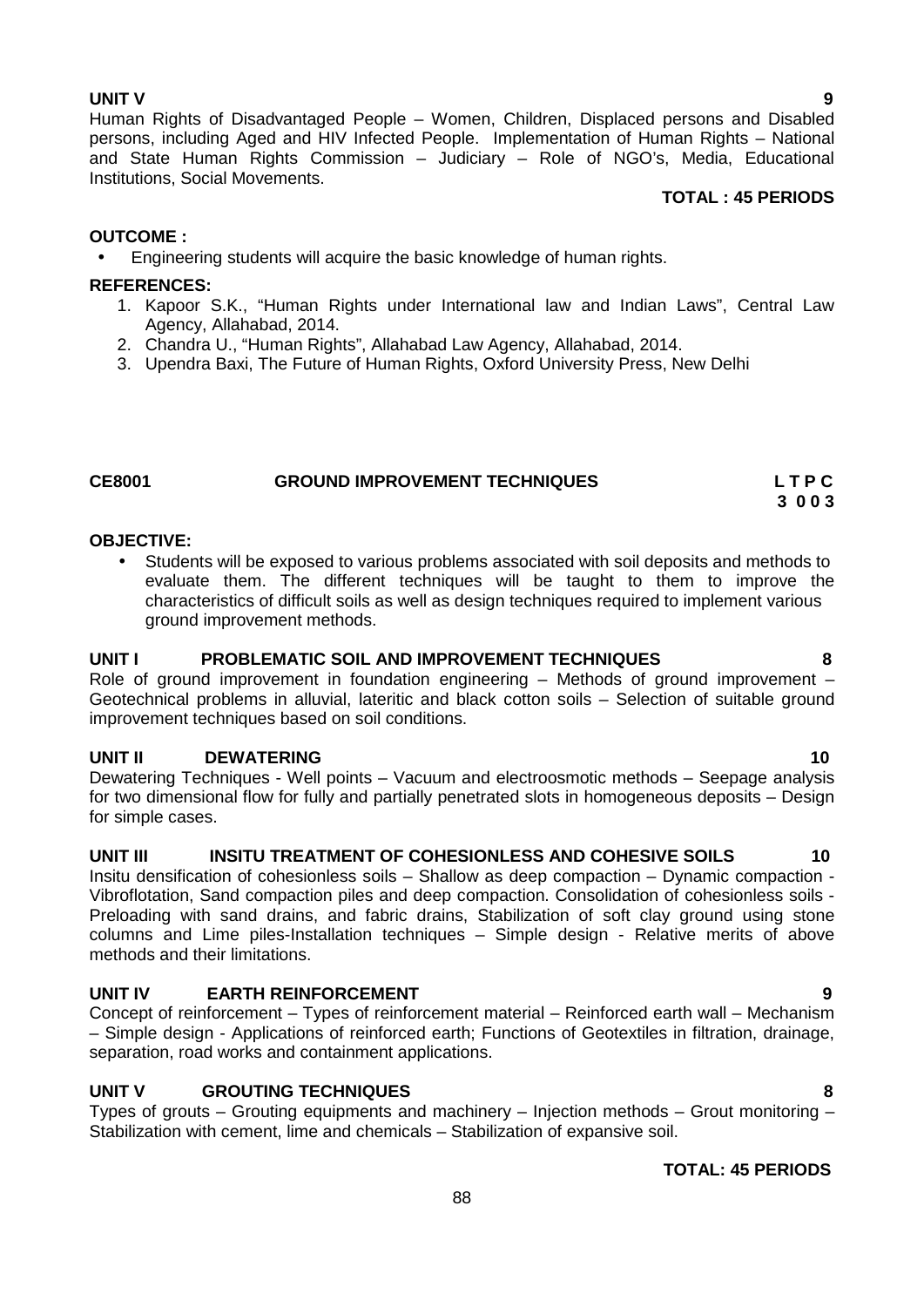#### **OUTCOMES:**

At the end of the course the student will be able to

- Gain knowledge on methods and selection of ground improvement techniques.
- Understand dewatering techniques and design for simple cases.
- Get knowledge on insitu treatment of cohesionless and cohesive soils.
- Understand the concept of earth renforcement and design of reinforced earth.
- Get to know types of grouts and grouting technique.

#### **TEXTBOOKS:**

- 1. Purushothama Raj. P, "Ground Improvement Techniques", Lakshmi Publications, 2nd Edition, 2016.
- 2. Koerner, R.M. "Construction and Geotechnical Methods in Foundation Engineering", McGraw Hill, 1994.
- 3. Nihar Ranjan Patra, "Ground Improvement Techniques", Vikas Publishing House, First Edition, 2012.
- 4. Mittal.S, "An Introduction to Ground Improvement Engineering", Medtech Publisher, First Edition, 2013.

#### **REFERENCES:**

- 1. Moseley, M.P., "Ground Improvement" Blockie Academic and Professional, 1992.
- 2. Moseley, M.P and Kirsch. K., 'Ground Improvement", Spon Press, Taylor and Francis Group, London, 2nd Edition, 2004.
- 3. Jones C.J.F.P. "Earth Reinforcement and Soil Structure", Thomas Telford Publishing, 1996.
- 4. Winterkorn, H.F. and Fang, H.Y. "Foundation Engineering Hand Book". Van Nostrand Reinhold, 1994.
- 5. Das, B.M., "Principles of Foundation Engineering" (seventh edition), Cengage learning, 2010.
- 6. Coduto, D.P., "Geotechnical Engineering Principles and Practices", Prentice Hall of India Pvt.Ltd. New Delhi, 2011.
- 7. Koerner, R.M., "Designing with Geosynthetics" (Sixth Edition), Xlibris Corporation, U.S.A, 2012.
- 8. IS Code 9759 : 1981 (Reaffirmed 1998) "Guidelines for Dewatering During Construction", Bureau of Indian Standards, New Delhi.
- 9. IS Code 15284 (Part 1): 2003 "Design and Construction for Ground Improvement Guidelines" (Stone Column), Bureau of Indian Standards, New Delhi.

#### **CE8002 INTRODUCTION TO SOIL DYNAMICS AND MACHINE FOUNDATIONS L T P C 3 0 0 3**

#### **OBJECTIVE:**

 To understand the basics of soil dynamics – dynamic behaviour of soils – effects of dynamic loads and the various design methods.

#### **UNIT I THEORY OF VIBRATION 9**

Introduction – Nature dynamic loads – Vibrations of single degree freedom system – Free vibrations of spring – mass systems – Forced vibrations – Viscous damping - Transmissibility – Principles of vibration measuring instruments – Effect of Transient and Pulsating loads.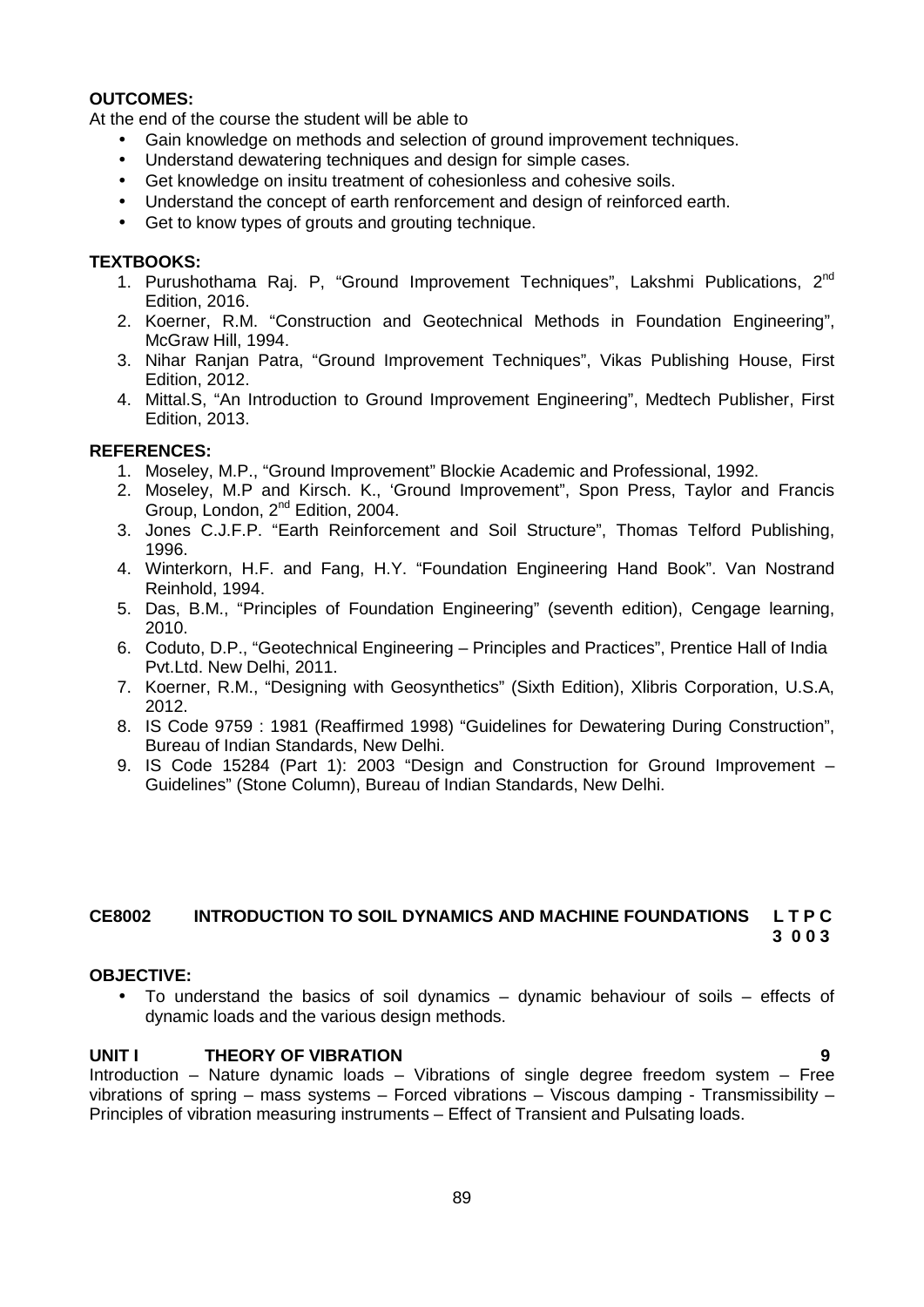# 90

# **OUTCOMES:**

At the end of the course the student will be able to

- Understand the theory and measurement of vibration.
- Understand the concept of wave propagation in infinite medium and due to machine foundation.
- Get knowledge on dynamic properties of soils and laboratory and field testing.
- Design of foundation for different types of machines
- Understand liquefaction, motion isolation and vibration control.

# **TEXT BOOKS:**

- 1. Swamisaran, "Soil Dynamics and Machine Foundations", Galgotia Publications Pvt.Ltd. New Delhi-110002, 3<sup>rd</sup> Edition 2016.
- 2. Kameswara Rao., "Dynamics Soil Tests and Applications", Wheeler Publishing, New Delhi, 2003.
- 3. P. Srinivasulu, and C.V. Vaidyanathan, "Handbook of Machine Foundations", Tata McGraw-Hill, 2007

# **REFERENCES:**

- 1. Kamaswara Rao., "Vibration Analysis and Foundation Dynamics", Wheeler Publishing, New Delhi, 1998.
- 2. IS Code of Practice for Design and Construction of Machine Foundations, McGrew Hill, 1996.
- 3. Moore, P.J., "Analysis and Design of Foundation for Vibration", Oxford and IBH, 2005
- 4. Steven L. Kramer, "Geotechnical Earthquake Engineering", Prentice Hall, 1996.
- 5. IS Code 5249: 1992 (Reaffirmed 2006) "Determination of Dynamic Properties of Soil Method of Test" Bureau of Indian Standards, New Delhi.
- 6. IS Code 2974: (Part 1) 1982 (Reaffirmed 2008) "Code of Practice for Design and Construction of Machine Foundations - Foundation for Reciprocating Type Machines" Bureau of Indian Standards, New Delhi.
- 7. IS Code 2974: (Part 2) 1980 (Reaffirmed 2008) "Code of Practice for Design and Construction of Machine Foundations - Foundations for Impact Type Machines (Hammer Foundations)" Bureau of Indian Standards, New Delhi.

# **UNIT II WAVE PROPAGATION 9**

Elastic waves in rods of infinite length – Longitudinal and Torsional – Effect of end conditions – Longitudinal and torsional vibrations of rods of finite length – Wave Propagation in infinite, homogeneous isotropic and elastic medium - Wave propagation in elastic half space – Typical values of compres wave and shear wave velocity – Wave propagation due to Machine foundation – Surface wave – Typical values – Particle movements and velocity.

# **UNIT III DYNAMIC PROPERTIES OF SOILS 9**

Dynamic stress – Strain characteristics – Principles of measuring dynamic properties – Laboratory Techniques – Field tests – Factors affecting dynamic properties – Typical values – Dynamic bearing capacity – Dynamic earth pressure.

# **UNIT IV FOUNDATION FOR DIFFERENT TYPES OF MACHINES 9**

Types of machines and foundation – General requirements – Modes of vibration of a rigid foundation – Method of analysis – Linear elastic weightless spring method – Elastic half space method – Analog Method – Design of block foundation – Special consideration for rotary, Impact type of machines – Codal Provisions.

# **UNIT V INFLUENCE OF VIBRATION AND REMEDIATION 9**

Mechanism of Liquefaction – Influencing factors – Evaluation of Liquefaction potential based on SPT-Force Isolation – Motion Isolation – Use of spring and damping materials – Vibration control of existing machine foundation – Screening of vibration – Open trenches – Pile Barriers – Salient construction aspects of machine Foundations.

# **TOTAL: 45 PERIODS**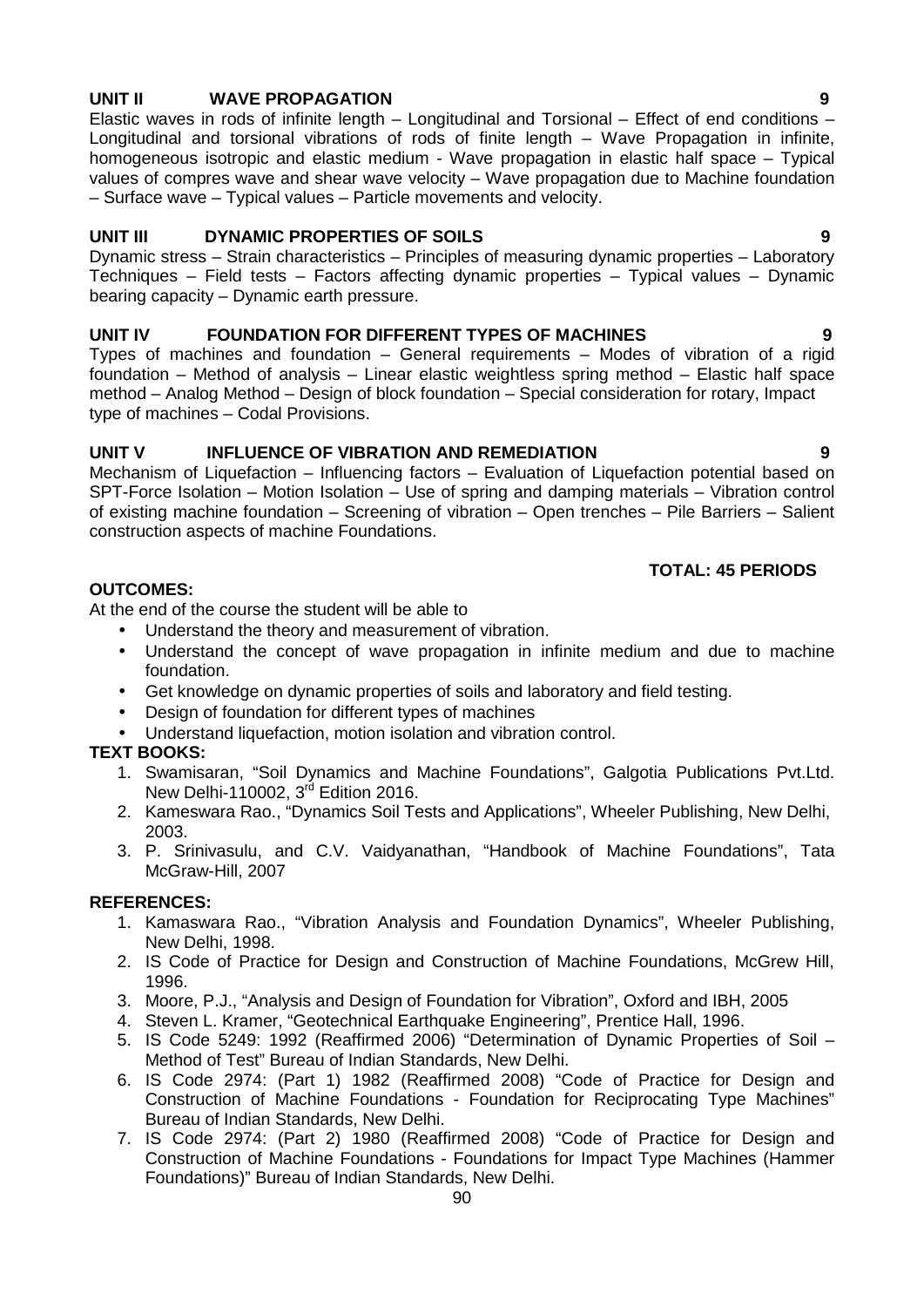8. IS Code 2974: (Part 3) 1992 (Reaffirmed 2006) "Code of Practice for Design and Construction of Machine Foundations - Foundations for Rotary Type Machines (Medium and High Frequency)" Bureau of Indian Standards, New Delhi.

### **CE8003 ROCK ENGINEERING L T P C**

**3 0 0 3**

# **OBJECTIVE:**

 To impart knowledge on fundamentals of rock mechanics and its application in solving simple problems associated with rock slopes and underground openings. Student gains the knowledge on the mechanics of rock and its applications in underground structures and rock slope stability analysis.

# **UNIT I CLASSIFICATION AND INDEX PROPERTIES OF ROCKS 6**

Geological classification – Index properties of rock systems – Classification of rock masses for engineering purpose – Rock Mass Rating and Q System.

### **UNIT II ROCK STRENGTH AND FAILURE CRITERIA 12**

Modes of rock failure – Strength of rock – Laboratory measurement of shear, tensile and compressive strength. Stress - strain behaviour of rock under Hydrostatic compression and deviatoric loading – Mohr –Coulomb failure criteria and Hock and Brown empirical criteria

# **UNIT III INITIAL STRESSES AND THEIR MEASUREMENTS 10**

Estimation of initial stresses in rocks – influence of joints and their orientation in distribution of stresses – measurements of in-situ stresses – Hydraulic fracturing – Flat jack method – Over coring method

# **UNIT IV APPLICATION OF ROCK MECHANICS IN ENGINEERING 10**

Simple engineering application – Underground openings – Rock slopes – Foundations and mining subsidence.

# **UNIT V ROCK STABILISATION 7**

Introduction – Rock support and Rock reinforcement – Principles – Support reaction curves – Shotcreting.

# **TOTAL: 45 PERIODS**

**OUTCOMES:** At the end of the course the student will be able to

- Classify the rocks, study the index properties of rock systems.
- Understand the modes of rock failure, stares-strain characteristics, failure criteria.
- Estimate the stresses in rocks.
- Apply rock mechanics in engineering.
- Get knowledge on rock stabilization.

### **TEXTBOOKS:**

- 1. Goodman, P.E. "Introduction to Rock Mechanics", John Wiley and Sons, 1999.
- 2. Stillborg B., "Professional User Handbook for rock Bolting", Tran Tech Publications, 1996.
- 3. Ramamurthy T., "Engineering in Rocks for Slopes Foundations and Tunnels", PHI Learning Pvt. Ltd.,  $3<sup>rd</sup>$  Edition, 2014.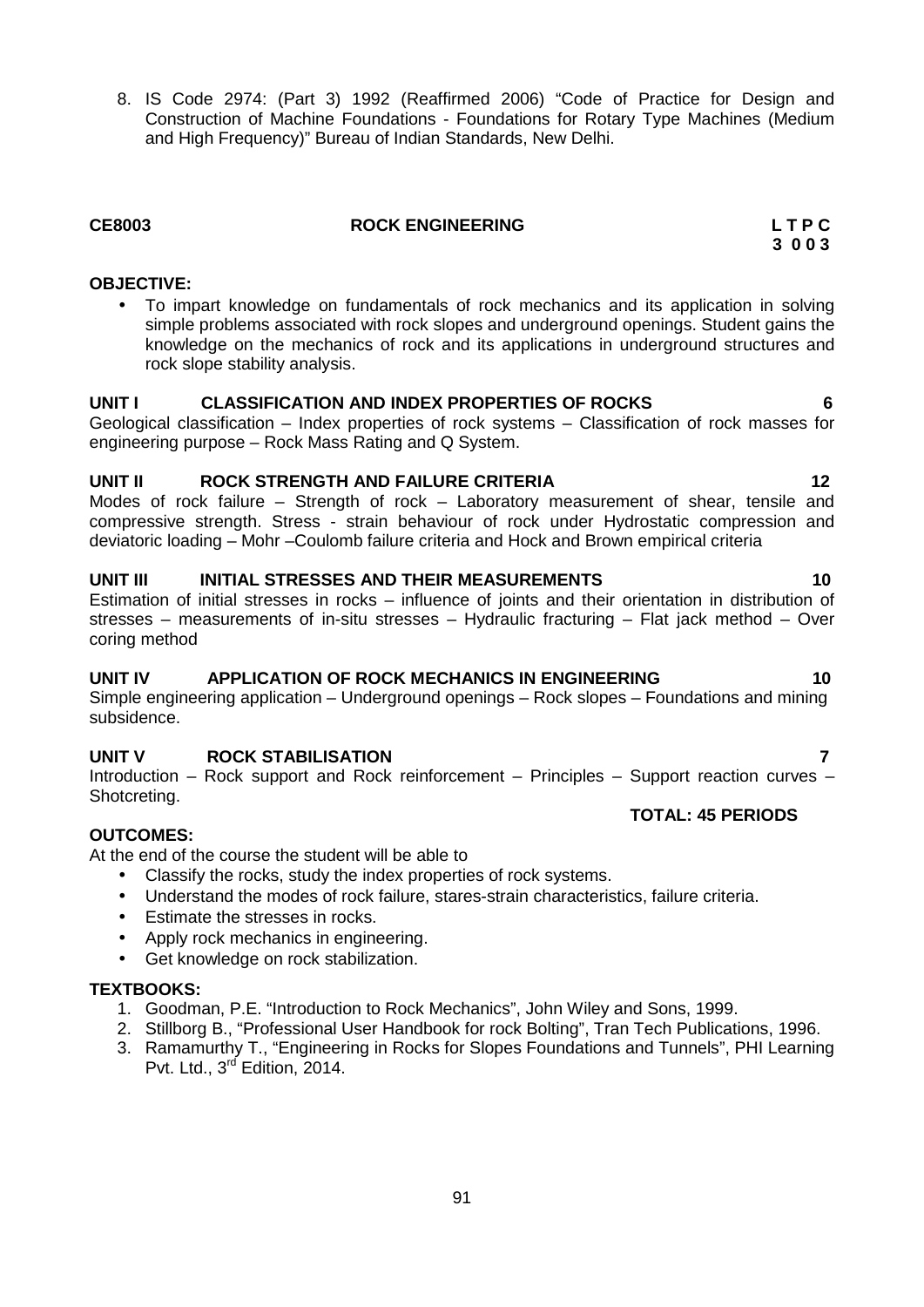#### **REFERENCES:**

- 1. Brown, E.T. "Rock Characterisation Testing and Monitoring". Pergaman Press 1991.
- 2. Arogyaswamy, R.N.P., Geotechnical Application in Civil Engineering", Oxford and IBH, 1991.
- 3. Brady, B.H.G. and Brown, E.T., Rock mechanics for underground mining (Third Edition), Kluwer Academic Publishers, Dordrecht, 2006.

#### **CE8004 URBAN PLANNING AND DEVELOPMENT L T P C 3 0 0 3**

#### **OBJECTIVE:**

 To enable students to have the knowledge on planning process and to introduce to the students about the regulations and laws related to Urban Planning.

#### **UNIT I BASIC ISSUES 8**

Definition of Human settlement, Urban area, Town, City, Urbanisation, Suburbanisation, Urban sprawl, Peri - urban areas, Central Business District (CBD), Classification of urban areas – Trend of Urbanisation at International, National, Regional and State level.

#### **UNIT II PLANNING PROCESS 8**

Principles of Planning – Types and Level of Plan, Stages in Planning Process – Goals, Objectives, Delineation of Planning Areas, Surveys and Questionnaire Design.

#### **UNIT III DEVELOPMENT PLANS, PLAN FORMULATION AND EVALUATION 10**

Scope and Content of Regional Plan, Master Plan, Detailed Development Plan, Development Control Rules, Transfer of Development Rights , Special Economic Zones- Development of small town and smart cities-case studies

#### **UNIT IV PLANNING AND DESIGN OF URBAN DEVELOPMENT PROJECTS 9**

Site Analysis, Layout Design, Planning Standards, Project Formulation – Evaluation, Plan Implementation, Constraints and Implementation, Financing of Urban Development Projects.

### **UNIT V LEGISLATION, DEVELOPMENTAND MANAGEMENT OF URBAN SYSTEM 10**

Town and Country Planning Act, Land Acquisition and Resettlement Act etc., Urban Planning Standards and Regulations, Involvement of Public, Private, NGO, CBO and Beneficiaries.

**TOTAL : 45 PERIODS**

### **OUTCOMES:**

The students completing the course will have the ability to

- Describe basic issues in urban planning
- Formulate plans for urban and rural development and
- Plan and analyse socio economic aspects of urban and rural planning
- Design of urban development projects.
- Manage urban development projects.

#### **TEXTBOOKS:**

- 1. Goel, S.L Urban Development and Management, Deep and Deep publications, New Delhi 2002
- 2. George Chadwick, A Systems view of planning, Pergamon press, Oxford 1978
- 3. Singh V.B, Revitalised Urban Administration in India, Kalpaz publication, Delhi, 2001
- 4. Edwin S.Mills and Charles M.Becker, Studies in Urban development, A World Bank publication, 1986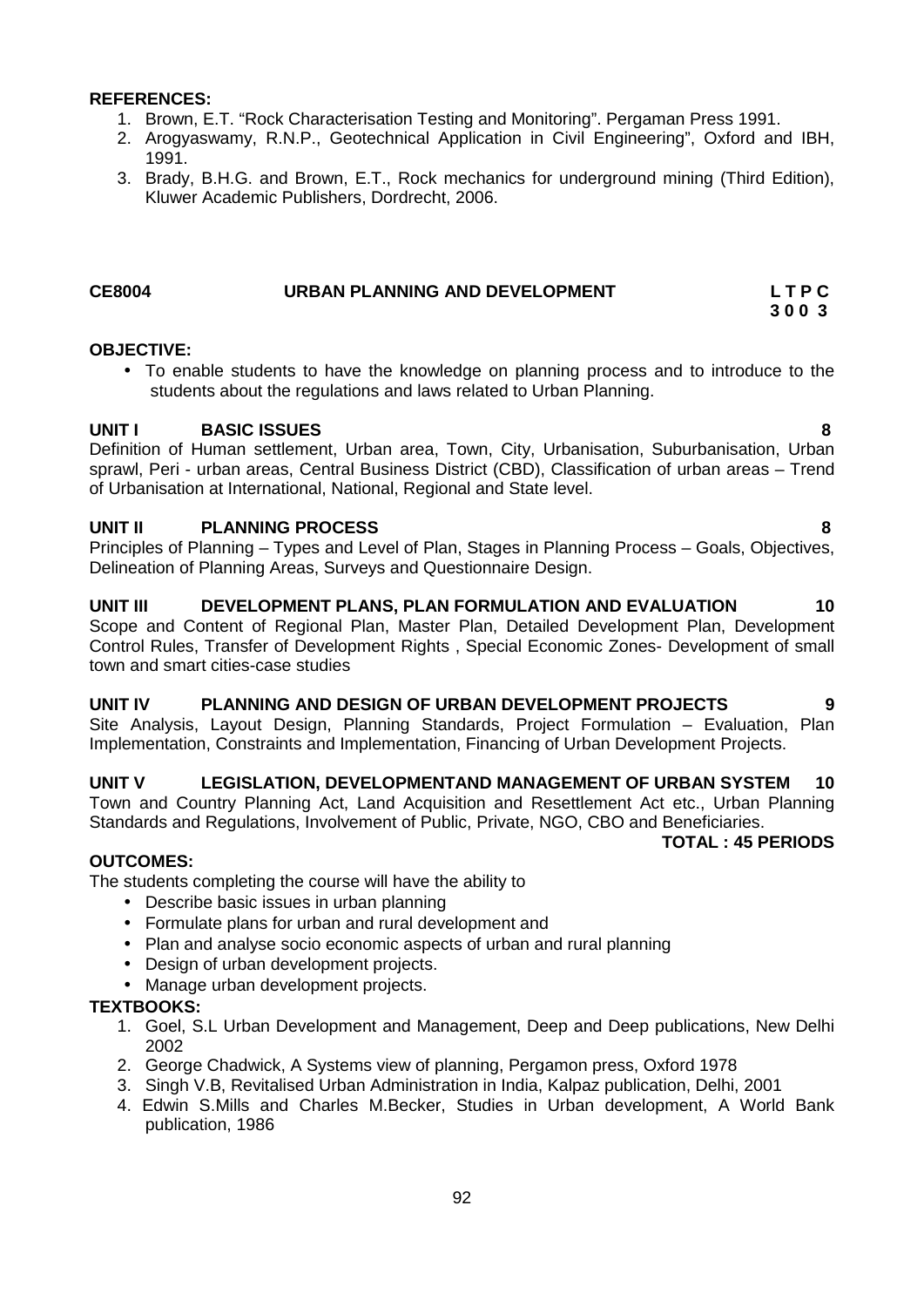#### **REFERENCES:**

- 1. Tamil Nadu Town and Country Planning Act 1971, Government of Tamil Nadu, Chennai
- 2. Goel S.L., Urban Development and Management, Deep and Deep Publications, New Delhi, 2002
- 3. Thooyavan, K.R., Human Settlements A Planning Guide to Beginners, M.A Publications, Chennai, 2005
- 4. CMDA, Second Master Plan for Chennai, Chennai 2008

### **CE8005 AIR POLLUTION AND CONTROL ENGINEERING**

#### **OBJECTIVE:**

 To impart knowledge on the principle and design of control of Indoor/ particulate/ gaseous air pollutant and its emerging trends.

#### **UNIT I INTRODUCTION 7**

Structure and composition of Atmosphere – Definition, Scope and Scales of Air Pollution – Sources and classification of air pollutants and their effect on human health, vegetation, animals, property, aesthetic value and visibility- Ambient Air Quality and Emission standards –Ambient and stack sampling and Analysis of Particulate and Gaseous Pollutants.

#### **UNIT II METEOROLOGY 6**

Effects of meteorology on Air Pollution - Fundamentals, Atmospheric stability, Inversion, Wind profiles and stack plume patterns- Atmospheric Diffusion Theories – Dispersion models, Plume rise.

#### **UNIT III CONTROL OF PARTICULATE CONTAMINANTS 11**

Factors affecting Selection of Control Equipment – Gas Particle Interaction – Working principle, Design and performance equations of Gravity Separators, Centrifugal separators Fabric filters, Particulate Scrubbers, Electrostatic Precipitators – Operational Considerations.

#### **UNIT IV CONTROL OF GASEOUS CONTAMINANTS 11**

Factors affecting Selection of Control Equipment – Working principle, Design and performance equations of absorption, Adsorption, condensation, Incineration, Bio scrubbers, Bio filters – Process control and Monitoring - Operational Considerations.

### **UNIT V INDOOR AIR QUALITY MANAGEMENT 10**

Sources, types and control of indoor air pollutants, sick building syndrome and Building related illness- Sources and Effects of Noise Pollution – Measurement – Standards –Control and Preventive measures.

#### **OUTCOMES:**

The students completing the course will have

- an understanding of the nature and characteristics of air pollutants, noise pollution and basic concepts of air quality management
- ability to identify, formulate and solve air and noise pollution problems
- ability to design stacks and particulate air pollution control devices to meet applicable standards.
- Ability to select control equipments.
- Ability to ensure quality, control and preventive measures.

### **TOTAL: 45 PERIODS**

## **L T P C 3 0 0 3**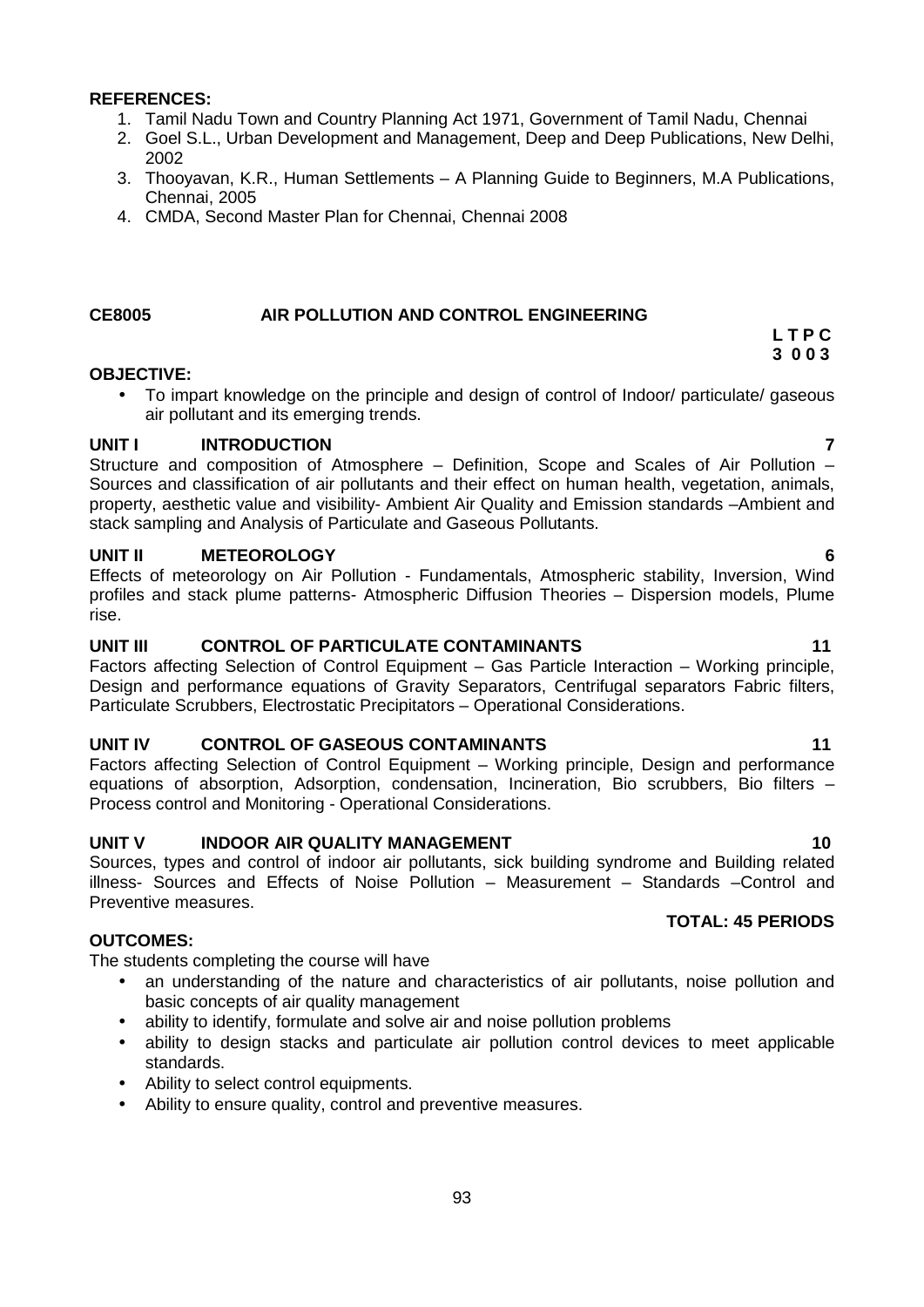### **TEXTBOOKS:**

- 1. Lawrence K. Wang, Norman C. Pareira, Yung Tse Hung, "Air Pollution Control Engineering", Tokyo, springer science + science media LLC,2004.
- 2. Noel de Nevers, "Air Pollution Control Engineering", Waveland press,Inc 2017.
- 3. Anjaneyulu. Y, "Air Pollution and Control Technologies, Allied Publishers (P) Ltd., India 2002.

### **REFERENCES:**

- 1. David H.F. Liu, Bela G. Liptak, "Air Pollution", Lweis Publishers, 2000.
- 2. Arthur C. Stern, "Air Pollution (Vol.I Vol.VIII)", Academic Press, 2006.
- 3. Wayne T.Davis, "Air Pollution Engineering Manual", John Wiley & Sons, Inc, 2000.
- 4. M.N Rao and HVN Rao, "Air Pollution",Tata Mcgraw Hill Publishing Company limited,2007.
- 5. C.S.Rao, "Environmental Pollution Control Engineering",New Age International(P) Limited Publishers,2006.

| GE8075 | <b>INTELLECTUAL PROPERTY RIGHTS</b> | L T P C |
|--------|-------------------------------------|---------|
|        |                                     | 3003    |

### **OBJECTIVE:**

To give an idea about IPR, registration and its enforcement.

# **UNIT I INTRODUCTION 9**

Introduction to IPRs, Basic concepts and need for Intellectual Property - Patents, Copyrights, Geographical Indications, IPR in India and Abroad – Genesis and Development – the way from WTO to WIPO –TRIPS, Nature of Intellectual Property, Industrial Property, technological Research, Inventions and Innovations – Important examples of IPR.

#### **UNIT II REGISTRATION OF IPRs 10**

Meaning and practical aspects of registration of Copy Rights, Trademarks, Patents, Geographical Indications, Trade Secrets and Industrial Design registration in India and Abroad

### **UNIT III AGREEMENTS AND LEGISLATIONS 10**

International Treaties and Conventions on IPRs, TRIPS Agreement, PCT Agreement, Patent Act of India, Patent Amendment Act, Design Act, Trademark Act, Geographical Indication Act.

### **UNIT IV DIGITAL PRODUCTS AND LAW 9**

Digital Innovations and Developments as Knowledge Assets – IP Laws, Cyber Law and Digital Content Protection – Unfair Competition – Meaning and Relationship between Unfair Competition and IP Laws – Case Studies.

### **UNIT V ENFORCEMENT OF IPRs 7**

Infringement of IPRs, Enforcement Measures, Emerging issues – Case Studies.

### **TOTAL:45 PERIODS**

# **OUTCOME:**

Ability to manage Intellectual Property portfolio to enhance the value of the firm.

### **TEXTBOOKS:**

- 1. V. Scople Vinod, Managing Intellectual Property, Prentice Hall of India pvt Ltd, 2012
- 2. S. V. Satakar, "Intellectual Property Rights and Copy Rights, Ess Ess Publications, New Delhi, 2002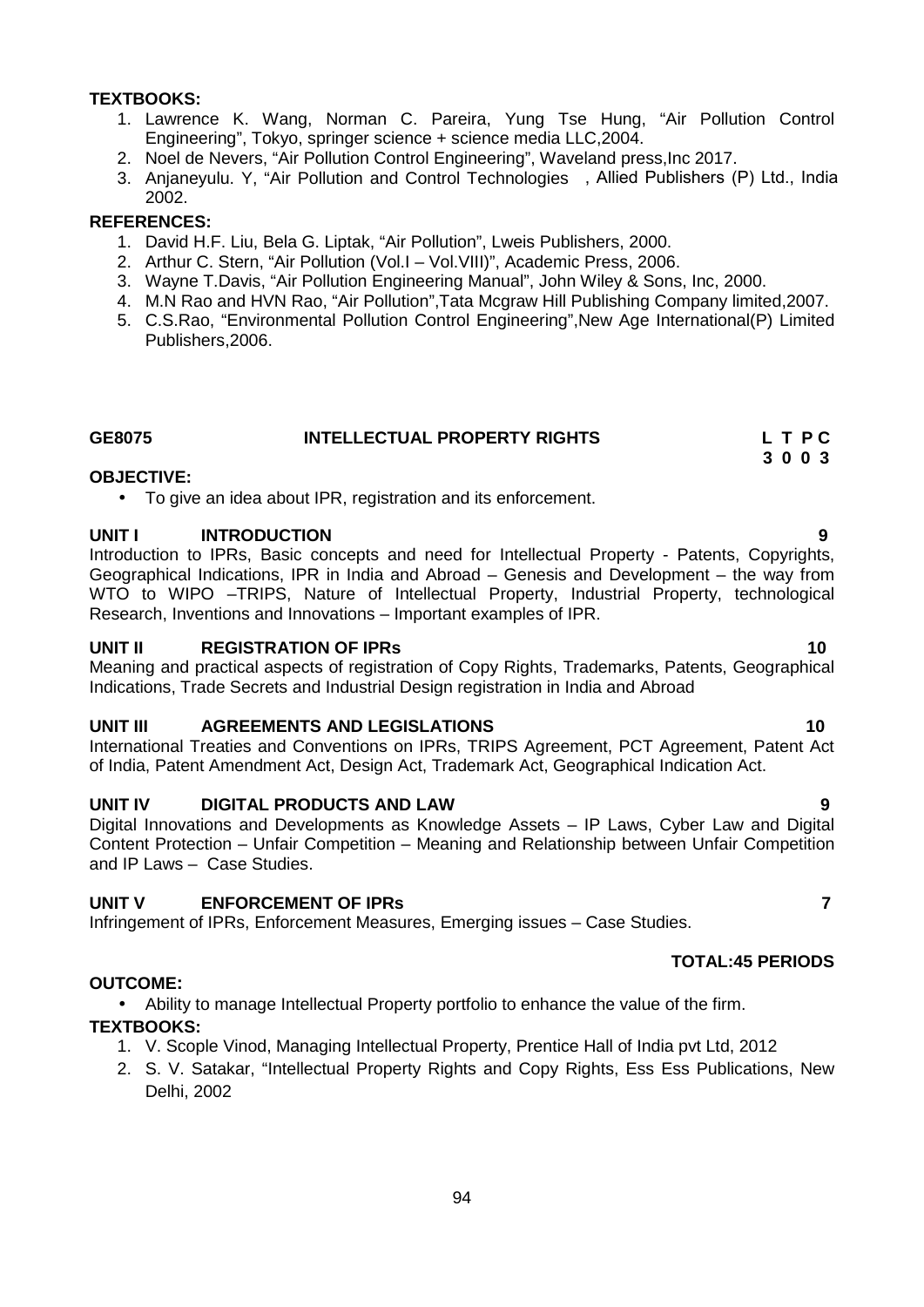#### **REFERENCES:**

- 1. Deborah E. Bouchoux, "Intellectual Property: The Law of Trademarks, Copyrights, Patents and Trade Secrets", Cengage Learning, Third Edition, 2012.
- 2. Prabuddha Ganguli,"Intellectual Property Rights: Unleashing the Knowledge Economy", McGraw Hill Education, 2011.
- 3. Edited by Derek Bosworth and Elizabeth Webster, The Management of Intellectual Property, Edward Elgar Publishing Ltd., 2013.

# **CE8006 PAVEMENT ENGINEERING L T P C**

# **3 0 0 3**

### **OBJECTIVE:**

 Student gains knowledge on various IRC guidelines for designing rigid and flexible pavements. Further, the student will be in a position to assess quality and serviceability conditions of roads.

# **UNIT I TYPE OF PAVEMENT AND STRESS DISTRIBUTIONON LAYERED SYSTEM 8**

Introduction – Pavement as layered structure – Pavement types rigid and flexible. Resilient modulus - Stress and deflections in pavements under repeated loading.

### **UNIT II DESIGN OF FLEXIBLE PAVEMENTS 10**

Flexible pavement design Factors influencing design of flexible pavement, Empirical – Mechanistic empirical and theoretical methods – Design procedure as per IRC guidelines – Design and specification of rural roads.

### **UNIT III DESIGN OF RIGID PAVEMENTS 9**

Cement concrete pavements Factors influencing CC pavements – Modified Westergaard approach – Design procedure as per IRC guidelines – Concrete roads and their scope in India.

## **UNIT IV PERFORMANCE EVALUATION AND MAINTENANCE 10**

Pavement Evaluation - Causes of distress in rigid and flexible pavements – Evaluation based on Surface Appearance, Cracks, Patches and Pot Holes, Undulations, Raveling, Roughness, Skid Resistance. Structural Evaluation by Deflection Measurements - Pavement Serviceability index, - Pavement maintenance (IRC Recommendations only).

### **UNIT V STABILIZATION OF PAVEMENTS 8**

Stabilisation with special reference to highway pavements – Choice of stabilizers – Testing and field control - Stabilisation for rural roads in India – Use of Geosynthetics in roads.

#### **TOTAL: 45 PERIODS**

### **OUTCOMES:**

The students completing the course will

- Get knowledge about types of rigid and flexible pavements.
- Able to design of rigid pavements.
- Able to design of flexible pavements.
- Determine the causes of distress in rigid and flexible pavements.
- Understand stailisation of pavements, testing and field control.

#### **TEXTBOOKS:**

- 1. Khanna, S.K. and Justo C.E.G.and Veeraragavan, A, "Highway Engineering", New Chand and Brothers, Revised 10th Edition, 2014.
- 2. Kadiyali, L.R., "Principles and Practice of Highway Engineering", Khanna tech. Publications, New Delhi, 2005.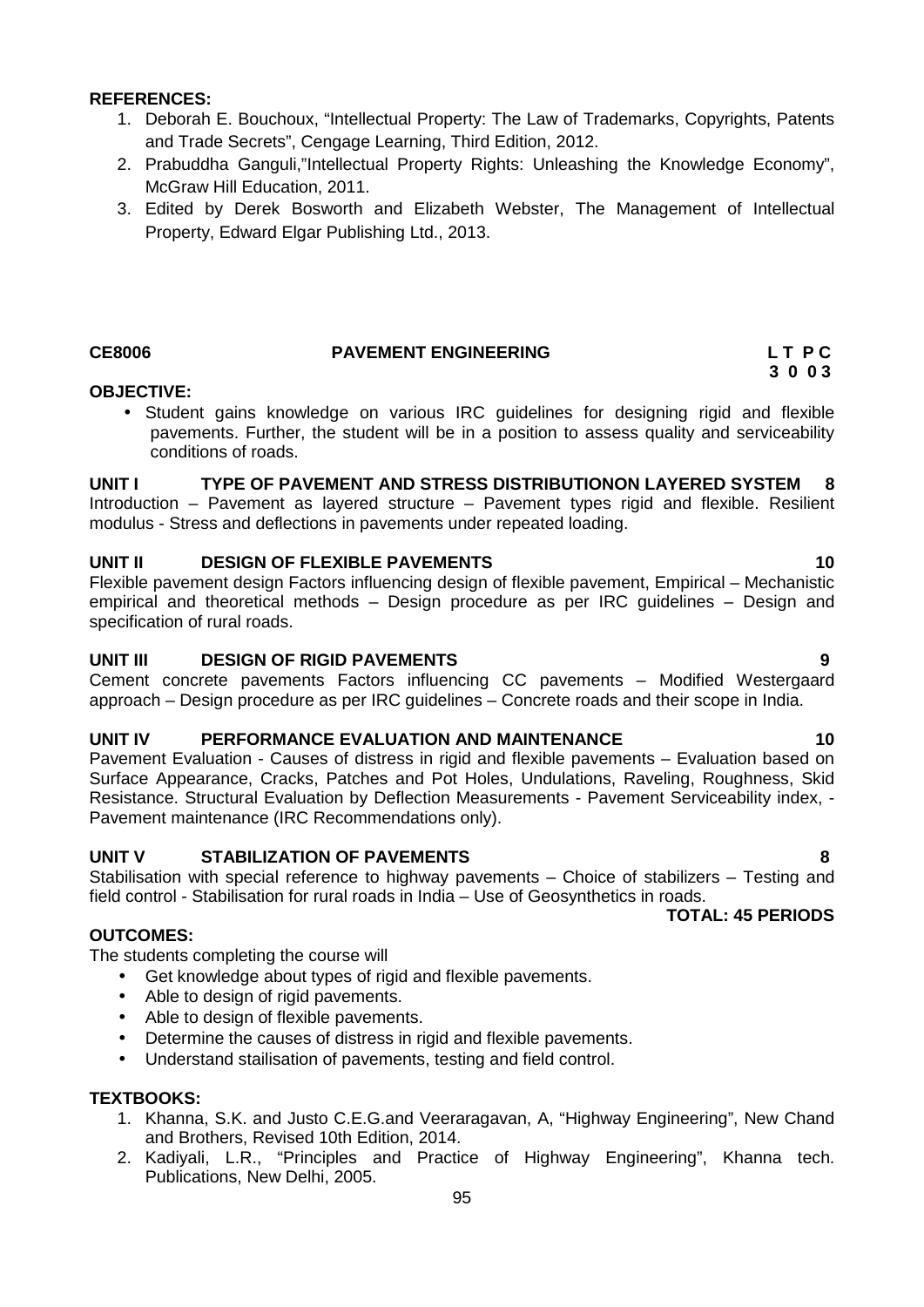#### **REFERENCES:**

- 1. Yoder, R.J. and Witchak M.W. "Principles of Pavement Design", John Wiley 2000.
- 2. Guidelines for the Design of Flexible Pavements,IRC-37–2001,The Indian roads Congress, New Delhi.
- 3. Guideline for the Design of Rigid Pavements for Highways, IRC 58-1998, The Indian Road Congress, New Delhi.

## **CE8007 TRAFFIC ENGINEERING AND MANAGEMENT L T P C**

#### **OBJECTIVE:**

 To give an overview of Traffic engineering, traffic regulation, management and traffic safety with integrated approach in traffic planning as well.

### **UNIT I TRAFFIC PLANNING AND CHARACTERISTICS 9**

Road Characteristics – Road user characteristics – PIEV theory – Vehicle – Performance characteristics – Fundamentals of Traffic Flow – Urban Traffic problems in India – Integrated planning of town ,country ,regional and all urban infrastructure – Towards Sustainable approach. – land use & transport and modal integration.

### **UNIT II TRAFFIC SURVEYS 10**

Traffic Surveys – Speed, journey time and delay surveys – Vehicles Volume Survey including nonmotorized transports – Methods and interpretation – Origin Destination Survey – Methods and presentation – Parking Survey – Accident analyses -Methods, interpretation and presentation – Statistical applications in traffic studies and traffic forecasting – Level of service – Concept, applications and significance.

### **UNIT III TRAFFIC DESIGN AND VISUAL AIDS 10**

Intersection Design - channelization, Rotary intersection design – Signal design – Coordination of signals –– Grade separation - Traffic signs including VMS and road markings – Significant roles of traffic control personnel - Networking pedestrian facilities & cycle tracks.

### **UNIT IV TRAFFIC SAFETY AND ENVIRONMENT 8**

Road accidents – Causes, effect, prevention, and cost – Street lighting – Traffic and environment hazards – Air and Noise Pollution, causes, abatement measures – Promotion and integration of public transportation – Promotion of non-motorized transport.

### **UNIT V TRAFFIC MANAGEMENT 8**

Area Traffic Management System - Traffic System Management (TSM) with IRC standards –- Traffic Regulatory Measures-Travel Demand Management (TDM) – Direct and indirect methods – Congestion and parking pricing – All segregation methods- Coordination among different agencies – Intelligent Transport System for traffic management, enforcement and education.

#### **TOTAL: 45 PERIODS**

**3 0 0 3**

### **OUTCOMES:**

On completing this course, the Students will be able to

- Analyse traffic problems and plan for traffic systems various uses
- Design Channels, Intersections, signals and parking arrangements
- Develop Traffic management Systems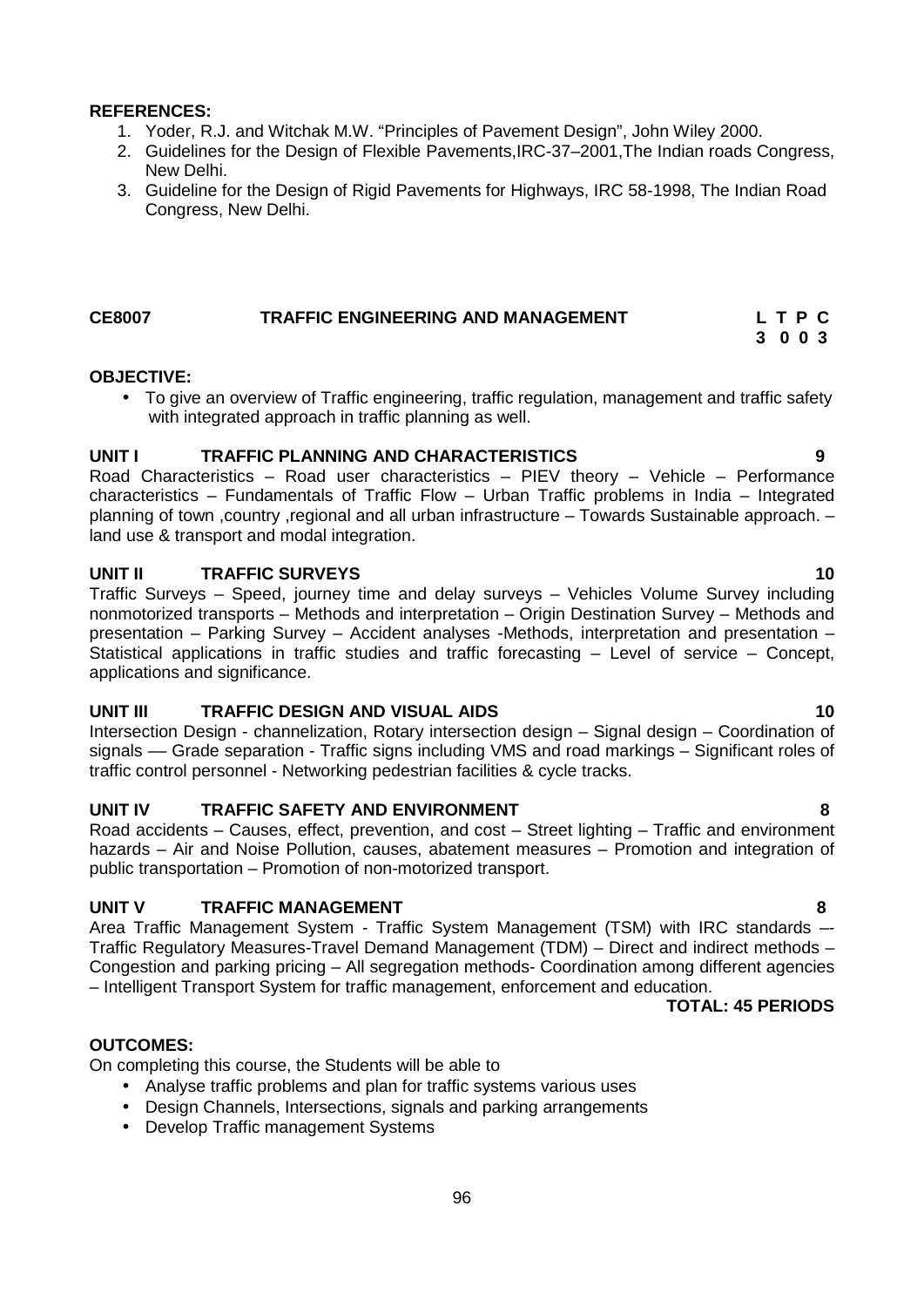#### **TEXTBOOKS:**

- 1. Kadiyali.L.R. "Traffic Engineering and Transport Planning", Khanna Publishers, Delhi, 2013
- 2. Indian Roads Congress (IRC) Specifications: Guidelines and Special Publications on Traffic Planning and Management.
- 3. Salter. R.I and Hounsell N.B, "Highway Traffic Analysis and design", Macmillan Press Ltd. 1996.

### **REFERENCES:**

- 1. Fred L. Mannering, Scott S. Washburn and Walter P.Kilareski, Principles of Highway Engineering and Traffic Analysis, Wiley India Pvt. Ltd., New Delhi, 2011
- 2. Garber and Hoel, "Principles of Traffic and Highway Engineering", CENGAGE Learning,New Delhi, 2010
- 3. SP:43-1994, IRC Specification, "Guidelines on Low-cost Traffic Management Techniques" for Urban Areas, 1994
- 4. John E Tyworth, "Traffic Management Planning, Operations and control", Addison Wesly Publishing Company, 1996
- 5. Hobbs.F.D. "Traffic Planning and Engineering", University of Brimingham, Peragamon Press Ltd, 2005
- 6. Taylor MAP and Young W, "Traffic Analysis New Technology and New Solutions", Hargreen Publishing Company, 1998.

| <b>CE8008</b> | <b>TRANSPORT AND ENVIRONMENT</b> | LTPC    |
|---------------|----------------------------------|---------|
|               |                                  | 3 0 0 3 |

#### **OBJECTIVE:**

 The objective of this course is to create an awareness / overview of the impact of Transportation Projects on the environment and society..

### **UNIT I INTRODUCTION 8**

Environmental Inventory, Environmental Assessment, Environmental Impact Assessment (EIA), Environmental Impact of Transportation Projects, Need for EIA, EIA Guidelines for Transportation Project, Historical Development.

### **UNIT II METHODOLOGIES 8**

Elements of EIA – Screening and Scoping – Methods of Impact Analysis – Applications – Appropriate methodology.

## **UNIT III ENVIRONMENTAL IMPACT, PREDICTION AND ASSESSMENT 10**

Prediction and Assessment of Impact of Transportation Project at various stages on water, air, noise, land acquisition and resettlement, Socio economic impact, indigenous people, aesthetics, health and safety, energy studies, IRC guidelines.

#### **UNIT IV ENVIRONMENTAL MITIGATION AND MANAGEMENT PLAN 10**

Mitigation of the impact on Natural and Man-made Environment, Health, Water, Land, Noise, Air, Public participation, Environmental Management Plan, Energy Conservation, Methods to reduce Global Warming.

### **UNIT V EIA CASE STUDIES 9**

EIA Case Studies on Highway, Railway, Airways and Waterways Projects

**TOTAL: 45 PERIODS**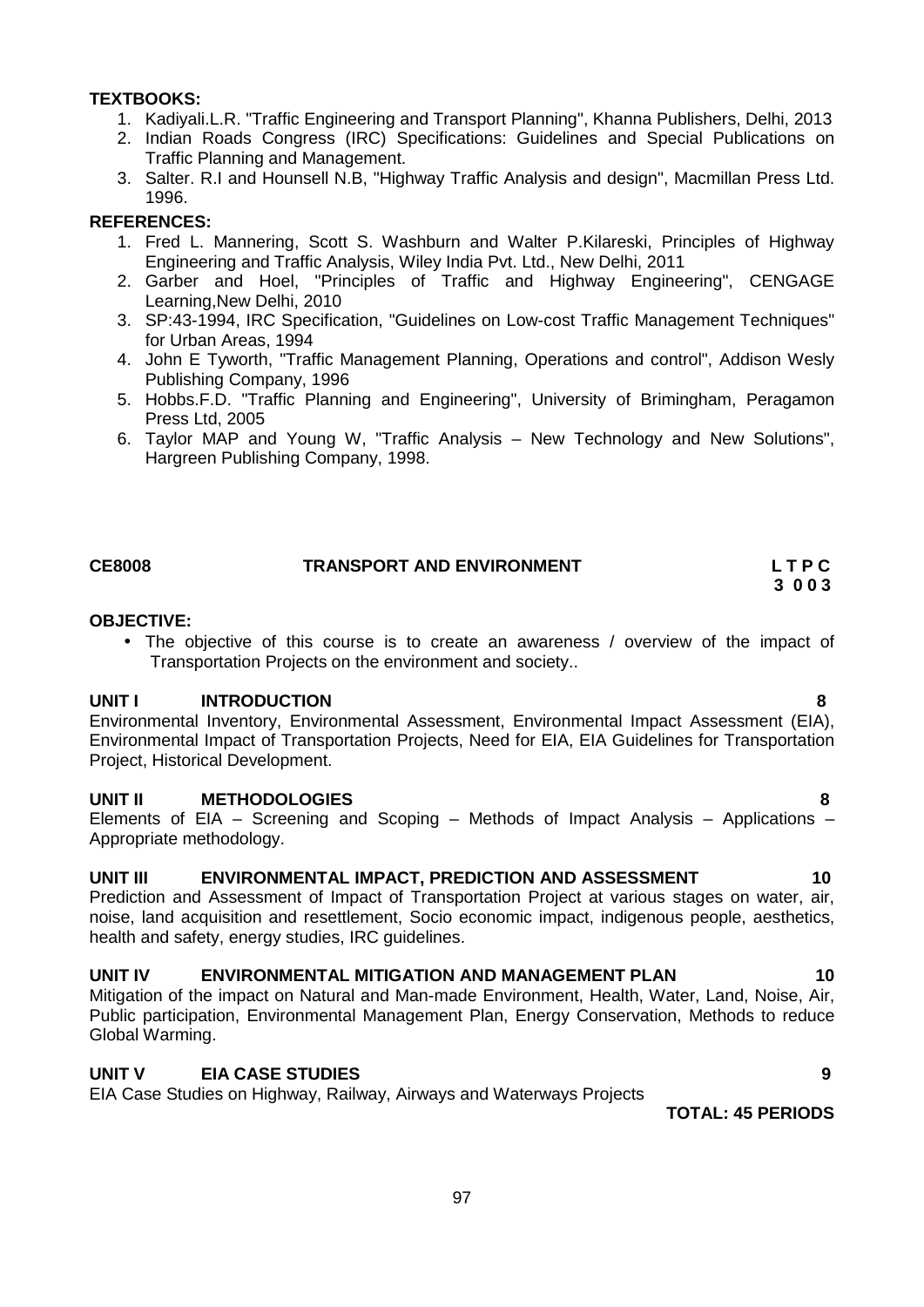### **OUTCOMES:**

Students will be able to

- Understood the impact of Transportation projects on the environment.
- Get knowledge on methods of impact analysis and their applications.
- Understand environmental Laws on Transportation Projects and the mitigative measures adopted in the planning stage.
- Predict and assess the impact of transportation projects.

## **TEXTBOOKS:**

- 1. Canter, L.R., Environmental Impact Assessment, McGraw Hill, New Delhi, 1996.
- 2. Indian Road Congress (IRC), Environmental Impact of Highway Projects, IRC, Delhi, 1998.
- 3. P. Meenakshi, Elements of Environmental Science and Engineering, Prentice Hall of India, New Delhi, 2006
- 4. Thirumurthy A.M., Introduction to Environmental Science and Management, Shroff Publishers, Bombay, 2005

### **REFERENCES:**

- 1. John G.Rau and David, C.Hooten, Environmental Impact Analysis Handbook, McGraw Hill Book Company, 1995
- 2. James H.Banks, Introduction to Transportation Engineering, McGraw Hill Book Company, 2000
- 3. World Bank, A Handbook on Roads and Environment, Vol.I and II, Washington DC, 1997
- 4. Priya Ranjan Trivedi, International Encyclopedia of Ecology and Environment EIA, Indian Institute of Ecology and Environment, New Delhi, 1998

| <b>CE8009</b> | <b>INDUSTRIAL STRUCTURES</b> | LTPC |
|---------------|------------------------------|------|
|               |                              | 3003 |

### **OBJECTIVE**:

 To learn the planning, layout, functional aspects of industries and design of major steel and R.C structures needed for industries.

# **UNIT I PLANNING 9**

Classification of industries and industrial structures – Site Planning and Selection – Exterior and interior Layout for Industries and buildings - Guidelines from factories act

### **UNIT II FUNCTIONAL REQUIREMENTS 9**

Lighting – Ventilation – Noise and Vibration control – Fire safety

### **UNIT III DESIGN OF STEEL STRUCTURES 9**

Pre-engineered and Mill buildings – Transmission Lines Towers – plate girders. Bunkers and Silos – pipe/cable racks- Chimney.

# **UNIT IV DESIGN OF R.C. STRUCTURES 9**

Corbels, Brackets and Nibs - Silos and bunkers –Chimney –Cooling Towers (Principles only)

### **UNIT V PREFABRICATION 9**

Principles of prefabrication and pre cast construction – Prestressed precast roof trusses - Floor slabs - Wall panels- Handling and erection stresses –joints in precast structures.

**TOTAL: 45 PERIODS**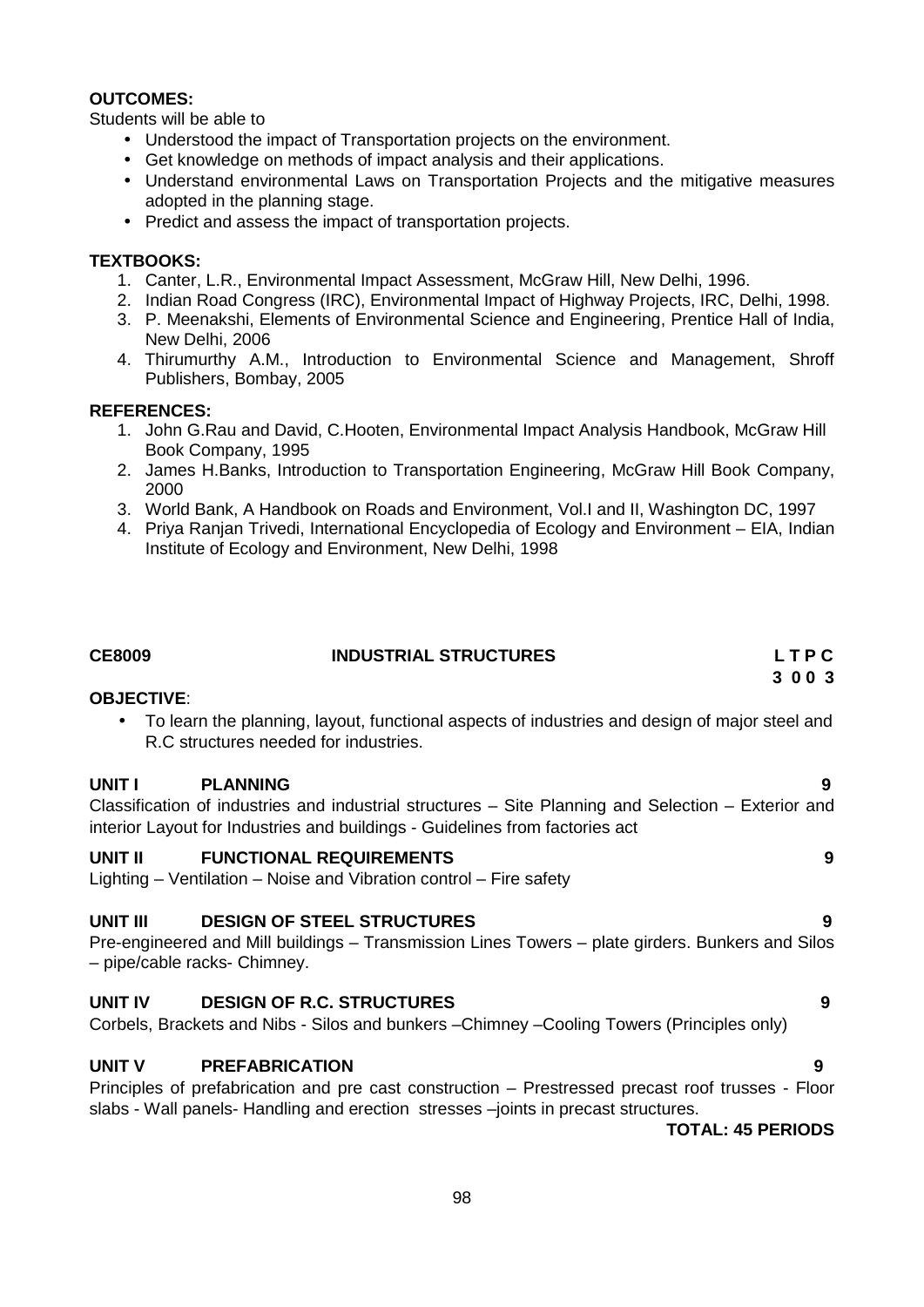### **OUTCOMES**:

Upon completion of this course, students will be able to

- Know the requirements of various industries and get an idea about the materials used and planning of various industrial components
- Understand the functional requirements for industrial structures.
- Design special steel structures like bunkers, silos, crane girders, chimneys and pre engineered buildings.
- Design special RC structures like corbels, silos, bunkers, chimneys, plates and shells.
- Understand the principles of prefabrication and prestressing

#### **TEXTBOOKS:**

- 1. Ramamrutham.S., Design of Reinforced Concrete Structures, Dhanpat Rai Publishing Company, 2007.
- 2. Varghese.P.C., Advanced Reinforced Concrete Design, PHI, Eastern Economy Editions, Second Edition, 2005.
- 3. Subramanian, N., Design of Steel Structures, Oxford University Press, 2008.
- 4. Ramachandra and Virendra Gehlot, Design of steel structures –Vol. 2, Scientific Publishers, 2012.

#### **REFERENCES:**

- 1. Henn W. Buildings for Industry, Vol.I and II, London Hill Books, 1995
- 2. Handbook on Functional Requirements of Industrial buildings, SP32–1986, Bureau of Indian Standards, 1990.
- 3. Handbook of Industrial Lighting, Stanley L.Lyons, Butterworths, London.1981
- 4. Koncz, J., Manual of Precast Construction Vol. I and II, Bauverlay GMBH, 1971.
- 5. Handbook on Precast Construction, An Indian Concrete Institute Publication, 2016

### **CE8010 ENVIRONMENTAL AND SOCIAL IMPACT ASSESSMENT L T P C**

#### **OBJECTIVE:**

 To impart the knowledge and skills to identify, assess and mitigate the environmental and social impacts of developmental projects

### **UNIT I INTRODUCTION 9**

Impacts of Development on Environment – Rio Principles of Sustainable Development- Environmental Impact Assessment (EIA) – Objectives – Historical development – EIA Types – EIA in project cycle –EIA Notification and Legal Framework–Stakeholders and their Role in EIA– Selection & Registration Criteria for EIA Consultants

#### **UNIT II ENVIRONMENTAL ASSESSMENT 9**

Screening and Scoping in EIA – Drafting of Terms of Reference,Baseline monitoring, Prediction and Assessment of Impact on land, water, air, noise and energy, flora and fauna - Matrices – Networks – Checklist Methods - Mathematical models for Impact prediction – Analysis of alternatives

### **UNIT III ENVIRONMENTAL MANAGEMENT PLAN 9**

Plan for mitigation of adverse impact on water, air and land, water, energy, flora and fauna – Environmental Monitoring Plan – EIA Report Preparation – Review of EIA Reports – Public Hearing-Environmental Clearance Post Project Monitoring

**3 0 0 3**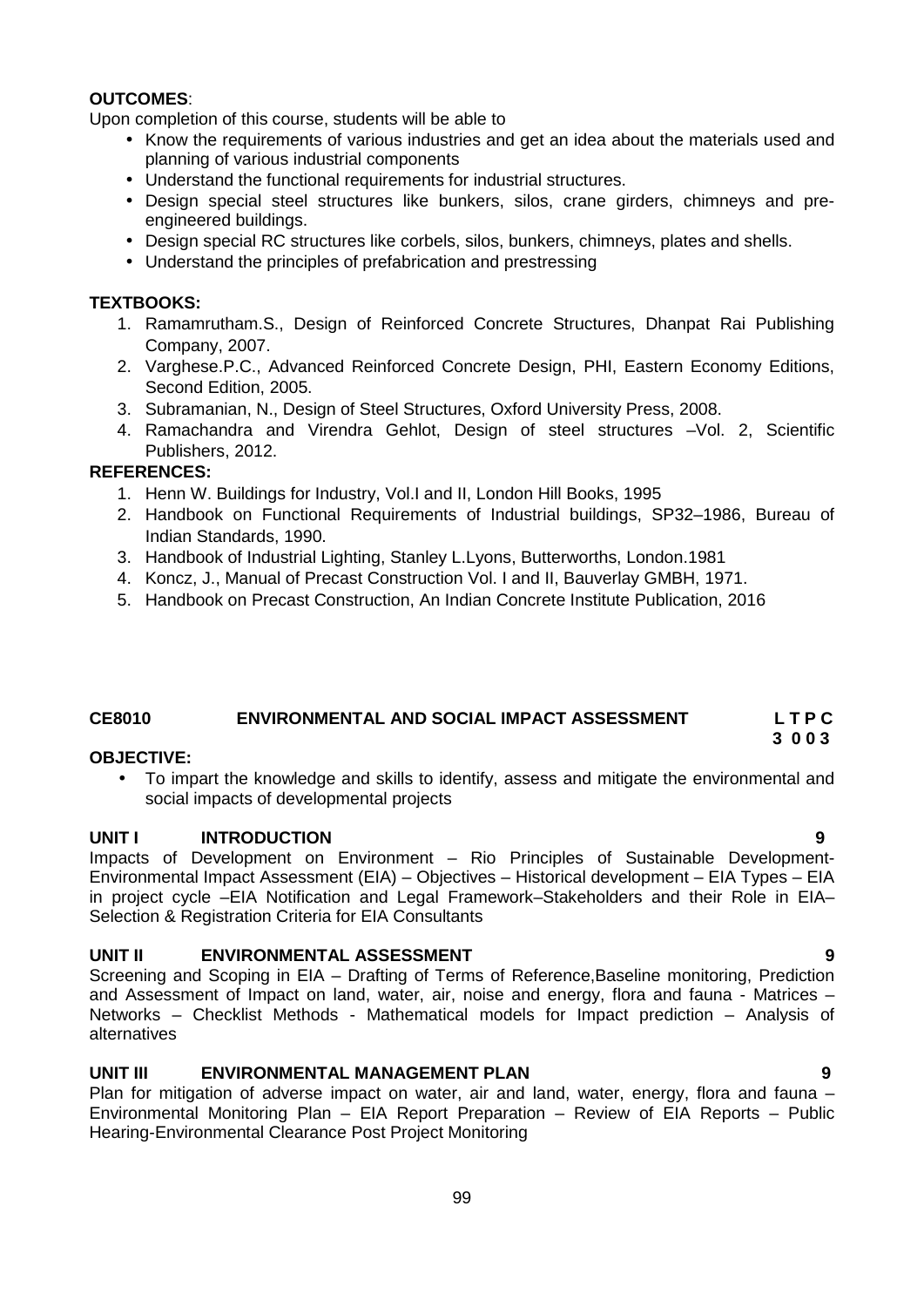# **UNIT IV SOCIO ECONOMIC ASSESSMENT 9**

Baseline monitoring of Socio economic environment - Identification of Project Affected Personal -Rehabilitation and Resettlement Plan- Economic valuation of Environmental impacts – Cost benefit Analysis-

# **UNIT V CASE STUDIES 9**

EIA case studies pertaining to Infrastructure Projects – Real Estate Development - Roads and Bridges – Mass Rapid Transport Systems - Ports and Harbor – Airports - Dams and Irrigation projects - Power plants – CETPs- Waste Processing and Disposal facilities – Mining Projects.

# **TOTAL: 45 PERIODS**

The students completing the course will have ability to

- carry out scoping and screening of developmental projects for environmental and social assessments
- explain different methodologies for environmental impact prediction and assessment
- plan environmental impact assessments and environmental management plans
- evaluate environmental impact assessment reports

### **TEXTBOOKS:**

**OUTCOMES:**

- 1. Canter, R.L, "Environmental impact Assessment ", 2nd Edition, McGraw Hill Inc, New Delhi,1995.
- 2. Lohani, B., J.W. Evans, H. Ludwig, R.R. Everitt, Richard A. Carpenter, and S.L. Tu, "Environmental Impact Assessment for Developing Countries in Asia", Volume 1 – Overview, Asian Development Bank,1997.
- 3. Peter Morris, Riki Therivel "Methods of Environmental Impact Assessment", Routledge Publishers,2009.

### **REFERENCES:**

- 1. Becker H. A., Frank Vanclay,"The International handbook of social impact assessment" conceptual and methodological advances, Edward Elgar Publishing, 2003.
- 2. Barry Sadler and Mary McCabe, "Environmental Impact Assessment Training Resource Manual", United Nations Environment Programme, 2002.
- 3. Judith Petts, "Handbook of Environmental Impact Assessment Vol. I and II", Blackwell Science New York, 1998.
- 4. Ministry of Environment and Forests EIA Notification and Sectoral Guides, Government of India, New Delhi, 2010.

# **CE8011 DESIGN OF PRESTRESSED CONCRETE STRUCTURES L T P C**

# **3 0 0 3**

# **OBJECTIVES:**

- To introduce the need for prestressing in a structure
- To explain the methods, types and advantages of prestressing to the students.
- To make the students to design a prestressed concrete structural elements and systems
- To introduce the students the effect of prestressing in the flexural and shear behaviour of structural elements.

### **UNIT I INTRODUCTION – THEORY AND BEHAVIOUR 9**

Basic concepts – Advantages and disadvantages – Materials required – Systems and methods of prestressing – Analysis of sections – Stress concept – Strength concept – Load balancing concept – Effect of loading on the tensile stresses in tendons – Effect of tendon profile on deflections – Factors influencing deflections – Calculation of deflections – Short term and long term deflections - Losses of prestress – Estimation of crack width.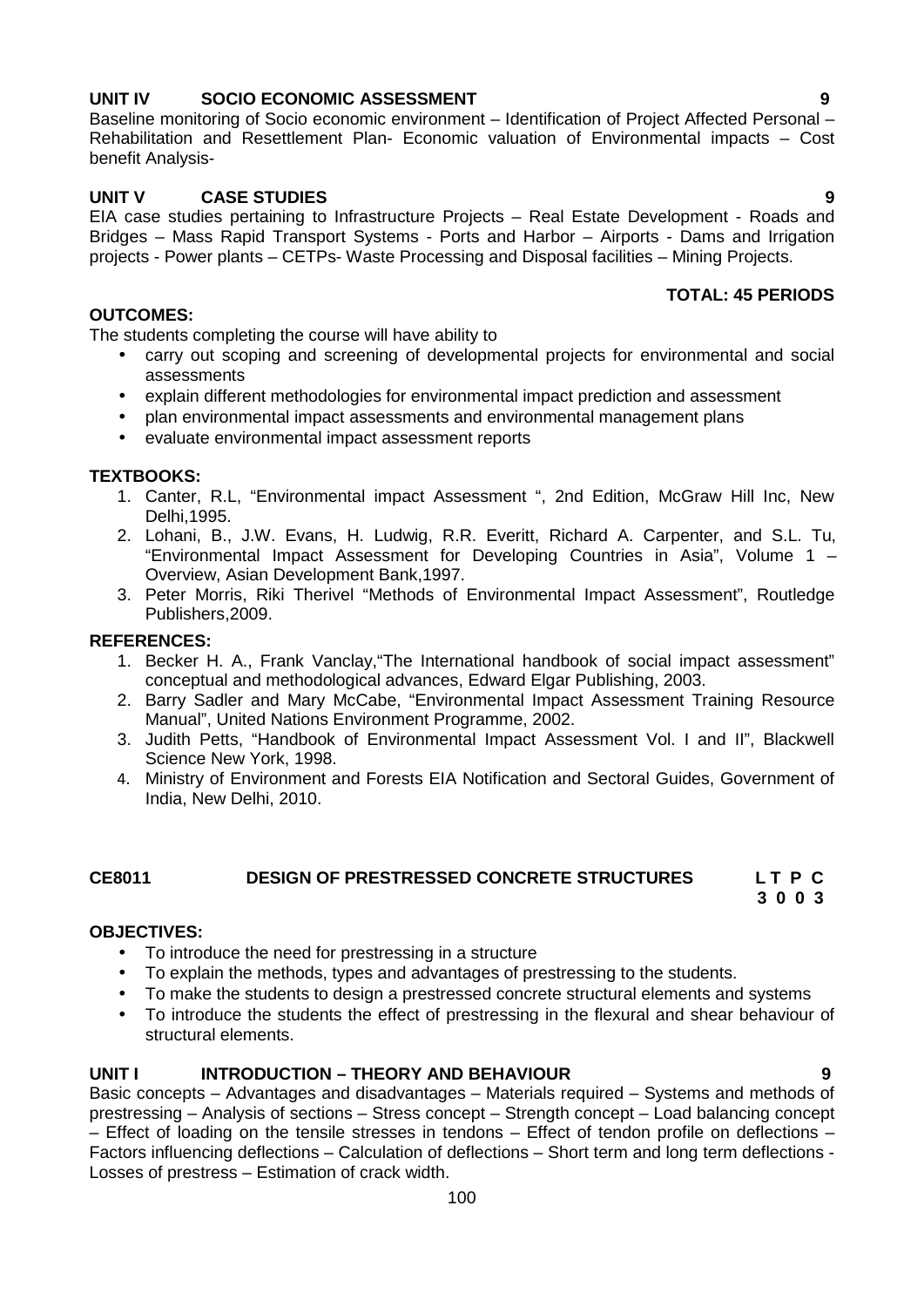# **UNIT II DESIGN FOR FLEXURE AND SHEAR 9**

Basic assumptions of flexural design – Permissible stresses in steel and concrete as per I.S.1343 Code – Different Types of sections - Design of sections of Type I and Type II post-tensioned and pre tensioned beams – Check for flexural capacity based on I.S. 1343 Code – Influence of Layout of cables in post-tensioned beams – Location of wires in pre-tensioned beams – Design for shear based on I.S. 1343 Code.

# **UNIT III DEFLECTION AND DESIGN OF ANCHORAGE ZONE 9**

Factors influencing deflections – Short term deflections of uncracked members – Prediction of long term deflections due to creep and shrinkage – Check for serviceability limit states. Determination of anchorage zone stresses in post-tensioned beams – design of anchorage zone reinforcement – Check for transfer bond length in pre-tensioned beams.

# **UNIT IV COMPOSITE BEAMS AND CONTINUOUS BEAMS 9**

Analysis and design of composite beams – Methods of achieving continuity in continuous beams – Analysis for secondary moments – Concordant cable and linear transformation – Calculation of stresses – Principles of design.

# **UNIT V TENSION AND COMPRESSION MEMBERS 9**

Role of prestressing in members subjected to Tensilr forces and compressive forces - Design of tension and compression members – Tanks, pipes and poles – Partial prestressing – Definition, methods of achieving partial prestressing, merits and demerits of partial prestressing.

# **TOTAL: 45 PERIODS**

# **OUTCOMES:**

On successful completion of this course, students will be able to:

- Understand the behaviour of prestressed concrete members and able to analyze the prestressed concrete beams.
- Design the prestressed concrete members for flexure and shear as per the relevant design code (IS 1343).
- Analyze for deflection of prestressed concrete members and design the anchorage zone.
- Analyze and design of composite beams and continuous beams.
- Design of prestressed concrete structures sleepers, Tanks, pipes and poles.

# **TEXTBOOKS:**

- 1. Krishna Raju N., "Prestressed concrete", 5th Edition, Tata McGraw Hill Company, New Delhi, 2012
- 2. Pandit.G.S. and Gupta.S.P., "Prestressed Concrete", CBS Publishers and Distributers Pvt. Ltd, 2012

- 1. Rajagopalan.N, "Prestressed Concrete", Narosa Publishing House, 2002.
- 2. Dayaratnam.P., "Prestressed Concrete Structures", Oxford and IBH, 2013
- 3. Lin T.Y. and Ned.H.Burns, "Design of prestressed Concrete Structures", Third Edition, Wiley India Pvt. Ltd., New Delhi, 2013.
- 4. IS1343:1980, Code of Practice for Prestressed Concrete, Bureau of Indian Standards, New Delhi, 2012
- 5. IS 3370- Part 4 (2008) Indian standard Code of practice for concrete structures for the storage of liquid- Design tables, code of practice, bureau of Indian standards, new Delhi.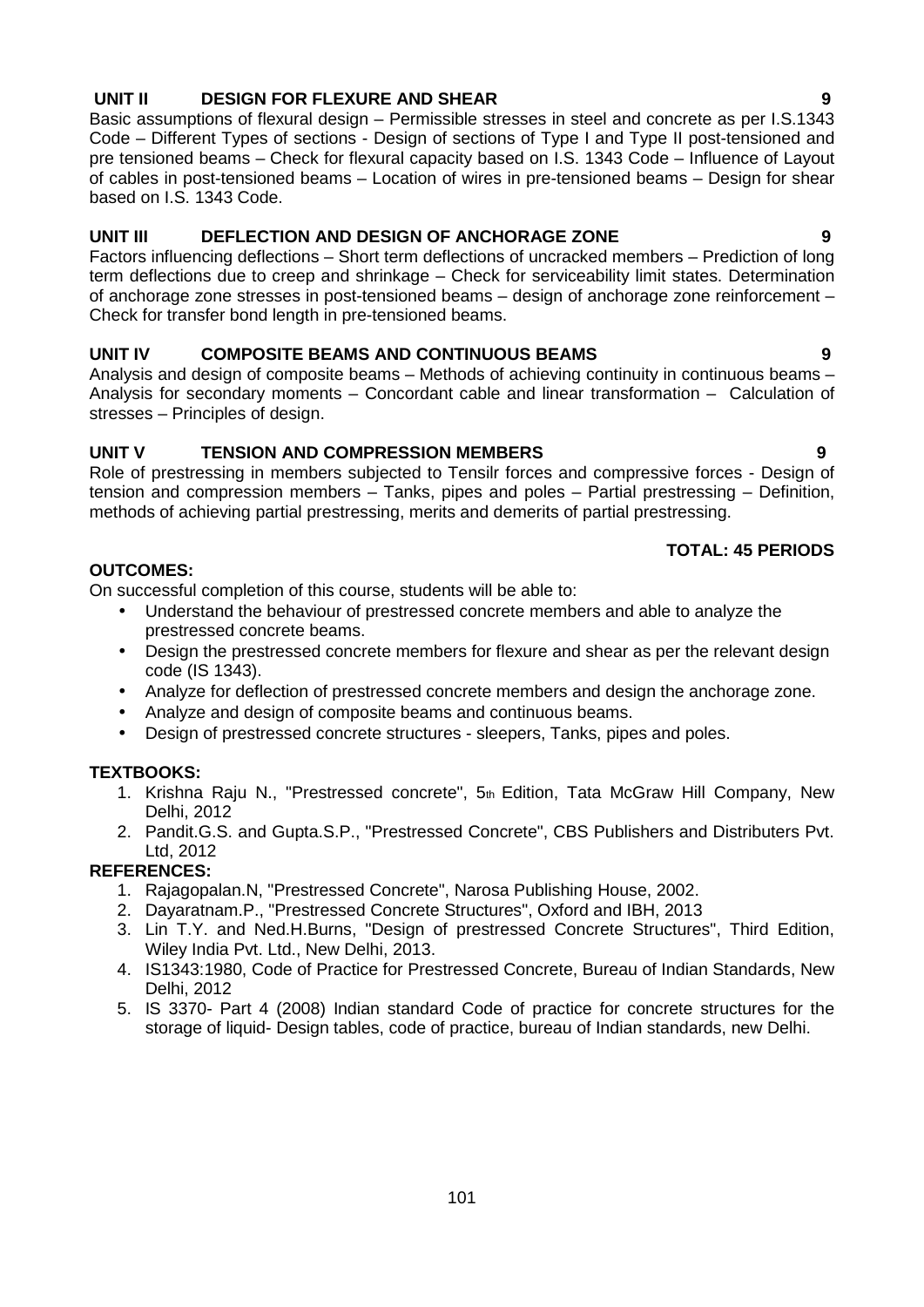# **OBJECTIVE:**

 To make the students to learn about planning of construction projects, scheduling procedures and techniques, cost and quality control projects and use of project information as decision making tool.

#### **UNIT I CONSTRUCTION PLANNING 6**

Basic concepts in the development of construction plans-Choice of Technology and Construction method-Defining Work Tasks- Work breakdown structure- Definition- Precedence relationships among activities-Estimating Activity Durations-Estimating Resource Requirements for work activities-coding systems.

### **UNIT II SCHEDULING PROCEDURES AND TECHNIQUES 12**

Relevance of construction schedules-Bar charts - The critical path method-Calculations for critical path scheduling-Activity float and schedules-Presenting project schedules-Critical path scheduling for Activity-on-node and with leads, Lags and Windows-Calculations for scheduling with leads,lags and windows-Resource oriented scheduling-Scheduling with resource constraints and precedences -Use of Advanced Scheduling Techniques-Scheduling with uncertain durations- Crashing and time/cost tradeoffs -Improving the Scheduling process – Introduction to application software.

### **UNIT III COST CONTROL MONITORING AND ACCOUNTING 9**

The cost control problem-The project budget-Forecasting for Activity cost control - financial accounting systems and cost accounts-Control of project cash flows-Schedule control-Schedule and Budget updates-Relating cost and schedule information.

#### **UNIT IV QUALITY CONTROL AND SAFETY DURING CONSTRUCTION 9**

Quality and safety Concerns in Construction-Organizing for Quality and Safety-Work and Material Specifications-Total Quality control-Quality control by statistical methods -Statistical Quality control with Sampling by Attributes-Statistical Quality control by Sampling and Variables-Safety.

### **UNIT V ORGANIZATION AND USE OF PROJECT INFORMATION 9**

Types of project information-Accuracy and Use of Information-Computerized organization and use of Information - Organizing information in databases-relational model of Data bases-Other conceptual Models of Databases-Centralized database Management systems-Databases and application programs-Information transfer and Flow.

# **TOTAL: 45 PERIODS**

#### **OUTCOMES:**

The students completing the course will have ability to

- Understand basic concepts of construction planing.
	- Schedule the construction activities.
	- Forecast and control the cost in a construction.
	- Understand the quality control and safety during construction.
	- Organize information in Centralized database Management systems.

### **TEXTBOOKS:**

- 1. Chitkara, K.K. "Construction Project Management Planning", Scheduling and Control, Tata McGraw Hill Publishing Co., New Delhi, 2009
- 2. Srinath,L.S., "Pert and CPM Principles and Applications", Affiliated East West Press, 2001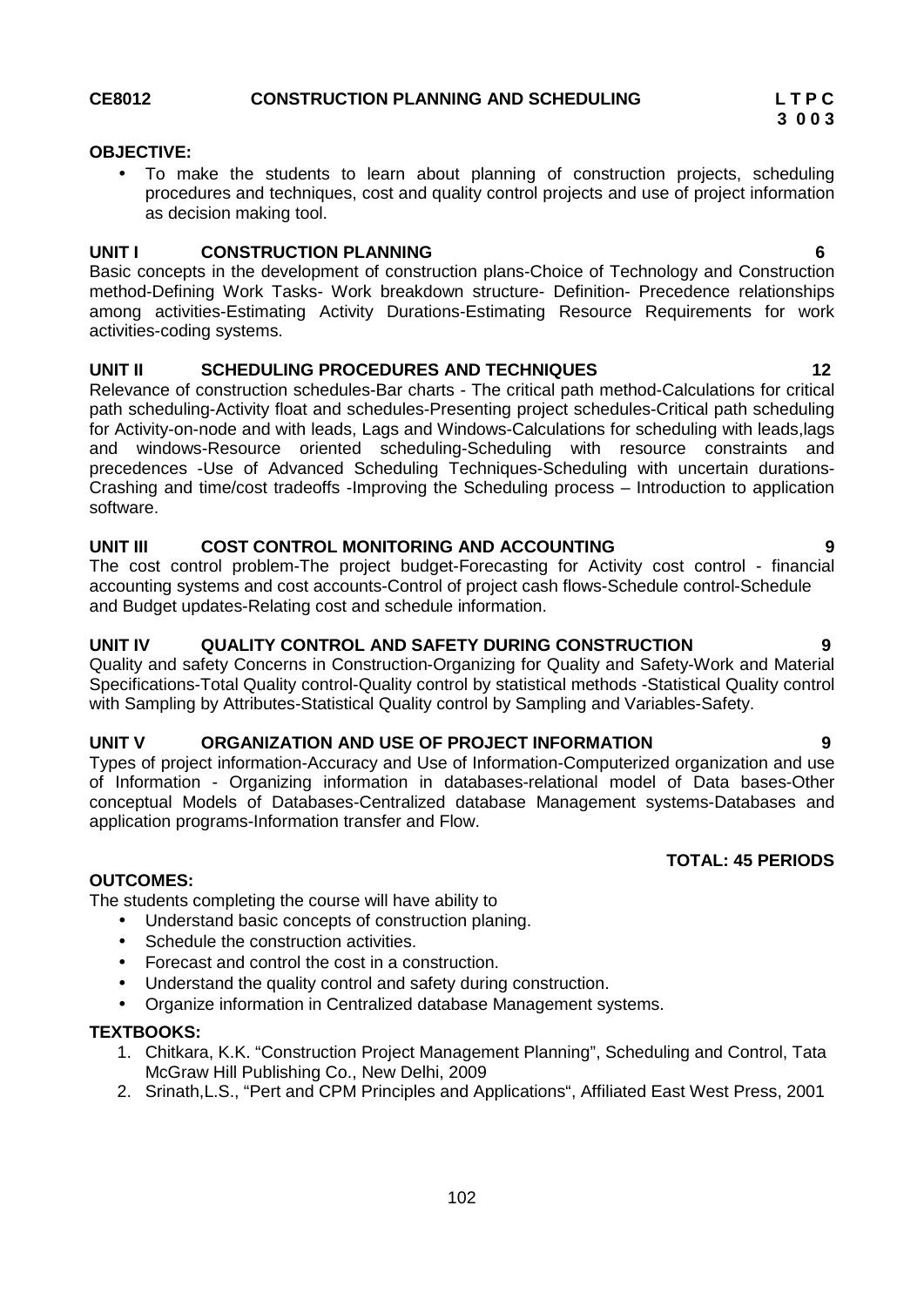#### **REFERENCES:**

- 1. Chris Hendrickson and Tung Au, "Project Management for Construction Fundamentals Concepts for Owners", Engineers, Architects and Builders, Prentice Hall, Pitsburgh, 2000.
- 2. Moder.J., Phillips. C. and Davis E, "Project Management with CPM", PERT and Precedence Diagramming, Van Nostrand Reinhold Co., 3rd Edition, 1985.
- 3. Willis., E.M., "Scheduling Construction projects", John Wiley and Sons, 1986.
- 4. Halpin,D.W., "Financial and Cost Concepts for Construction Management", John Wiley and Sons, New York, 1985.

### **EN8591 MUNICIPAL SOLID WASTE MANAGEMENT L T P C**

#### **OBJECTIVE:**

 To make the students conversant with the types, sources, generation, storage, collection, transport, processing and disposal of municipal solid waste.

#### **UNIT I SOURCES AND CHARACTERISTICS 9**

Sources and types of municipal solid wastes- Public health and environmental impacts of improper disposal of solid wastes- sampling and characterization of wastes - factors affecting waste generation rate and characteristics - Elements of integrated solid waste management – Requirements and salient features of Solid waste management rules (2016) –- Role of public and NGO"s- Public Private participation – Elements of Municipal Solid Waste Management Plan.

#### **UNIT II SOURCE REDUCTION , WASTE STORAGE AND RECYCLING 8**

Waste Management Hierarchy - Reduction, Reuse and Recycling - source reduction of waste – On-site storage methods – Effect of storage, materials used for containers – segregation of solid wastes – Public health and economic aspects of open storage – case studies under Indian conditions – Recycling of Plastics and Construction/Demolition wastes.

#### **UNIT III COLLECTION AND TRANSFER OF WASTES 8**

Methods of Residential and commercial waste collection – Collection vehicles – Manpower – Collection routes – Analysis of waste collection systems; Transfer stations –location, operation and maintenance; options under Indian conditions – Field problems- solving.

### **UNIT IV PROCESSING OF WASTES 12**

Objectives of waste processing – Physical Processing techniques and Equipment; Resource recovery from solid waste composting and biomethanation; Thermal processing options – case studies under Indian conditions.

#### **UNIT V WASTE DISPOSAL 8**

Land disposal of solid waste- Sanitary landfills – site selection, design and operation of sanitary landfills – Landfill liners – Management of leachate and landfill gas- Landfill bioreactor – Dumpsite Rehabilitation

#### **TOTAL: 45 PERIODS**

#### **OUTCOMES:**

The students completing the course will demonstrate

- understanding of the nature and characteristics of municipal solid wastes and the regulatory requirements regarding municipal solid waste management.
- Reduction, reuse and recycling of waste.

# **3 0 0 3**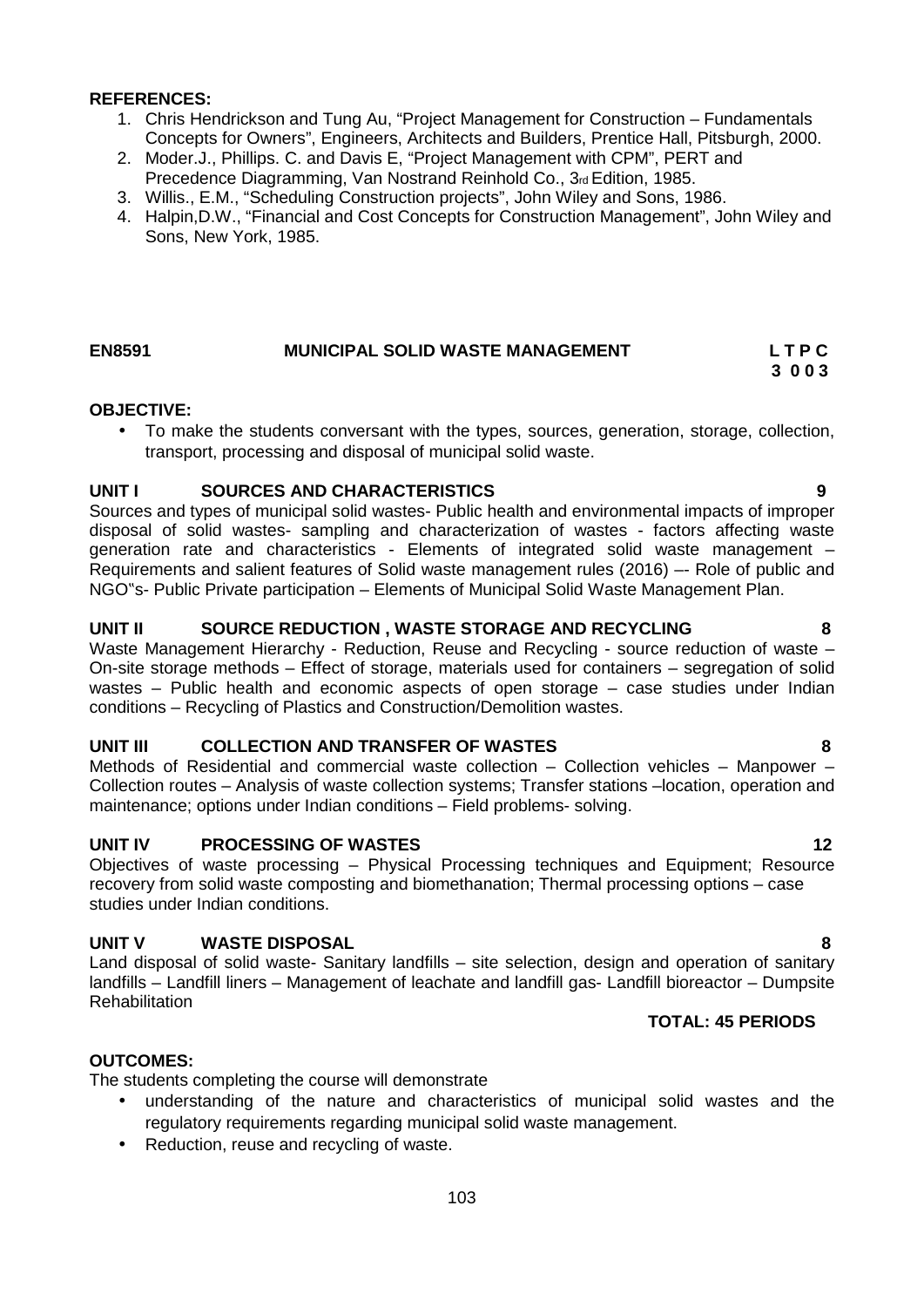- ability to plan and design systems for storage, collection, transport, processing and disposal of municipal solid waste.
- knowledge on the issues on solid waste management from an integrated and holistic perspective, as well as in the local and international context.
- Design and operation of sanitary landfill.

#### **TEXTBOOKS:**

- 1. William A. Worrell, P. Aarne Vesilind (2012) Solid Waste Engineering, Cengage Learning, 2012.
- 2. John Pitchel (2014), Waste Management Practices-Municipal, Hazardous and industrial CRC Press, Taylor and Francis, New York.

#### **REFERENCES:**

- 1. CPHEEO (2014), "Manual on Municipal Solid waste management, Central Public Health and Environmental Engineering Organisation , Government of India, New Delhi.
- 2 George Tchobanoglous and FrankKreith (2002).Handbook of Solid waste management, McGraw Hill, New York.

| GE8077 | <b>TOTAL QUALITY MANAGEMENT</b> | LT PC |
|--------|---------------------------------|-------|
|        |                                 | 3003  |

#### **OBJECTIVE:**

To facilitate the understanding of Quality Management principles and process.

#### **UNIT I INTRODUCTION 9**

Introduction - Need for quality - Evolution of quality - Definitions of quality - Dimensions of product and service quality - Basic concepts of TQM - TQM Framework - Contributions of Deming, Juran and Crosby - Barriers to TQM - Customer focus - Customer orientation, Customer satisfaction, Customer complaints, Customer retention.

#### **UNIT II TQM PRINCIPLES 9**

Leadership - Quality Statements, Strategic quality planning, Quality Councils - Employee involvement - Motivation, Empowerment, Team and Teamwork, Recognition and Reward, Performance appraisal - Continuous process improvement - PDCA cycle, 5S, Kaizen - Supplier partnership - Partnering, Supplier selection, Supplier Rating.

### **UNIT III TQM TOOLS AND TECHNIQUES I 9**

The seven traditional tools of quality - New management tools - Six sigma: Concepts, Methodology, applications to manufacturing, service sector including IT - Bench marking - Reason to bench mark, Bench marking process - FMEA - Stages, Types.

### **UNIT IV TQM TOOLS AND TECHNIQUES II 9**

Quality Circles - Cost of Quality - Quality Function Deployment (QFD) - Taguchi quality loss function - TPM - Concepts, improvement needs - Performance measures.

### **UNIT V QUALITY MANAGEMENT SYSTEM 9**

Introduction—Benefits of ISO Registration—ISO 9000 Series of Standards—Sector-Specific Standards—AS 9100, TS16949 and TL 9000-- ISO 9001 Requirements—Implementation— Documentation—Internal Audits—Registration--**ENVIRONMENTAL MANAGEMENT SYSTEM:** Introduction—ISO 14000 Series Standards—Concepts of ISO 14001—Requirements of ISO 14001—Benefits of EMS.

#### **TOTAL: 45 PERIODS**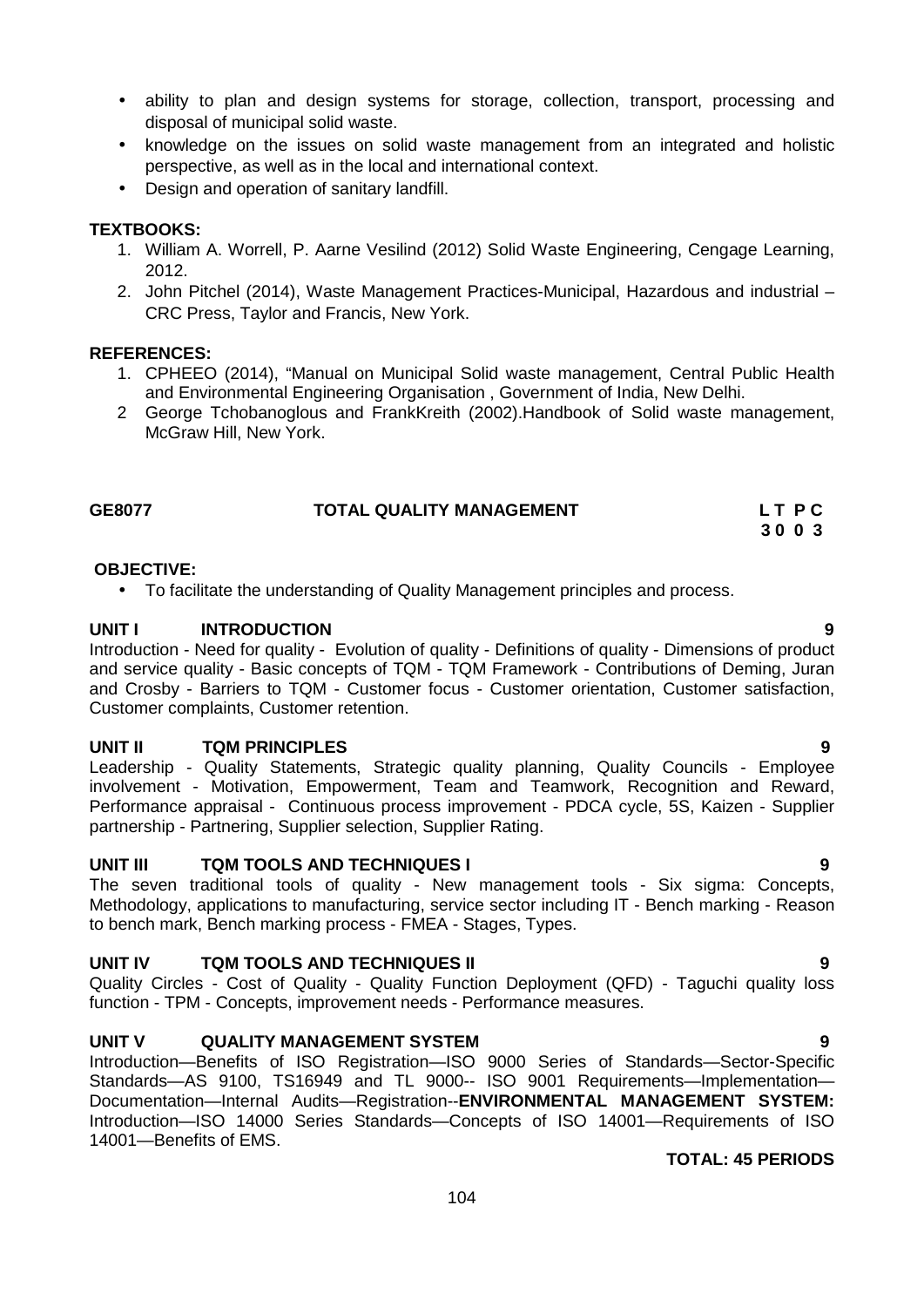### **OUTCOME:**

 The student would be able to apply the tools and techniques of quality management to manufacturing and services processes.

#### **TEXTBOOK:**

1. Dale H.Besterfiled, Carol B.Michna,Glen H. Besterfield, Mary B.Sacre,Hemant Urdhwareshe and Rashmi Urdhwareshe, "Total Quality Management", Pearson Education Asia, Revised Third Edition, Indian Reprint, Sixth Impression, 2013.

#### **REFERENCES:**

- 1. James R. Evans and William M. Lindsay, "The Management and Control of Quality", 8<sup>th</sup> Edition, First Indian Edition, Cengage Learning, 2012.
- 2. Janakiraman. B and Gopal .R.K., "Total Quality Management Text and Cases", Prentice Hall (India) Pvt. Ltd., 2006.
- 3. Suganthi.L and Anand Samuel, "Total Quality Management", Prentice Hall (India) Pvt. Ltd., 2006.
- 4. ISO9001-2015 standards

#### **GE8072 FOUNDATION SKILLS IN INTEGRATED PRODUCT DEVELOPMENT L T P C 3 0 0 3**

#### **OBJECTIVES:**

- To understand the global trends and development methodologies of various types of products and services
- To conceptualize, prototype and develop product management plan for a new product based on the type of the new product and development methodology integrating the hardware, software, controls, electronics and mechanical systems
- To understand requirement engineering and know how to collect, analyze and arrive at requirements for new product development and convert them in to design specification
- To understand system modeling for system, sub-system and their interfaces and arrive at the optimum system specification and characteristics
- To develop documentation, test specifications and coordinate with various teams to validate and sustain up to the EoL (End of Life) support activities for engineering customer

### **UNIT I FUNDAMENTALS OF PRODUCT DEVELOPMENT 9**

**Global Trends Analysis and Product decision -** Social Trends - Technical Trends- Economical Trends - Environmental Trends - Political/Policy Trends **- Introduction to Product Development Methodologies and Management -** Overview of Products and Services - Types of Product Development - Overview of Product Development methodologies **-** Product Life Cycle – Product Development Planning and Management.

#### **UNIT II REQUIREMENTS AND SYSTEM DESIGN 9**

**Requirement Engineering -** Types of Requirements - Requirement Engineering traceability Matrix and Analysis - Requirement Management - **System Design & Modeling -** Introduction to System Modeling - System Optimization - System Specification - Sub-System Design - Interface Design.

# **UNIT III DESIGN AND TESTING 9**

**Conceptualization -** Industrial Design and User Interface Design - Introduction to Concept generation Techniques – **Challenges in Integration of Engineering Disciplines** - Concept Screening & Evaluation - **Detailed Design -** Component Design and Verification – **Mechanical, Electronics and Software Subsystems** - High Level Design/Low Level Design of S/W Program **-** Types of Prototypes, S/W Testing- Hardware Schematic, Component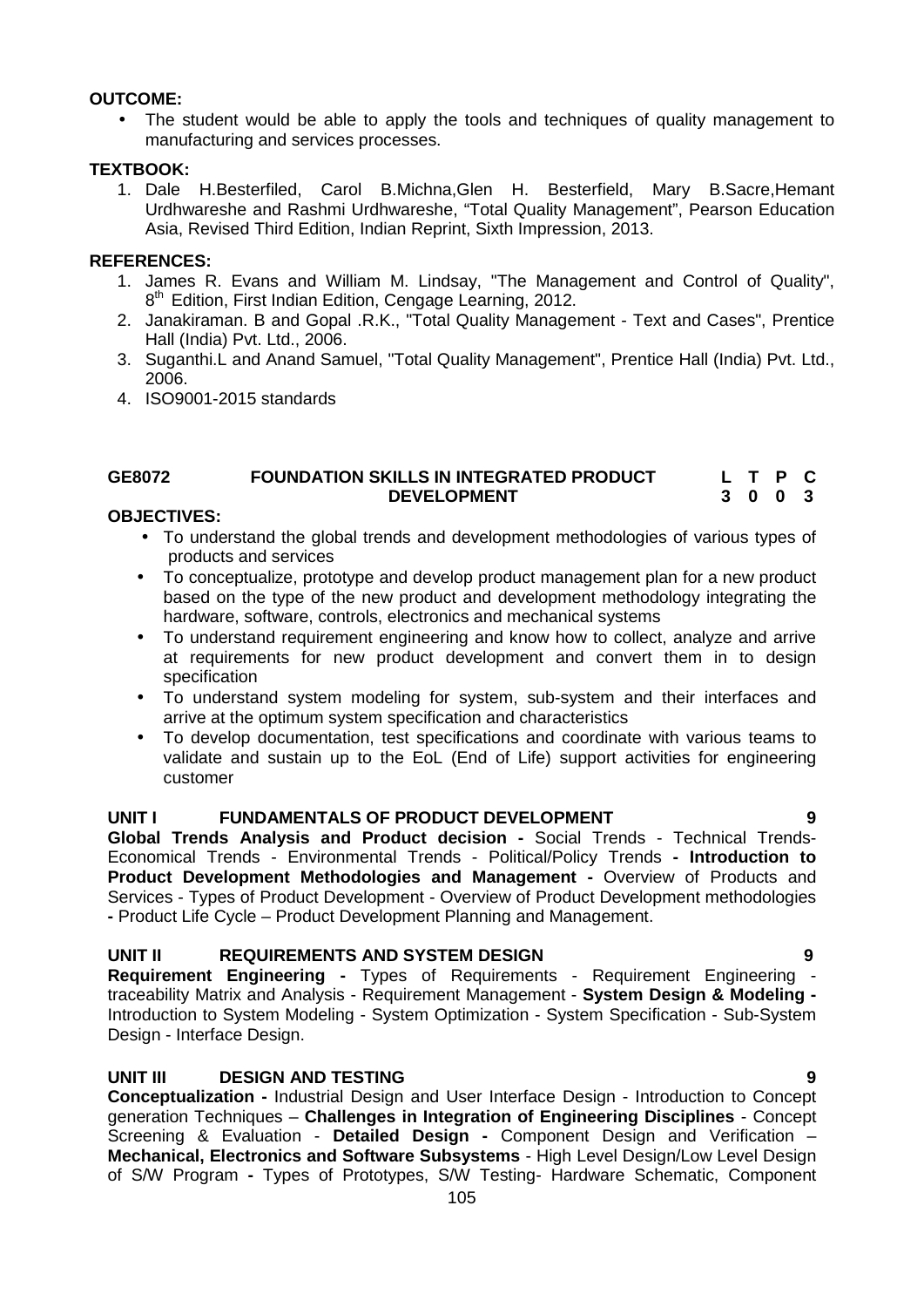design, Layout and Hardware Testing – **Prototyping -** Introduction to Rapid Prototyping and Rapid Manufacturing - **System Integration, Testing, Certification and Documentation**

# **UNIT IV SUSTENANCE ENGINEERING AND END-OF-LIFE (EOL) SUPPORT 9**

Introduction to Product verification processes and stages - Introduction to Product Validation processes and stages - Product Testing Standards and Certification - Product Documentation - **Sustenance -**Maintenance and Repair – Enhancements - **Product EoL -** Obsolescence Management – Configuration Management - EoL Disposal

## **UNIT V BUSINESS DYNAMICS –ENGINEERING SERVICES INDUSTRY 9**

**The Industry -** Engineering Services Industry - Product Development in Industry versus Academia –**The IPD Essentials -** Introduction to Vertical Specific Product Development processes -Manufacturing/Purchase and Assembly of Systems - Integration of Mechanical, Embedded and Software Systems – Product Development Trade-offs - Intellectual Property Rights and Confidentiality – Security and Configuration Management.

# **TOTAL: 45 PERIODS**

# **OUTCOMES:**

# **Upon completion of the course, the students will be able to:**

- Define, formulate and analyze a problem
- Solve specific problems independently or as part of a team
- Gain knowledge of the Innovation & Product Development process in the Business **Context**
- Work independently as well as in teams
- Manage a project from start to finish

# **TEXTBOOKS:**

- 1. Book specially prepared by NASSCOM as per the MoU.
- 2. Karl T Ulrich and Stephen D Eppinger, "Product Design and Development", Tata McGraw Hill, Fifth Edition, 2011.
- 3. John W Newstorm and Keith Davis, "Organizational Behavior", Tata McGraw Hill, Eleventh Edition, 2005.

### **REFERENCES:**

- 1. Hiriyappa B, "Corporate Strategy Managing the Business", Author House, 2013.
- 2. Peter F Drucker, "People and Performance", Butterworth Heinemann [Elsevier], Oxford, 2004.
- 3. Vinod Kumar Garg and Venkita Krishnan N K, "Enterprise Resource Planning Concepts", Second Edition, Prentice Hall, 2003.
- 4. Mark S Sanders and Ernest J McCormick, "Human Factors in Engineering and Design", McGraw Hill Education, Seventh Edition, 2013

# **CE8013 COASTAL ENGINEERING L T P C**

**3 0 0 3**

### **OBJECTIVES:**

- The main purpose of coastal engineering is to protect harbors and improve navigation.
- The students to the diverse topics as wave mechanics, wave climate, shoreline protection methods and laboratory investigations using model studies.

# **UNIT I INTRODUCTION TO COASTAL ENGINEERING 9**

Indian Scenario - Classification of Harbours. Introduction - wind and waves - Sea and Swell - Introduction to small amplitude wave theory - use of wave tables- Mechanics of water waves - Linear (Airy) wave theory, Introduction to Tsunami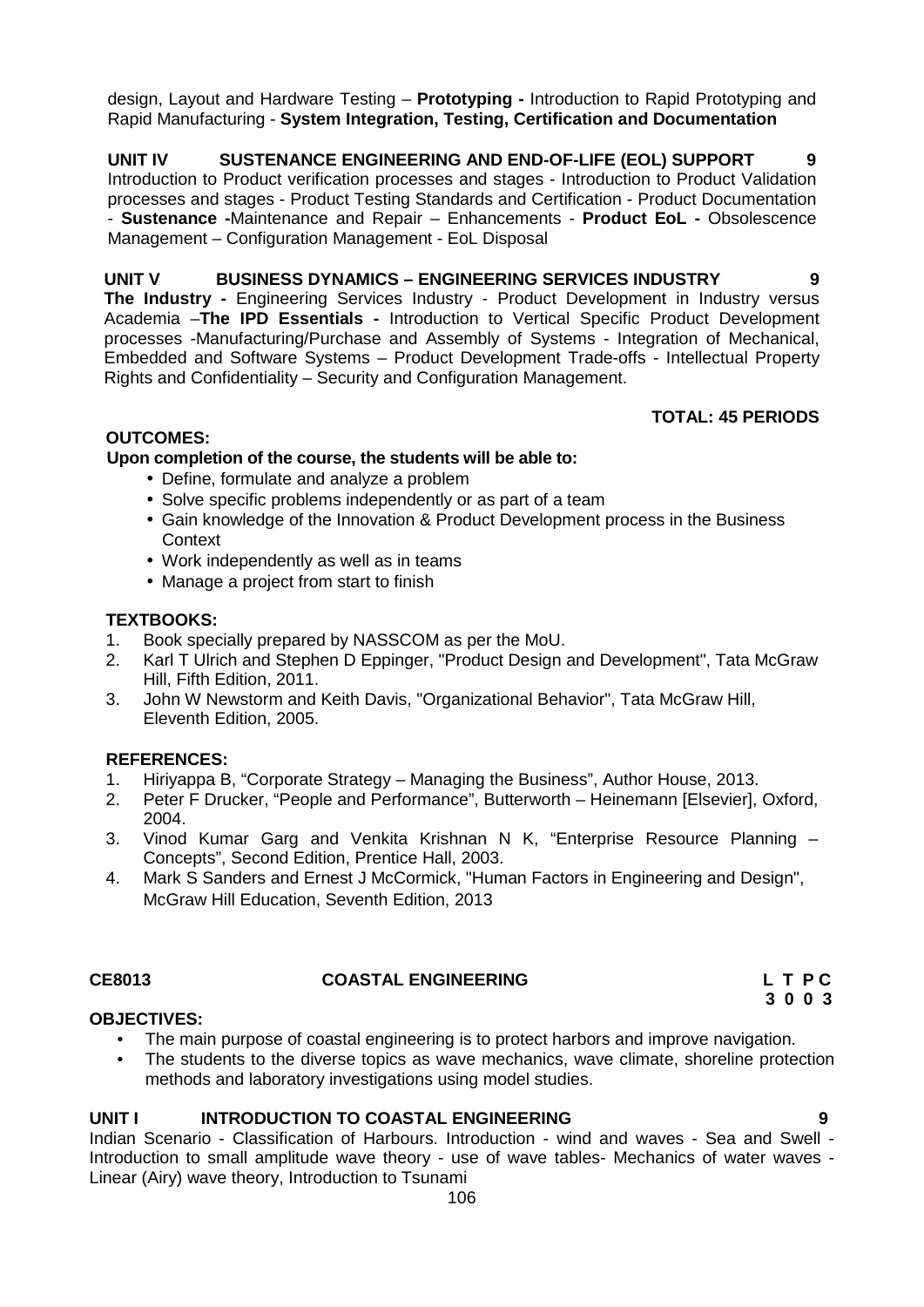modeling in coastal engineering - Numerical modeling - Modeling aspects - limitations - Tsunami mitigation measures –

# **OUTCOMES:**

The students will be able to

- Understand coastal engineering aspects of harbors methods to improve navigation
- Understand the wave properties and analysis of wave.
- Understand the concepts of sediment transport.
- Design of shore defense structures.
- Gain knowledge in modeling in coastal engineering.

#### **REFERENCES:**

- 1. Mani J.S., Coastal Hydrodynamics. PHI Pvt. Ltd. New Delhi 2012.
- 2. Dean, R.G. and Dalrymple, R.A., Water wave mechanics for Engineers and Scientists, Prentice-Hall, Inc., Englewood Cliffs, New Jersey, 1994.
- 3. Ippen, A.T., Estuary and Coastline Hydrodynamics, McGraw-Hill, Inc., New York, 1978.
- 4. Sorenson, R.M., Basic Coastal Engineering, A Wiley-Interscience Pub. New York, 1978.
- 5. Coastal Engineering Manual, Vol. I-VI, Coastal Engineering Research Centre, Dept. of the Army, US Army Corps of Engineers, Washington DC, 2006.

# **CE8014 PARTICIPATORY WATER RESOURCES MANAGEMENT L T P C**

**3 0 0 3**

#### **OBJECTIVE:**

 To gain an insight on local and global perceptions and approaches on participatory water resource management

#### **UNIT I FUNDAMENTALS: SOCIOLOGY AND PARTICIPATORY APPROACH 6**

Sociology – Basic concepts – Perspectives- Social Stratification – Irrigation as a Socio technical Process - Participatory concepts– Objectives of participatory approach

# **UNIT II WAVE PROPERTIES AND ANALYSIS 9**

Behaviour of waves in shallow waters, Introduction to non-linear waves and their properties - Waves in shallow waters - Wave Refraction, Diffraction and Shoaling -Hindcast wave generation models, wave shoaling; wave refraction; wave breaking; wave diffraction random and 3D waves- Short term wave analysis - wave spectra and its utilities - Long term wave analysis- Statistics analysis of grouped wave data.

#### **UNIT III COASTAL SEDIMENT TRANSPORT 9**

Dynamic beach profile; cross-shore transport; along shore transport (Littoral transport), sediment movement

# **UNIT IV COASTAL DEFENSE 9**

Field measurement; models, groins, sea walls, offshore breakwaters, artificial nourishment planning of coast protection works - Design of shore defense structures

# **UNIT V MODELING IN COASTAL ENGINEERING 9**

Physical modeling in Coastal Engineering - Limitations and advantages - Role of physical

# **TOTAL: 45 PERIODS**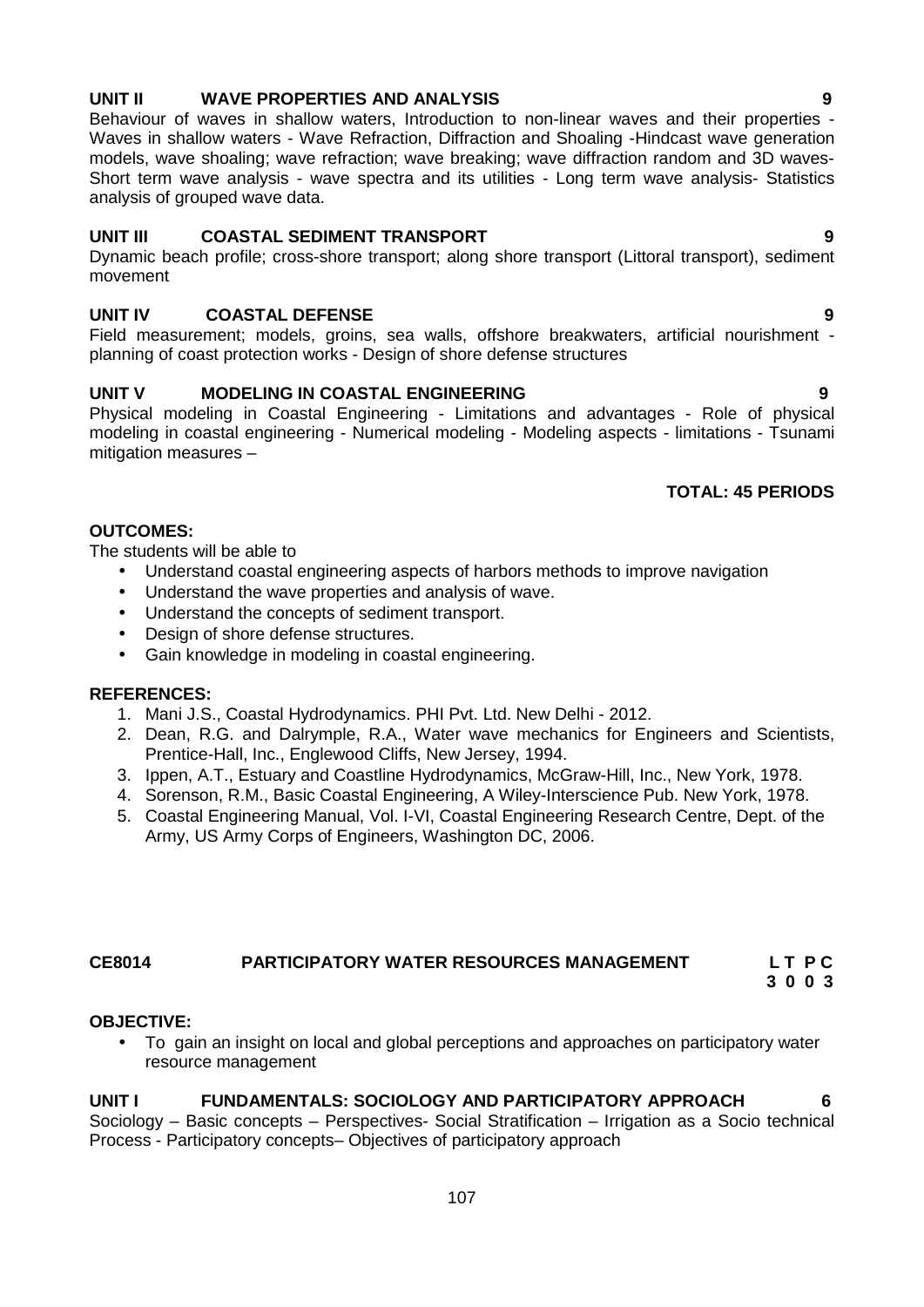Concept and significance of watershed - Basic factors influencing watershed development –- Principles of watershed management - Definition of watershed management – Identification of problems - Watershed approach in Government programmes –- People's participation – Entry point activities - Evaluation of watershed management measures.

# **OUTCOMES:**

The students will be able to

- Gain knowledge on various processes involved in participatory water resource management.
- Understand famers participation in water resources management.
- Aware of the issues related to water conservation and watershed Development
- Get knowledge in participatory water conservation
- Understand concept, principle , approach of watershed management.

## **TEXTBOOKS:**

- 1. Sivasubramaniyan, K. Water Management, SIMRES Publication, Chennai, 2011
- 2. Uphoff.N., Improving International Irrigation management with Farmer Participation Getting the process Right – Studies in water Policy and management, No.11, Westview press, Boulder,CO, 1986.
- 3. Tideman, E.M., "Watershed Management", Omega Scientific Publishers, New Delhi, 1996.

#### **REFERENCE:**

1**.** Chambers Robert, Managing canal irrigation, Cambridge University Press, 1989

#### **CE8015 INTEGRATED WATER RESOURCES MANAGEMENT L T P C**

#### **OBJECTIVES:**

- To introduce the students to the interdisciplinary analysis of water and conceptual design of intervention strategies.
- To develop a knowledge-base on capacity building on IWRM.

#### **UNIT I IWRM FRAMEWORK 9**

Definition – Objectives – Principles - Evolution of IWRM - IWRM relevance in water resources management – Paradigm shift : Processes and prospective outcomes

#### **UNIT II UNDERSTANDING FARMERS PARTICIPATION 10**

Farmers participation –need and benefits – Comparisons of cost and benefit -Sustained system performance - Kinds of participation – Context of participation, factors in the environment – WUA - Constraints in organizing FA – Role of Community Organiser – Case Studies.

# **UNIT III ISSUES IN WATER MANAGEMENT 9**

Multiple use of water – Issues in Inter-sectoral Water Allocation - domestic, irrigation, industrial sectors - modernization techniques – Rehabilitation – Command Area Development - Water delivery systems

#### **UNIT IV PARTICIPATORY WATER CONSERVATION 10**

Global Challenges -Social – Economic – Environmental - Solutions –Political - Water Marketing – Water Rights -Consumer education – Success Stories Case Studies

#### **UNIT V PARTICIPATORY WATERSHED DEVELOPMENT 40**

# **TOTAL: 45 PERIODS**

**3 0 0 3**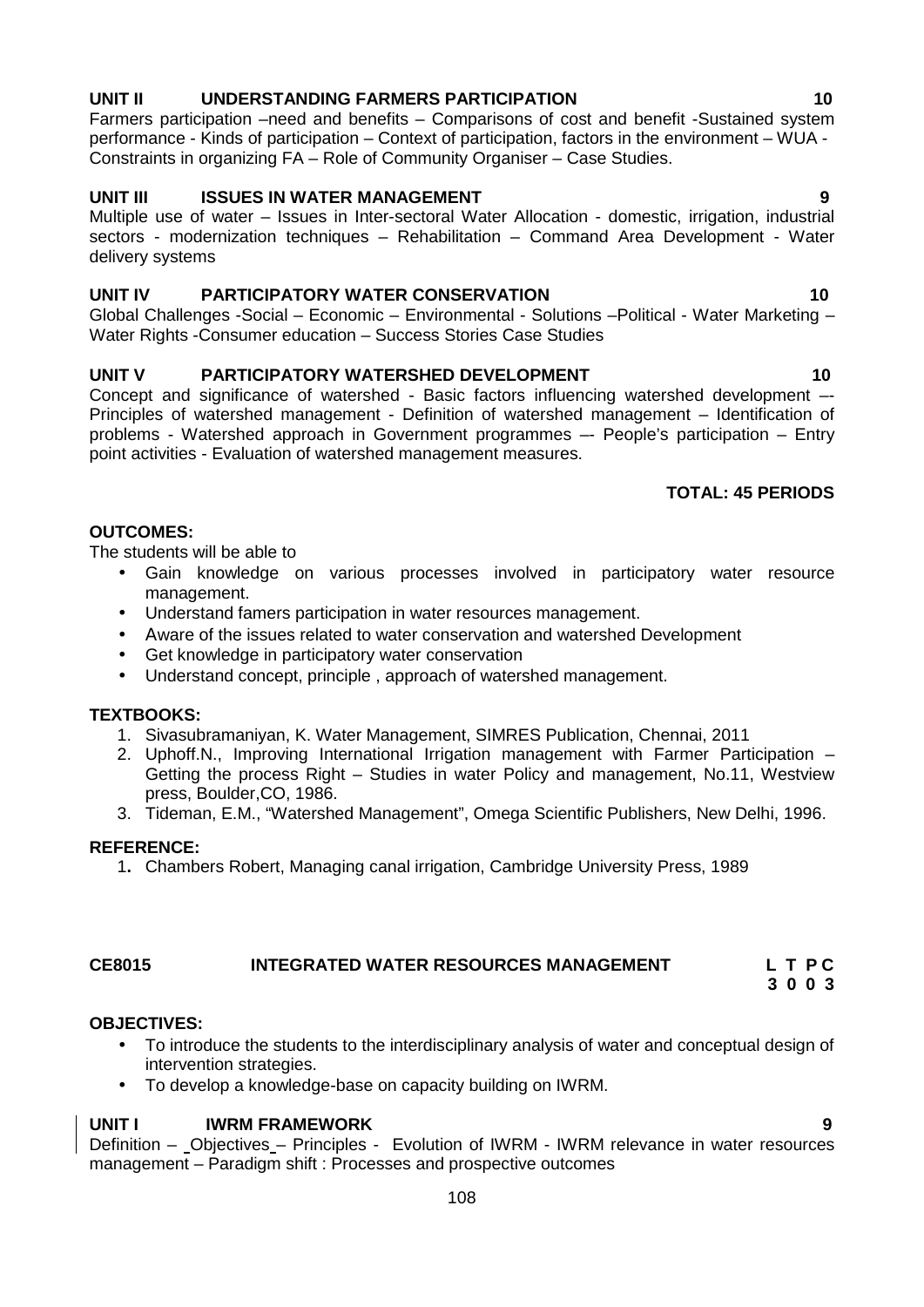#### **UNIT II CONTEXTUALIZING IWRM 9**

UN formulations - SDG goals - IWRM in Global, Regional and Local water partnership – Institutional transformation - Bureaucratic reforms - Inclusive development

#### **UNIT III EMERGING ISSUES IN WATER MANAGEMENT 9**

Emerging Issues -– Drinking water management in the context of climate change - IWRM and irrigation - Flood – Drought – Pollution – Linkages between water, health and poverty

#### **UNIT IV IWRM AND WATER RESOURCES DEVELOPMENT IN INDIA 9**

Rural Development - Ecological sustainability- -Watershed development and conservation - Ecosystem regeneration – Wastewater reuse - Sustainable livelihood - Food security

#### **UNIT V ASPECTS OF INTEGRATED DEVELOPMENT 9**

Capacity building - Conceptual framework of IWRM – Problems and policy issues - Solutions for effective integrated water management - Case studies

#### **TOTAL: 45 PERIODS**

#### **OUTCOMES:**

The students will be able to

- Understand objectives, principles and evolution of integrated water resources management.
- Have an idea of contextualizing IWRM
- Gain knowledge in emerging issues in water management, flood, drought, pollution and poverty.
- Understand the water resources development in India and wastewater reuse.
- Gain knowledge on integrated development of water management.

#### **TEXTBOOKS:**

- 1. Mollinga P. *et al.* "Integrated Water Resources Management", Water in South Asia Volume I, Sage Publications, 2006.
- 2. Sithamparanathan, Rangasamy, A., and Arunachalam, N., "Ecosystem Principles and Sustainable Agriculture", Scitech Publications (India) Pvt.Lt, Chennai, 1999.

#### **REFERENCES:**

- 1. Cech Thomas V., Principles of Water Resources: History, Development, Management and Policy. John Wiley and Sons Inc., New York. 2003.
- 2. Murthy, J.V.S., "Watershed Management in India", Wiley Eastern Ltd., New York, 1995.
- 3. Dalte, S.J.C., "Soil Conservation and Land Management", International Book Distribution, India, 1986.

| <b>CE8016</b> | <b>GROUNDWATER ENGINEERING</b> | LTPC |
|---------------|--------------------------------|------|
|               |                                |      |

#### **OBJECTIVES:**

- To introduce the student to the principles of Groundwater governing Equations and Characteristics of different aquifers,
- To understand the techniques of development and management of groundwater.

### **UNIT I HYDROGEOLOGICAL PARAMETERS 9**

Introduction – Water bearing Properties of Rock – Type of aquifers - Aquifer properties – permeability, specific yield, transmissivity and storage coefficient – Methods of Estimation – GEC

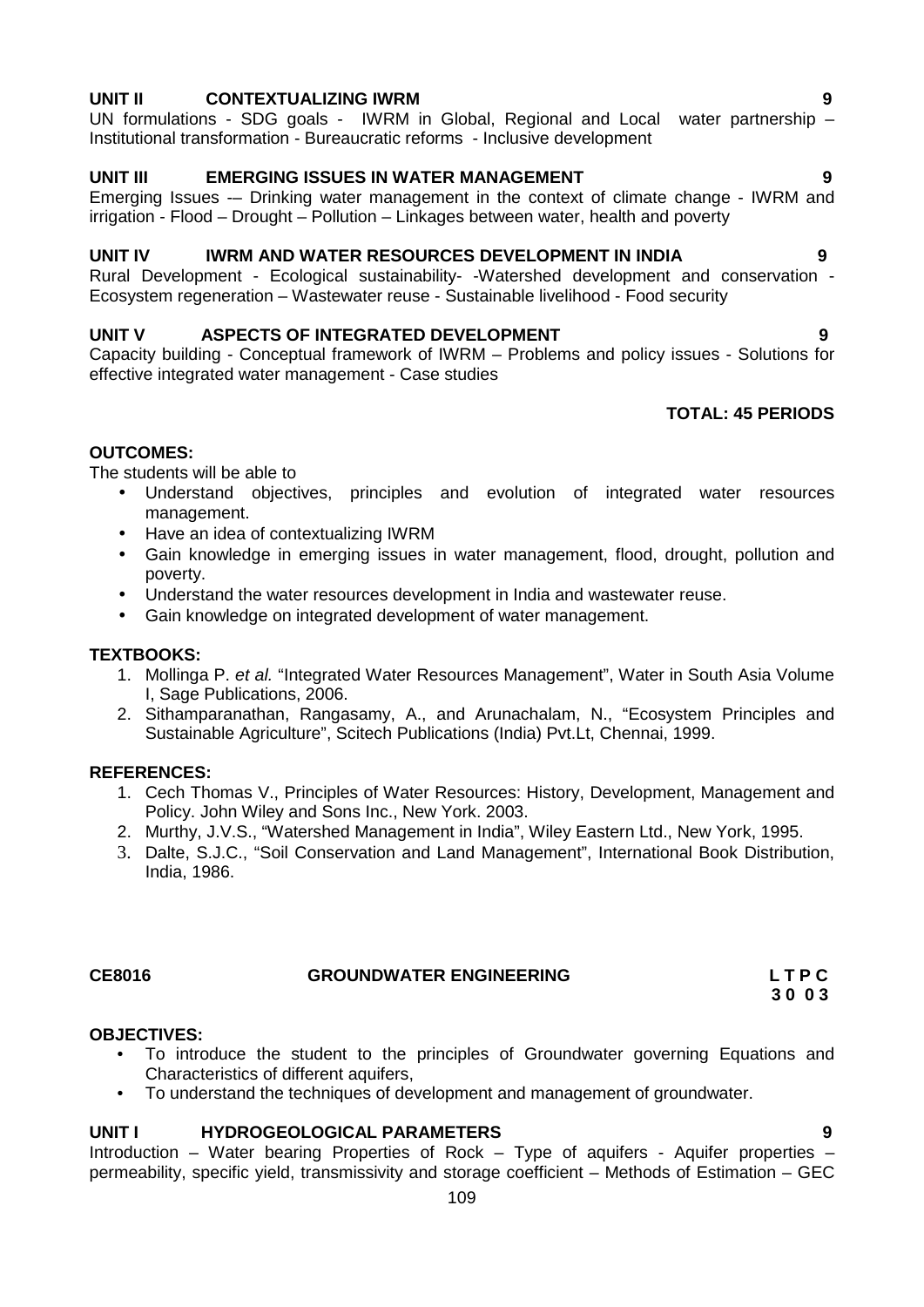norms - Steady state flow - Darcy's Law - Groundwater Velocity –- Dupuit Forchheimer assumption – Steady Radial Flow into a Well

### **UNIT II WELL HYDRAULICS 9**

Unsteady state flow - Theis method - Jacob method – Chow's method – Law of Times – Theis Recovery – Bailer method – Slug method - tests - Image well theory – Partial penetrations of wells – Well losses – Specific Capacity and Safe yield - Collector well and Infiltration gallery

### **UNIT III GROUNDWATER MANAGEMENT 9**

Need for Management Model – Database for Groundwater Management – Groundwater balance study – Introduction to Mathematical model – Model Conceptualization – Initial and Boundary Condition – Calibration – Validation – Future Prediction – Sensitivity Analysis – Uncertainty – Development of a model

### **UNIT IV GROUNDWATER QUALITY 9**

Ground water chemistry - Origin, movement and quality - Water quality standards – Drinking water – Industrial water – Irrigation water - Ground water Pollution and legislation - Environmental Regulatory requirements

#### **UNIT V GROUNDWATER CONSERVATION 9**

Artificial recharge techniques – Reclaimed wastewater recharge – Soil aquifer treatment (SAT) – Aquifer Storage and Recovery (ASR)Seawater Intrusion and Remediation – Ground water Basin management and Conjunctive use – Protection zone delineation, Contamination source inventory and remediation schemes

#### **OUTCOMES:**

The students will be able to

- Understand aquifer properties and its dynamics
- Get an exposure towards well design and practical problems
- Develop a model for groundwater management.
- Students will be able to understand the importance of artificial recharge and groundwater quality concepts
- Gain knowledge on conservation of groundwater.

#### **TEXTBOOKS:**

- 1. Raghunath H.M., "Ground Water Hydrology", New Age International (P) Limited, New Delhi, 2010.
- 2. Todd D.K., "Ground Water Hydrology", John Wiley and Sons, New York, 2000.

#### **REFERENCES:**

- 1. Fitts R Charles, "Groundwater Science". Elsevier, Academic Press, 2002.
- 2. Ramakrishnan, S, Ground Water, K.J. Graph arts, Chennai, 1998.

# **CE8017 WATER RESOURCES SYSTEMS ENGINEERING L T P C**

# **3 0 0 3**

**TOTAL: 45 PERIODS**

### **OBJECTIVES:**

- To introduce the student to the concept of Mathematical approaches for managing the water resources system.
- To make the students apply an appropriate system approach to optimally operate a water resource system.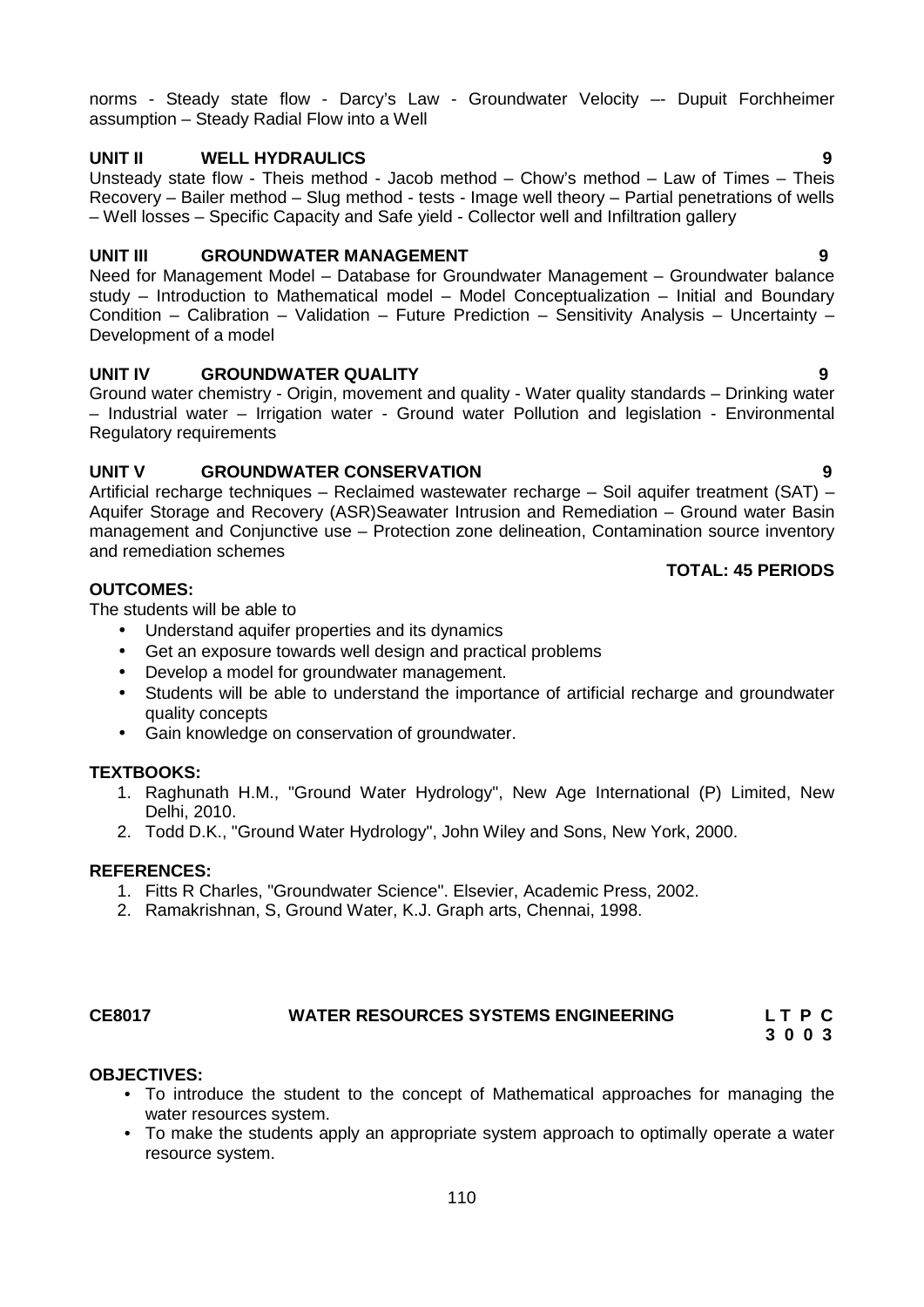**UNIT V ADVANCED OPTIMIZATION TECHNIQUES 9** Integer and parametric linear programming – Goal programming types – Applications to reservoir release optimization – application of evolutionary algorithms like Genetic algorithm, Particle swarm, Simulated Annealing to reservoir release optimization

outputs – Single and multipurpose reservoir simulation models – Deterministic simulation – Rule

#### **OUTCOMES:**

The students will be

- Eexposed to the economic aspects and analysis of water resources systems by which they will get an idea of comprehensive and integrated planning of a water resources project.
- Understanding the concept of linear programming and apply in water resource system.
- Understanding the concept of dynamic programming and apply in water resource system.
- Develops simulation models.
- Ddeveloping skills in solving problems in operations research through LP, DP and Simulation techniques.

#### **TEXTBOOK:**

1. Vedula, S., and Majumdar, P.P. "Water Resources Systems" – Modeling Techniques and Analysis Tata McGraw Hill, 5th reprint, New Delhi, 2010.

### **REFERENCES:**

- 1. Hall Warren, A. and John A. Dracup., "Water Resources System Engineering", Tata McGraw Hill Publishing Company Ltd., New Delhi, 1998
- 2. Chadurvedi M.C., "Water resource Systems Planning and Management", Tata McGraw Hill inc., New Delhi,1997
- 3. Taha H.A., "Operation Research", McMillan Publication Co., New York, 1995.
- 4. Maass A., Husfchimidt M.M., ,Dorfman R., ThomasH A., Marglin S.A and Fair G. M., "Design of Water Resources System", Hardward University Press, Cambridge, Mass.,1995.
- 5. Goodman Aluvin S., "Principles of Water Resources Planning", Prentice Hall of India, 1984

### **UNIT II LINEAR PROGRAMMING 9**

Introduction to Operation research - Linear programming Problem Formulation-graphical solution- Simplex method –Sensitivity analysis - application to operation of single purpose reservoir

**UNIT III DYNAMIC PROGRAMMING 9** Bellman's optimality criteria, problem formulation and solutions – Water Allocation for three state (user), Forward and Backward Recursion techniques in Dynamic Programming - Shortest pipe line route problem - Application to reservoirs capacity expansion

# **UNIT IV SIMULATION 9**

Curve development for reservoir

Objectives – Basics of system analysis concept – steps in systems engineering.

#### **UNIT I SYSTEM APPROACH 9**

Basic principles and concepts – Monte Carlo techniques – Model development – Inputs and

# **TOTAL: 45 PERIODS**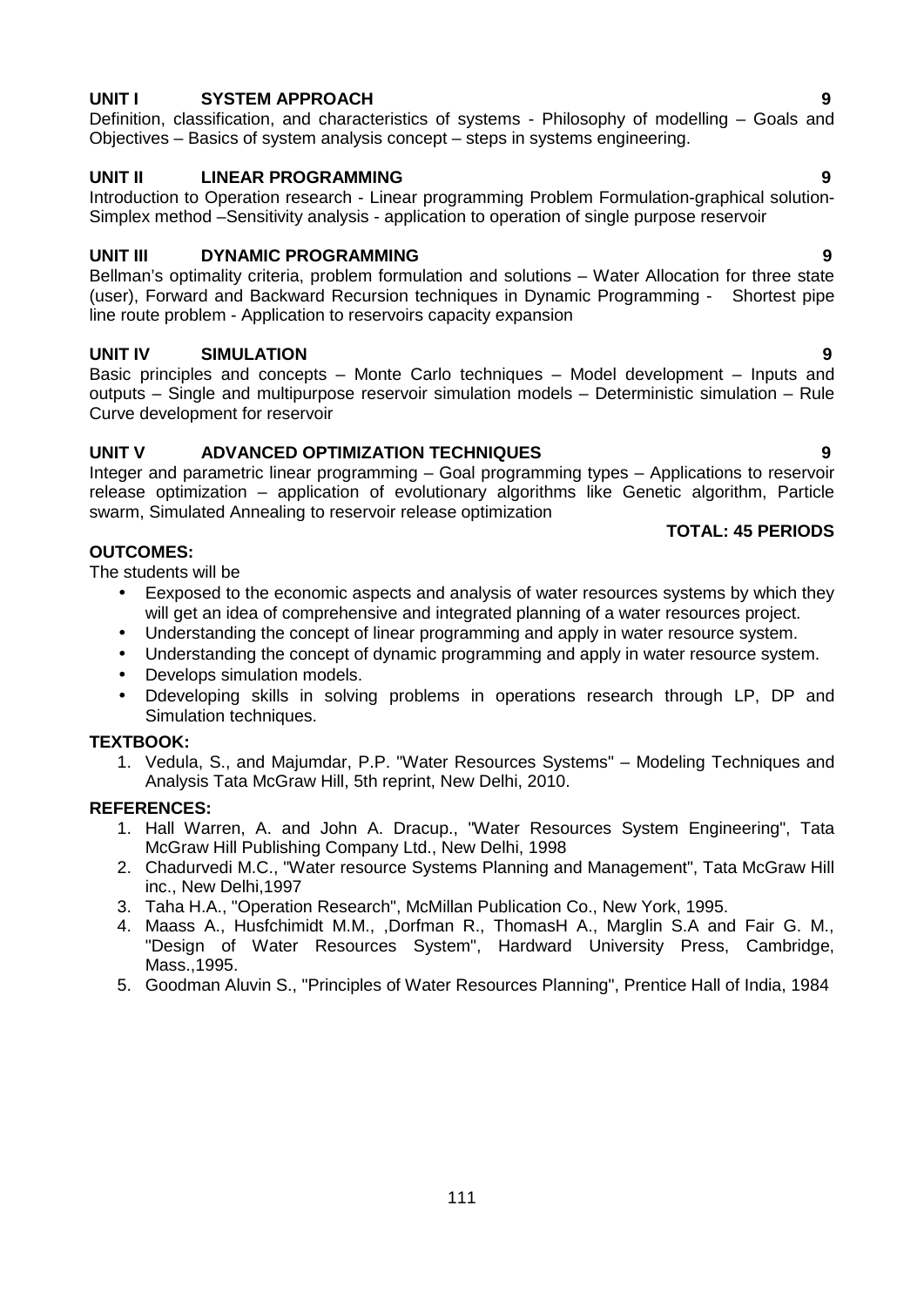**UNIT I GENERATION OF WASTES AND CONSQUENCES OF SOIL POLLUTION 8** Introduction to Geo environmental engineering – Environmental cycle – Sources, production and

# **UNIT II SITE SELECTION AND SAFE DISPOSAL OF WASTE 10**

different techniques thereby protecting environment.

Safe disposal of waste – Site selection for landfills – Characterization of land fill sites and waste – Risk assessment – Stability of landfills – Current practice of waste disposal – Monitoring facilities – Passive containment system – Application of geosynthetics in solid waste management – Rigid or flexible liners.

#### **UNIT III TRANSPORT OF CONTAMINANTS 8**

Contaminant transport in sub surface – Advection, Diffusion, Dispersion – Governing equations – Contaminant transformation – Sorption – Biodegradation – Ion exchange – Precipitation – Hydrological consideration in land fill design – Ground water pollution.

#### **UNIT IV WASTE STABILIZATION 10**

Stabilization - Solidification of wastes – Micro and macro encapsulation – Absorption, Adsorption, Precipitation – Detoxification – Mechanism of stabilization – Organic and inorganic stabilization – Utilization of solid waste for soil improvement – case studies.

#### **UNIT V REMEDIATION OF CONTAMINATED SOILS 9**

Exsitu and Insitu remediation-Solidification, bio-remediation, incineration, soil washing, phyto remediation, soil heating, vetrification, bio-venting.

#### **OUTCOMES:**

**OBJECTIVE:**

The students will be able to

- Assess the contamination in the soil
- Understand the current practice of waste disposal
- To prepare the suitable disposal system for particular waste.
- Stabilize the waste and utilization of solid waste for soil improvement.
- Select suitable remediation methods based on contamination.

#### **TEXTBOOKS:**

- 1. Hari D. Sharma and Krishna R. Reddy, "Geo-Environmental Engineering" –John Wiley and Sons, INC, USA, 2004.
- 2. Daniel B.E., "Geotechnical Practice for waste disposal", Chapman & Hall, London 1993.
- 3. Manoj Datta," Waste Disposal in Engineered landfills", Narosa Publishing House, 1997.
- 4. Manoj Datta, B.P. Parida, B.K. Guha, "Industrial Solid Waste Management and Landfilling Practice", Narosa Publishing House, 1999.

#### **REFERENCES:**

- 1. Westlake, K, "Landfill Waste pollution and Control", Albion Publishing Ltd., England, 1995.
- 2. Wentz, C.A., "Hazardous Waste Management", McGraw Hill, Singapore, 1989

# **CE8018 GEO-ENVIRONMENTAL ENGINEERING L T P C**

 The student acquires the knowledge on the Geotechnical engineering problems associated with soil contamination, safe disposal of waste and remediate the contaminated soils by

**TOTAL: 45 PERIODS**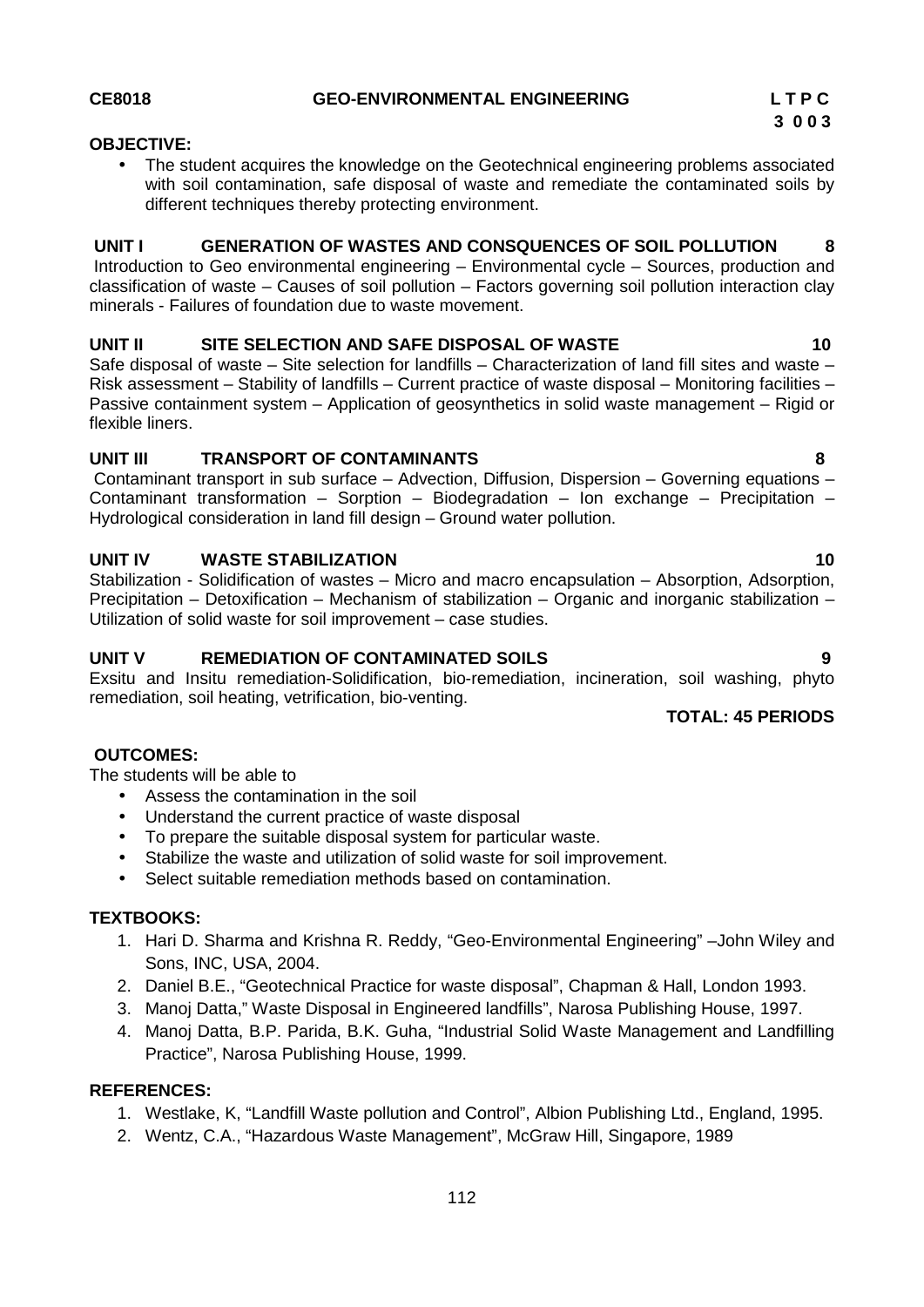- 3. Proceedings of the International symposium on "Environmental Geotechnology" (Vol.I and II). Environmental Publishing Company, 1986 and 1989.
- 4. Ott, W.R., "Environmental indices, Theory and Practice", Ann Arbor, 1978.
- 5. Fried, J.J., "Ground Water Pollution", Elsevier, 1975.
- 6. ASTM Special Tech. Publication 874, Hydraulic Barrier in Soil and Rock, 1985.
- 7. Lagrega, M.D., Buckinham, P.L. and Evans, J.C., "Hazardous Waste Management" McGraw Hill Inc. Singapore, 1994.

### **CE8091 HYDROLOGY AND WATER RESOURCES ENGINEERING L T P C**

### **OBJECTIVE:**

 To introduce the student to the concept of hydrological aspects of water availability and requirements and should be able to quantify, control and regulate the water resources.

# **UNIT I PRECIPITATION AND ABSTRACTIONS 10**

Hydrological cycle- Meteorological measurements – Requirements, types and forms of precipitation - Rain gauges-Spatial analysis of rainfall data using Thiessen and Isohyetal methods-Interception - Evaporation. Horton"s equation, pan evaporation measurements and evaporation suppression - Infiltration-Horton"s equation - double ring infiltrometer, infiltration indices.

# **UNIT II RUNOFF 8**

Watershed, catchment and basin - Catchment characteristics - factors affecting runoff - Run off estimation using empirical - Strange"s table and SCS methods – Stage discharge relationshipsflow measurements- Hydrograph – Unit Hydrograph – IUH

# **UNIT III FLOOD AND DROUGHT 9**

Natural Disasters-Flood Estimation- Frequency analysis- Flood control- Definitions of droughts- Meteorological, hydrological and agricultural droughts- IMD method-NDVI analysis- Drought Prone Area Programme (DPAP)

### **UNIT IV RESERVOIRS 8**

Classification of reservoirs, General principles of design, site selection, spillways, elevation – area - capacity - storage estimation, sedimentation - life of reservoirs – rule curve

### **UNIT V GROUNDWATER AND MANAGEMENT 10**

Origin- Classification and types - properties of aquifers- governing equations – steady and unsteady flow - artificial recharge - RWH in rural and urban areas

### **TOTAL: 45 PERIODS**

### **OUTCOMES:**

The students completing the course will have

- an understanding of the key drivers on water resources, hydrological processes and their integrated behaviour in catchments,
- ability to construct and apply a range of hydrological models to surface water and groundwater problems including Hydrograph, Flood/Drought management, artificial recharge
- ability to conduct Spatial analysis of rainfall data and design water storage reservoirs
- Understand the concept and methods of ground water management.

# **TEXTBOOKS:**

- 1. Subramanya .K. "Engineering Hydrology"- Tata McGraw Hill, 2010
- 2. Jayarami Reddy .P. "Hydrology", Tata McGraw Hill, 2008.

**3 0 0 3**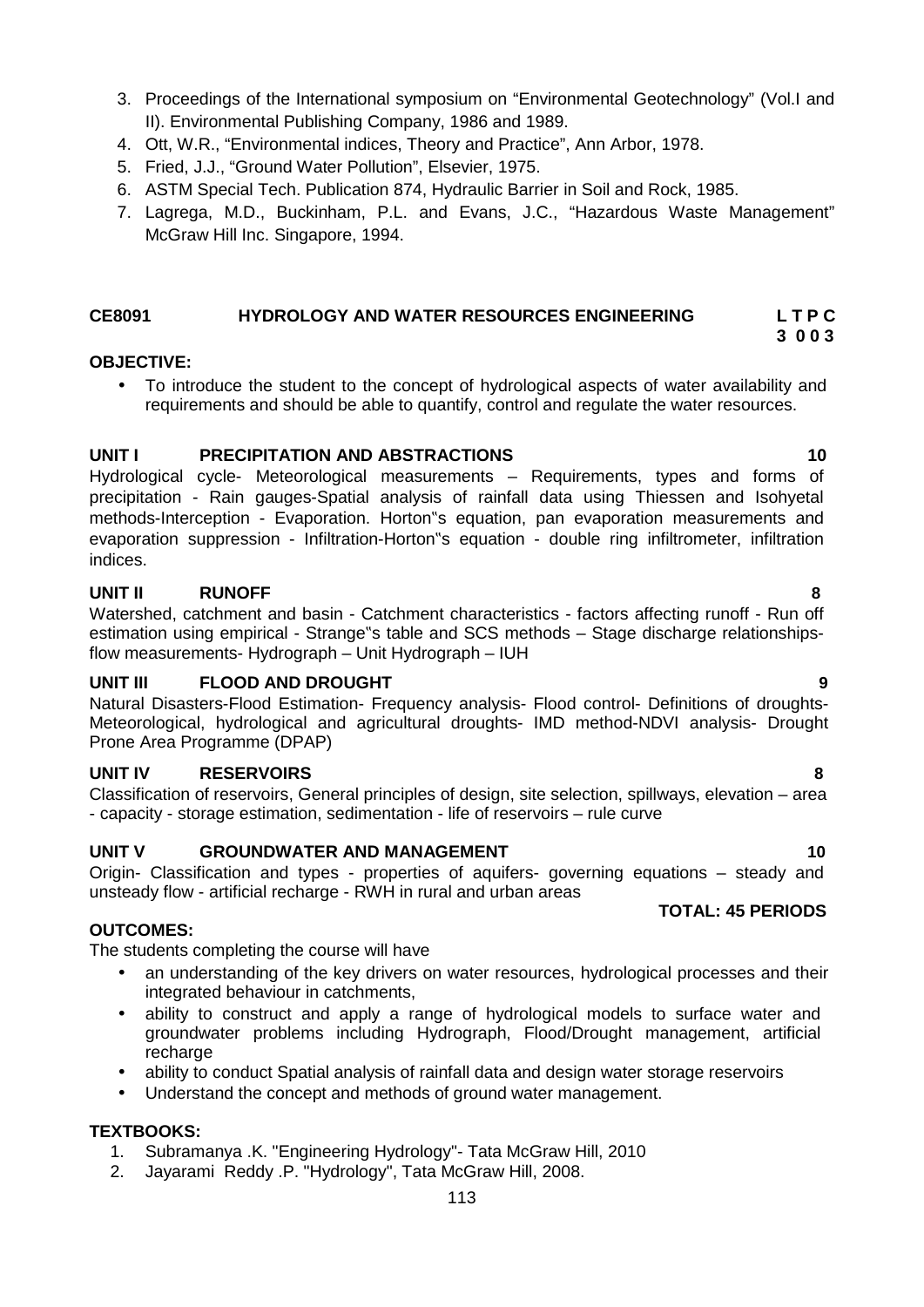3. Linsley, R.K. and Franzini, J.B. "Water Resources Engineering", McGraw Hill International Book Company, 1995.

#### **REFERENCES:**

- 1. David Keith Todd. "Groundwater Hydrology", John Wiley & Sons, Inc. 2007
- 2. Ven Te Chow, Maidment, D.R. and Mays, L.W. "Applied Hydrology", McGraw Hill International Book Company, 1998.
- 3. Raghunath .H.M., "Hydrology", Wiley Eastern Ltd., 1998.

# **GE8076 PROFESSIONAL ETHICS IN ENGINEERING LT P C**

#### **OBJECTIVE:**

 To enable the students to create an awareness on Engineering Ethics and Human Values, to instill Moral and Social Values and Loyalty and to appreciate the rights of others.

#### **UNIT I HUMAN VALUES 10**

Morals, values and Ethics – Integrity – Work ethic – Service learning – Civic virtue – Respect for others – Living peacefully – Caring – Sharing – Honesty – Courage – Valuing time – Cooperation – Commitment – Empathy – Self confidence – Character – Spirituality – Introduction to Yoga and meditation for professional excellence and stress management.

#### **UNIT II ENGINEERING ETHICS 9**

Senses of 'Engineering Ethics' – Variety of moral issues – Types of inquiry – Moral dilemmas – Moral Autonomy – Kohlberg's theory – Gilligan's theory – Consensus and Controversy – Models of professional roles - Theories about right action – Self-interest – Customs and Religion – Uses of Ethical Theories.

#### **UNIT III ENGINEERING AS SOCIAL EXPERIMENTATION 9**

Engineering as Experimentation – Engineers as responsible Experimenters – Codes of Ethics – A Balanced Outlook on Law.

### **UNIT IV SAFETY, RESPONSIBILITIES AND RIGHTS 9**

Safety and Risk – Assessment of Safety and Risk – Risk Benefit Analysis and Reducing Risk - Respect for Authority – Collective Bargaining – Confidentiality – Conflicts of Interest – Occupational Crime – Professional Rights – Employee Rights – Intellectual Property Rights (IPR) – Discrimination.

#### **UNIT V GLOBAL ISSUES 8**

Multinational Corporations – Environmental Ethics – Computer Ethics – Weapons Development – Engineers as Managers – Consulting Engineers – Engineers as Expert Witnesses and Advisors – Moral Leadership –Code of Conduct – Corporate Social Responsibility.

#### **TOTAL: 45 PERIODS**

- **OUTCOME:**
	- Upon completion of the course, the student should be able to apply ethics in society, discuss the ethical issues related to engineering and realize the responsibilities and rights in the society.

#### **TEXT BOOKS:**

- 1. Mike W. Martin and Roland Schinzinger, "Ethics in Engineering", Tata McGraw Hill, New Delhi, 2003.
- 2. Govindarajan M, Natarajan S, Senthil Kumar V. S, "Engineering Ethics", Prentice Hall of India, New Delhi, 2004.

**3 0 0 3**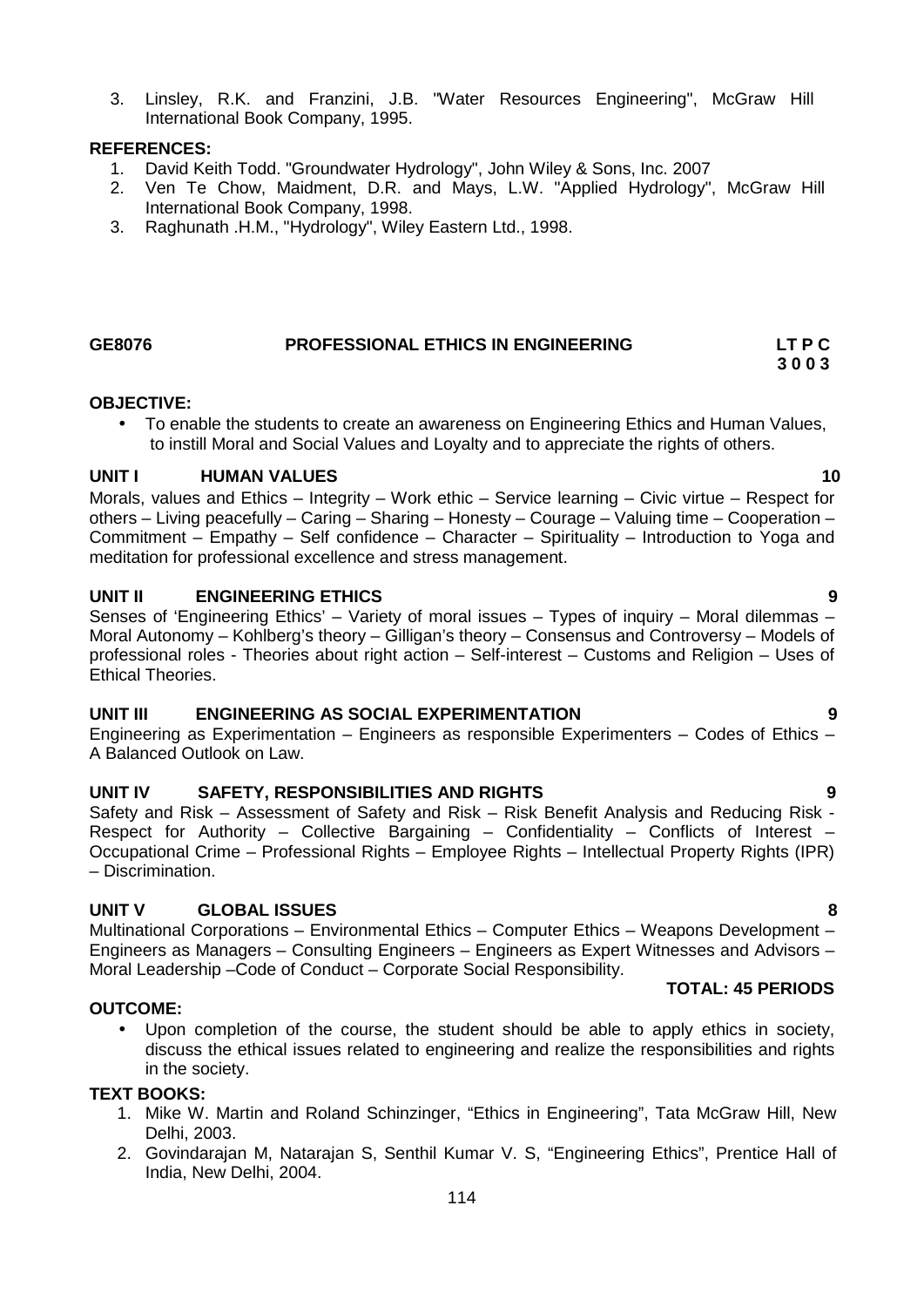#### **REFERENCES:**

- 1. Charles B. Fleddermann, "Engineering Ethics", Pearson Prentice Hall, New Jersey, 2004.
- 2. Charles E. Harris, Michael S. Pritchard and Michael J. Rabins, "Engineering Ethics Concepts and Cases", Cengage Learning, 2009.
- 3. John R Boatright, "Ethics and the Conduct of Business", Pearson Education, New Delhi, 2003
- 4. Edmund G Seebauer and Robert L Barry, "Fundamentals of Ethics for Scientists and Engineers", Oxford University Press, Oxford, 2001.
- 5. Laura P. Hartman and Joe Desjardins, "Business Ethics: Decision Making for Personal Integrity and Social Responsibility" Mc Graw Hill education, India Pvt. Ltd.,New Delhi, 2013.
- 6. World Community Service Centre, ' Value Education', Vethathiri publications, Erode, 2011.

#### **Web sources:**

- 1. www.onlineethics.org
- 2. www.nspe.org
- 3. www.globalethics.org
- 4. www.ethics.org

#### **CE8019 COMPUTER AIDED DESIGN OF STRUCTURES L T P C 3 0 0 3**

#### **OBJECTIVES:**

 To introduce the students about computer graphics, structural analysis, design and optimization and expert systems, applications in analysis.

#### **UNIT I INTRODUCTION 9**

Fundamental reason for implementing CAD - Software requirements – Hardware components in CAD system – Design process - Applications and benefits.

#### **UNIT II COMPUTER GRAPHICS 9**

Graphic Software – Graphic primitives - Transformations - 2 Dimensional and 3 Dimensional transformations – Concatenation - Wire frame modeling - Solid modeling - Graphic standards - Drafting packages .

#### **UNIT III STRUCTURAL ANALYSIS 9**

Principles of structural analysis - Fundamentals of finite element analysis - Concepts of finite elements – Stiffness matrix formulation – Variational Method – Weighted residual method – Problems – Convergence criteria – Analysis packages and applications.

#### **UNIT IV DESIGN AND OPTIMIZATION 9**

Principles of design of steel and RC structures - Beams and Columns - Applications to simple design problems - Optimization techniques - Algorithms - Linear programming – Simplex Method

#### **UNIT V EXPERT SYSTEMS 9**

Introduction to artificial intelligence - Knowledge based expert systems – Applications of Knowledge Based Expert Systems - Rules and decision tables - Inference mechanisms - simple applications

#### **TOTAL: 45 PERIODS**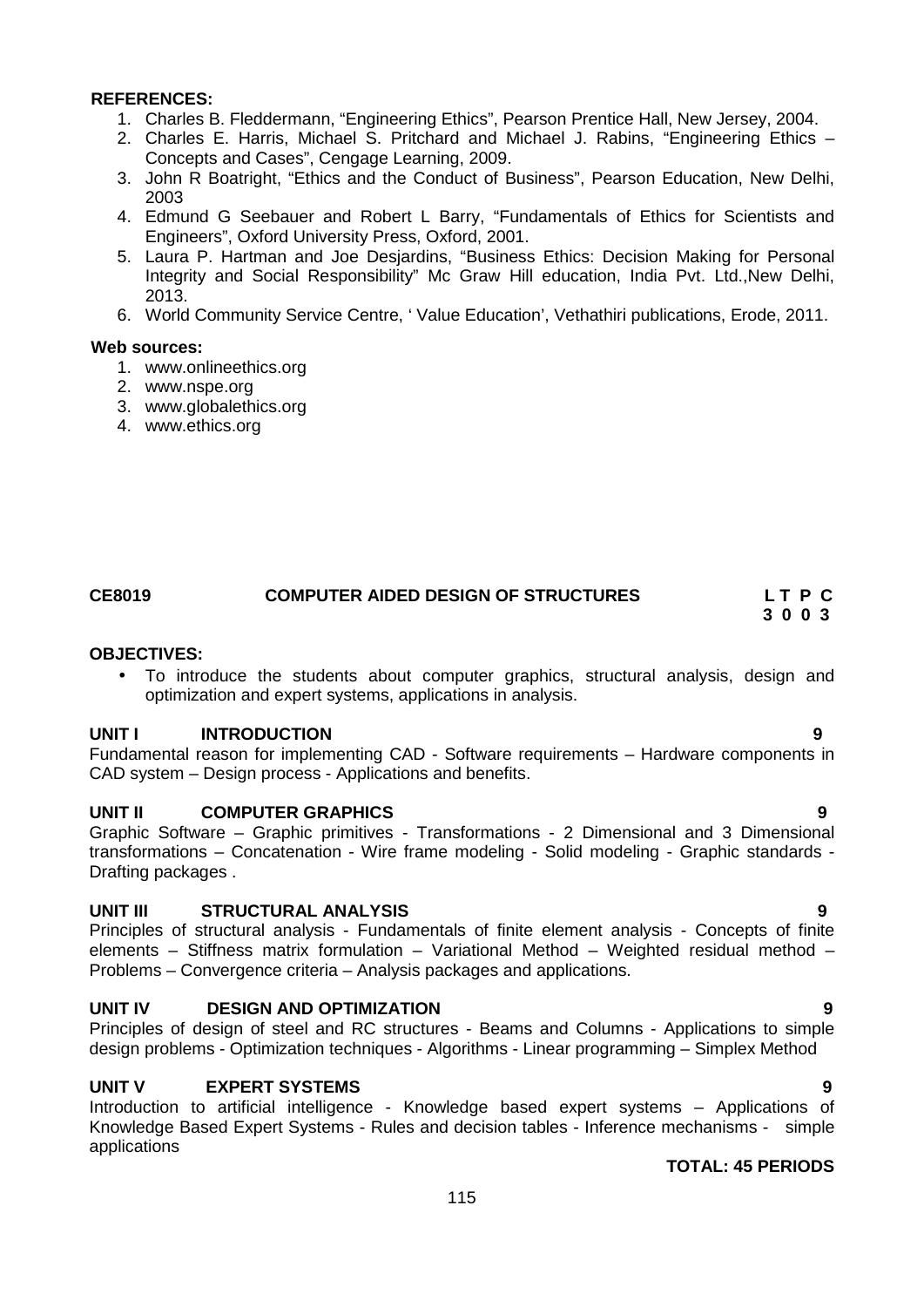### **OUTCOMES:**

On successful completion of this course, students will be able to:

- Understand the concepts of Computer-Aided Design, Software requirements and Hardware components in CAD system.
- Acquire the knowledge in Computer Graphics and Computer aided drafting using Auto CAD software.
- Understand the fundamentals of finite element analysis and be able use software for modeling, analysis and design of structures.
- Understand the concepts of Optimization techniques and its practical applications to structural engineering.
- Acquire the knowledge in Artificial Intelligence and Knowledge based expert systems.

#### **TEXTBOOKS:**

- 1. Groover M.P. and Zimmers E.W. Jr., "CAD/CAM, Computer Aided Design and Manufacturing", Prentice Hall of India Ltd, New Delhi, 1993.
- 2. Krishnamoorthy C.S.Rajeev S., "Computer Aided Design", Narosa Publishing House, New Delhi, 2001.

#### **REFERENCES:**

- 1. Harrison H.B., "Structural Analysis and Design", Part I and II Pergamon Press, Oxford,1990.
- 2. Rao S.S., "Optimisation Theory and Applications", Wiley Eastern Limited, New Delhi, 1984.
- 3. Richard Forsyth (Ed), "Expert System Principles and Case Studies", Chapman and Hall, London, 1989.

#### **CE8020 MAINTENANCE, REPAIR AND REHABILITATION OF STRUCTURES L T P C 3 0 0 3**

### **OBJECTIVE:**

 To acquire the knowledge on Quality of concrete, durability aspects, causes of deterioration, assessment of distressed structures, repairing of structures and demolition procedures.

### **UNIT I IMAINTENANCE AND REPAIR STRATEGIES 9**

Maintenance, Repair and Rehabilitation, Facets of Maintenance, importance of Maintenance, Various aspects of Inspection, Assessment procedure for evaluating damaged structure, causes of deterioration.

### **UNIT II STRENGTH AND DURABILITY OF CONCRETE 9**

Quality assurance for concrete–Strength, Durability- Cracks, different types, causes–Effects due to climate, temperature, Sustained elevated temperature, Corrosion

### **UNIT III SPECIAL CONCRETES 9**

Polymer concrete, Sulphur infiltrated concrete, Fibre reinforced concrete, High strength concrete, High performance concrete, Vacuum concrete, Self compacting concrete, Geopolymer concrete, Reactive powder concrete, Concrete made with industrial wastes.

### **UNIT IV TECHNIQUES FOR REPAIR AND PROTECTION METHODS 9**

Non-destructive Testing Techniques, Load Test for Stability-Epoxy injection, Shoring, Underpinning, Corrosion protection techniques–Corrosion inhibitors, Corrosion resistant steels, Coatings to reinforcement, cathodic protection.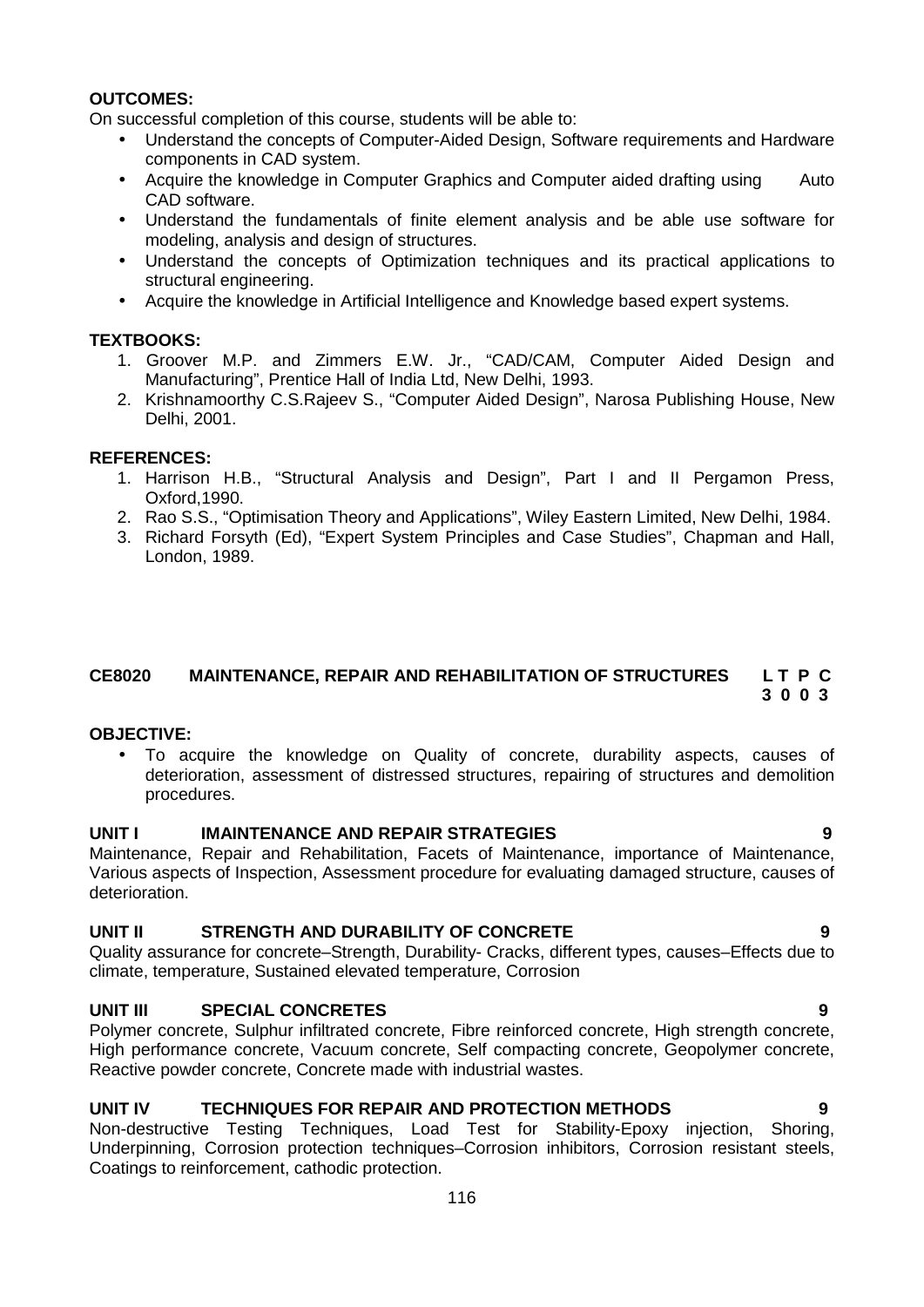### **UNIT V REPAIR, REHABILITATION AND RETROFITTING OF STRUCTURES 9**

Strengthening of Structural elements, Repair of structures distressed due to corrosion, fire, leakage, earthquake-Transportation of Structures from one place to other –Structural Health Monitoring- demolition techniques-Engineered demolition methods-Case studies

#### **TOTAL: 45 PERIODS**

#### **OUTCOMES:**

Students will be able to understand

- the importance of maintenance and assessment method of distressed structures.
- the strength and durability properties , their effects due to climate and temperature.
- recent development in concrete
- the techniques for repair rand protection methods
- repair, rehabilitation and retrofitting of structures and demolition methods.

#### **TEXT BOOKS:**

- 1. Shetty.M.S.ConcreteTechnology-Theory and Practice,S.Chandand Company, 2008.
- 2. Vidivelli.B Rehabilitation of Concrete Structures Standard Publishes Distribution.1<sup>st</sup> edition 2009.
- 3. Varghese.P.C Maintenance Repair and Rehabilitation & Minor works of building, Prentice Hall India Pvt Ltd 2014.
- 4. Dodge Woodson.R Concrete Structures, Protection, Repair and Rehabilitation, Butterworth- Heinemann,Elsevier,New Delhi 2012

#### **REFERENCES:**

- 1. DovKominetzky.M.S.,-Design and Construction Failures, Galgotia, Publications Pvt.Ltd.,2001
- 2. Ravishankar.K. Krishnamoorthy.T.S, Structural Health Monitoring, Repair And Rehabilitation of Concrete Structures, Allied Publishers, 2004.
- 3. Hand book onSeismic Retrofit of Buildings,CPWD and Indian Buildings Congress, Narosa Publishers, 2008.
- 4. 4.Hand Book on "Repair and Rehabilitation of RCC Buildings"–Director General works CPWD ,Govt of India , New Delhi–2002

# **CE8021 STRUCTURAL DYNAMICS AND EARTHQUAKE ENGINEERING L T P C**

#### **3 0 0 3**

### **OBJECTIVE:**

• To understand the behaviour of dynamic loading. Study the effect of earthquake loading on the behaviour of structures. Understand the codal provisions to design the structures as earthquake resistant.

### **UNIT I SINGLE DEGREE OF FREEDOM SYSTEM 9**

Definition of degree of freedom – Idealization of structure as Single Degree of Freedom (SDOF) system  $-$  Formulation of equation of motion for various SDOF system  $-$  D' Alemberts Principles – Effect of damping – Free and forced vibration of damped and undamped structures – Response to harmonic forces and periodic forces.

### **UNIT II MULTI DEGREE OF FREEDOM SYSTEM 9**

Formulation of equation of motion for multidegree of freedom (MDOF) system - Evaluation of natural frequencies and modes – Eigen values and Eigen vectors – Response to free and forced vibration of undamped and damped MDOF systems – Modal superposition methods.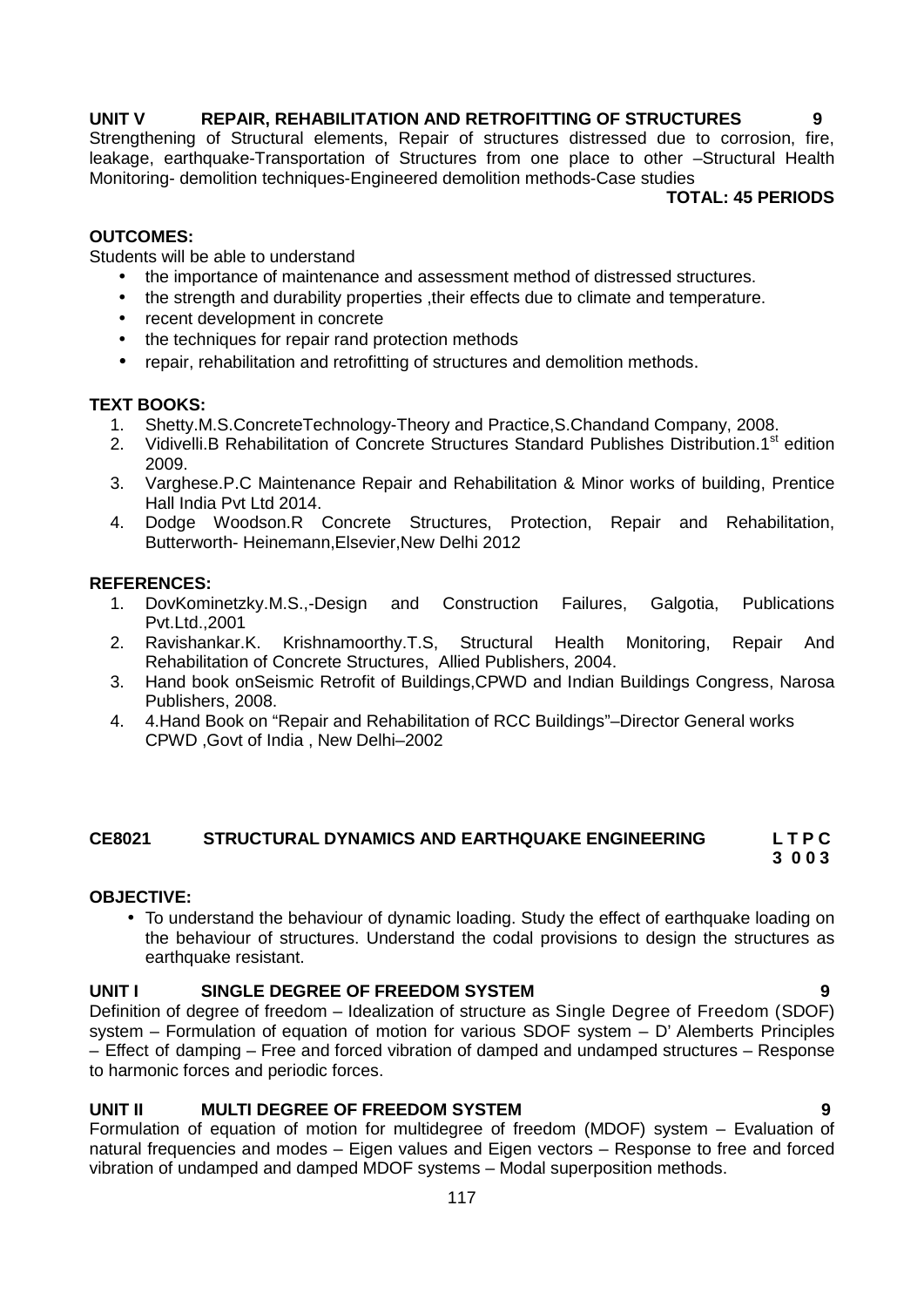### **UNIT III INTRODUCTION TO EARTHQUAKE ENGINEERING 9**

Elements of Engineering Seismology – Definitions, Introduction to Seismic hazard, Earthquake phenomenon – Seismotectonics – Seismic Instrumentation – Characteristics of Strong Earthquake motion – Estimation of Earthquake Parameters.

### **UNIT IV EARTHQUAKE EFFECTS ON STRUCTURES 9**

Effect of earthquake on different types of structures – Behaviour of RCC, Steel and prestressed Concrete Structures under earthquake loading – Pinching Effect – Bouchinger Effects – Evaluation of Earthquake forces – IS Code 1893: 2002 – Response Spectra – Lessons learnt from past earthquakes.

### **UNIT V CONCEPTS OF EARTHQUAKE RESISTANT DESIGN 9**

Causes of damage – Planning considerations/Architectural concept (IS 4326–1993) – Guidelines for Earthquake resistant design – Earthquake resistant design of masonry buildings – Design consideration – Guidelines – Earthquake resistant design of R.C.C. buildings – Lateral load analysis – Design and detailing (IS 13920:1993).

### **TOTAL: 45 PERIODS**

#### **OUTCOMES:**

- Student will develop knowledge in the simulation and mathematical model development.
- Students will be trained to identify, formulate and solve complicated problem.
- Students will be able to understand the role of natural calamity in the damage of structures.
- Students will be able to develop the skill to analyse data and to apply the same in the practical problems.
- Students will be able to apply the developed methodologies for the safe and stable design of structures.

#### **TEXTBOOKS:**

- 1. Mario Paz, Structural Dynamics Theory and Computations, Fourth Edition, CBS publishers, 1997.
- 2. Agarwal.P and Shrikhande.M. Earthquake Resistant Design of Structures, Prentice Hall of India Pvt. Ltd. 2007.

#### **REFERENCES:**

- 1. Clough.R.W, and Penzien.J, Dynamics of Structures, Second Edition, McGraw Hill International Edition, 1995.
- 2. Jai Krishna, Chandrasekaran.A.R., and Brijesh Chandra, Elements of Earthquake Engineering, South Asia Publishers, 1994.
- 3. Minoru Wakabayashi, Design of Earthquake Resistant Buildings, Mc Graw Hill Book Company, 1986
- 4. Humar.J.L, Dynamics of Structures, Prentice Hall Inc., 1990.
- 5. Anil K Chopra, Dynamics of structures Theory and applications to Earthquake Engineering, Prentice Hall Inc., 2007.
- 6. Moorthy.C.V.R., Earthquake Tips, NICEE, IIT Kanpur,2002.
- 7. IS13920-1993 Ductile detailing of reinforced concrete structures subjected to seismic forces - Code of practice.
- 8. IS 1893 part 1 2002 Indian standard criteria for earthquake resistant design of structures.
- 9. IS 4326-1993 Earthquake Resistant Design and Construction of Buildings--Code of Practice (Second Revision)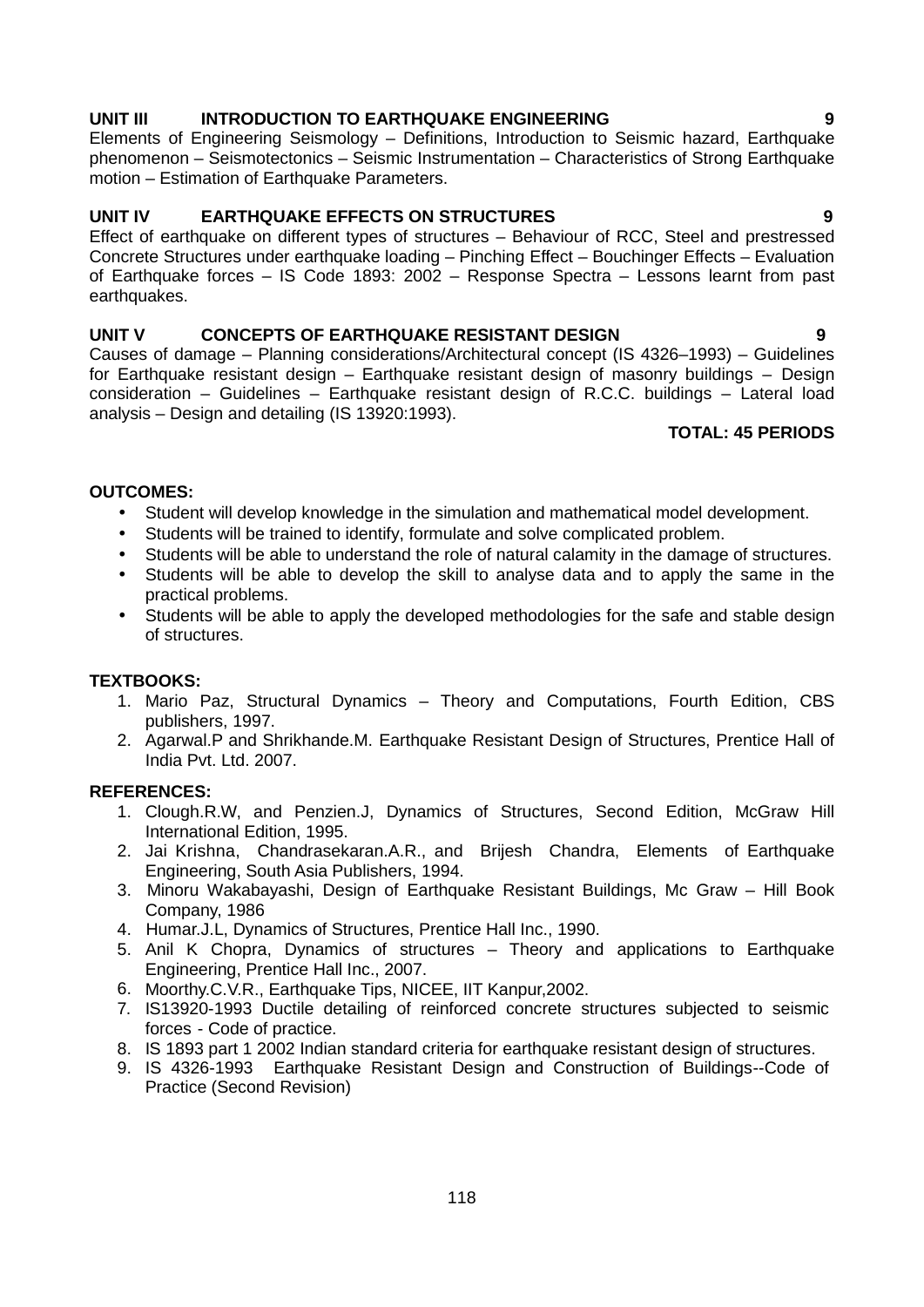#### **CE8022 PREFABRICATED STRUCTURES L T P C**

# **OBJECTIVE:**

 To impart knowledge to students on modular construction, industrialised construction and design of prefabricated elements and construction methods.

#### **UNIT I INTRODUCTION 9**

Need for prefabrication – Principles of prefabrication – Modular coordination – Standarization – Materials – Systems – Production – Transportation – Erection.

#### **UNIT II PREFABRICATED COMPONENTS 9**

Behaviour and types of structural components - Large panel systems - roof and floor slabs -Walls panels - Beams - Columns - Shear walls

### **UNIT III DESIGN PRINCIPLES 9**

Design philosophy- Design of cross section based on efficiency of material used – Problems in design because of joint flexibility – Allowance for joint deformation - Demountable precast concrete systems.

### **UNIT IV JOINTS AND CONNECTIONS IN STRUCTURAL MEMBERS 9**

Types of Joints – based on action of forces - compression joints - shear joints - tension joints based on function - construction, contraction, expansion. Design of expansion joints - Dimensions and detailing - Types of sealants - Types of structural connections - Beam to Column - Column to Column - Beam to Beam - Column to foundation.

# **UNIT V DESIGN FOR ABNORMAL LOADS 9**

Progressive collapse – Codal provisions – Equivalent design loads for considering abnormal effects such as earthquakes, cyclones, etc., - Importance of avoidance of progressive collapse.

### **TOTAL: 45 PERIODS**

### **OUTCOMES:**

- The student will have good knowledge about design principles, layout of factory and stages of loading in precast construction.
- Acquire knowledge about panel systems, slabs, connections used in precast construction and they will be in a position to design the elements.
- Acquire knowledge about types of floor systems, stairs and roofs used in precast construction.
- Acquire knowledge about types of walls used in precast construction, sealants, design of ioints.
- Acquire knowledge about components in industrial building.

### **TEXTBOOKS:**

- 1. Bruggeling A.S. G and Huyghe G.F. "Prefabrication with Concrete", A.A. Balkema Publishers,USA,1991.
- 2. Lewitt,M. " Precast Concrete- Materials, Manufacture, Properties And Usage", Applied Science Publishers , London And New Jersey, 1982.
- 3. Bachmann, H. and Steinle, A. "Precast Concrete Structures", Ernst & Sohn, Berlin, 2011.

### **REFERENCES:**

- 1. Koncz T., "Manual of precast concrete construction", Vol. I, II and III, Bauverlag, GMBH, 1976.
- 2. "Handbook on Precast Concrete Buildings", Indian Concrete Institute, 2016.
- 3. "Structural design manual", Precast concrete connection details, Society for the studies in the use of precast concrete, Netherland Betor Verlag, 2009.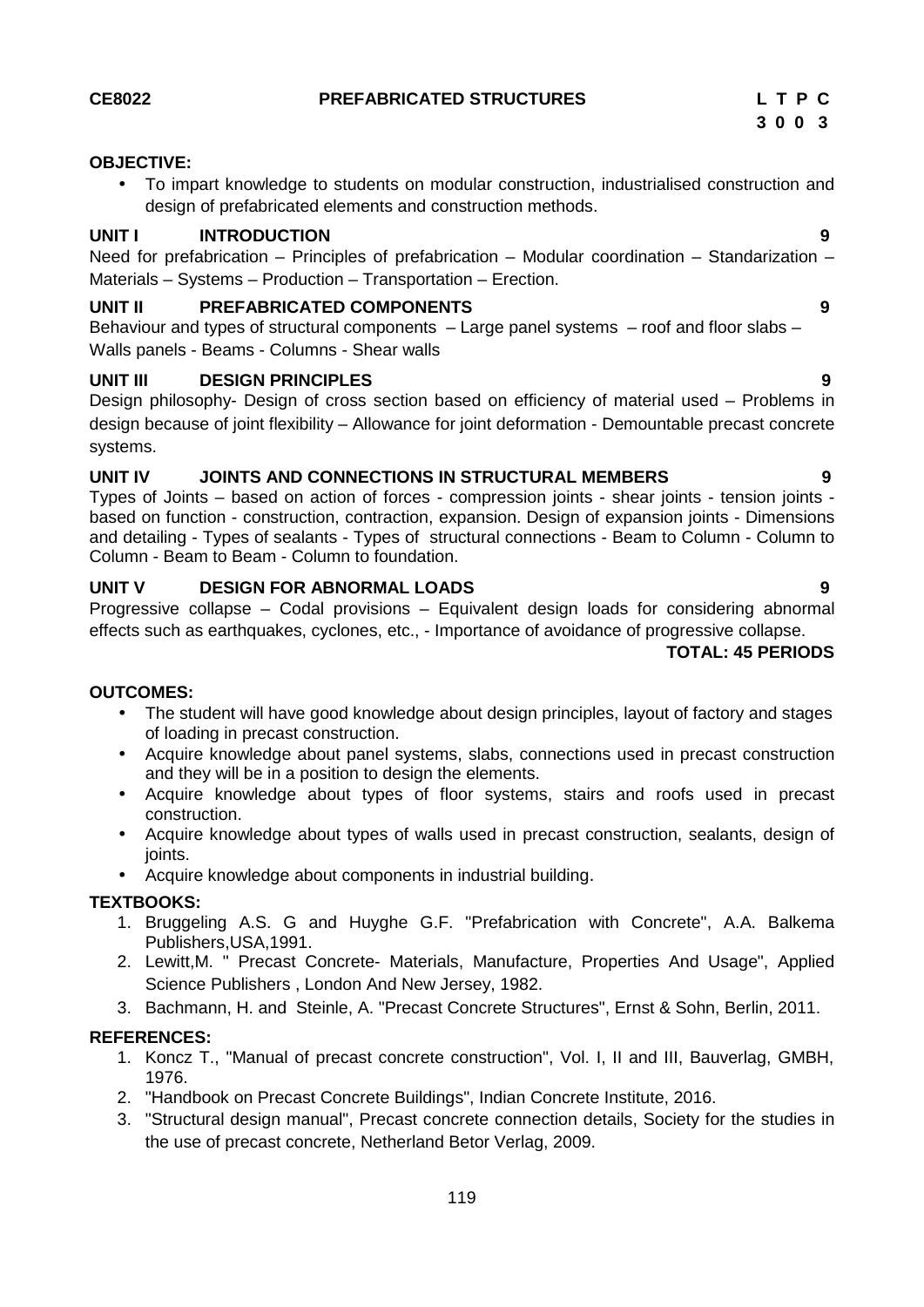To make the student to know about various bridge structures, selection of appropriate

**UNIT I INTRODUCTION 9** History of bridges - Components of a bridge - Classification of road bridges - Selection of site and initial decision process - Survey and alignment; Geotechnical investigations and interpretations.

Road Bridges - IRC codes - Standard Loading for Bridge Design - Influence lines for statically determinate and indeterminate structures - Transverse distribution of Live loads among deck longitudinal - Load combinations for different working state and limit state designs

Railway Bridges: Loadings for Railway Bridges; Railroad data. Pre-design considerations - Railroad vs. Highway bridges.

#### **UNIT II SUPERSTRUCTURES 9**

Bridge decks – Structural forms and behaviour – Choices of superstructure types – Behaviour and modeling of bridge decks – Simple beam model – Plate model – Grillage method – Finite Element method - Different types of superstructure (RCC and PSC); Longitudinal Analysis of Bridge.- Transverse Analysis of Bridge - Temperature Analysis - Distortional Analysis - Effects of Differential settlement of supports - Reinforced earth structures

#### **UNIT III DESIGN OF STEEL BRIDGES 9**

Design of Truss Bridges – Design of Plate girder bridges.

#### **UNIT IV DESIGN OF RC AND PSC BRIDGES 9**

Design of slab bridges – T beam bridges – PSC bridges

#### **UNIT V SUBSTRUCTURE, BEARINGS AND EXPANSION JOINTS, PARAPETS AND RAILINGS 9**

Substructure **-** Pier; Abutment - Wing walls- Importance of Soil-Structure Interaction - Types of foundations - Open foundation- Pile foundation- Well foundation- Simply supported bridge- Continuous Bridge - Bearings and Expansion Joints - Different types of bridge bearings and expansion joints - Parapets and Railings for Highway Bridges

# **TOTAL: 45 PERIODS**

#### **OUTCOMES:**

On successful completion of this course, students will be able to:

- Identify loads on bridges and selection of type of bridge for the site condition
- Analyze the super structure by various methods.
- Design the trussed bridge and plate girder bridges
- Design reinforced concrete slab and T beam bridges and prestressed concrete bridges
- Decide the appropriate sub structural systems , bearings and expansion joints for the bridges.

#### **TEXTBOOKS:**

- 1. Johnson Victor D., "Essentials of Bridge Engineering", Oxford and IBH Publishing Co., New Delhi, 2009.
- 2. Jagadeesh. T.R. and Jayaram. M.A., "Design of Bridge Structures", Prentice Hall of India Pvt. Ltd, Learning Pvt. Ltd., 2013

#### **CE8023 BRIDGE ENGINEERING L T P C**

bridge structures and its design for given site conditions.

calculation

**OBJECTIVE:**

River Bridge: Selection of Bridge site and planning - Collection of bridge design data - Hydrological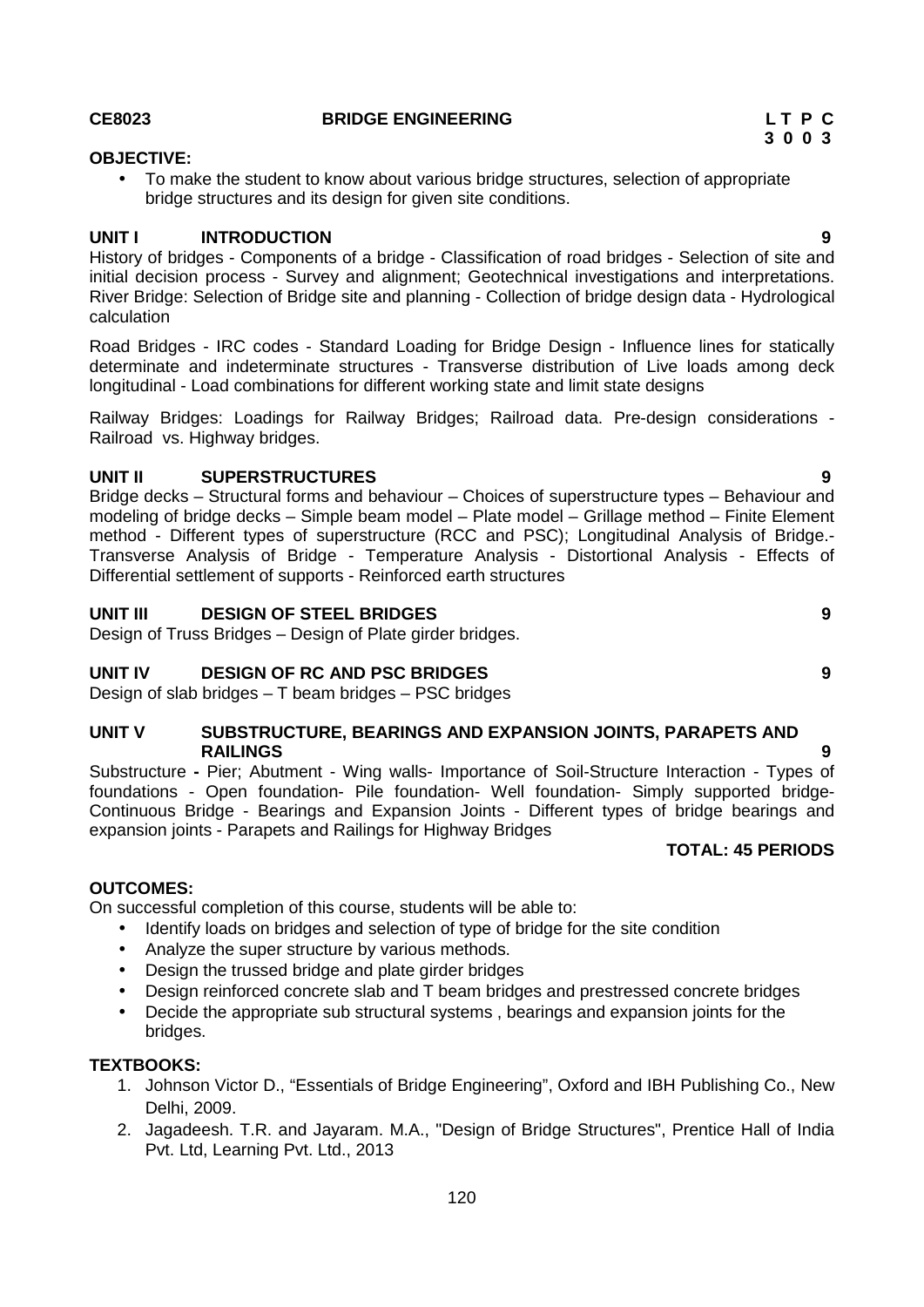#### **REFERENCES:**

- 1. Phatak D.R., "Bridge Engineering", Satya Prakashan, New Delhi, 1990.
- 2. Ponnuswamy S., "Bridge Engineering", Tata McGraw-Hill, New Delhi, 1996.
- 3. Rajagopalan. N. "Bridge Superstructure", Alpha Science International, 2006

# **GE8073 FUNDAMENTALS OF NANOSCIENCE L T P C**

#### **OBJECTIVE:**

To learn about basis of nanomaterial science, preparation method, types and application

#### **UNIT I INTRODUCTION 8**

Nanoscale Science and Technology- Implications for Physics, Chemistry, Biology and Engineering-Classifications of nanostructured materials- nano particles- quantum dots, nanowires ultra-thinfilms-multilayered materials. Length Scales involved and effect on properties: Mechanical, Electronic, Optical, Magnetic and Thermal properties. Introduction to properties and motivation for study (qualitative only).

#### **UNIT II GENERAL METHODS OF PREPARATION 9**

Bottom-up Synthesis-Top-down Approach: Co-Precipitation, Ultrasonication, Mechanical Milling, Colloidal routes, Self-assembly, Vapour phase deposition, MOCVD, Sputtering, Evaporation, Molecular Beam Epitaxy, Atomic Layer Epitaxy, MOMBE.<br>
UNIT III NANOMATERIALS

#### **NANOMATERIALS** 12

Nanoforms of Carbon - Buckminster fullerene- graphene and carbon nanotube, Single wall carbon Nanotubes (SWCNT) and Multi wall carbon nanotubes (MWCNT)- methods of synthesis(arc growth, laser ablation, CVD routes, Plasma CVD), structure-property Relationships applications- Nanometal oxides-ZnO, TiO2,MgO, ZrO2, NiO, nanoalumina, CaO, AgTiO2, Ferrites, Nanoclaysfunctionalization and applications-Quantum wires, Quantum dots-preparation, properties and applications.

# **UNIT IV CHARACTERIZATION TECHNIQUES 9**

X-ray diffraction technique, Scanning Electron Microscopy - environmental techniques, Transmission Electron Microscopy including high-resolution imaging, Surface Analysis techniques- AFM, SPM, STM, SNOM, ESCA, SIMS-Nanoindentation.

#### **UNIT V APPLICATIONS 7**

NanoInfoTech: Information storage- nanocomputer, molecular switch, super chip, nanocrystal, Nanobiotechlogy: nanoprobes in medical diagnostics and biotechnology, Nano medicines, Targetted drug delivery, Bioimaging - Micro Electro Mechanical Systems (MEMS), Nano Electro Mechanical Systems (NEMS)- Nanosensors, nano crystalline silver for bacterial inhibition, Nanoparticles for sunbarrier products - In Photostat, printing, solar cell, battery.

#### **TOTAL : 45 PERIODS**

### **OUTCOMES:**

- Will familiarize about the science of nanomaterials
- Will demonstrate the preparation of nanomaterials
- Will develop knowledge in characteristic nanomaterial

#### **TEXT BOOKS :**

1. A.S. Edelstein and R.C. Cammearata, eds., "Nanomaterials: Synthesis, Properties and Applications", Institute of Physics Publishing, Bristol and Philadelphia, 1996.

**3 0 0 3**